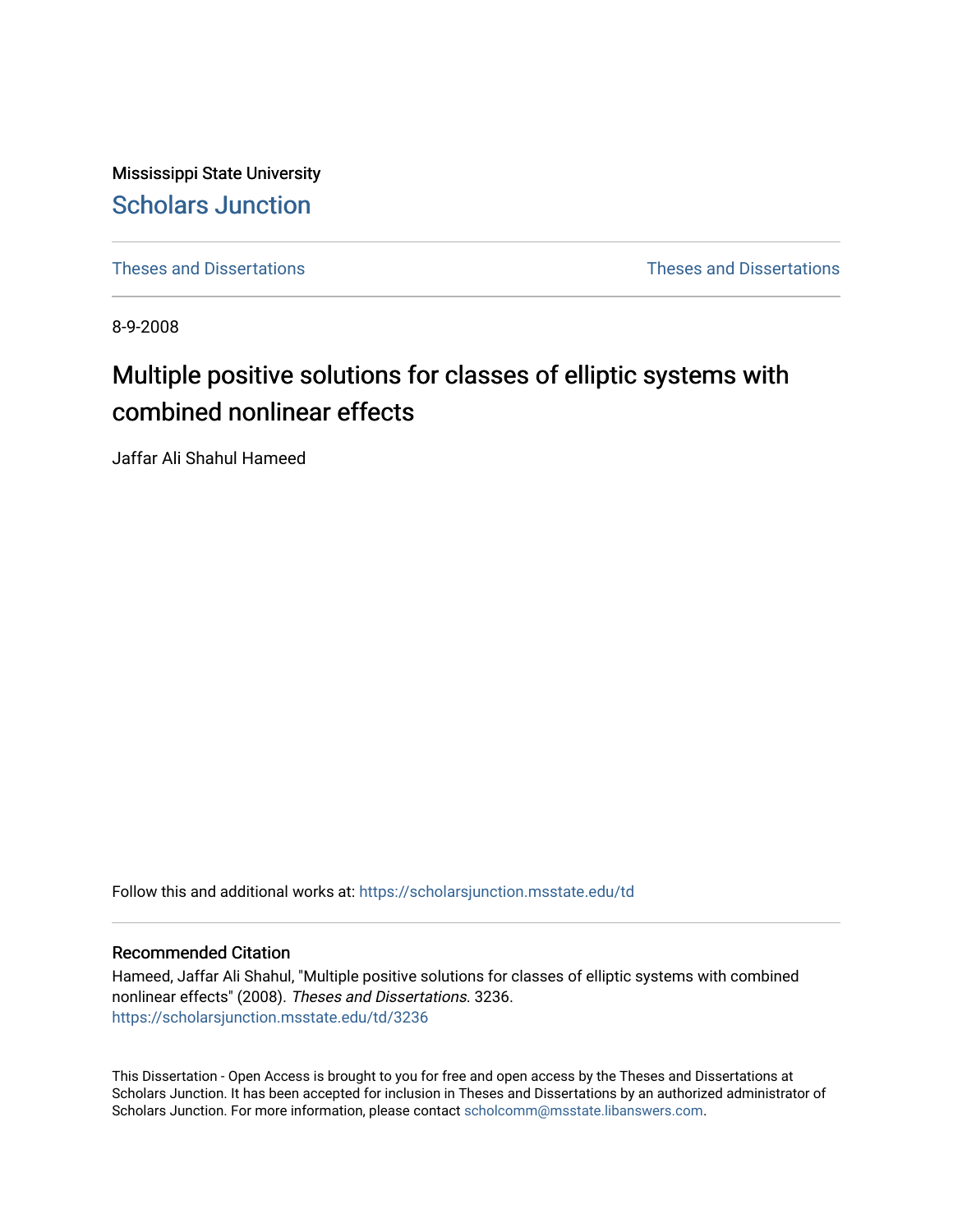# MULTIPLE POSITIVE SOLUTIONS FOR CLASSES OF ELLIPTIC SYSTEMS WITH COMBINED NONLINEAR EFFECTS

By

Jaffar Ali Shahul Hameed

A Dissertation Submitted to the Faculty of Mississippi State University in Partial Fulfillment of the Requirements for the Degree of Doctor of Philosophy in Mathematical Sciences in the Department of Mathematics and Statistics

Mississippi State, Mississippi

August 2008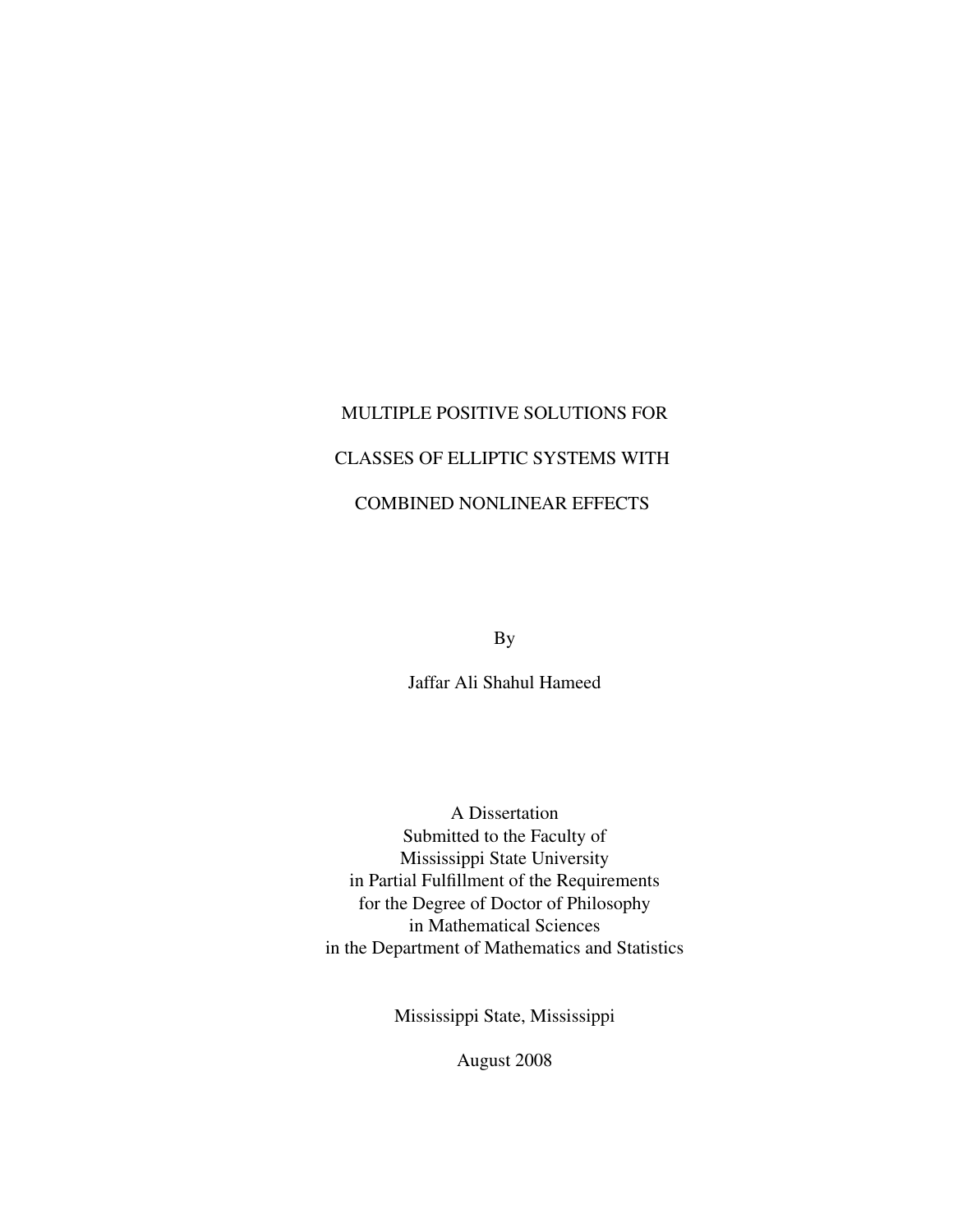Copyright by

Jaffar Ali Shahul Hameed

2008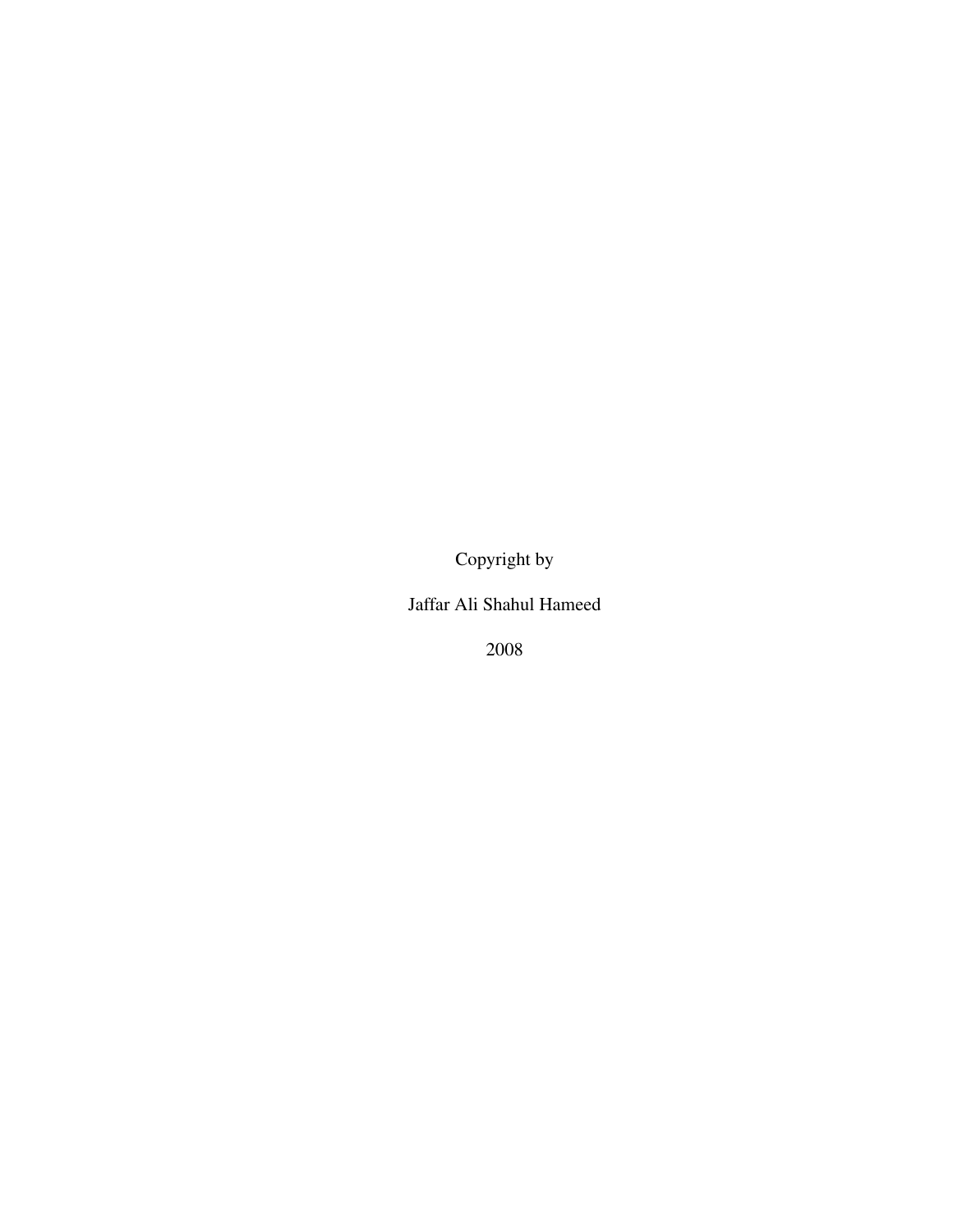## MULTIPLE POSITIVE SOLUTIONS FOR

### CLASSES OF ELLIPTIC SYSTEMS WITH

# COMBINED NONLINEAR EFFECTS

By

#### Jaffar Ali Shahul Hameed

Approved:

Ratnasingham Shivaji Professor of Mathematics (Director of Dissertation)

Hyeona Lim Assistant Professor of Mathematics (Committee Member)

Seth Oppenheimer Professor of Mathematics (Committee Member)

Corlis Johnson Associate Professor of Mathematics Graduate Coordinator, Department of Mathematics and Statistics

Ioana Banicescu Professor of Computer Science and Engineering (Minor Professor)

Len Miller Professor of Mathematics (Committee Member)

Robert Smith Associate Professor of Mathematics (Committee Member)

Edward B. Allen Associate Professor and Graduate Coordinator, Department of Computer Science and Engineering

Gary L. Myers Dean of the College of Arts and Sciences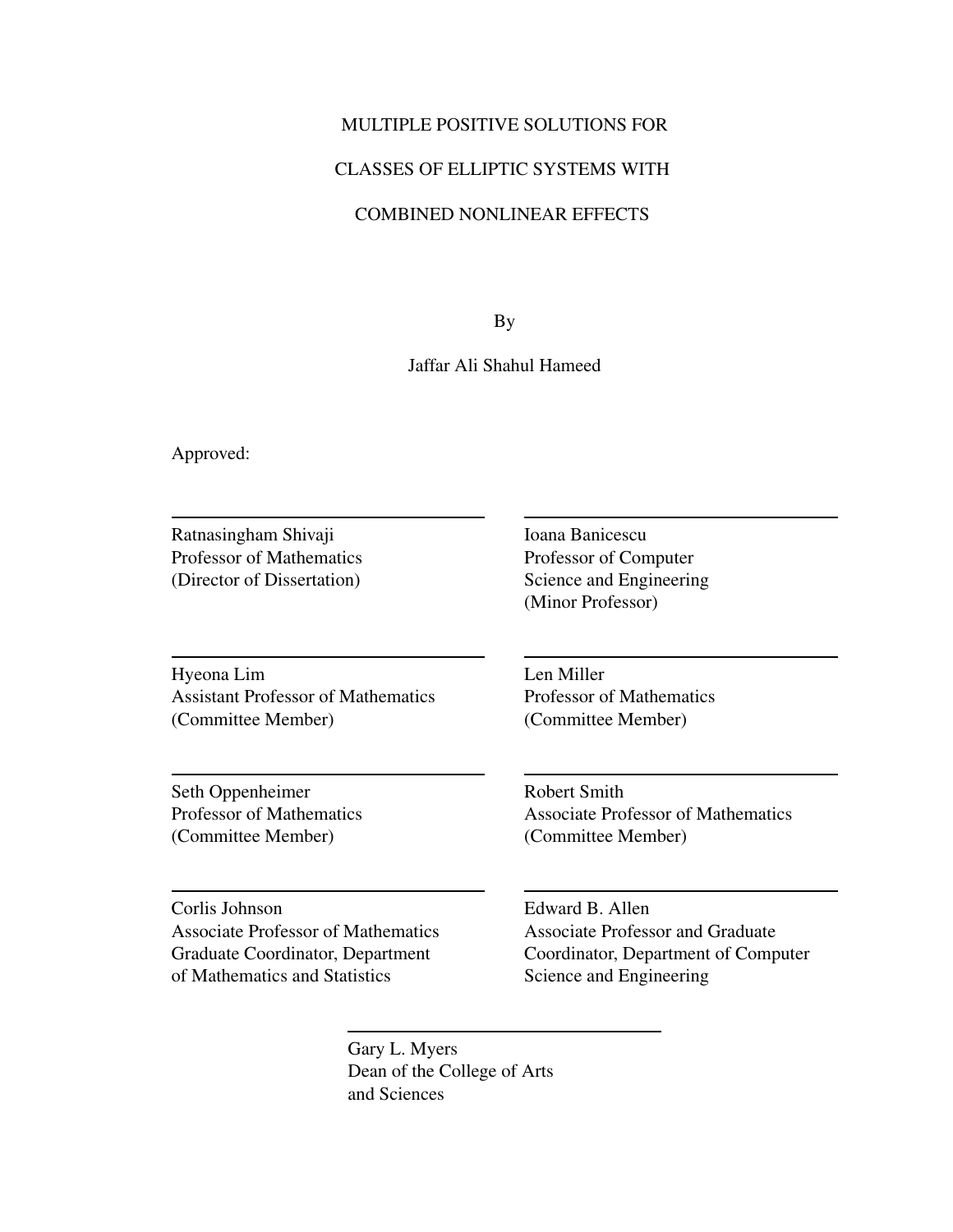Name: Jaffar Ali Shahul Hameed

Date of Degree: August 9, 2008

Institution: Mississippi State University

Major Field: Mathematical Sciences

Major Professor: Dr. Ratnasingham Shivaji

# Title of Study: MULTIPLE POSITIVE SOLUTIONS FOR CLASSES OF ELLIPTIC SYSTEMS WITH COMBINED NONLINEAR EFFECTS

Pages in Study: 81

Candidate for Degree of Doctor of Philosophy

We study positive solutions to nonlinear elliptic systems of the form:

$$
-\Delta u = \lambda f(v) \text{ in } \Omega
$$

$$
-\Delta v = \lambda g(u) \text{ in } \Omega
$$

$$
u = 0 = v \text{ on } \partial\Omega
$$

where  $\Delta u$  is the Laplacian of u,  $\lambda$  is a positive parameter and  $\Omega$  is a bounded domain in  $\mathbb{R}^N$  with smooth boundary  $\partial\Omega$ . In particular, we will analyze the combined effects of the nonlinearities on the existence and multiplicity of positive solutions. We also study systems with multiparameters and stronger coupling. We extend our results to  $p-q$ -Laplacian systems and to  $n \times n$  systems. We mainly use sub- and super-solutions to prove our results.

Key words: positone, ellitpic systems, multiple solutions, sub-super solutions,  $p$ -Laplacian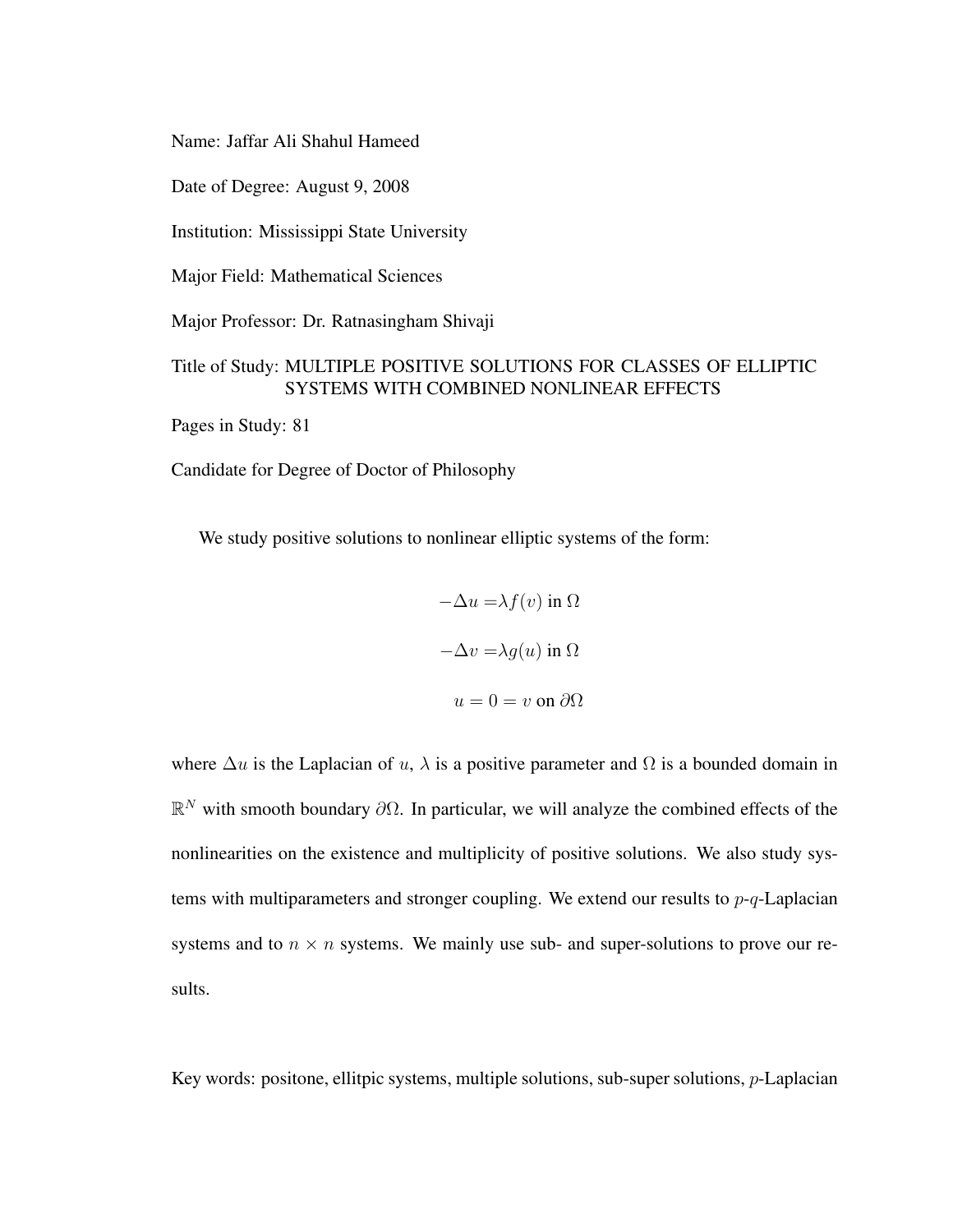#### ACKNOWLEDGMENTS

First and foremost, I express my gratitude to my advisor and mentor, Prof. Ratnasingham Shivaji. I am deeply forever indebted to him for his help, support and guidance not just in mathematics but also in many other ways.

I thank Prof. Ioana Banicescu, Prof. Hai Dang, Prof. Corlis Johnson, Prof. Hyeona Lim, Prof. Len Miller, Prof. Seth Oppenheimer, Prof. Mohsen Razzaghi, Prof. Robert Smith and Ms. Nancy King for their encouragement and guidance.

The support received from the staff members, fellow graduate students and the faculty members of the Department of Mathematics and Statistics was overwhelming.

To my mother, father, grand mother and siblings, I would like to express my heartfelt gratitude for their love, patience and understanding.

Finally, I thank all those who were instrumental, motivated and helped me in every way to receive this PhD.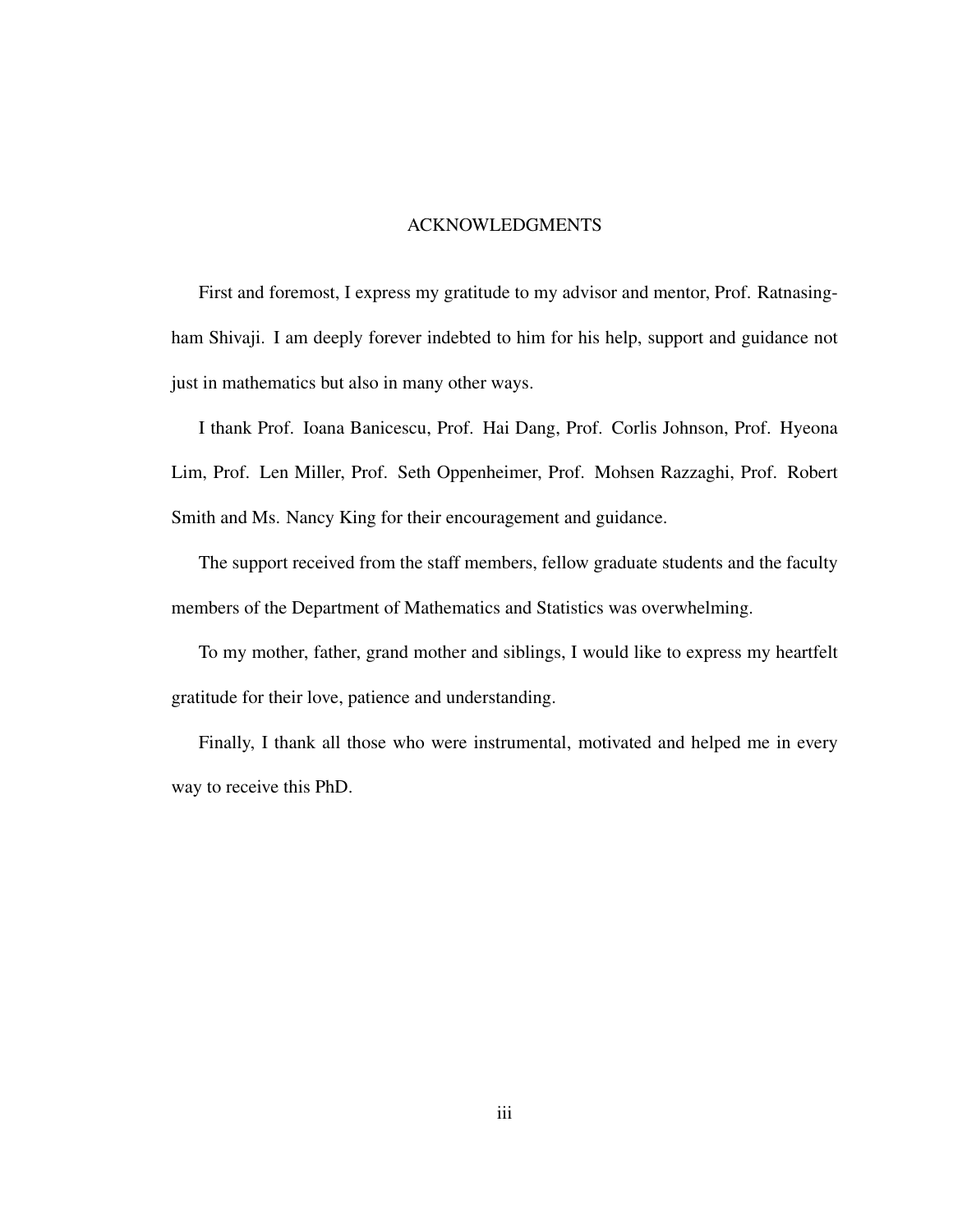# TABLE OF CONTENTS

|                |     | ACKNOWLEDGMENTS<br>iii                                                                     |
|----------------|-----|--------------------------------------------------------------------------------------------|
|                |     | vi                                                                                         |
|                |     | LIST OF SYMBOLS, ABBREVIATIONS, AND NOMENCLATURE<br>vii                                    |
| <b>CHAPTER</b> |     |                                                                                            |
| 1.             |     | $\mathbf{1}$                                                                               |
|                | 1.1 | $\overline{3}$<br>Multiple positive solutions for $2 \times 2$ systems                     |
|                |     | 6<br>1.1.1                                                                                 |
|                |     | 8<br>1.1.2                                                                                 |
|                | 1.2 | 11                                                                                         |
|                |     | 16<br>1.2.1                                                                                |
|                |     | 19<br>1.2.2                                                                                |
|                | 1.3 | 20                                                                                         |
|                |     | 22<br>1.3.1                                                                                |
|                | 1.4 | 24                                                                                         |
|                |     | 25<br>1.4.1                                                                                |
| 2.             |     | 27                                                                                         |
|                | 2.1 | Linear elliptic boundary value problems<br>27                                              |
|                | 2.2 | 28                                                                                         |
|                | 2.3 | 28                                                                                         |
|                | 2.4 | 29<br>Sub- and super-solutions $\ldots \ldots \ldots \ldots \ldots \ldots \ldots \ldots$   |
|                | 2.5 | 30                                                                                         |
|                | 2.6 | 32                                                                                         |
|                |     | 32<br>2.6.1                                                                                |
|                |     | 32<br>2.6.2                                                                                |
|                |     | Sub- and super-solutions $\ldots \ldots \ldots \ldots \ldots \ldots \ldots$<br>33<br>2.6.3 |
|                | 2.7 | 34                                                                                         |
| 3.             |     | 36                                                                                         |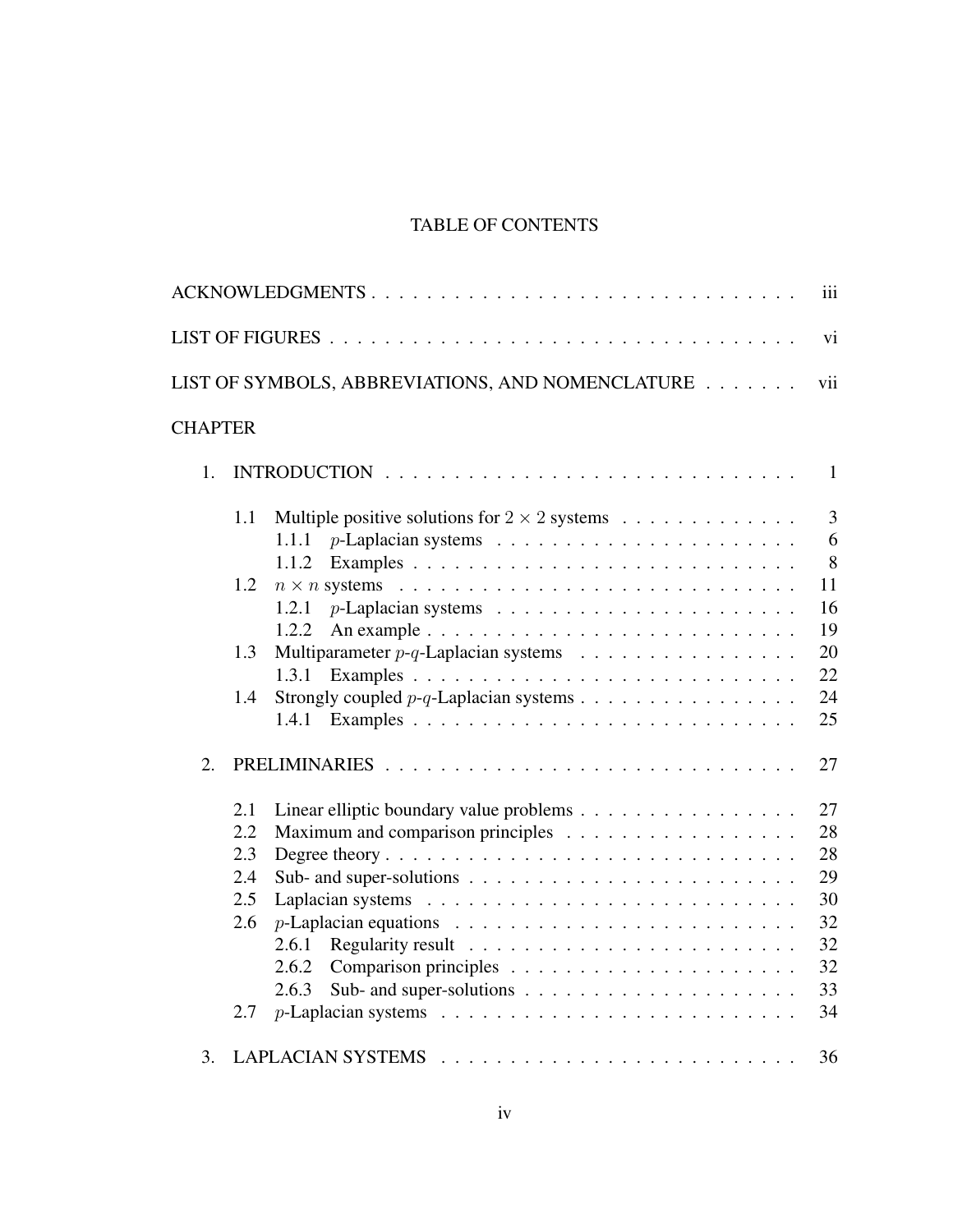|                   | 3.1 | Proof of Theorem 1 (when $\Omega$ is a ball of radius R)                | 36 |
|-------------------|-----|-------------------------------------------------------------------------|----|
|                   | 3.2 | Proof of Theorem 1 (when $\Omega$ is a general bounded domain)          | 40 |
|                   | 3.3 |                                                                         | 41 |
|                   |     | 3.3.1                                                                   | 41 |
|                   |     | 3.3.2                                                                   | 41 |
| $\mathbf{4}$      |     |                                                                         | 42 |
|                   | 4.1 |                                                                         | 44 |
|                   | 4.2 | Proofs of Theorem 8 and Corollaries 1 - 2                               | 45 |
|                   |     | 4.2.1<br>Proof of Theorem 8 (when $\Omega$ is a ball of radius R)       | 46 |
|                   |     | Proof of Theorem 8 (when $\Omega$ is a general bounded domain)<br>4.2.2 | 50 |
|                   |     | 4.2.3                                                                   | 51 |
|                   |     | Proof of Corollary 1<br>4.2.3.1                                         | 51 |
|                   |     | Proof of Corollary 2<br>4.2.3.2                                         | 52 |
|                   | 4.3 |                                                                         | 53 |
|                   | 4.4 |                                                                         | 54 |
| 5.                |     | MULTIPARAMETER $p-q$ -LAPLACIAN SYSTEMS                                 | 57 |
|                   | 5.1 |                                                                         | 58 |
|                   | 5.2 |                                                                         | 60 |
|                   | 5.3 | Proof of Theorem 17 (when $\Omega$ is a ball of radius R)               | 62 |
|                   | 5.4 | Proof of Theorem 17 (when $\Omega$ is a general bounded domain)         | 68 |
| 6.                |     | STRONGLY COUPLED $p-q$ -LAPLACIAN SYSTEMS                               | 70 |
|                   | 6.1 |                                                                         | 70 |
|                   | 6.2 |                                                                         | 73 |
| 7.                |     | CONCLUSIONS AND FUTURE DIRECTIONS                                       | 76 |
|                   | 7.1 | Conclusions                                                             | 76 |
|                   | 7.2 |                                                                         | 76 |
| <b>REFERENCES</b> |     |                                                                         | 78 |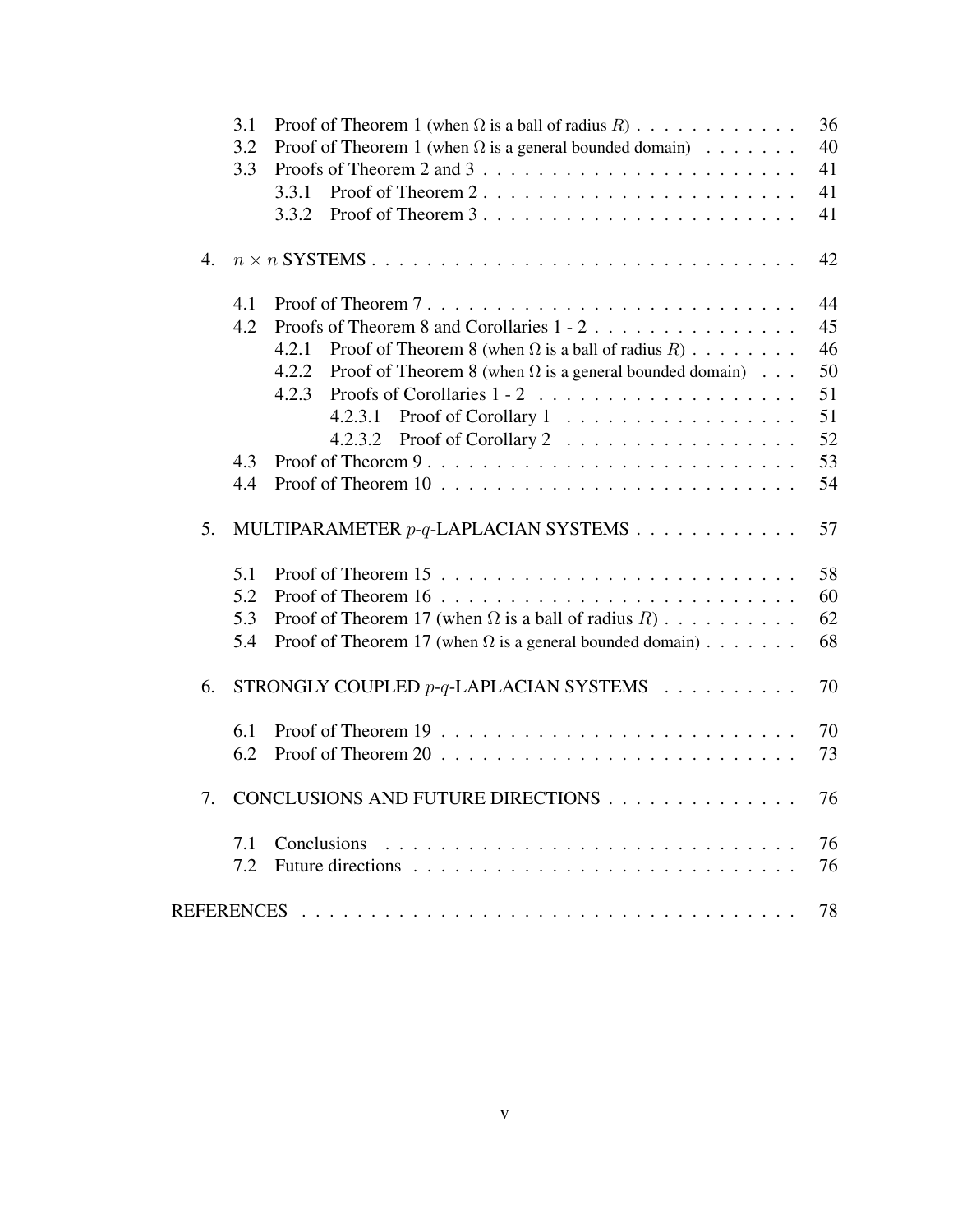# LIST OF FIGURES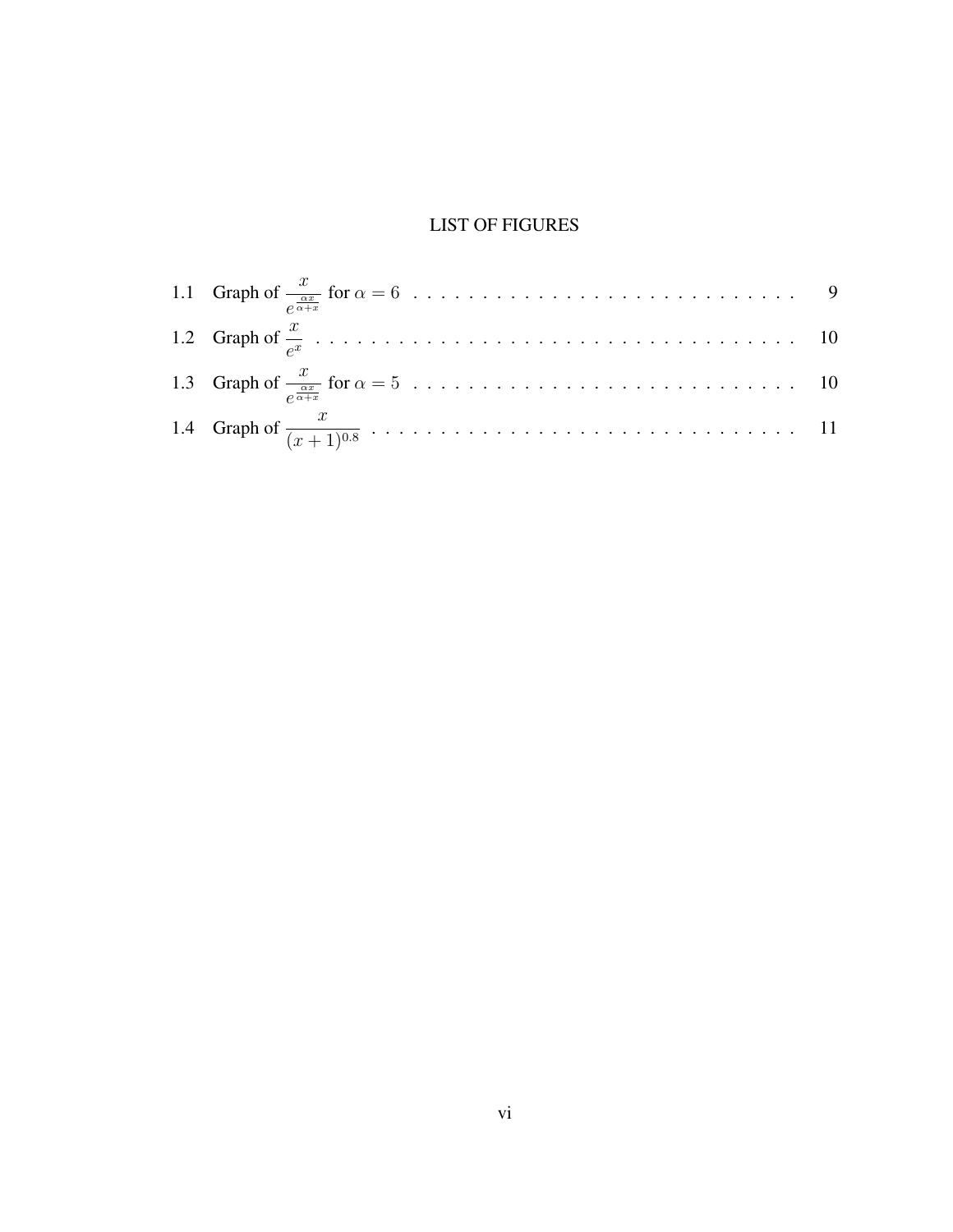#### LIST OF SYMBOLS, ABBREVIATIONS, AND NOMENCLATURE

- $\Omega$  bounded domain of  $\mathbb{R}^N$ .
- $\partial Ω$  boundary of  $Ω$ .
- $\Omega_{\delta} := \{x \in \Omega \mid d(x, \partial \Omega) < \delta\}.$
- $C((0, \infty))$  is the space of continuous real valued functions on  $(0, \infty)$ .
- $C(\Omega)$  is the space of continuous real valued functions on  $\Omega$ .
- $C<sup>m</sup>(\Omega)$  is the space of continuously m-times differentiable functions on  $\Omega$ .

$$
C^{\infty}(\Omega) = \bigcap_{k=0}^{\infty} C^k(\Omega).
$$

- $C_0^{\infty}(\Omega)$  is the space of functions in  $C^{\infty}(\Omega)$  with compact support in  $\Omega$ .
- $W^{m,p}(\Omega)$  is the Sobolev space of order m for  $1 \le p \le \infty$ .
- $W_0^{m,p}$  $C_0^{m,p}(\Omega)$  is the closure of  $C_0^{\infty}(\Omega)$  in  $W^{m,p}(\Omega)$ .
- $\Delta u$  Laplacian of u, i.e.,  $\Delta u = u_{x_1x_1} + u_{x_2x_2} + \cdots + u_{x_Nx_N}$ .
- $\Delta_p u$  p-Laplacian of u, i.e.,  $\Delta_p u = div(|\nabla u|^{p-2} \nabla u)$ .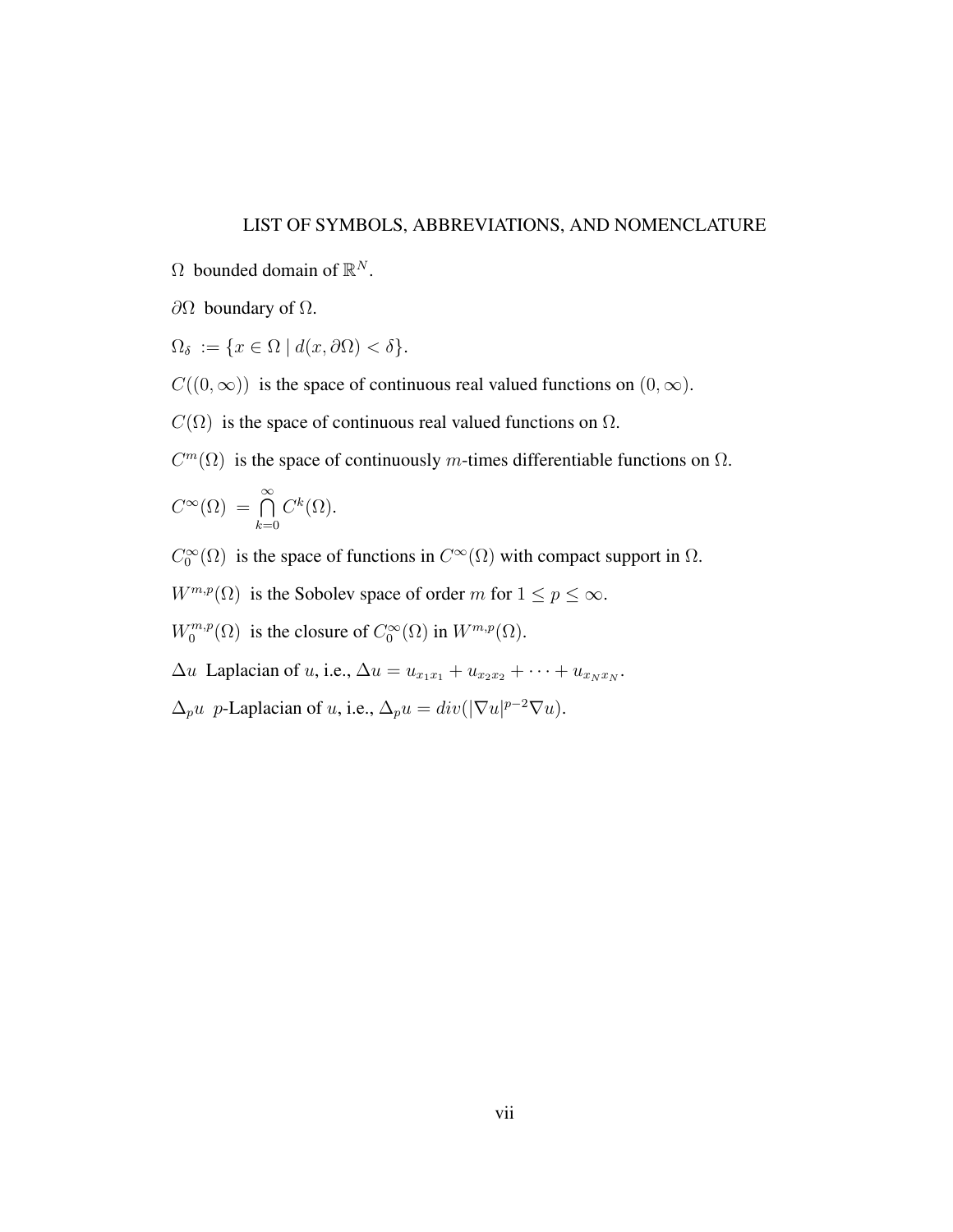# CHAPTER 1

#### INTRODUCTION

The recent development of reaction diffusion systems in biology, ecology, chemistry and geology, and the traditional importance of these systems in physics, heat-mass transfer and engineering lead to extensive study of various aspects of nonlinear elliptic partial differential equations. It has also been discussed that reaction diffusion processes are an essential basis for processes connected to morphogenesis in biology (see [Hr]). Recently, reaction diffusion systems have been extensively studied in medical industry especially in medical imaging. A large amount of mathematically rich and physically interesting study has been available in the literature since the middle of the 1960s. This thesis is concerned with the study of multiple positive solutions for nonlinear elliptic systems. In particular, we initiate a careful analysis on the multiple positive solutions based on combined nonlinear effects. There has been considerable interest in the class of semilinear elliptic boundary value problems known as positone problems in the last three to four decades. The study of positone problems was initiated by Cohen and Keller in [CK]. The terminology *positone problems* was coined by Cohen and Keller when the nonlinearity involved in the problem was positive and monotone. Cohen and Keller were interested in problems arising from the theory of nonlinear heat generation; positone problems, however, also arise in many other situations. For an excellent review on positone problems see [Li], also see [Am],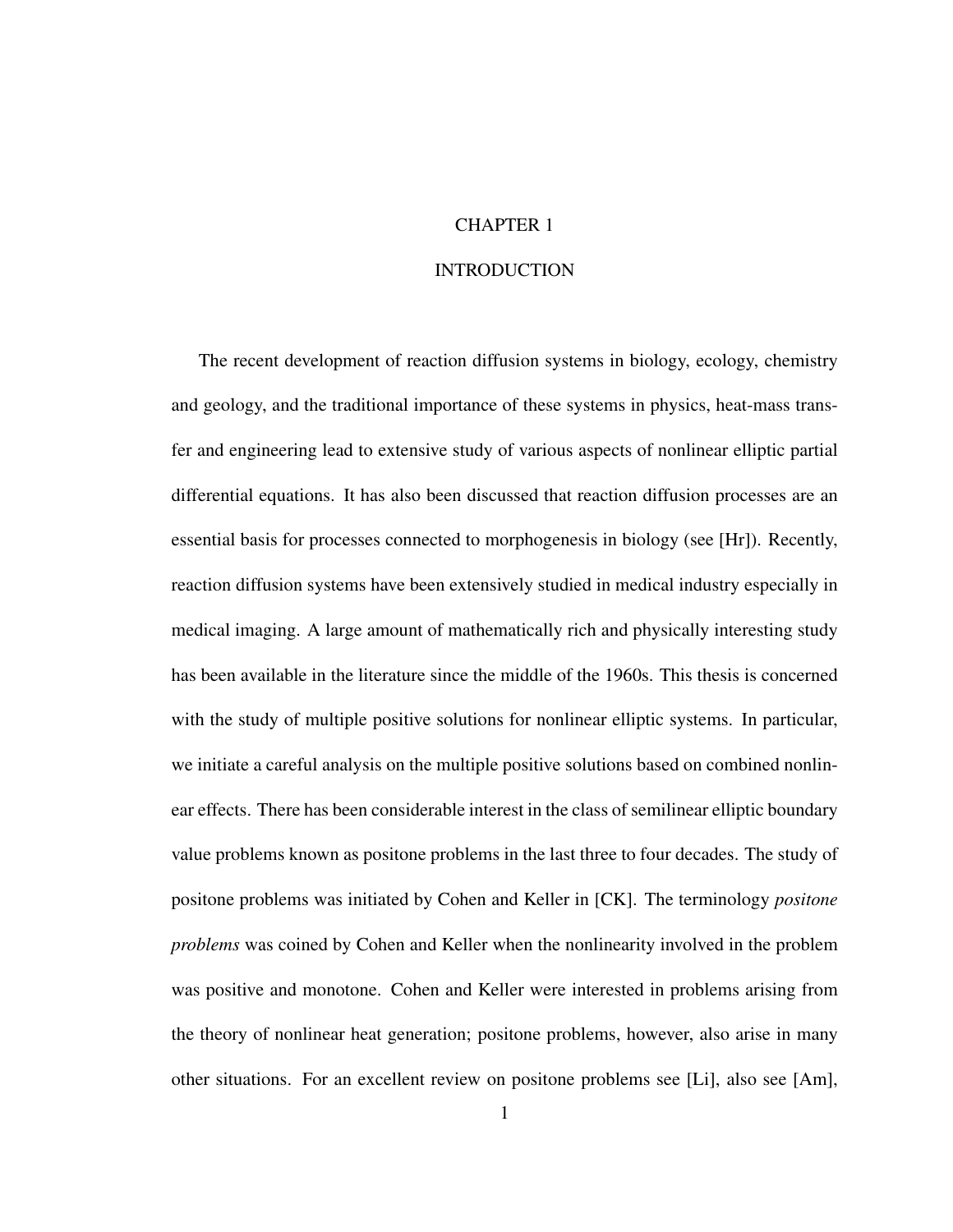[BIS], [CR], [FLN], [GNN], [JL], [KW], [La], [Ra] and [Sa] for important results on positone problems. In this thesis we study multiplicity results for various classes of positone systems.

There has been significant interest in the study of positive solutions to the following nonlinear eigenvalue problem:

 $\overline{a}$ 

$$
\begin{cases}\n-\Delta u = \lambda f(u) & \text{in } \Omega \\
u = 0 & \text{on } \partial\Omega\n\end{cases}
$$
\n(1.1)

where  $\Delta$  is the Laplacian operator,  $\lambda$  is a positive parameter and  $\Omega$  is a bounded domain in  $\mathbb{R}^N$  with smooth boundary  $\partial\Omega$ . If  $f : [0,\infty) \to (0,\infty)$  and  $\lim_{x\to\infty} \frac{f(x)}{x} = 0$  then it is easy to prove the existence of positive solutions of (1.1) for every  $\lambda > 0$ . Further if we assume that  $\frac{x}{f(x)}$  is nondecreasing, it is easy to prove the uniqueness of positive solutions of (1.1) for every  $\lambda > 0$ .

In [BIS], authors studied the multiplicity results for (1.1) when  $\frac{x}{f(x)}$  is decreasing for certain range of  $x$ . Such problems arise in various applications.

#### Examples:

- (a) Theory of combustion (see Parks [Pk], Sattinger [Sa], Parter [Pt] and Tam [Ta]) where  $f(u) = e^{\frac{\alpha u}{\alpha + u}}$
- (b) Chemical reactor theory (see Aris [Ar]) where  $f(u) = (\sigma u)e^{-\frac{k}{1+u}}$
- (c) Immobilized enzyme systems (see Kernevez et al. [KJDBT]) where

$$
f(u) = \frac{(c - u)}{1 + (c - u) + K(c - u)^2}.
$$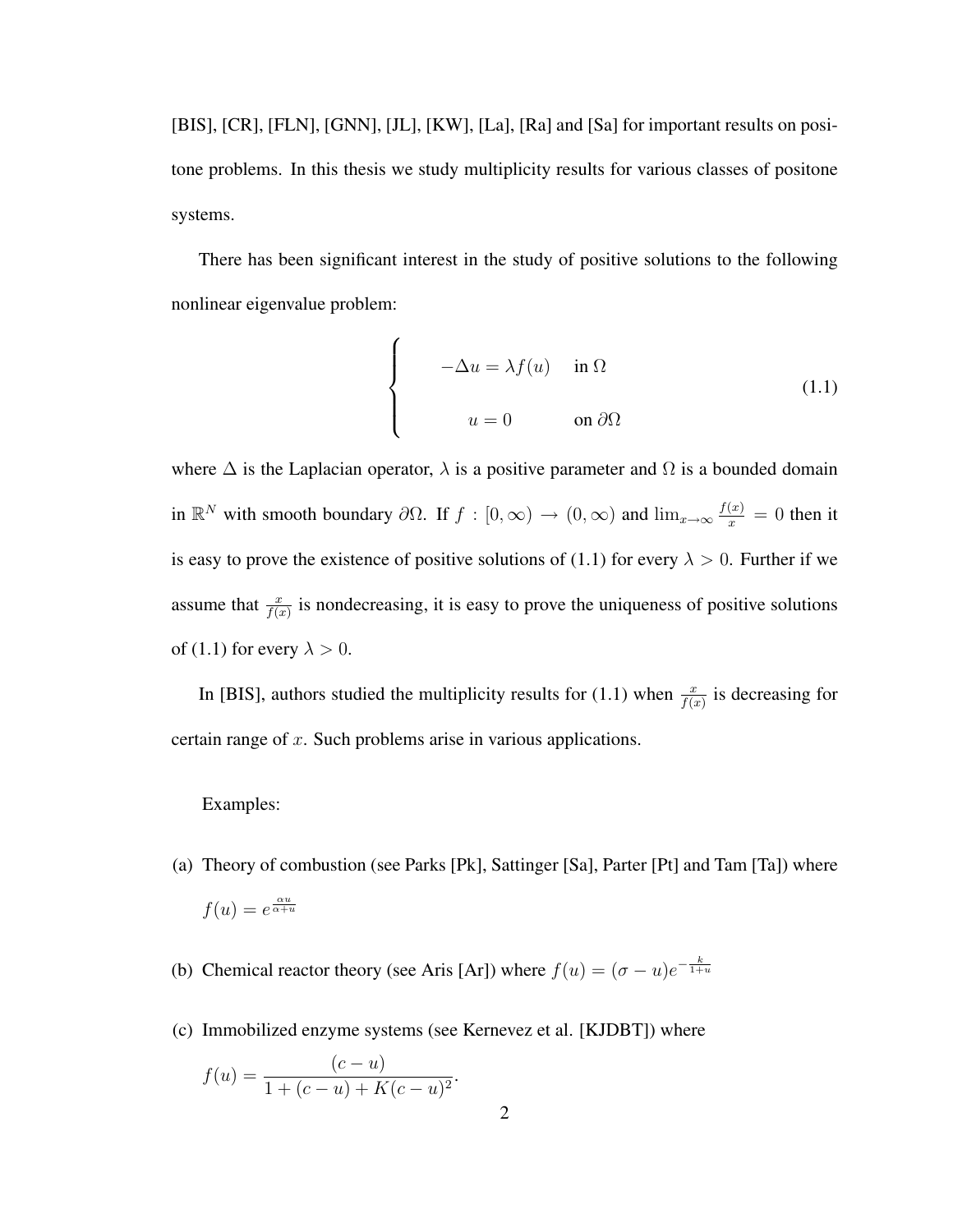In the rest of this chapter  $(\S1.1 - \S1.4)$  we will discuss all our main results and give examples that satisfy our theorems. In Chapter 2, some preliminary results will be discussed. In the Chapter 3, multiple positive solutions of (1.2) will be discussed. In Chapter 4,  $n \times n$ systems will be discussed. Existence and multiplicity results of positive solutions for multiparameter  $p-q$ -Laplacian systems will be discussed in Chapter 5. In Chapter 6, existence and multiplicity results for strongly coupled systems will be discussed. Conclusion and future directions will be discussed in Chapter 7.

#### 1.1 Multiple positive solutions for  $2 \times 2$  systems

Our interest is to extend the study of multiple positive solutions in [BIS] to the following system:

$$
\begin{cases}\n-\Delta u = \lambda f(v) & \text{in } \Omega \\
-\Delta v = \lambda g(u) & \text{in } \Omega\n\end{cases}
$$
\n(1.2)\n
$$
u = 0 = v \quad \text{on } \partial\Omega.
$$

We assume that f and g are  $C^1([0,\infty))$  functions satisfying the following assumptions:

(H1)  $f(0) \ge 0$ ,  $g(0) \ge 0$  and f and g are strictly increasing

(H2) 
$$
\lim_{x \to \infty} \frac{f(Mg(x))}{x} = 0 \quad \forall M > 0 \text{ (combined sublinear effect at } \infty\text{).}
$$

For such a system with  $f(0)$  or  $g(0)$  strictly positive the existence of a positive solution for every  $\lambda > 0$  has been proven (see [HS1], [HS2] and [Da]). Further from [Da] it follows that if  $\frac{x}{f(x)}$  and  $\frac{x}{g(x)}$  are nondecreasing for all  $x \ge 0$  then (1.2) will have at most one positive solution.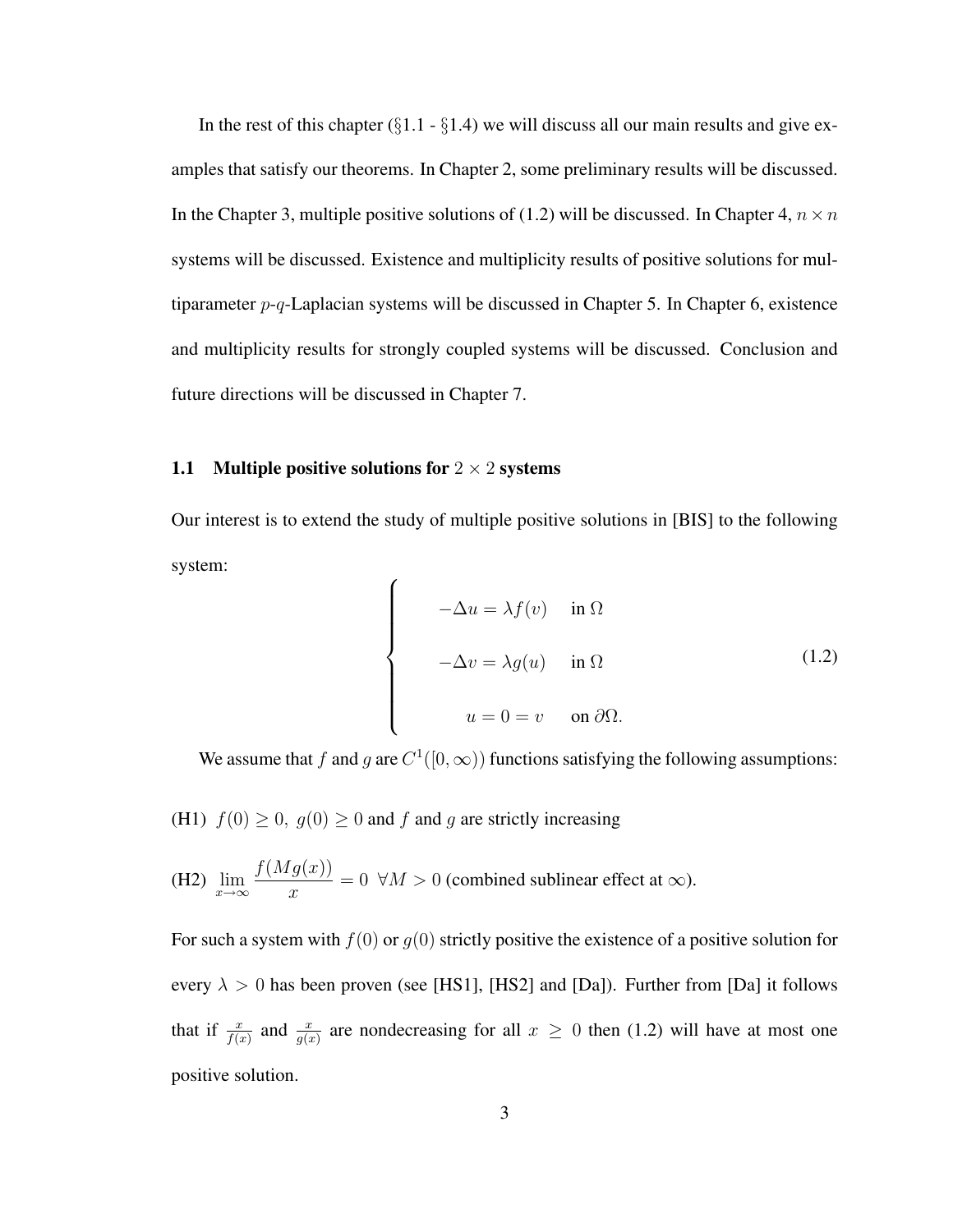In this thesis, first, we will focus on the case when either  $\frac{x}{f(x)}$  or  $\frac{x}{g(x)}$  is decreasing for certain range of x. In particular, under certain combined effects of  $\frac{x}{f(x)}$  and  $\frac{x}{g(x)}$  we investigate the existence of multiple positive solutions to (1.2). To precisely state our results, for  $a_i, b_i$ ;  $i = 1, 2$  we define:

$$
Q_1(a_1, a_2) := \min \left\{ \frac{a_1}{f(a_2)}, \frac{a_2}{g(a_1)} \right\}
$$
  

$$
Q_2(b_1, b_2) := \max \left\{ \frac{b_1}{f(b_2)}, \frac{b_2}{g(b_1)} \right\}.
$$

Then we establish:

Theorem 1

Let  $B_R$  be the largest ball of radius R inscribed in  $\Omega$ ,

$$
C_1(\Omega) := \inf_{\epsilon} \frac{N}{\epsilon^N} \cdot \frac{R^{N-1}}{(R-\epsilon)} \left( = \frac{(N+1)^{N+1}}{N^{N-1}} \cdot \frac{1}{R^2} \right)
$$

and  $C(\Omega) := C_1(\Omega) ||e||_{\infty}$  where e is the unique solution of  $-\Delta e = 1; \Omega, e = 0; \partial \Omega$ . Assume (H1)-(H2) hold and  $f(0)$  or  $g(0)$  be strictly positive. Suppose  $Q_1/Q_2 > C(\Omega)$  for some  $a_i, b_i$ ;  $i = 1, 2$  with  $a_1 < b_1$  or  $a_2 < b_2$ , then (1.2) has at least three positive solutions for

$$
\frac{C(\Omega)Q_2}{\|e\|_{\infty}} < \lambda < \frac{Q_1}{\|e\|_{\infty}}.
$$
\n(1.3)

For the case when  $f(0) = g(0) = 0$ , we establish the following multiplicity result: Theorem 2

Assume (H1)-(H2) hold and  $f(0) = 0 = g(0)$ . Suppose  $Q_1/Q_2 > C(\Omega)$  for some  $a_i, b_i; i = 1, 2$  with  $a_1 < b_1$  or  $a_2 < b_2$ , then (1.2) has at least two positive solutions for

$$
\frac{C(\Omega)Q_2}{\|e\|_{\infty}} < \lambda < \frac{Q_1}{\|e\|_{\infty}}.
$$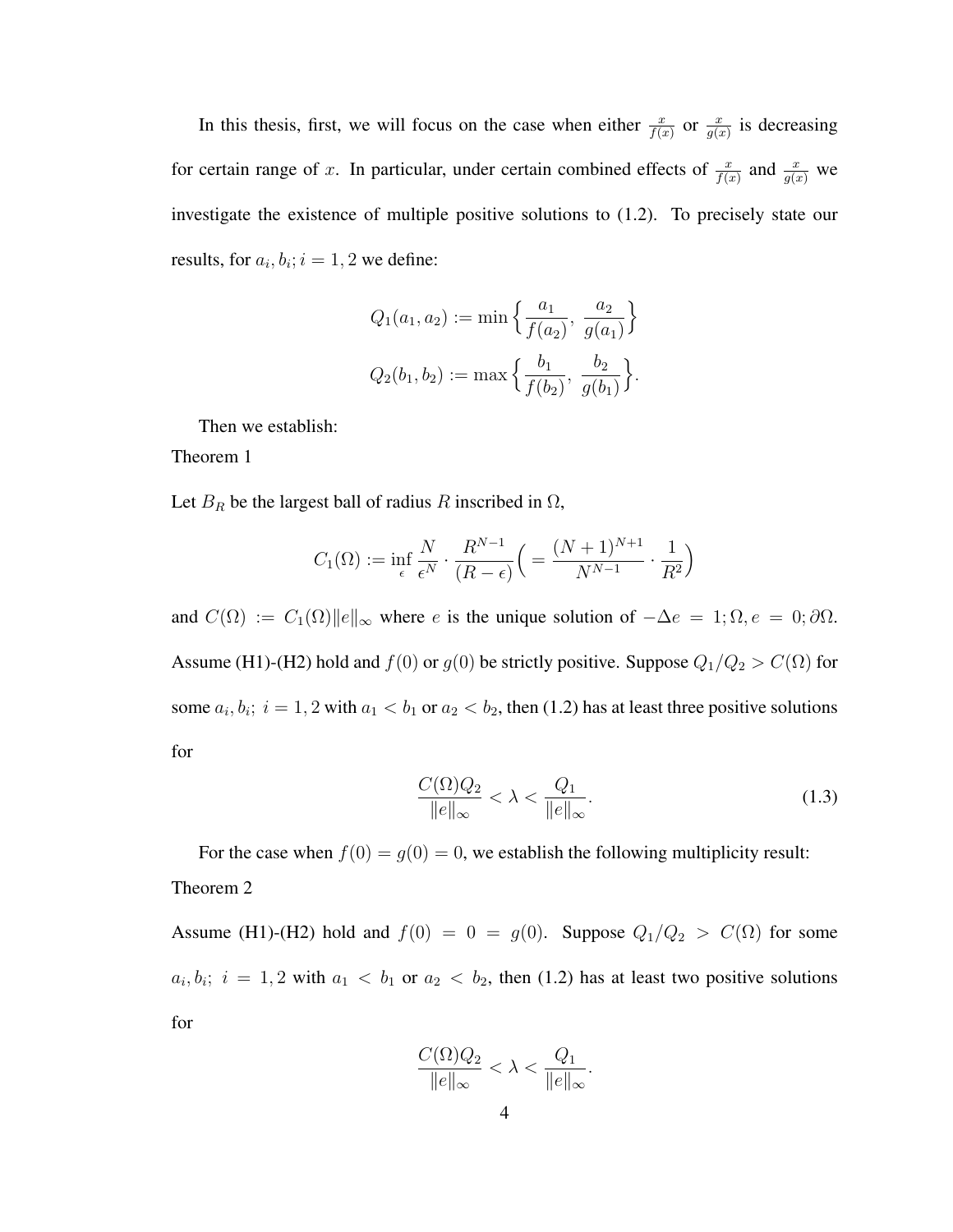In the above case, if we have more information on the derivatives of the nonlinearities at zero, namely, if  $f'(0) = g'(0) = 0$  then, we prove:

Theorem 3

Assume (H1)-(H2) hold and  $f(0) = g(0) = 0 = f'(0) = g'(0)$ . For  $\lambda > C_1(\Omega)Q$ , (1.2) has at least two positive solutions where  $Q := \inf_{r>0, s>0} \max \left\{ \frac{r}{f(s)} \right\}$  $\frac{r}{f(s)}, \frac{s}{g(s)}$  $\frac{s}{g(r)}\}.$ 

# Remark 1

In the application of Theorem 1, one may take  $a_1 = a_2, b_1 = b_2$  i.e., look for  $a_1, b_1$  such that  $a_1 < b_1$  and

$$
\left(\min\left\{\frac{a_1}{f(a_1)},\frac{a_1}{g(a_1)}\right\}\right/\max\left\{\frac{b_1}{f(b_1)},\frac{b_1}{g(b_1)}\right\}\right) > C(\Omega).
$$

Remark 2

In the case of a single equation,  $f \equiv g$  and hence our condition for multiplicity reads  $a_1$  $\frac{a_1}{f(a_1)}/\frac{b_1}{f(b_1)} > C(\Omega)$  which closely resembles with the result in [BIS]. Remark 3

In the case of systems, our result shows that multiplicity occurs even when one of the function  $\frac{x}{f(x)}$  or  $\frac{x}{g(x)}$  is nondecreasing as illustrated in Subsection 1.1.2 of examples. Remark 4

 $\sigma(r) := \frac{1}{2N} [R^2 - r^2]$  solves  $-\Delta \sigma = 1$ ;  $B_R$ ,  $\sigma = 0$ ;  $\partial B_R$ . By the maximum principle it is easy to see that  $||e||_{\infty} \ge ||\sigma||_{\infty} = \frac{R^2}{2N}$  $\frac{R^2}{2N}$ . Hence  $C(\Omega) \ge \frac{(N+1)^{N+1}}{N^{N-1}}$  $\frac{(n+1)^{N+1}}{N^{N-1}}\cdot\frac{1}{2N}=$  $\left( N+1\right)$ N  $\bigwedge^N$  (  $N+1$ 2 ´ > 1. This is expected since in the single equation case of (1.5):  $-\Delta u = \lambda f(u)$ ;  $\Omega$ ,  $u =$ 0;  $\partial\Omega$ , it is well known that if  $\frac{u}{f(u)}$  is nondecreasing then there exists at most one positive solution. Clearly if  $\frac{u}{f(u)}$  is nondecreasing then  $\frac{Q_1}{Q_2} \le 1$  for any choice of  $a_1 = a_2 = a$  $b = b_1 = b_2.$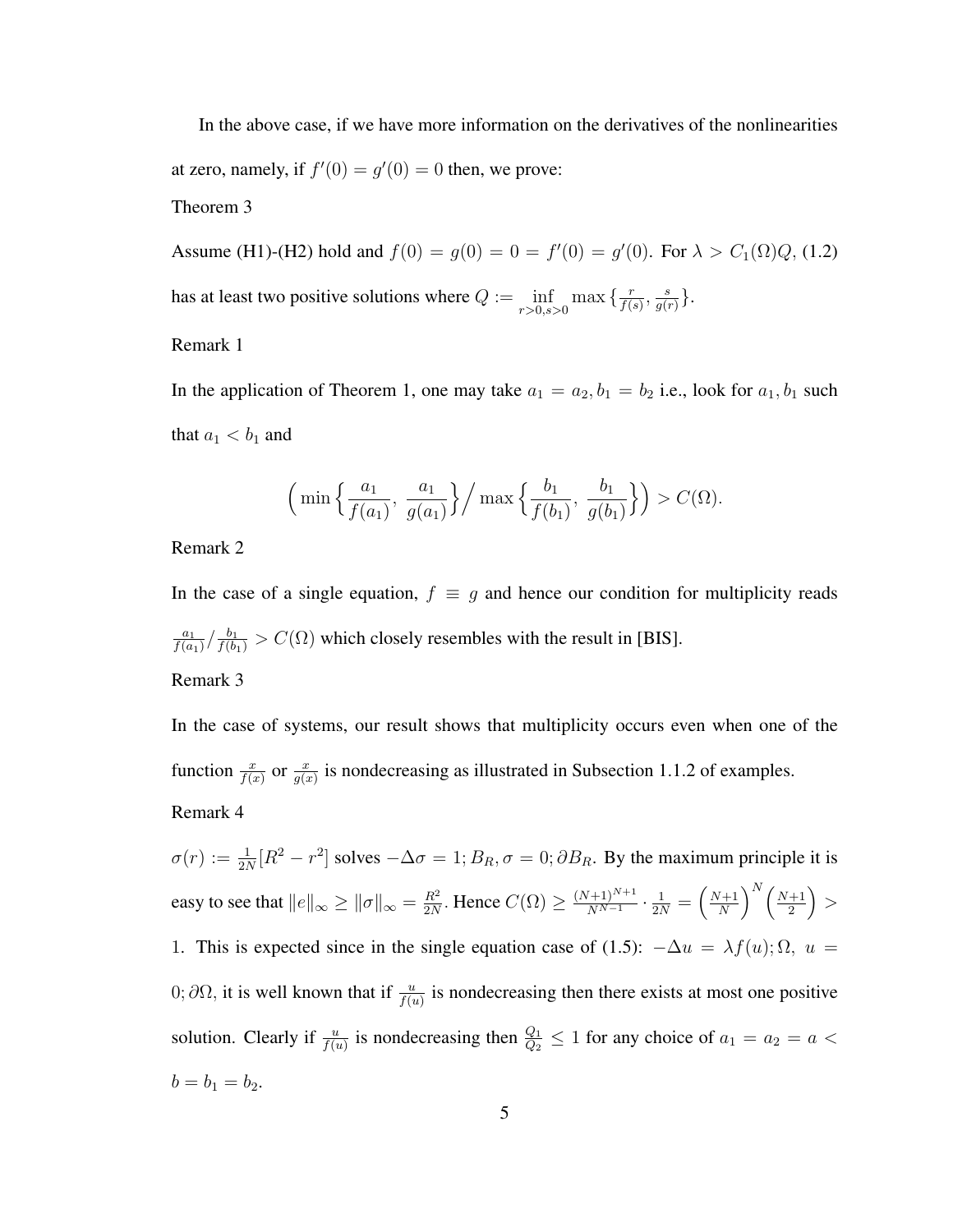#### Remark 5

For a given domain  $\Omega$ ,  $||e||_{\infty}$  is fixed. So by choosing the  $B_R$  to be the largest ball inscribed in  $\Omega$ , we obtain the smallest possible value for

$$
\frac{C(\Omega)}{\|e\|_{\infty}} = C_1(\Omega) = \frac{(N+1)^{N+1}}{N^{N-1}} \cdot \frac{1}{R^2}
$$

giving us the best possible range for multiplicity.

In [BIS], a multiplicity result similar to Theorem 1 was established for the single equation case, and recently in  $[RS]$  it was extended to the *p*-Laplacian single equation case. In [BIS], the Greens function played a crucial role in the construction of a crucial subsolution, while in  $[RS]$  this was avoided in order to extend the result for the  $p$ -Laplacian case. We adopt and extend the ideas used in [RS] for our extensions to systems.

#### 1.1.1  $p$ -Laplacian systems

In this section we state the extensions of our results Theorems  $1 - 3$  to the following  $p$ -Laplacian system:

$$
\begin{cases}\n-\Delta_p u = \lambda f(v) & \text{in } \Omega \\
-\Delta_p v = \lambda g(u) & \text{in } \Omega\n\end{cases}
$$
\n(1.4)\n
$$
u = 0 = v \qquad \text{on } \partial\Omega
$$

where  $\Delta_p z := \text{div}(|\nabla z|^{p-2} \nabla z)$ ;  $p > 1$ . We assume that f and g are  $C^1([0,\infty))$  functions satisfying the following assumptions:

 $(H1)$   $f(0) \ge 0$ ,  $g(0) \ge 0$  and f and g are strictly increasing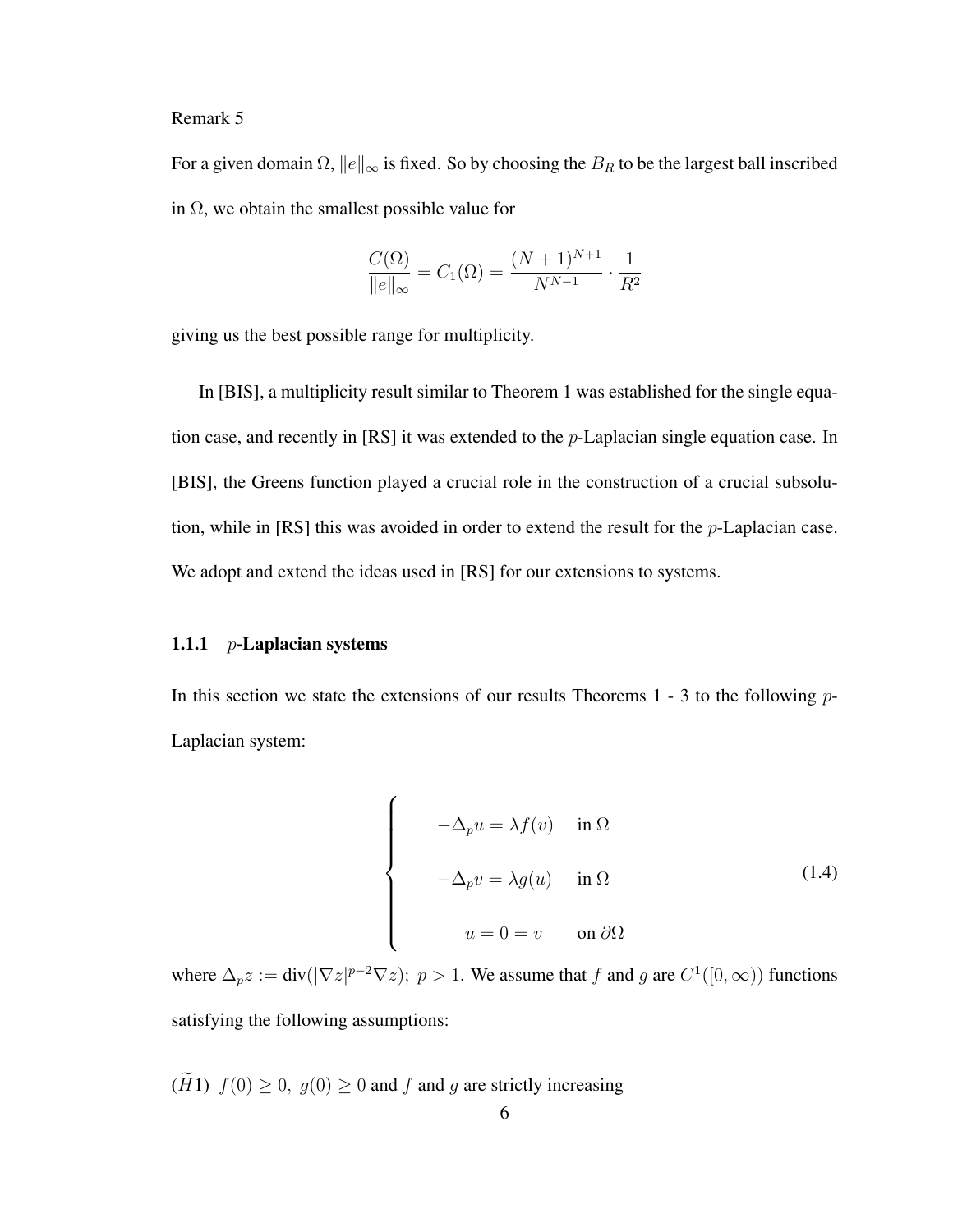$$
(\widetilde{H}2)\ \lim_{x\to\infty}\frac{f(M(g(x)^{\frac{1}{p-1}}))}{x^{p-1}}=0\ \ \forall M>0\ \text{(combined $p$-sublinear effect at $\infty$)}.
$$

To precisely state our results, for positive constants  $a_i, b_i; i = 1, 2$  we define:

$$
\begin{aligned}\n\widetilde{Q}_1(a_1, a_2) &:= \min \Big\{ \frac{a_1^{p-1}}{f(a_2)}, \ \frac{a_2^{p-1}}{g(a_1)} \Big\} \\
\widetilde{Q}_2(b_1, b_2) &:= \max \Big\{ \frac{b_1^{p-1}}{f(b_2)}, \ \frac{b_2^{p-1}}{g(b_1)} \Big\}.\n\end{aligned}
$$

We now state the extensions of our Theorems 1-3 for the  $p$ -Laplacian system (1.4): Theorem 4

Let  $B_R$  be the largest ball of radius R inscribed in  $\Omega$ ,

$$
\widetilde{C}_1(\Omega) := \inf_{\epsilon} \frac{N}{\epsilon^N} \cdot \frac{R^{N-1}}{(R-\epsilon)^{p-1}} \left( \frac{(N+p-1)^{N+p-1}}{(p-1)^{p-1}N^{N-1}} \cdot \frac{1}{R^p} \right)
$$

and  $\widetilde{C}(\Omega) := \widetilde{C}_1(\Omega) ||e_p||_{\infty}^{p-1}$  where  $e_p$  is the unique solution of  $-\Delta_p e_p = 1; \Omega, e_p = 0; \partial \Omega$ . Assume ( $\widetilde{H}$ 1)-( $\widetilde{H}$ 2) hold and  $f(0)$  or  $g(0)$  be strictly positive. Suppose  $\widetilde{Q}_1/\widetilde{Q}_2 > \widetilde{C}(\Omega)$ for some  $a_i, b_i$ ;  $i = 1, 2$  with  $a_1 < b_1$  or  $a_2 < b_2$ , then (1.4) has at least three positive solutions for

$$
\frac{\widetilde{C}(\Omega)\widetilde{Q}_2}{\|e_p\|_\infty^{p-1}}<\lambda<\frac{\widetilde{Q}_1}{\|e_p\|_\infty^{p-1}}.
$$

Theorem 5

Assume  $(\widetilde{H}1)$ - $(\widetilde{H}2)$  hold and  $f(0) = 0 = g(0)$ . Suppose  $\widetilde{Q}_1/\widetilde{Q}_2 > \widetilde{C}(\Omega)$  for some  $a_i, b_i; i = 1, 2$  with  $a_1 < b_1$  or  $a_2 < b_2$ , then (1.4) has at least two positive solutions for

$$
\frac{\widetilde{C}(\Omega) \widetilde{Q}_2}{\|e_p\|_\infty^{p-1}} < \lambda < \frac{\widetilde{Q}_1}{\|e_p\|_\infty^{p-1}}.
$$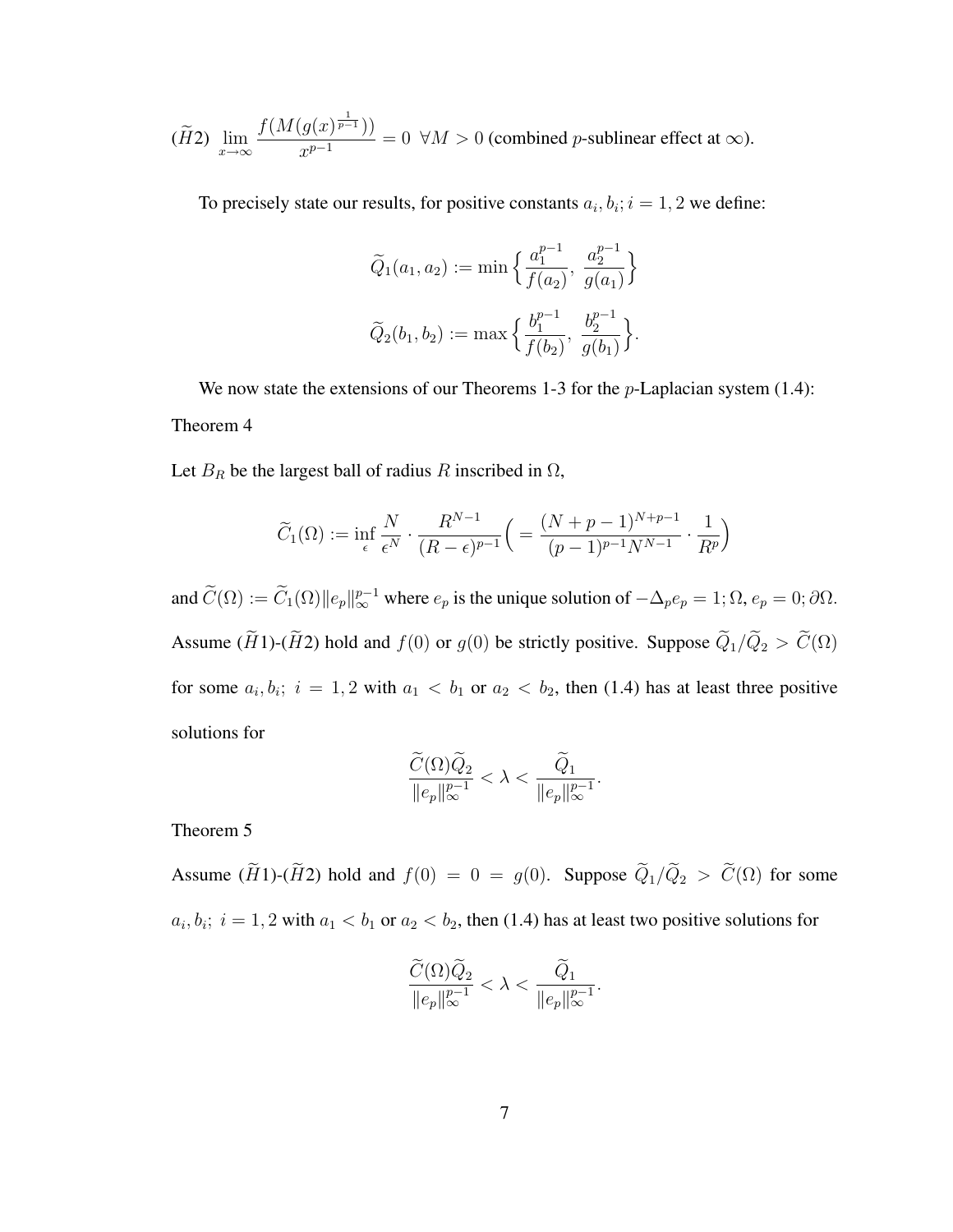#### Theorem 6

Assume  $(\widetilde{H}1)$ - $(\widetilde{H}2)$  hold and  $f(0) = g(0) = 0 = f^{(k)}(0) = g^{(k)}(0)$  for  $k = 1, 2 \cdots [p-1]$ , where  $[p-1]$  denotes the integer part of  $p-1$ . For  $\lambda > \widetilde{C}_1(\Omega)Q$ , (1.4) has at least two positive solutions where  $Q := \inf_{r>0, s>0} \max\left\{\frac{r^{p-1}}{f(s)}\right\}$  $\frac{r^{p-1}}{f(s)}, \frac{s^{p-1}}{g(r)}$  $\frac{e^{p-1}}{g(r)}\big\}.$ 

# Remark 6

It will be easy to see later (in Chapter 3) that the proofs of Theorems 1 - 3 for Laplacian systems naturally extend to p-Laplacian systems. As such we will omit the proofs of Theorems 4 - 6 in this thesis.

#### 1.1.2 Examples

Here we discuss two examples for Laplacian systems. In particular we concentrate on the applications of Theorem 1.

Example 1

Let  $f(x) = e^{\frac{\alpha x}{\alpha + x}}$  and  $g(x) = e^x$ . Clearly f and g satisfy (H1), and (H2) as

$$
\lim_{x \to \infty} \frac{f(Mg(x))}{x} = \lim_{x \to \infty} \frac{e^{\frac{\alpha Me^x}{\alpha + Me^x}}}{x} = 0.
$$

Choosing  $a_1 = a_2 = 1$ ,  $b_1 = b_2 = \alpha > 1$ , we have  $Q_1(1, 1) := \min\left\{e^{-\frac{\alpha}{\alpha+1}}, e^{-1}\right\}$ ª and  $Q_2(\alpha, \alpha) := \max \left\{ \alpha e^{-\frac{\alpha}{2}}, \alpha e^{-\alpha} \right\}$ ª , thus

$$
(Q_1/Q_2) = \min\left\{\frac{e^{\alpha - \frac{\alpha}{\alpha + 1}}}{\alpha}, \frac{e^{\frac{\alpha}{2} - 1}}{\alpha}, \frac{e^{\alpha - 1}}{\alpha}, \frac{e^{\frac{\alpha}{2} - \frac{\alpha}{\alpha + 1}}}{\alpha}\right\}
$$

$$
\geq \min\left\{\frac{e^{\alpha - 1}}{\alpha}, \frac{e^{\frac{\alpha}{2} - 1}}{\alpha}, \frac{e^{\alpha - 1}}{\alpha}, \frac{e^{\frac{\alpha}{2} - 1}}{\alpha}\right\}
$$

$$
\geq \frac{e^{\frac{\alpha}{2} - 1}}{\alpha}.
$$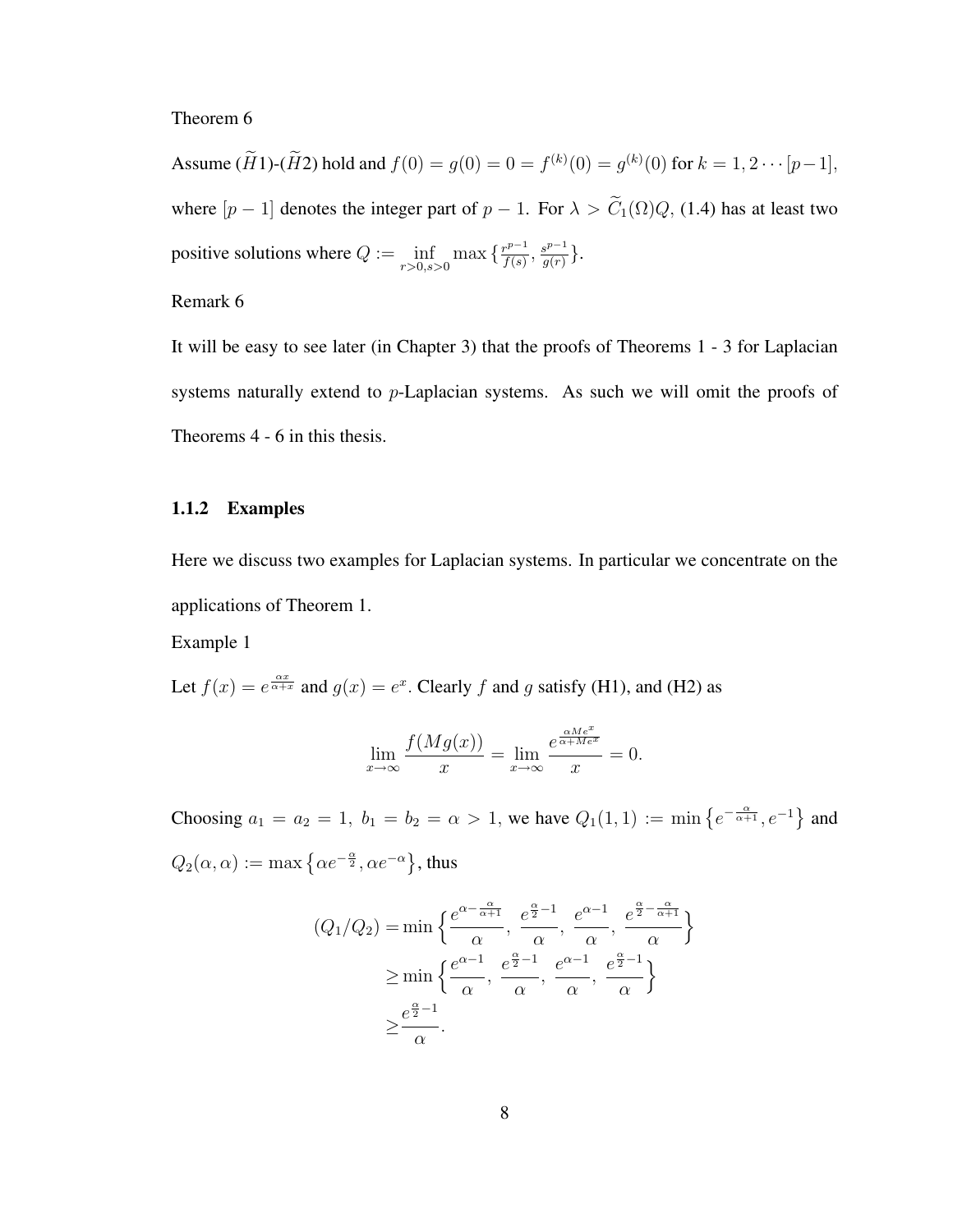For any  $\Omega$  we can choose  $\alpha$  so large that  $Q_1/Q_2 > C(\Omega)$ . Hence Theorem 1 holds and there exist a range of  $\lambda$  for which there exists three positive solutions. See Figures 1.1 -1.2 for the graph of  $\frac{x}{f(x)}$  for  $\alpha = 6$  and  $\frac{x}{g(x)}$ .



Figure 1.1

Graph of 
$$
\frac{x}{e^{\frac{\alpha x}{\alpha + x}}}
$$
 for  $\alpha = 6$ 

# Example 2

Let  $f(x) = e^{\frac{\alpha x}{\alpha + x}}$  and  $g(x) = (x + 1)^p$ ,  $p > 0$ . Clearly f, g satisfies (H1) and (H2). Choosing  $a_1 = a_2 = 1$ ,  $b_1 = \alpha^{\frac{2}{p}} - 1$ ,  $b_2 = \alpha$ , we have  $Q_1(1, 1) := \min \{e^{-\frac{\alpha}{\alpha + 1}}, 2^{-p}\}$ and  $Q_2(\alpha^{\frac{2}{p}}-1,\alpha) := \max\left\{(\alpha^{\frac{2}{p}}-1)e^{-\frac{\alpha}{2}}, \alpha^{-1}\right\}$ ª , thus

$$
(Q_1/Q_2) = \min\Big\{e^{-\frac{\alpha}{\alpha+1}}\alpha,\ \frac{e^{\frac{\alpha}{2}}}{2^p(\alpha^{\frac{2}{p}}-1)},\ \frac{\alpha}{2^p},\ \frac{e^{\frac{\alpha}{2}-\frac{\alpha}{\alpha+1}}}{(\alpha^{\frac{2}{p}}-1)}\Big\}.
$$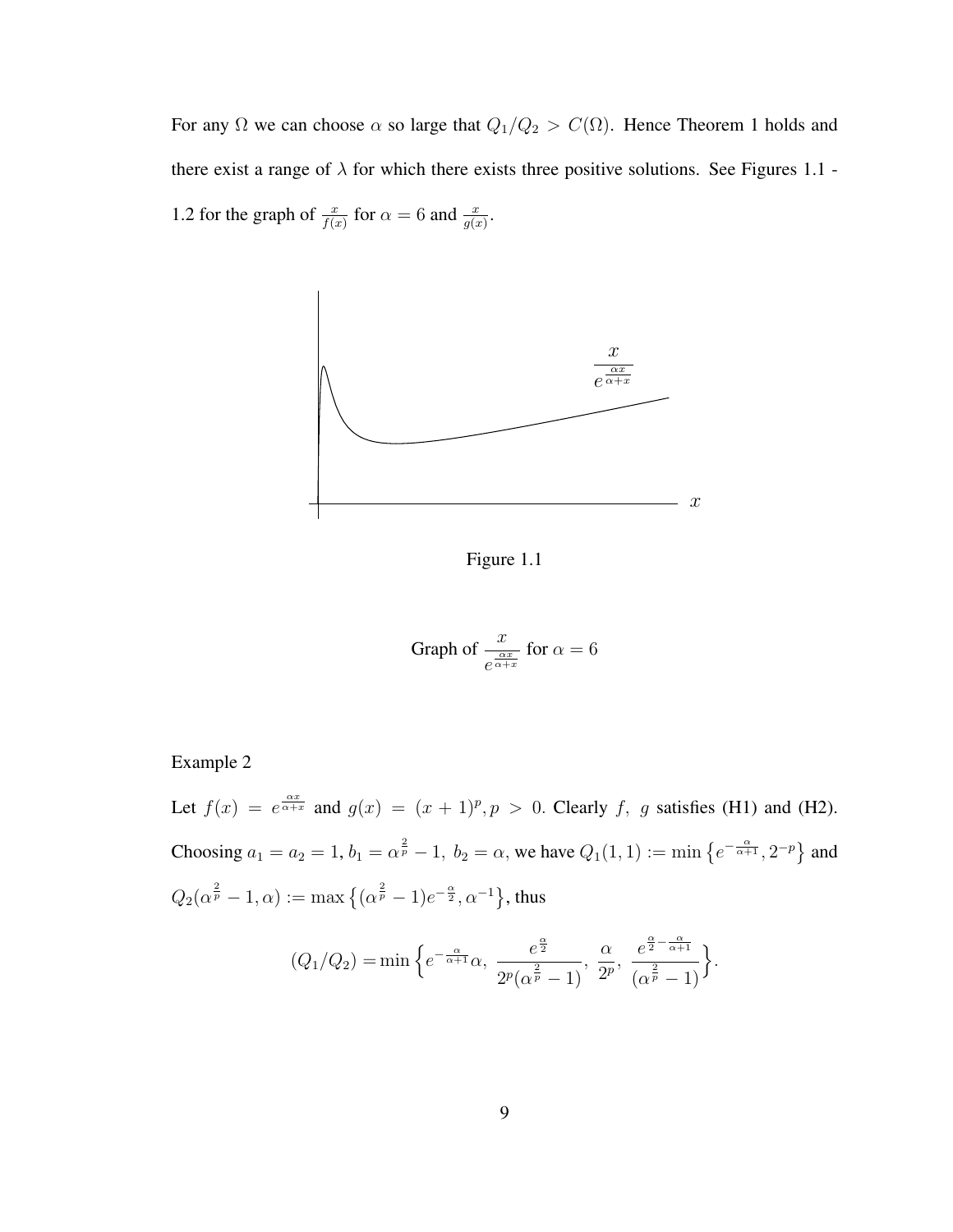

Figure 1.2

Graph of 
$$
\frac{x}{e^x}
$$

For any  $\Omega$  we can choose  $\alpha$  so large that  $Q_1/Q_2 > C(\Omega)$ . Hence Theorem 1 holds and there exist a range of  $\lambda$  for which three positive solutions exist. Note that for  $p \leq 1$ ,  $\frac{x}{q}$  $\frac{x}{g(x)}$  is nondecreasing. See Figures 1.3 - 1.4 for the graph of  $\frac{x}{f(x)}$  for  $\alpha = 5$  and  $\frac{x}{g(x)}$  for  $p = 0.8$ .



Figure 1.3

Graph of 
$$
\frac{x}{e^{\frac{\alpha x}{\alpha + x}}}
$$
 for  $\alpha = 5$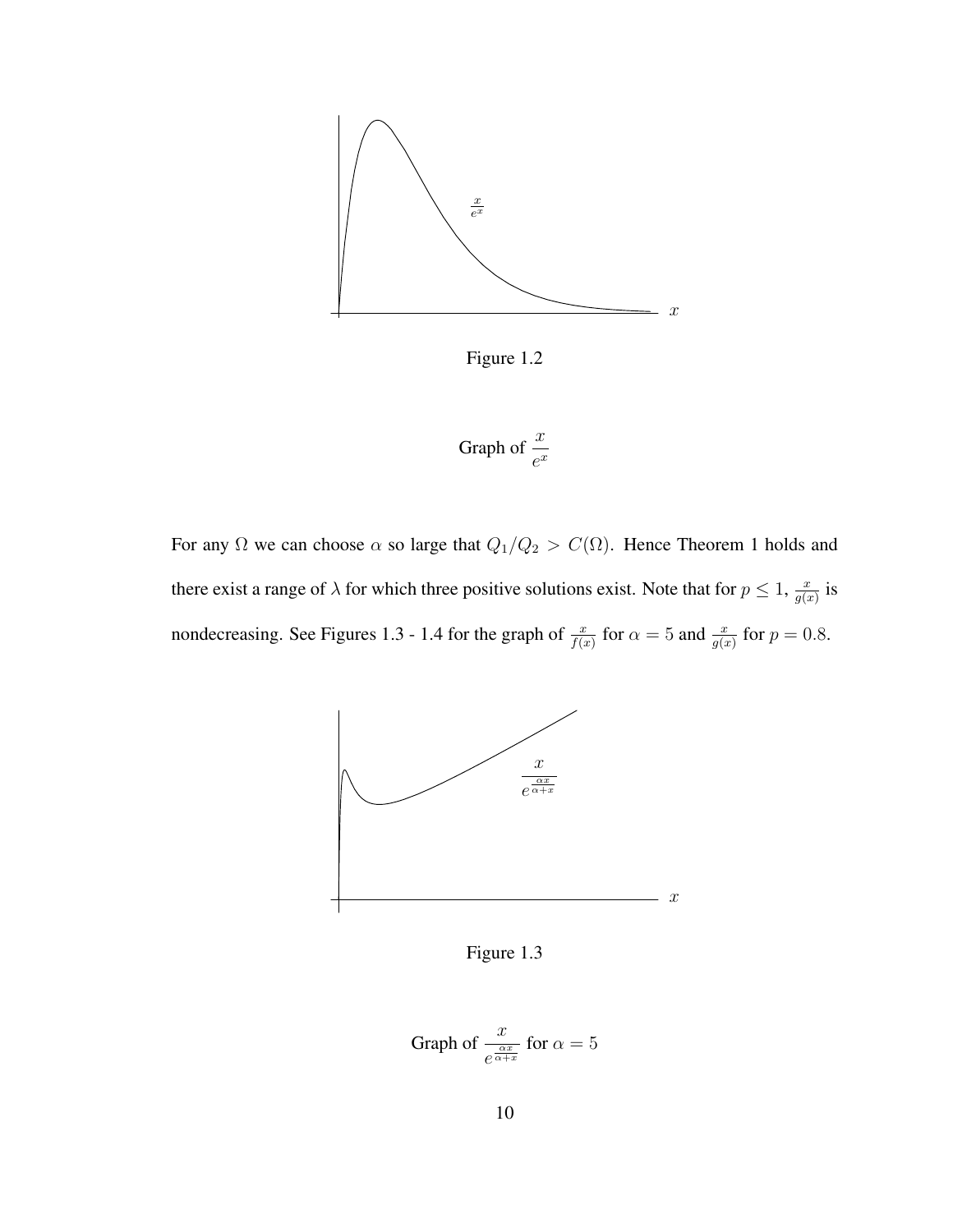

Figure 1.4

Graph of 
$$
\frac{x}{(x+1)^{0.8}}
$$

# 1.2  $n \times n$  systems

In this section we consider the boundary value problem

 $\overline{ }$ 

$$
\begin{cases}\n-\Delta u_1 = \lambda f_1(u_2) & \text{in } \Omega \\
-\Delta u_2 = \lambda f_2(u_3) & \text{in } \Omega\n\end{cases}
$$
\n
$$
\begin{cases}\n\vdots = \vdots \\
-\Delta u_{n-1} = \lambda f_{n-1}(u_n) & \text{in } \Omega\n\end{cases}
$$
\n
$$
-\Delta u_n = \lambda f_n(u_1) \qquad \text{in } \Omega\n\end{cases}
$$
\n
$$
u_1 = u_2 = \ldots = u_n = 0 \quad \text{on } \partial\Omega.
$$
\n(1.5)

Here  $f_i \in C^1([0,\infty))$ ,  $i \in \{1,2,\ldots,n\}$  satisfy the following assumptions:

(H3)  $f_i, i \in \{1, \ldots, n\}$  are strictly increasing functions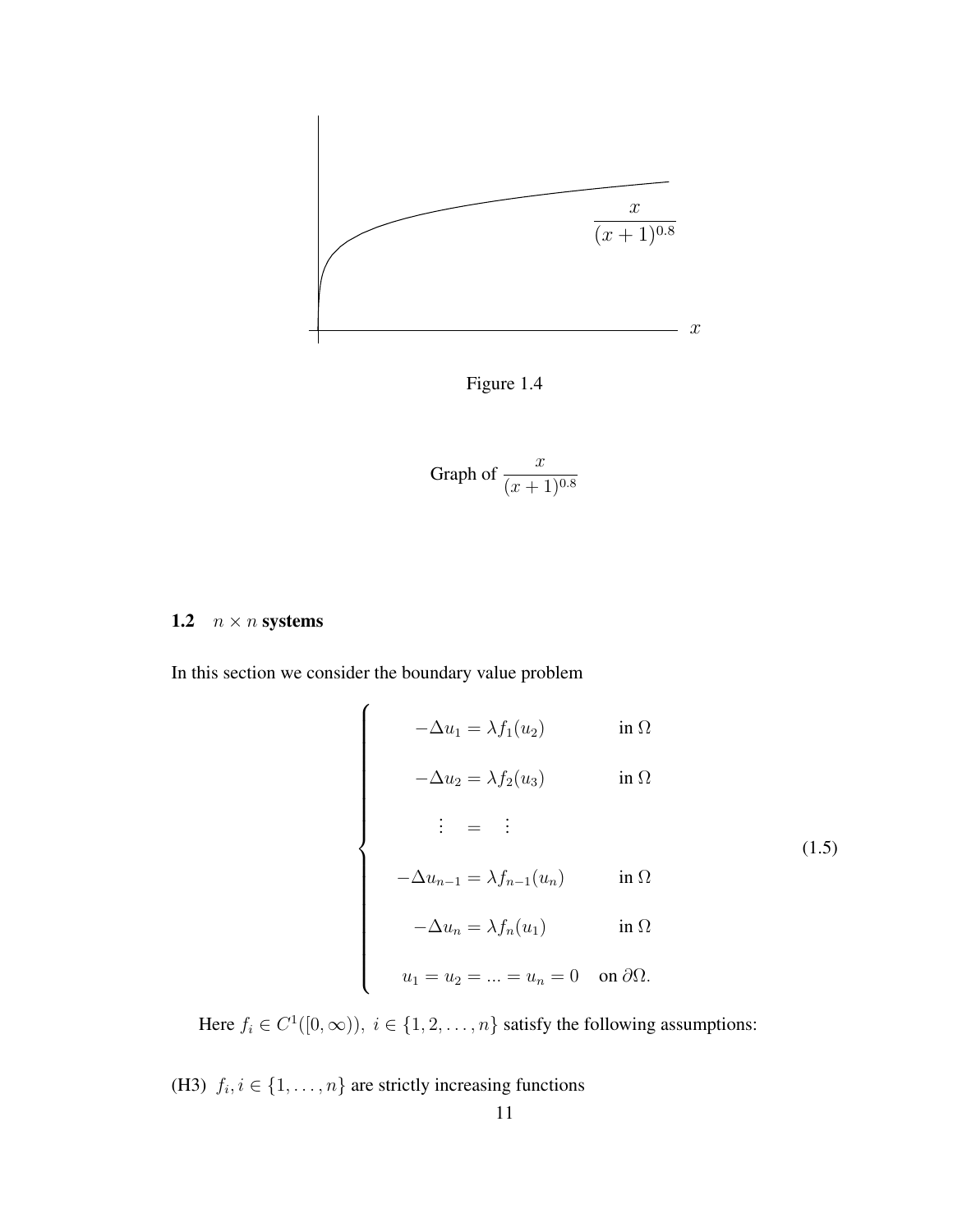(H4) 
$$
\lim_{x \to \infty} \frac{f_1^{[M]} \circ f_2^{[M]} \circ \cdots \circ f_{n-1}^{[M]} \circ f_n(x)}{x} = 0 \text{ for every } M > 0 \text{ where } f_k^{[M]}(x) := f_k(Mx); k = 1, 2, ..., n - 1.
$$

In [Da], Dalmasso discussed the existence of positive solutions to such systems for  $n = 2$  when  $f_i(0)$ 's are non-negative with at least one  $f_i(0) > 0$  (positone problems). In Section 1.1, existence of multiple positive solutions to such positone problems for  $n = 2$ was discussed. In particular, in the case when one of  $\frac{x}{f_1(x)}$  or  $\frac{x}{f_2(x)}$  decreases for some range of  $x$ , conditions for the existence of at least three positive solutions for a certain ranger of  $\lambda$  was discussed. In [HS1], Hai-Shivaji discussed the existence of positive solutions for  $\lambda >> 1$  for the case when no sign conditions are assumed on  $f_i(0)$ ,  $i \in \{1,2\}$ (semipositone problems). We now extend these results for  $n \times n$  systems. To state our results we first define:

$$
Q_1(a_1, a_2, \dots, a_n) := \min\left\{\frac{a_1}{f_1(a_2)}, \frac{a_2}{f_2(a_3)}, \dots, \frac{a_k}{f_k(a_{k+1})}, \dots, \frac{a_{n-1}}{f_{n-1}(a_n)}, \frac{a_n}{f_n(a_1)}\right\}
$$

$$
Q_2(b_1, b_2, \dots, b_n) := \max\left\{\frac{b_1}{f_1(b_2)}, \frac{b_2}{f_2(b_3)}, \dots, \frac{b_k}{f_k(b_{k+1})}, \dots, \frac{b_{n-1}}{f_{n-1}(b_n)}, \frac{b_n}{f_n(b_1)}\right\}
$$

for  $a_i, b_i > 0$ ,  $i \in \{1, 2, ..., n\}$ . We establish the following results: Theorem 7

Let (H3)-(H4) hold,  $f_i(0) \ge 0, i \in \{1, ..., l-1, l+1, ..., n\}$  and  $f_i(0) > 0$  for some  $l \in \{1, \ldots, n\}$ . Then (1.5) has a positive solution for every  $\lambda > 0$ . Remark 7

(H3)-(H4) are satisfied by nonlinear  $f_i$ 's which behave like  $x^{\alpha_i}$  for x large where  $\alpha_i$ 's are positive constants such that  $\prod_{i=1}^{n} \alpha_i < 1$ . In particular, just one of the  $f_i$ 's could be sublinear at infinity and rest of the  $f_i$ 's be superlinear at infinity and still (H4) hold.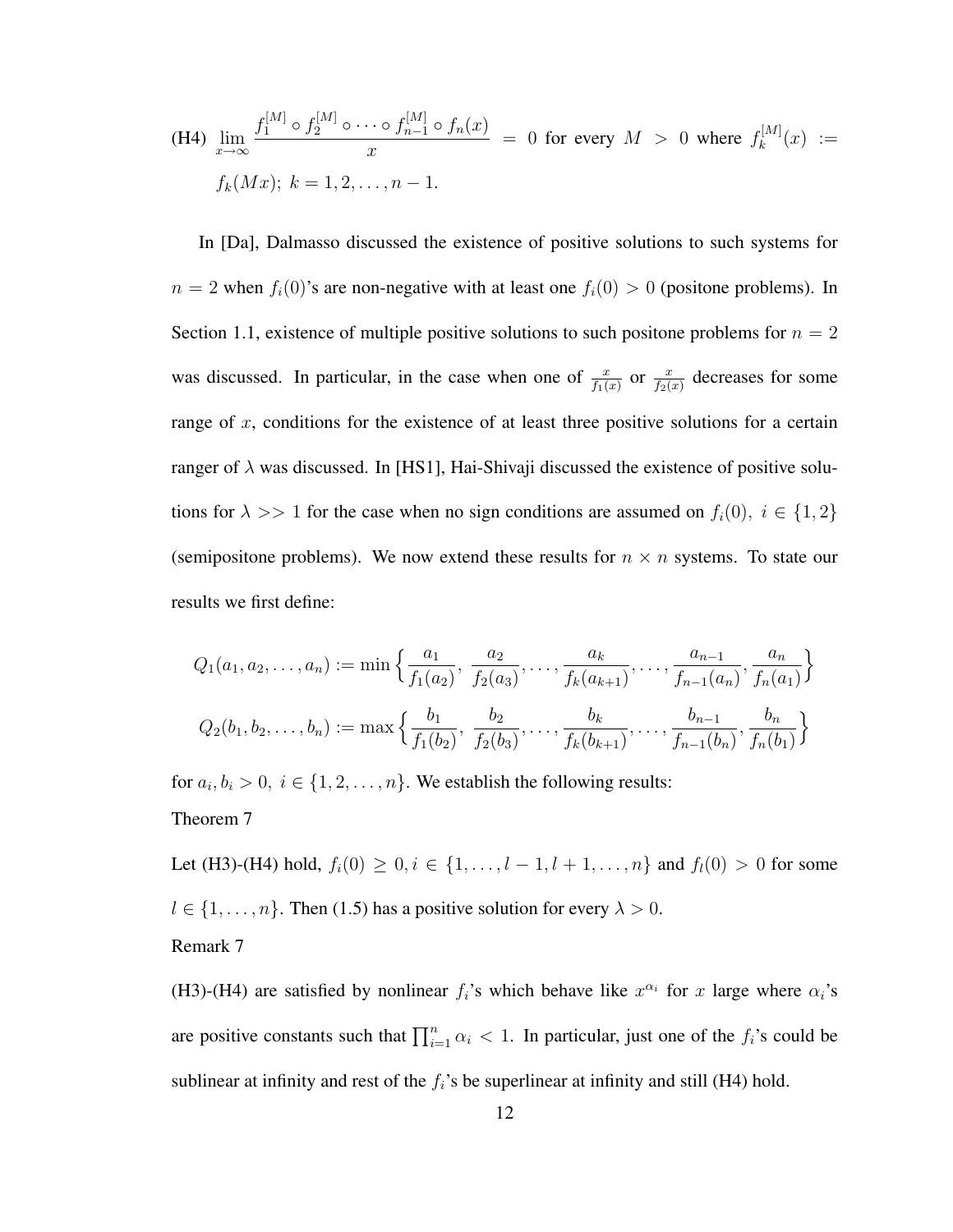#### Theorem 8

Let  $B_R$  be the largest ball of radius R inscribed in  $\Omega$ ,

$$
C_1(\Omega) := \inf_{\epsilon} \frac{N}{\epsilon^N} \cdot \frac{R^{N-1}}{(R-\epsilon)} \left( = \frac{(N+1)^{N+1}}{N^{N-1}} \cdot \frac{1}{R^2} \right)
$$

and  $C(\Omega) := C_1(\Omega) ||e||_{\infty}$  where e is the unique solution of  $-\Delta e = 1; \Omega, e = 0; \partial \Omega$ . Assume (H3)-(H4) hold and  $f_i(0) \ge 0, i \in \{1, ..., l-1, l+1, ..., n\}$  with  $f_i(0) > 0$ for some  $l \in \{1, \ldots, n\}$ . Suppose  $Q_1/Q_2 > C(\Omega)$  with  $a_k < b_k$  for at least one of the  $k \in \{1, 2, \ldots, n\}$  then (1.5) has at least three positive solutions for

$$
\frac{C(\Omega)Q_2}{\|e\|_{\infty}} < \lambda < \frac{Q_1}{\|e\|_{\infty}}.\tag{1.6}
$$

Remark 8

In the application of Theorem 8, one may take  $a_i = a, b_i = b, i \in \{1, 2, ..., n\}$  i.e., look for a, b such that  $a < b$  and

$$
\left(\min\left\{\frac{a}{f_1(a)},\ldots,\frac{a}{f_n(a)}\right\}\right/\max\left\{\frac{b}{f_1(b)},\ldots,\frac{b}{f_n(b)}\right\}\right) > C(\Omega).
$$

Note that in the case  $f_1 = f_2 = \cdots = f_n = f$ ,  $u_1 = u_2 = \cdots = u_n = u$  taking  $a_1 = a_2 = \cdots = a_n = a, b_1 = b_2 = \cdots = b_n = b$  we get  $Q_1/Q_2 = \frac{a}{f(a)}$  $\frac{a}{f(a)} / \frac{b}{f(b)}$  $\frac{b}{f(b)},$ and Theorem 8 closely resembles with the multiplicity result established for the single equation in [BIS].

#### Corollary 1

Let (H3)-(H4) hold and  $f_i(0) = 0, i \in \{1, 2, ..., n\}$ . Suppose  $Q_1/Q_2 > C(\Omega)$  with  $a_k < b_k$  for at least one of the  $k \in \{1, 2, ..., n\}$  then (1.5) has at least two positive solutions for

$$
\frac{C(\Omega)Q_2}{\|e\|_{\infty}} < \lambda < \frac{Q_1}{\|e\|_{\infty}}.
$$
\n(1.7)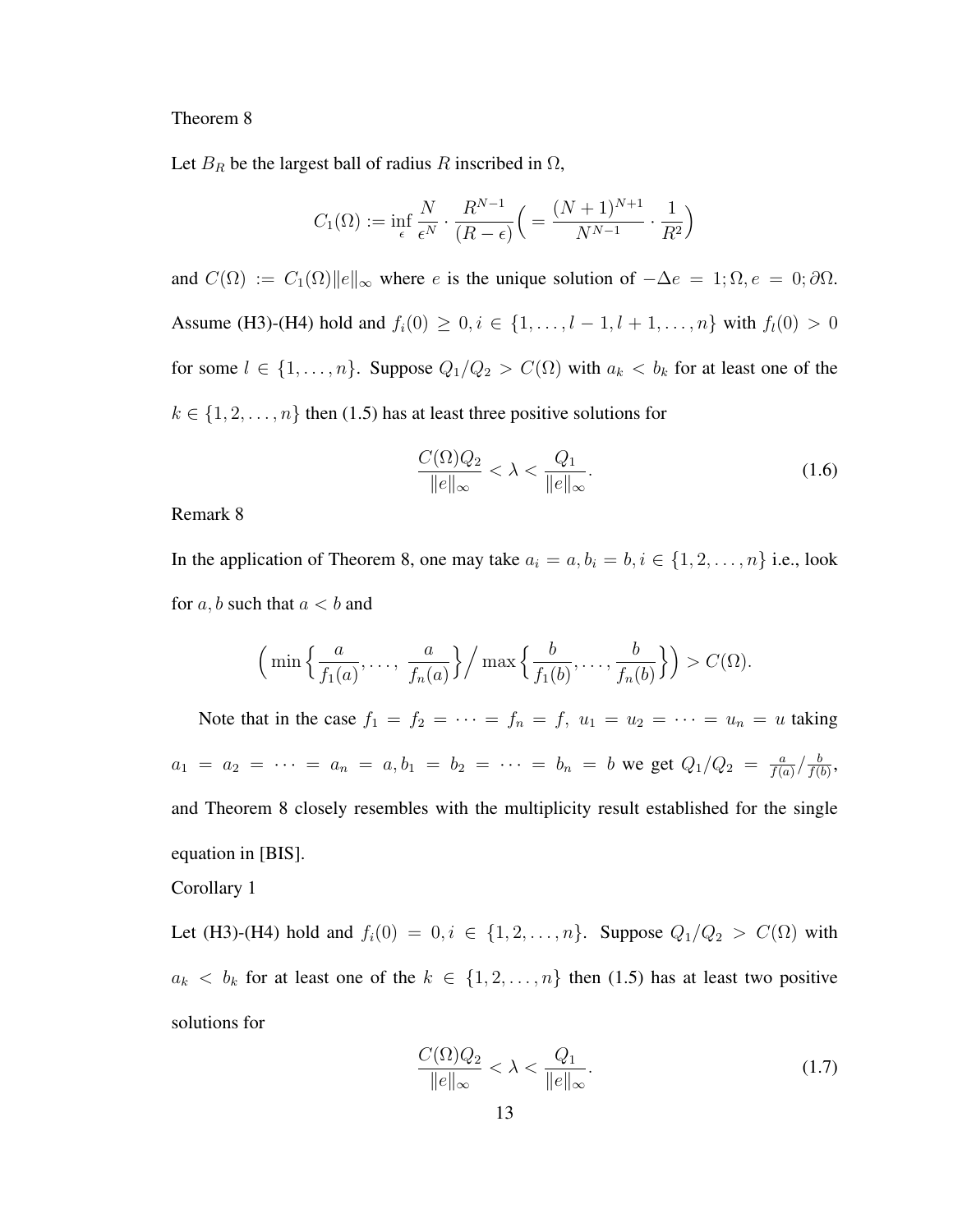#### Corollary 2

Let (H3)-(H4) hold and  $f_i(0) = 0 = f'_i(0), i \in \{1, 2, ..., n\}$ . Suppose  $\lambda > C_1(\Omega)Q$ , then (1.5) has at least two positive solutions. Here

$$
Q := \inf_{r_1, r_2, \dots, r_n > 0} \max \left\{ \frac{r_1}{f_1(r_2)}, \frac{r_2}{f_2(r_3)}, \dots, \frac{r_k}{f_k(r_{k+1})}, \dots, \frac{r_n}{f_n(r_1)} \right\}.
$$

Theorem 9

Let (H3)-(H4) hold and  $\lim_{x\to\infty} f_i(x) = \infty$ ,  $i \in \{1, ..., n\}$ . Then (1.5) has a positive solution  $\underline{\mathbf{u}} = (u_1, u_2, \dots, u_n)$  provided  $\lambda$  is large. Further,  $u_j(x) \to \infty$   $\forall j \in \{1, 2, \dots, n\}$ as  $\lambda \to \infty$   $\forall x \in \Omega$ . Remark 9

Theorem 9 establishes a positive solution for  $\lambda >> 1$  without any sign condition assumed on the nonlinearities at the origin. In particular,  $f_j(0) < 0$  for some  $j \in \{1, 2, \ldots, n\}$  is allowed. Such problems are referred as *semipositone problems*. It has been well documented in the literature the fact that the study of positive solutions to semipositone problems are mathematically challenging (see [BCN] and [Li]). The difficulty is due to the fact that in the semipositone case, positive sub-solutions have to be superharmonic near the boundary and subharmonic in a large interior region of the domain. That is, a positive sub-solution in a single equation case, say  $\psi$  has to satisfy  $-\Delta \psi < 0$  near boundary and  $-\Delta \psi > 0$  in a large interior region. For more results on semipositone problems see [AnS], [AZ], [BCS], [BS], [CG], [CGS], [CHS], [CS], [Ha], [HS3], [HS4] and [Te]. Theorem 10

Let (H4)-(H3) hold,  $\lim_{x \to \infty} f_i(x) = \infty$ ,  $i \in \{1, ..., n\}$  and  $f_i(0) = 0 = f'_i(0), i \in$  $\{1, \ldots, n\}$ . Then (1.5) has at least two positive solutions  $\underline{\mathbf{u}}^{(1)}$  and  $\underline{\mathbf{u}}^{(2)}$  provided  $\lambda$  is large. Further,  $u_i^{(2)}$  $j^{(2)}(x) \to \infty \ \forall j \in \{1, 2, \ldots, n\} \text{ as } \lambda \to \infty \ \forall x \in \Omega.$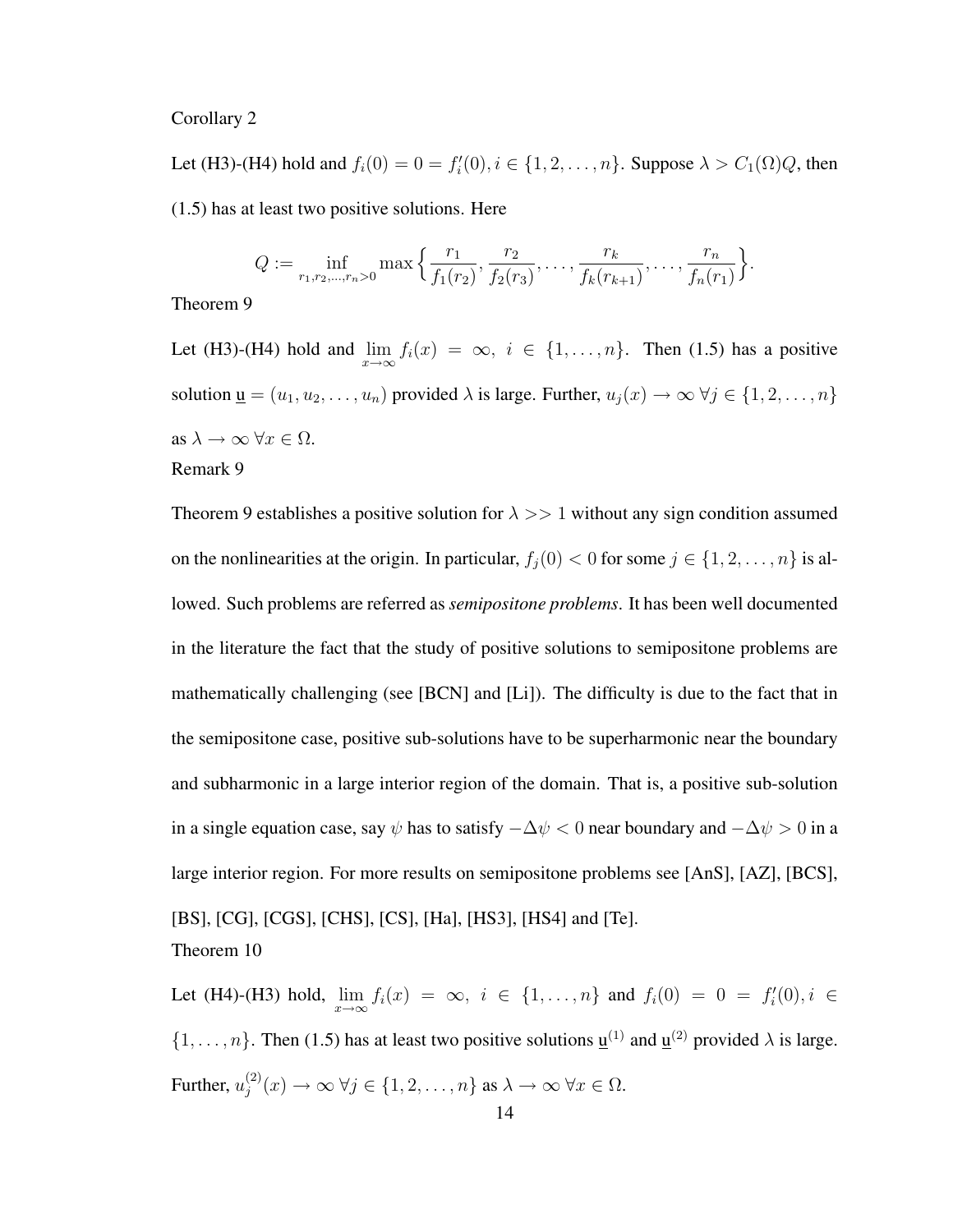Remark 10

Theorem 10 is a result very similar to that of Corollary 1. However, in proving this Theorem 10 we will provide an alternate proof using our result in Theorem 9 for semipositone problems.

Since (1.5) is a cooperative system, it is well known that if there exist a sub-solution  $(\psi_1, \psi_2, \dots, \psi_n)$  and a super-solution  $(z_1, z_2, \dots, z_n)$  which satisfy  $(\psi_1, \psi_2, \dots, \psi_n) \leq$  $(z_1, z_2, \ldots, z_n)$ , then there exists a solution  $(u_1, u_2, \ldots, u_n)$  such that

$$
(\psi_1, \psi_2, \dots, \psi_n) \le (u_1, u_2, \dots, u_n) \le (z_1, z_2, \dots, z_n)
$$

(see [Am] and [Sa]).

The crucial part of establishing Theorem 8 depends on constructing a positive supersolution using the combined nonlinear effect at infinity, namely (H4). Here for the positone case, clearly the trivial function is a strict sub-solution. To prove Theorem 8, we use the multiplicity result in [Sh]. Namely, suppose there exist a sub-solution  $(\psi_1, \psi_2, \dots, \psi_n)$ , a strict super-solution  $(\zeta_1, \zeta_2, \ldots, \zeta_n)$ , a strict sub-solution  $(w_1, w_2, \ldots, w_n)$  and a supersolution  $(z_1, z_2, \ldots, z_n)$  such that

$$
(\psi_1, \psi_2, \dots, \psi_n) \le (\zeta_1, \zeta_2, \dots, \zeta_n) \le (z_1, z_2, \dots, z_n),
$$
  

$$
(\psi_1, \psi_2, \dots, \psi_n) \le (w_1, w_2, \dots, w_n) \le (z_1, z_2, \dots, z_n)
$$

and

$$
(w_1, w_2, \ldots, w_n) \nleq (\zeta_1, \zeta_2, \ldots, \zeta_n).
$$

Then there exists at least three distinct solutions  $(u_1^{(i)})$  $\stackrel{(i)}{1},u_2^{(i)}$  $\mathbf{u}_2^{(i)}, \ldots, \mathbf{u}_n^{(i)}$ ),  $i = 1, 2, 3$  such that

$$
(u_1^{(1)}, u_2^{(1)}, \dots, u_n^{(1)}) \in [(\psi_1, \psi_2, \dots, \psi_n), (\zeta_1, \zeta_2, \dots, \zeta_n)],
$$
  
15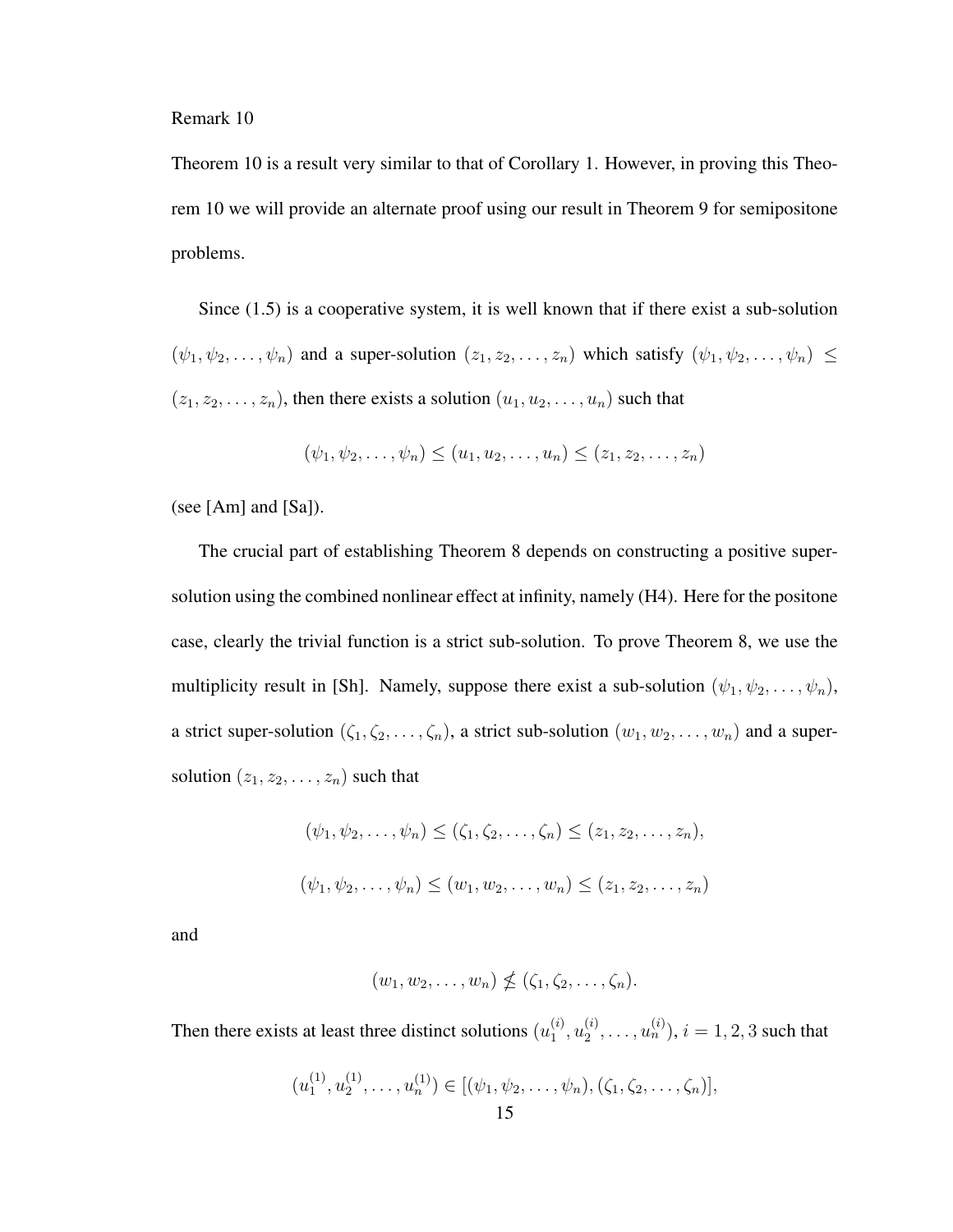$$
(u_1^{(2)}, u_2^{(2)}, \dots, u_n^{(2)}) \in [(w_1, w_2, \dots, w_n), (z_1, z_2, \dots, z_n)]
$$

and  $(u_1^{(3)}$  $\binom{(3)}{1},u_2^{(3)}$  $u_2^{(3)}, \ldots, u_n^{(3)}$ )  $\in K$  where

$$
K := [(\psi_1, \psi_2, \dots, \psi_n), (z_1, z_2, \dots, z_n)] \setminus ([(\psi_1, \psi_2, \dots, \psi_n), (\zeta_1, \zeta_2, \dots, \zeta_n)]
$$
  

$$
\cup [(\psi_1, \psi_2, \dots, \psi_n), (z_1, z_2, \dots, z_n)]).
$$

The essential part of the proof of Theorem 8 relies on establishing these strict sub- and super-solutions in the given range of  $\lambda$  using the assumption  $\frac{Q_1}{Q_2} > C(\Omega)$ .

Next in establishing Theorem 9 for the semipositone case, the trivial solution is no longer a sub-solution. So one needs to also construct a positive sub-solution. We achieve this by using the square of the first eigenfunction  $\varphi$  of the negative Laplacian ( $-\Delta$ ) with the Dirichlet boundary condition. In particular, we exploit the fact that  $-\Delta(\varphi^2)$  is negative near the boundary  $\partial\Omega$  (see [HS1]).

In the proof of Theorem 10, we will use Theorem 9 (semipositone case) to create a strict sub-solution and use the conditions of  $f_i$ 's at zero to establish a strict super-solution.

#### 1.2.1 *p*-Laplacian systems

In this section we state the extensions of our results Theorems 7 - 10 and Corollaries 1 - 2 for the following *p*-Laplacian  $n \times n$  system: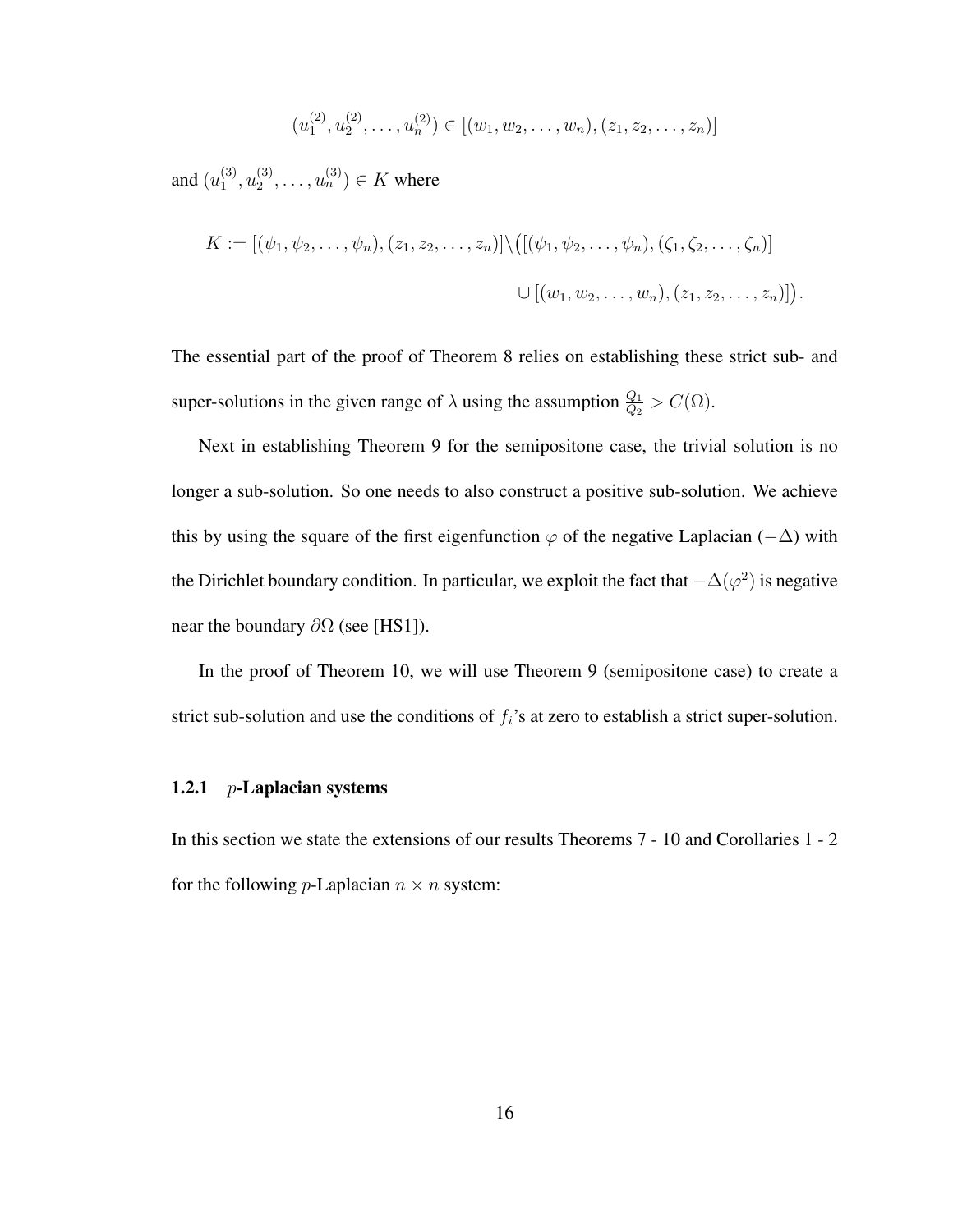$$
-\Delta_p u_1 = \lambda f_1(u_2) \qquad \text{in } \Omega
$$

$$
-\Delta_p u_2 = \lambda f_2(u_3) \qquad \text{in } \Omega
$$

$$
\begin{array}{rcl}\n\vdots & = & \vdots \\
-\Delta_p u_{n-1} & = & \lambda f_{n-1}(u_n) \\
\text{in } \Omega\n\end{array} \tag{1.8}
$$

$$
-\Delta_p u_n = \lambda f_n(u_1) \qquad \text{in } \Omega
$$

$$
u_1 = u_2 = \dots = u_n = 0 \quad \text{on } \partial\Omega.
$$

Here  $f_i \in C^1([0,\infty))$ ,  $i \in \{1,2,\ldots,n\}$  satisfy the following assumptions:

 $(\widetilde{H}3)$   $f_i, i \in \{1, \ldots, n\}$  are strictly increasing functions.

 $\overline{a}$ 

 $\begin{bmatrix} \phantom{-} \end{bmatrix}$ 

$$
(\widetilde{H}4) \lim_{x \to \infty} \frac{f_1^{[M]} \circ \left(f_2^{[M]}\right)^{\frac{1}{p-1}} \circ \cdots \circ \left(f_{n-1}^{[M]}\right)^{\frac{1}{p-1}} \circ \left(f_n(x)\right)^{\frac{1}{p-1}}}{x^{p-1}} = 0 \text{ for every } M > 0 \text{ where}
$$

$$
f_k^{[M]}(x) := f_k(Mx); \ k = 1, 2, \dots, n-1.
$$

To state our results, we first define:

$$
\widetilde{Q}_1(a_1, a_2, \dots, a_n) := \min \left\{ \frac{a_1^{p-1}}{f_1(a_2)}, \frac{a_2^{p-1}}{f_2(a_3)}, \dots, \frac{a_k^{p-1}}{f_k(a_{k+1})}, \dots, \frac{a_{n-1}^{p-1}}{f_{n-1}(a_n)}, \frac{a_n^{p-1}}{f_n(a_1)} \right\}
$$
\n
$$
\widetilde{Q}_2(b_1, b_2, \dots, b_n) := \max \left\{ \frac{b_1^{p-1}}{f_1(b_2)}, \frac{b_2^{p-1}}{f_2(b_3)}, \dots, \frac{b_k^{p-1}}{f_k(b_{k+1})}, \dots, \frac{b_{n-1}^{p-1}}{f_{n-1}(b_n)}, \frac{b_n^{p-1}}{f_n(b_1)} \right\}
$$

for  $a_i, b_i > 0$ ,  $i \in \{1, 2, ..., n\}$ . We now state the extensions of Theorems 7-10 and Corollaries 1-2.

Theorem 11

Let  $(\widetilde{H}3)$ - $(\widetilde{H}4)$  hold,  $f_i(0) \geq 0, i \in \{1, ..., l-1, l+1, ..., n\}$  and  $f_i(0) > 0$  for some  $l \in \{1, \ldots, n\}$ . Then (1.8) has a positive solution for every  $\lambda > 0$ .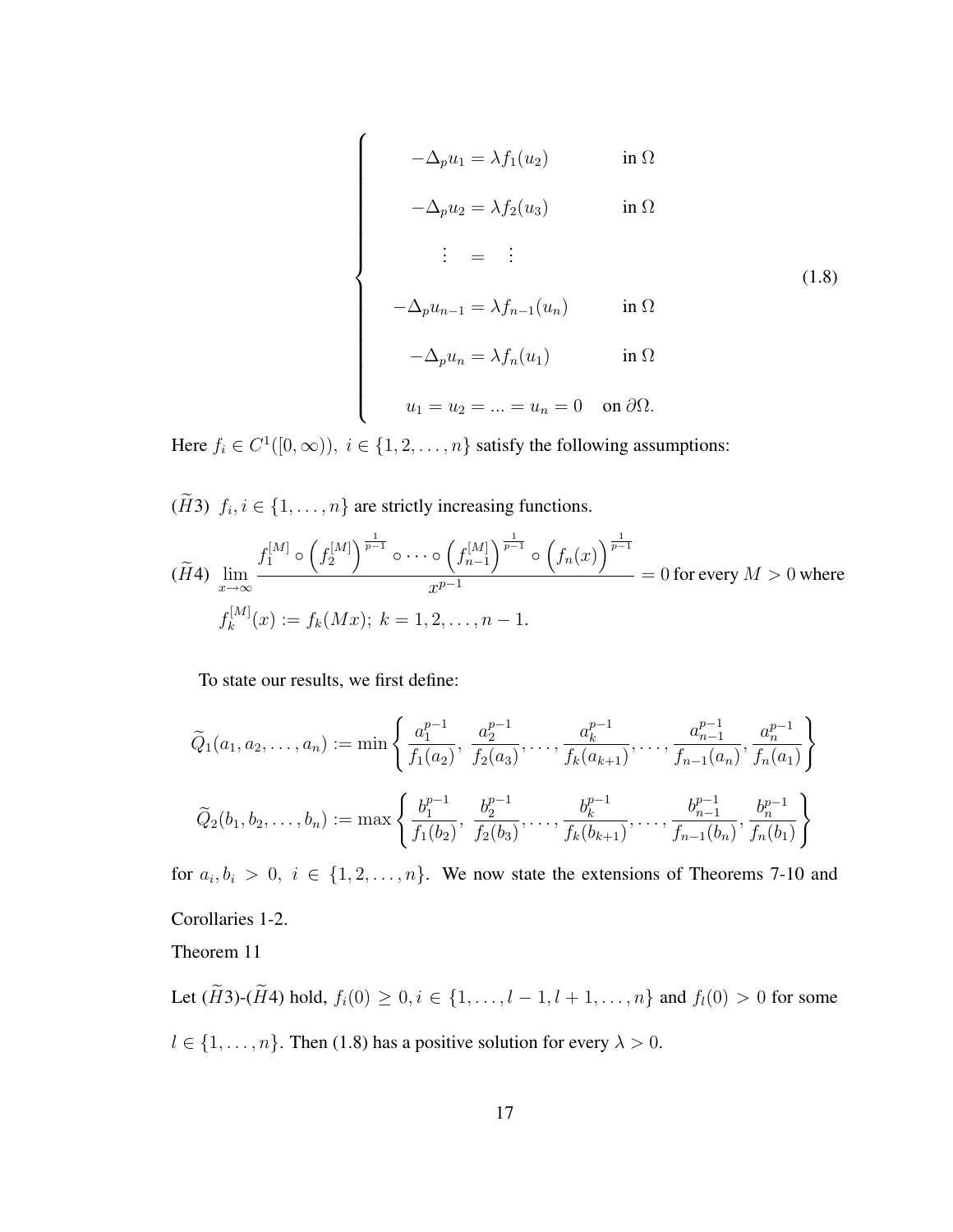#### Theorem 12

Let  $B_R$  be the largest ball of radius R inscribed in  $\Omega$ ,

$$
\widetilde{C}_1(\Omega) := \inf_{\epsilon} \frac{N}{\epsilon^N} \cdot \frac{R^{N-1}}{(R-\epsilon)^{p-1}} \left( \frac{(N+p-1)^{N+p-1}}{(p-1)^{p-1}N^{N-1}} \cdot \frac{1}{R^p} \right)
$$

and  $\widetilde{C}(\Omega) := \widetilde{C}_1(\Omega) ||e_p||_{\infty}^{p-1}$  where  $e_p$  is the unique solution of  $-\Delta_p e_p = 1$  in  $\Omega$ ,  $e_p =$ 0 on  $\partial\Omega$ . Assume  $(H3)-(H4)$  hold and  $f_i(0) \geq 0, i \in \{1, ..., l-1, l+1, ..., n\}$  with  $f_l(0) > 0$  for some  $l \in \{1, \ldots, n\}$ . Suppose  $\widetilde{Q}_1/\widetilde{Q}_2 > \widetilde{C}(\Omega)$  with  $a_k < b_k$  for at least one of the  $k \in \{1, 2, ..., n\}$  then (1.8) has at least three positive solutions for

$$
\frac{\widetilde{C}(\Omega)\widetilde{Q}_2}{\|e\|_{\infty}} < \lambda < \frac{\widetilde{Q}_1}{\|e\|_{\infty}}.
$$
\n(1.9)

Corollary 3

Let  $(H3)-(H4)$  hold and  $f_i(0) = 0, i \in \{1, 2, ..., n\}$ . Suppose  $\widetilde{Q}_1/\widetilde{Q}_2 > C(\Omega)$  with  $a_k < b_k$  for at least one of the  $k \in \{1, 2, ..., n\}$  then (1.8) has at least two positive solutions for

$$
\frac{\widetilde{C}(\Omega)\widetilde{Q}_2}{\|e\|_{\infty}} < \lambda < \frac{\widetilde{Q}_1}{\|e\|_{\infty}}.
$$
\n(1.10)

Corollary 4

Let  $(\widetilde{H}3)$ - $(\widetilde{H}4)$  hold and  $f_i(0) = 0 = f_i^{(k)}$  $i^{(k)}(0), i \in \{1, 2, \ldots, n\}$  for  $k = 1, 2 \cdots [p-1],$ where  $[p-1]$  denotes the integer part of  $p-1$ . Suppose  $\lambda > \widetilde{C}_1(\Omega)\widetilde{Q}$ , then (1.8) has at least two positive solutions. Here

$$
\widetilde{Q} := \inf_{r_1, r_2, \dots, r_n > 0} \max \left\{ \frac{r_1^{p-1}}{f_1(r_2)}, \frac{r_2^{p-1}}{f_2(r_3)}, \dots, \frac{r_k^{p-1}}{f_k(r_{k+1})}, \dots, \frac{r_n^{p-1}}{f_n(r_1)} \right\}.
$$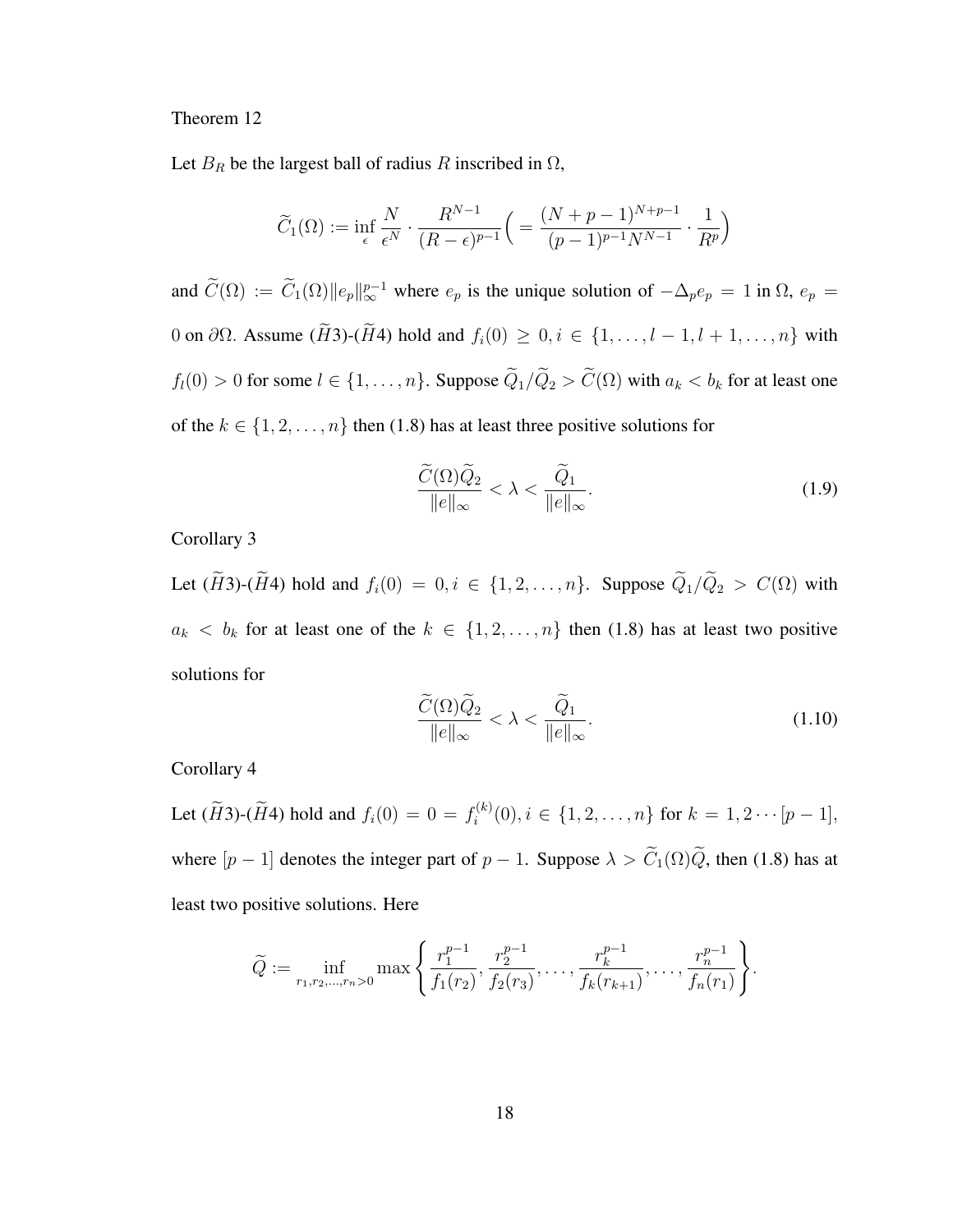#### Theorem 13

Let  $(H3)-(H4)$  hold and  $\lim_{x\to\infty} f_i(x) = \infty$ ,  $i \in \{1,\ldots,n\}$ . Then (1.8) has a positive solution  $\underline{\mathbf{u}} = (u_1, u_2, \dots, u_n)$  provided  $\lambda$  is large. Further,  $u_j(x) \to \infty$   $\forall j \in \{1, 2, \dots, n\}$ as  $\lambda \to \infty$   $\forall x \in \Omega$ . Theorem 14

Let  $(H3)-(H4)$  hold,  $\lim_{x\to\infty} f_i(x) = \infty$ ,  $i \in \{1,\ldots,n\}$  and  $f_i(0) = 0 = f_i^{(k)}$  $i^{(k)}(0), i \in$  $\{1, 2, \ldots, n\}$  for  $k = 1, 2 \cdots [p-1]$ , where  $[p-1]$  denotes the integer part of  $p-1$ . Then (1.8) has at least two positive solutions  $\underline{u}^{(1)}$  and  $\underline{u}^{(2)}$  provided  $\lambda$  is large. Further,  $u_i^{(2)}$  $j^{(2)}(x) \to \infty \ \forall j \in \{1, 2, \ldots, n\}$  as  $\lambda \to \infty \ \forall x \in \Omega$ .

## Remark 11

It will be easy to see later (in Chapter 4) that the proofs of Theorems 7 - 10 and Corollaries 1- 2 for Laplacian systems naturally extend to  $p$ -Laplacian systems. As such we will omit the proofs of Theorems 11 - 14 and Corollaries 3 - 4 in this thesis.

#### 1.2.2 An example

In this section we discuss an example that satisfies Theorem 8.

Example 3

Let  $f_1(x) = e^{\frac{\alpha x}{\alpha + x}}$ ,  $f_i(x) = (x + 1)^{p_{i-1}}, i \in \{2, 3, ..., n\}$ ,  $p_j > 1, j \in \{1, 2, ..., n-1\}$ . Clearly  $f_i, i \in \{1, 2, ..., n\}$  satisfy (H3) and (H4). Choosing  $a_i = 1, i \in \{1, 2, ..., n\}, b_1 =$  $\alpha^{\frac{2}{p_{n-1}}} - 1, b_2 = \alpha, b_i = \alpha^{\frac{2}{p_{i-2}}} - 1, i \in \{3, 4, \ldots, n\}$  we have

$$
Q_1(1, 1, \dots, 1) = \min \left\{ e^{-\frac{\alpha}{\alpha+1}}, 2^{-p_1}, 2^{-p_2}, \dots, 2^{-p_{n-1}} \right\},
$$
  
=  $\min \left\{ e^{-\frac{\alpha}{\alpha+1}}, 2^{-p_k} \right\}$  where  $p_k = \max \{p_1, p_2, \dots, p_{n-1}\}$  and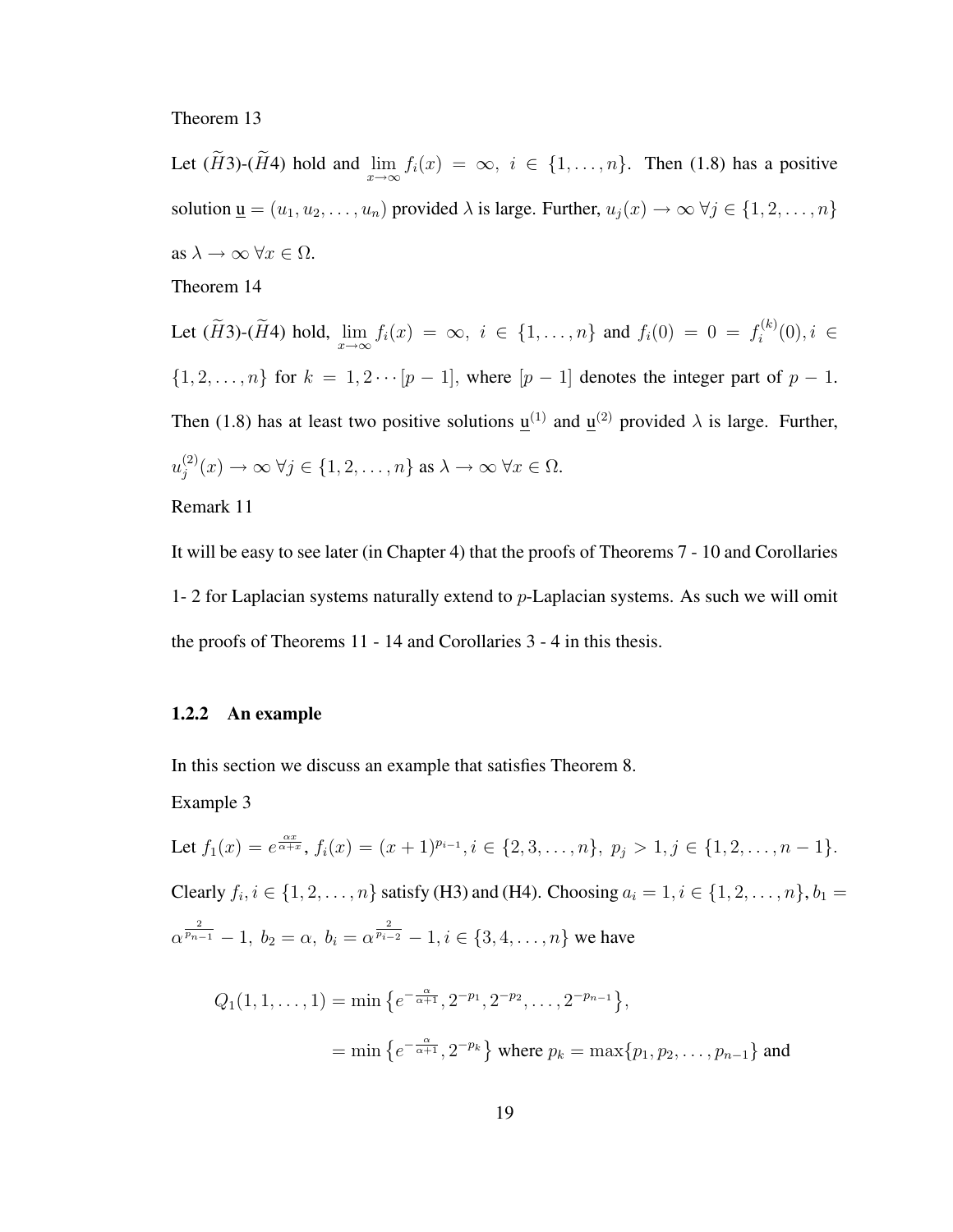$$
Q_2(\alpha^{\frac{2}{p_{n-1}}} - 1, \alpha, \alpha^{\frac{2}{p_1}} - 1, \dots, \alpha^{\frac{2}{p_{n-2}}} - 1)
$$
  
=  $\max \{ (\alpha^{\frac{2}{p_{n-1}}} - 1) e^{-\frac{\alpha}{2}}, \alpha^{-1}, (\alpha^{\frac{2}{p_1}} - 1) \alpha^{-2}, \dots, (\alpha^{\frac{2}{p_{n-2}}} - 1) \alpha^{-2} \},$   
=  $\max \{ (\alpha^{\frac{2}{p_{n-1}}} - 1) e^{-\frac{\alpha}{2}}, \alpha^{-1}, (\alpha^{\frac{2}{p_m}} - 1) \alpha^{-2} \} \text{ for } \alpha > 1$ 

where  $p_m = \min\{p_1, p_2, \ldots, p_{n-2}\}.$  Thus

$$
(Q_1/Q_2) = \min \left\{ \frac{e^{\frac{-\alpha}{\alpha+1}}e^{\frac{\alpha}{2}}}{(\alpha^{\frac{2}{p_{n-1}}}-1)}, e^{-\frac{\alpha}{\alpha+1}}\alpha, \frac{e^{-\frac{\alpha}{\alpha+1}}\alpha^2}{(\alpha^{\frac{2}{p_m}}-1)}, \frac{e^{\frac{\alpha}{2}}}{2^{p_k}(\alpha^{\frac{2}{p_{n-1}}}-1)}, \frac{\alpha}{2^{p_k}}, \frac{\alpha^2}{2^{p_k}(\alpha^{\frac{2}{p_m}}-1)} \right\}.
$$

It is easy to see that  $(Q_1/Q_2) \to \infty$  as  $\alpha \to \infty$ . Thus for any  $\Omega$  we can choose  $\alpha$  so large that  $Q_1/Q_2 > C(\Omega)$ . Hence Theorem 8 holds and there exist a range of  $\lambda$  for which three positive solutions exists.

#### 1.3 Multiparameter  $p-q$ -Laplacian systems

In this section we investigate the existence and multiplicity of positive solutions to the following multiparameter  $p-q$ -Laplacian system:

$$
\begin{cases}\n-\Delta_p u = \tau_1 f(v) + \mu_1 h(u) \text{ in } \Omega \\
-\Delta_q v = \tau_2 g(u) + \mu_2 \gamma(v) \text{ in } \Omega \\
u = 0 = v \text{ on } \partial \Omega\n\end{cases}
$$
\n(1.11)

where  $\tau_1$ ,  $\tau_2$ ,  $\mu_1$  and  $\mu_2$  are nonnegative parameters with  $\tau_1 + \mu_1$  and  $\tau_2 + \mu_2$  are non zeros. Here we assume  $f, g, h, \gamma \in C^1(0, \infty) \cap C[0, \infty)$  be strictly increasing functions. We prove the results under the following additional assumptions:

(H5) 
$$
\lim_{x \to \infty} f(x) = \lim_{x \to \infty} g(x) = \lim_{x \to \infty} h(x) = \lim_{x \to \infty} \gamma(x) = \infty
$$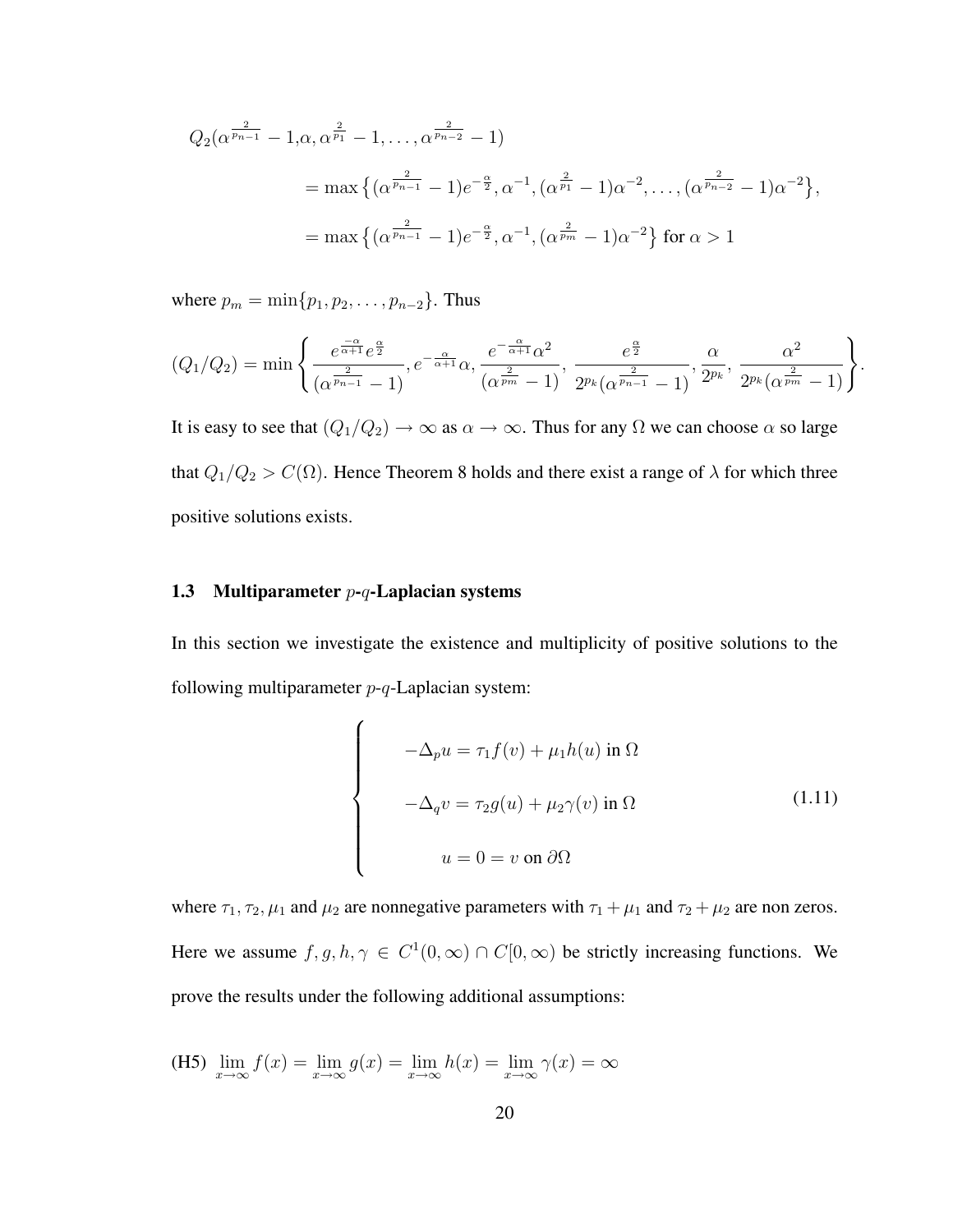(H6) 
$$
\lim_{x \to \infty} \frac{f(M[g(x)]^{1/q-1})}{x^{p-1}} = 0 \text{ for every } M > 0
$$
  
(H7) 
$$
\lim_{x \to \infty} \frac{h(x)}{x^{p-1}} = \lim_{x \to \infty} \frac{\gamma(x)}{x^{q-1}} = 0.
$$

We establish:

Theorem 15

Let (H5)-(H7) hold. There exists a large positive solution to (1.11) for  $\tau_1 + \mu_1$  and  $\tau_2 + \mu_2$ are large.

Remark 12

Theorem 15 holds without any sign condition on the nonlinearities at the origin (hence holds for the semipositone case).

Theorem 16

Let (H5)-(H7) hold. Let  $f, h, g$  and  $\gamma$  be sufficiently smooth functions in the neighborhood of zero with  $f(0) = h(0) = g(0) = \gamma(0) = 0 = f^{(k)}(0) = h^{(k)}(0) = g^{(l)}(0) = \gamma^{(l)}(0)$ for  $k = 1, 2, \cdots [p-1], l = 1, 2, \cdots [q-1]$  where [s] denotes the integer part of s. Then (1.11) has at least two positive solutions provided  $\tau_1 + \mu_1$  and  $\tau_2 + \mu_2$  are large.

Next we study (1.11) with the hypotheses  $(H6)$ ,  $(H7)$  and  $(H8)$ :

(H8)  $f(0) > 0, g(0) > 0, h(0) \ge 0, \gamma(0) \ge 0$  and  $\lim_{x \to \infty} g(x) = \infty$ .

We prove the following multiplicity result. To precisely state our result we let  $e_s$ ,  $s =$ p, q be the unique positive solution of  $-\Delta_s e_s = 1$ ;  $\Omega$ ,  $e_s = 0$ ;  $\partial\Omega$  and for positive constants  $a_i, b_i; i = 1, 2$  we define:

$$
Q_1(a_1, a_2, b_1, b_2) := \frac{\left[a_1^{p-1}/f(b_1)\right]}{\left[a_2^{p-1}/f(b_2)\right]}
$$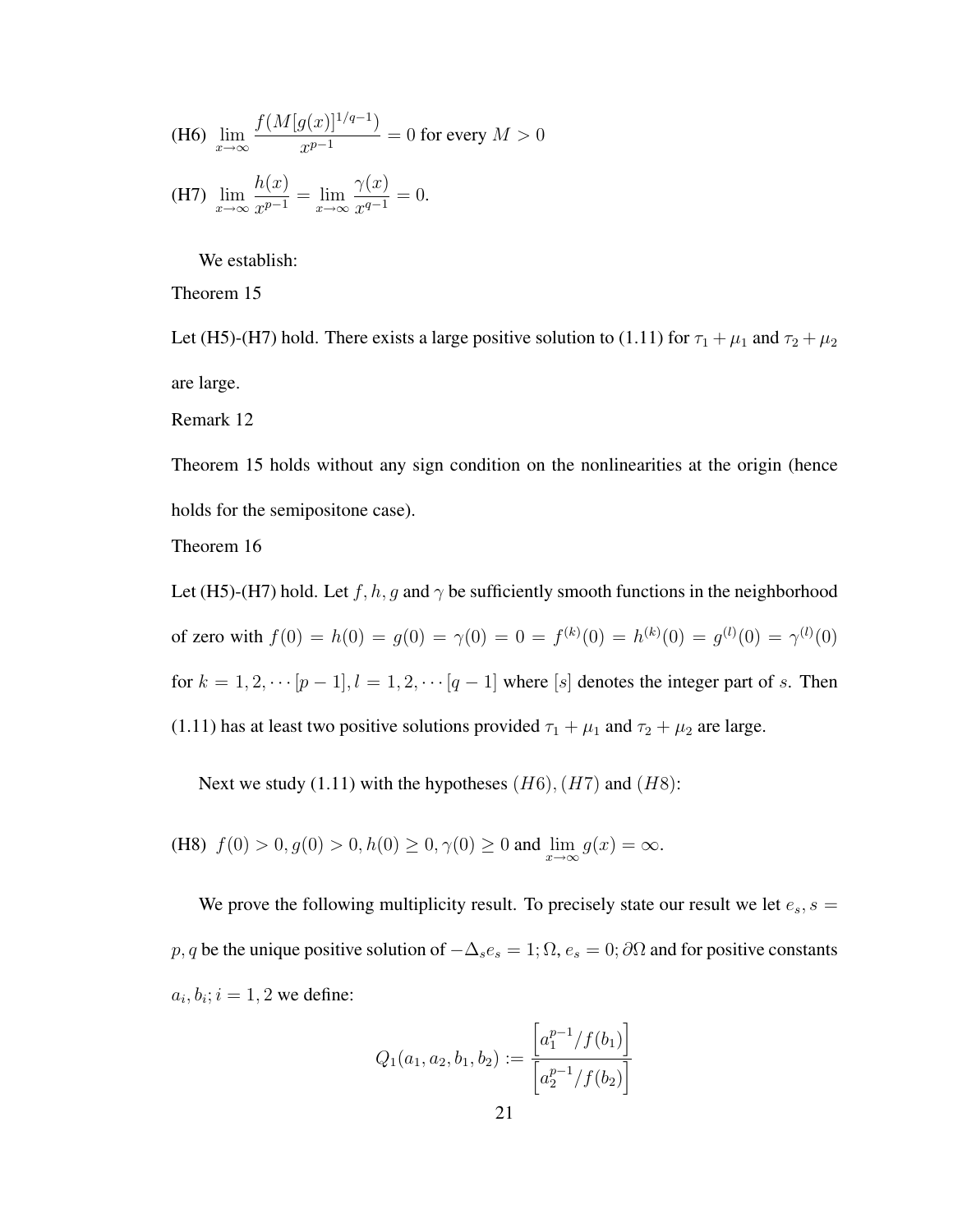$$
Q_2(a_1, a_2, b_1, b_2) := \frac{\left[b_1^{q-1}/g(a_1)\right]}{\left[b_2^{q-1}/g(a_2)\right]}.
$$

Then we prove:

Theorem 17

Let R be the radius of the largest ball  $B_R$  inscribed in  $\Omega$ ,  $0 < \sigma < R$  and let  $C_1 :=$ N  $\overline{\sigma^N}$  $R^{N-1}$  $\frac{R^{N-1}}{(R-\sigma)^{p-1}}$  and  $C_2 := \frac{N}{\sigma^N}$  $R^{N-1}$  $\frac{R^{N-1}}{(R-\sigma)^{q-1}}$ . If  $Q_1 > C_1d_1 \|e_p\|_\infty^{p-1}$  and  $Q_2 > C_2d_1 \|e_q\|_\infty^{q-1}$  for some  $a_1 < a_2$  (or  $b_1 < b_2$ ) and  $d_1 > 1$  then (1.11) has at least three positive solutions for

$$
(\tau_1, \tau_2, \mu_1, \mu_2) \in \left(C_1 \frac{a_2^{p-1}}{f(b_2)}, \frac{a_1^{p-1}}{d_1 \|e_p\|_{\infty}^{p-1} f(b_1)}\right) \times \left(C_2 \frac{b_2^{q-1}}{g(a_2)}, \frac{b_1^{q-1}}{d_1 \|e_q\|_{\infty}^{q-1} g(a_1)}\right)
$$

$$
\times \left[0, \frac{a_1^{p-1}}{d_2 \|e_p\|_{\infty}^{p-1} h(a_1)}\right) \times \left[0, \frac{b_1^{q-1}}{d_2 \|e_q\|_{\infty}^{q-1} \gamma(b_1)}\right).
$$

$$
d_2 = \left[1 - \frac{1}{1}\right]^{-1}.
$$

Here  $d_1$ 

Remark 13

When  $p = q$ , we can minimize the values of  $C_1$  and  $C_2$  (which is the same as  $C_1$  in this case) by choosing  $\sigma = \sigma_0 = \frac{N}{N+p-1}R$ .

Theorem 18

If  $\mu_1 = 0 = \mu_2$  and  $Q_1 > C_1 ||e_p||_{\infty}^{p-1}$  and  $Q_2 > C_2 ||e_q||_{\infty}^{q-1}$  for some  $a_1 < a_2$  or  $b_1 < b_2$ 

then (1.11) has at least three positive solutions for

$$
(\tau_1, \tau_2) \in \left(C_1 \frac{a_2^{p-1}}{f(b_2)}, \frac{a_1^{p-1}}{\|e_p\|_{\infty}^{p-1} f(b_1)}\right) \times \left(C_2 \frac{b_2^{q-1}}{g(a_2)}, \frac{b_1^{q-1}}{\|e_q\|_{\infty}^{q-1} g(a_1)}\right).
$$

#### 1.3.1 Examples

In this section we discuss some examples that satisfy Theorem 15, Theorem 16 and Theorem 17.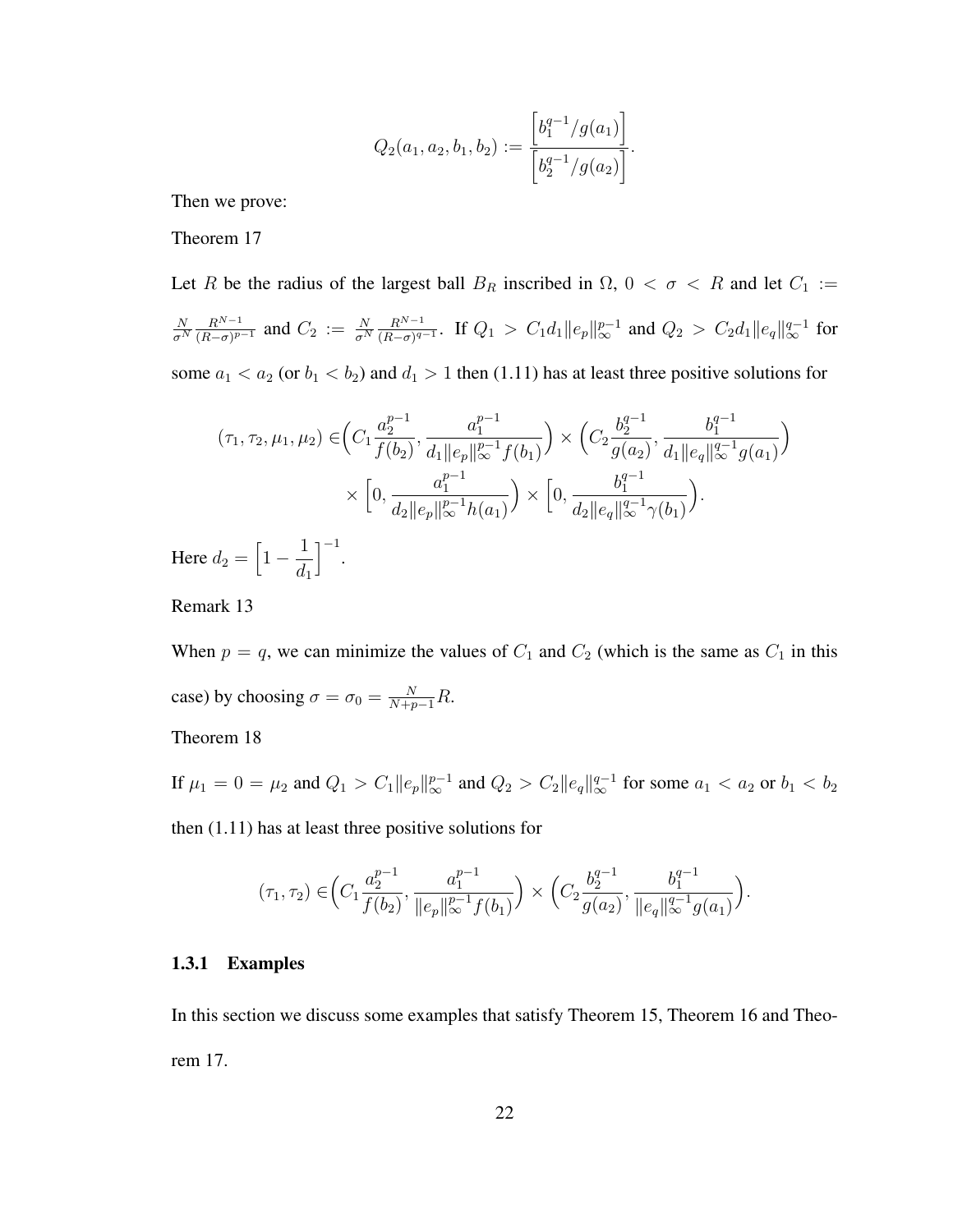#### Example 4

Let 
$$
f(x) = \sum_{i=1}^{m} a_i x^{p_i} - c_1
$$
,  $g(x) = \sum_{j=1}^{n} b_j x^{q_j} - c_2$ ,  $h(x) = \sum_{k=1}^{s} \alpha_k x^{r_k} - c_3$  and  
\n $\gamma(x) = \sum_{l=1}^{t} \beta_l x^{d_l} - c_4$  where  $a_i, b_j, \alpha_k, \beta_l, p_i, q_j, r_k, d_l, c_1, c_2, c_3, c_4 \ge 0$ ,  $p_i q_j < (p-1)(q-1)$ ,  $r_k < (p-1)$  and  $d_l < (q-1)$ . Then it is easy to see that  $f, g, h$  and  $\gamma$  satisfy

the hypotheses of Theorem 15.

Example 5  
Let 
$$
f(x) = \begin{cases} x^{p_1}; & x \le 1 \\ \frac{p_1}{p_2}x^{p_2} + (1 - \frac{p_1}{p_2}); & x > 1, \end{cases}
$$
  $h(x) = \begin{cases} x^{p_3}; & x \le 1 \\ \frac{p_3}{p_4}x^{p_4} + (1 - \frac{p_3}{p_4}); & x > 1, \end{cases}$ 

$$
g(x) = \begin{cases} x^{q_1}; & x \le 1 \\ \frac{q_1}{q_2} x^{q_2} + (1 - \frac{q_1}{q_2}); & x > 1, \end{cases} \text{ and } \gamma(x) = \begin{cases} x^{q_3}; & x \le 1 \\ \frac{q_3}{q_4} x^{q_4} + (1 - \frac{q_3}{q_4}); & x > 1. \end{cases}
$$

Here we assume  $p_1, p_3 > p - 1$  if p is an integer,  $p_1, p_3 > [p]$  if p is not an integer,  $q_1, q_3 > q - 1$  if q is an integer,  $q_1, q_3 > [q]$  if q is not an integer,  $p_2q_2 < (p - 1)(q - 1)$ ,  $p_4 < p - 1$  and  $q_4 < q - 1$ . Then it is easy to see that  $f, g, h$  and  $\gamma$  satisfy the hypotheses of Theorem 16.

Example 6

Let  $f(x) = e^{\frac{\alpha x}{\alpha + x}}$ ,  $g(x) = (x + 1)^k$ ,  $h(x) = x^r$  and  $\gamma(x) = x^s$  where  $k > q - 1$ ,  $0 < r <$  $p-1$  and  $0 < s < q-1$ . Clearly f, g, h and  $\gamma$  satisfy (H5)-(H8).

Let  $a_1 = 1 = b_1$ ,  $a_2 = \alpha = b_2$ ,  $\alpha > 1$ . We note that

$$
Q_1(1,\alpha,1,\alpha):=\frac{e^{\frac{\alpha}{2}}}{\alpha^{p-1}e^{\frac{\alpha}{\alpha+1}}}\text{ and }Q_2(1,\alpha,1,\alpha):=\frac{(\alpha+1)^k}{2^k\alpha^{q-1}}.
$$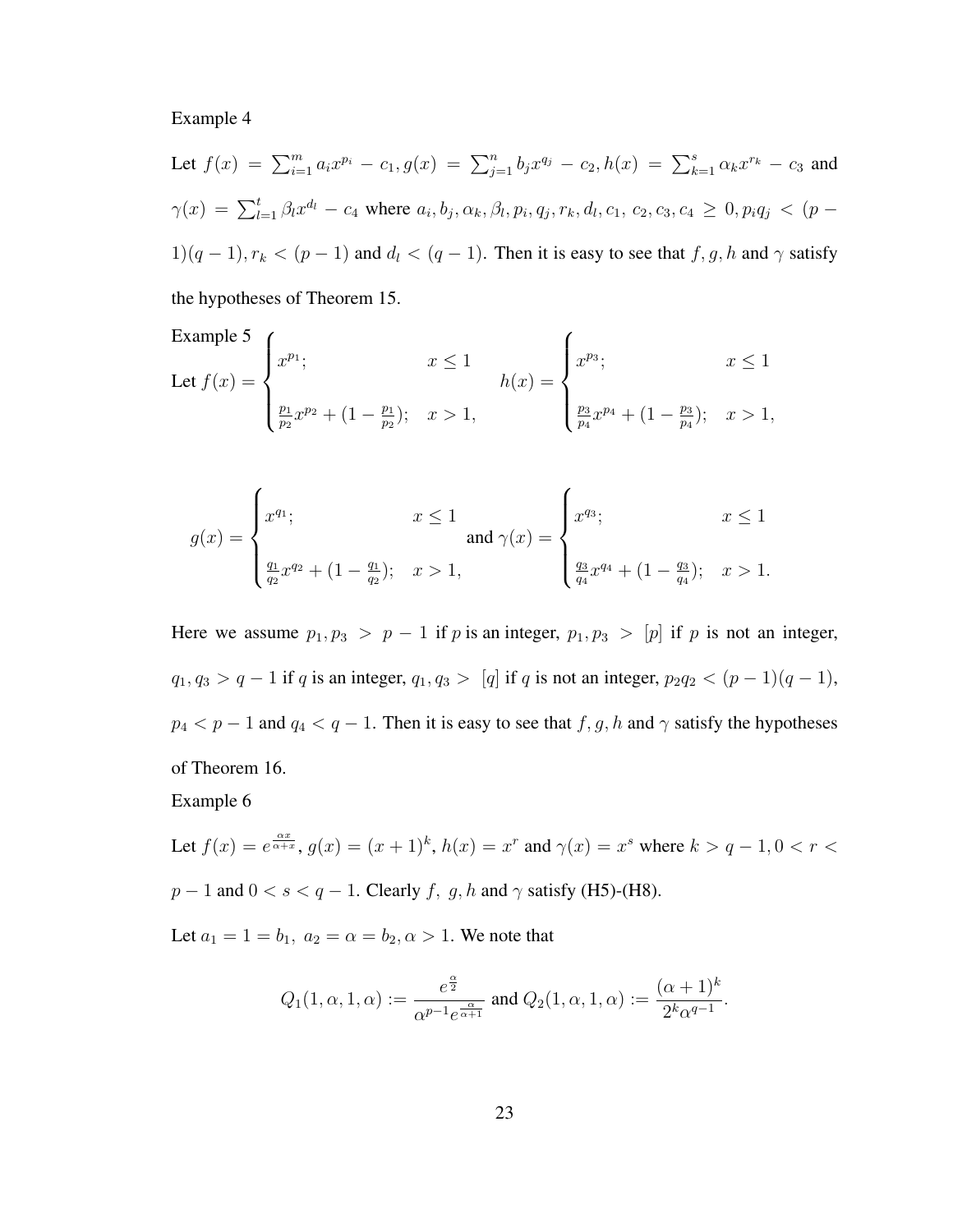Since  $Q_1, Q_2 \rightarrow \infty$  as  $\alpha \rightarrow \infty$ , for any  $\Omega$  we can choose  $\alpha$  so large that  $Q_1 >$  $C_1d_1\|e_p\|_\infty^{p-1}$  and  $Q_2 > C_2d_1\|e_q\|_\infty^{q-1}$ . Hence Theorem 17 holds and there exist a range of parameters for which three positive solutions exist.

### 1.4 Strongly coupled  $p-q$ -Laplacian systems

In this section we study the existence and multiplicity of positive solutions to the following strongly coupled system:

$$
\begin{cases}\n-\Delta_p u = \lambda f(u, v) & \text{in } \Omega \\
-\Delta_q v = \lambda g(u, v) & \text{in } \Omega\n\end{cases}
$$
\n
$$
u = 0 = v \qquad \text{on } \partial\Omega.
$$
\n(1.12)

Here we assume  $f$  and  $g$  satisfy the following:

- (H9)  $f, g \in C^1((0,\infty) \times (0,\infty)) \cap C([0,\infty) \times [0,\infty))$  be monotone functions such that  $f_u, f_v, g_u, g_v \geq 0$  and  $\lim_{u,v \to \infty} f(u, v) = \lim_{u,v \to \infty} g(u, v) = \infty$
- (H10)  $\lim_{x\to\infty}$  $f(x, M[g(x, x)]^{1/q-1})$  $\frac{f(x, y)}{x^{p-1}} = 0$  for every  $M > 0$

(H11) 
$$
\lim_{x \to \infty} \frac{g(x, x)}{x^{q-1}} = 0.
$$

We establish the following existence and multiplicity results:

#### Theorem 19

Let (H9)-(H11) hold. There exists a large positive solution to (1.12) for  $\lambda$  large.

## Remark 14

Theorem 15 holds without any sign condition on the nonlinearities at the origin (hence holds for the semipositone case).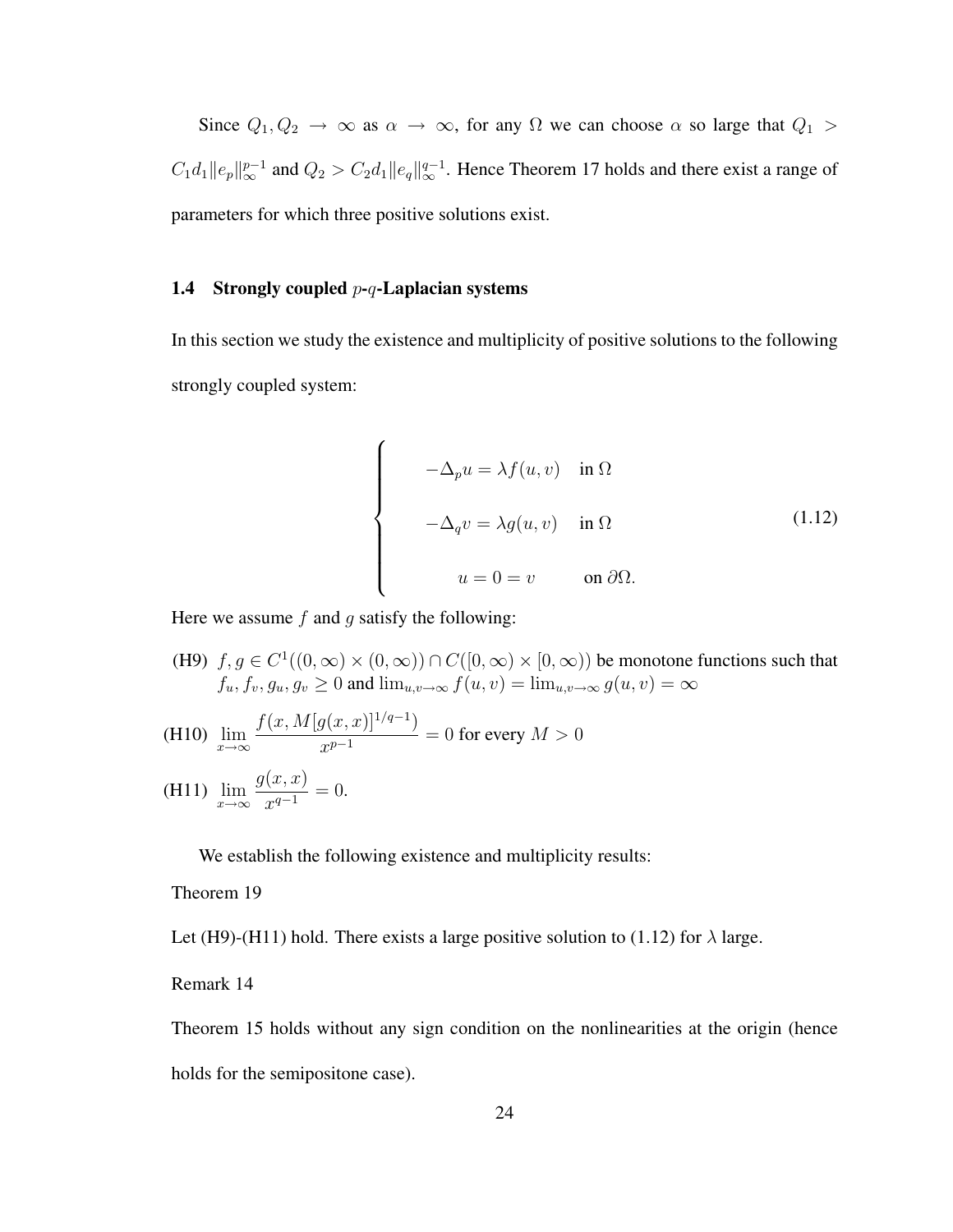Theorem 20

Let (H9)-(H11) hold and further let  $F(s) = f(s, cs)$  and  $G(s) = g(\tilde{c}s, s)$  for any  $c, \tilde{c} > 0$ . Assume that f and g be sufficiently smooth functions in the neighborhood of zero with  $F(0) = G(0) = 0, F^{(k)}(0) = 0 = G^{(l)}(0)$  for  $k = 1, 2, \ldots [p-1], l = 1, 2, \ldots [q-1]$ where  $[s]$  denotes the integer part of s. Then (1.12) has at least two positive solutions provided  $\lambda$  is large.

Remark 15

Let  $f(0, 0) \ge 0$  and  $g(0, 0) \ge 0$  with one of them strictly positive. Then (H9)-(H11) guarantees a positive solution of (1.12) for any  $\lambda > 0$ .

#### 1.4.1 Examples

In this section we discuss some examples that satisfy Theorem 19 and Theorem 20. Example 7

Consider the following problem

$$
\begin{cases}\n-\Delta_p u = \lambda [v^\alpha + (uv)^\beta - 1] & \text{in } \Omega \\
-\Delta_q v = \lambda [u^\sigma + (uv)^{\gamma/2} - 1] & \text{in } \Omega\n\end{cases}
$$
\n(1.13)\n
$$
u = 0 = v \qquad \text{on } \partial\Omega
$$

where  $\alpha, \beta, \sigma$  and  $\gamma$  are positive parameters. Then it is easy to see that (1.13) satisfies the hypotheses of Theorem 19 if  $\max\{\sigma, \gamma\}\frac{\alpha}{q-1} < p-1$ ,  $(\max\{\sigma, \gamma\}\frac{1}{q-1} + 1)\beta < p-1$  and  $\max\{\sigma, \gamma\} < q-1.$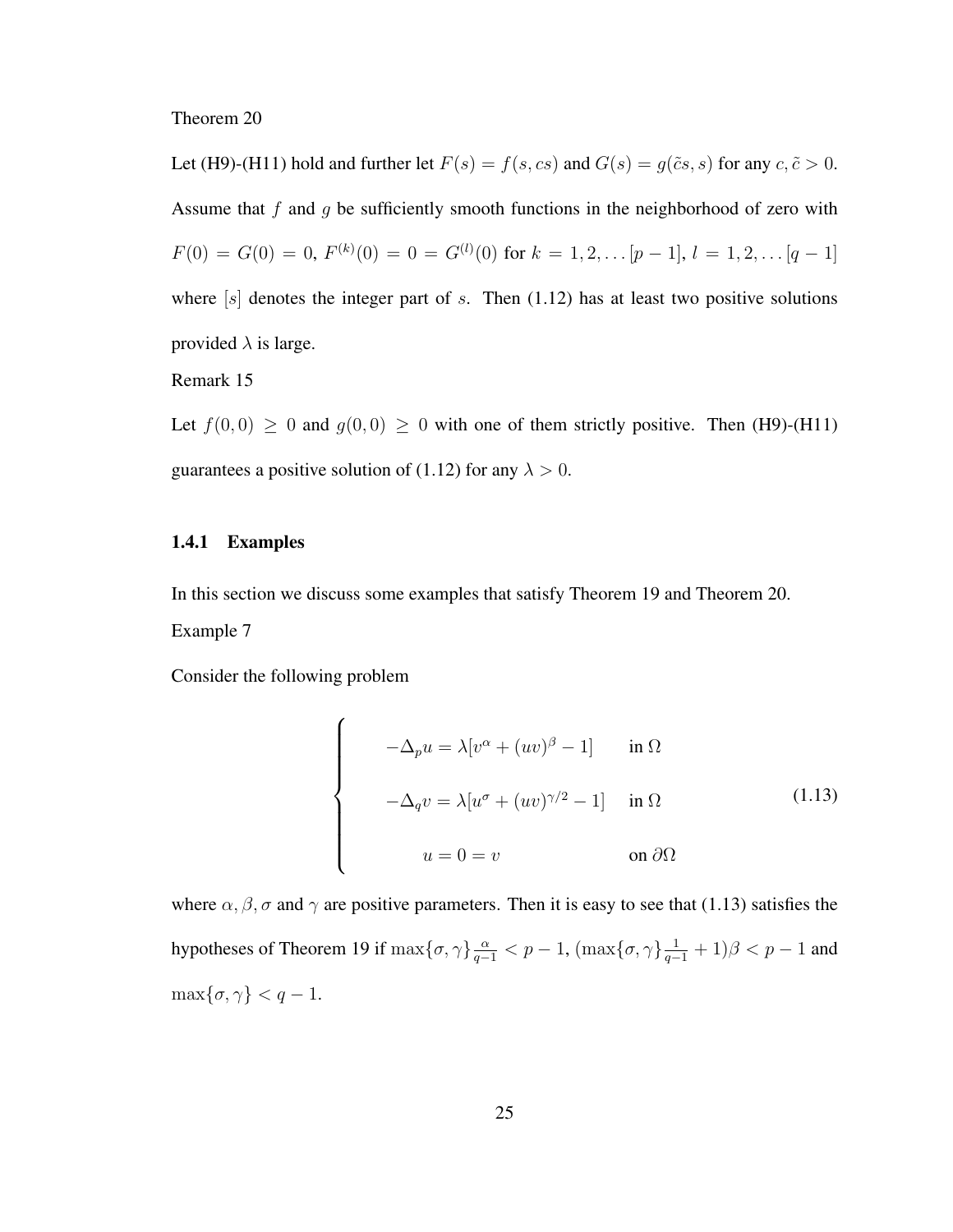# Example 8

Let  $h$  and  $g$  be defined as follows:

$$
h(x) = \begin{cases} x^{\alpha}; & x \le 1 \\ \frac{\alpha}{\sigma} x^{\sigma} + (1 - \frac{\alpha}{\sigma}); & x > 1 \end{cases} \quad \text{and } \gamma(x) = \begin{cases} x^{\mu}; & x \le 1 \\ \frac{\mu}{\delta} x^{\delta} + (1 - \frac{\mu}{\delta}); & x > 1. \end{cases}
$$

where  $\alpha$ ,  $\sigma$ ,  $\mu$  and  $\delta$  are positive parameters. Here we assume  $\alpha > p - 1$  if p is an integer,  $\alpha > [p]$  if p is not an integer,  $\mu > q - 1$  if q is an integer and  $\mu > [q]$  if q is not an integer.

Consider the following problem

$$
\begin{cases}\n-\Delta u = \lambda [1 + u^{\beta}] h(v) & \text{in } \Omega \\
-\Delta v = \lambda \gamma(u) & \text{in } \Omega\n\end{cases}
$$
\n(1.14)\n
$$
u = 0 = v \qquad \text{on } \partial \Omega
$$

where  $0 \le \beta < p-1$ . Then it is easy to see that (1.14) satisfies the hypotheses of Theorem 20 if  $\delta \sigma < [p - 1 - \beta](q - 1)$  and  $\delta < q - 1$ .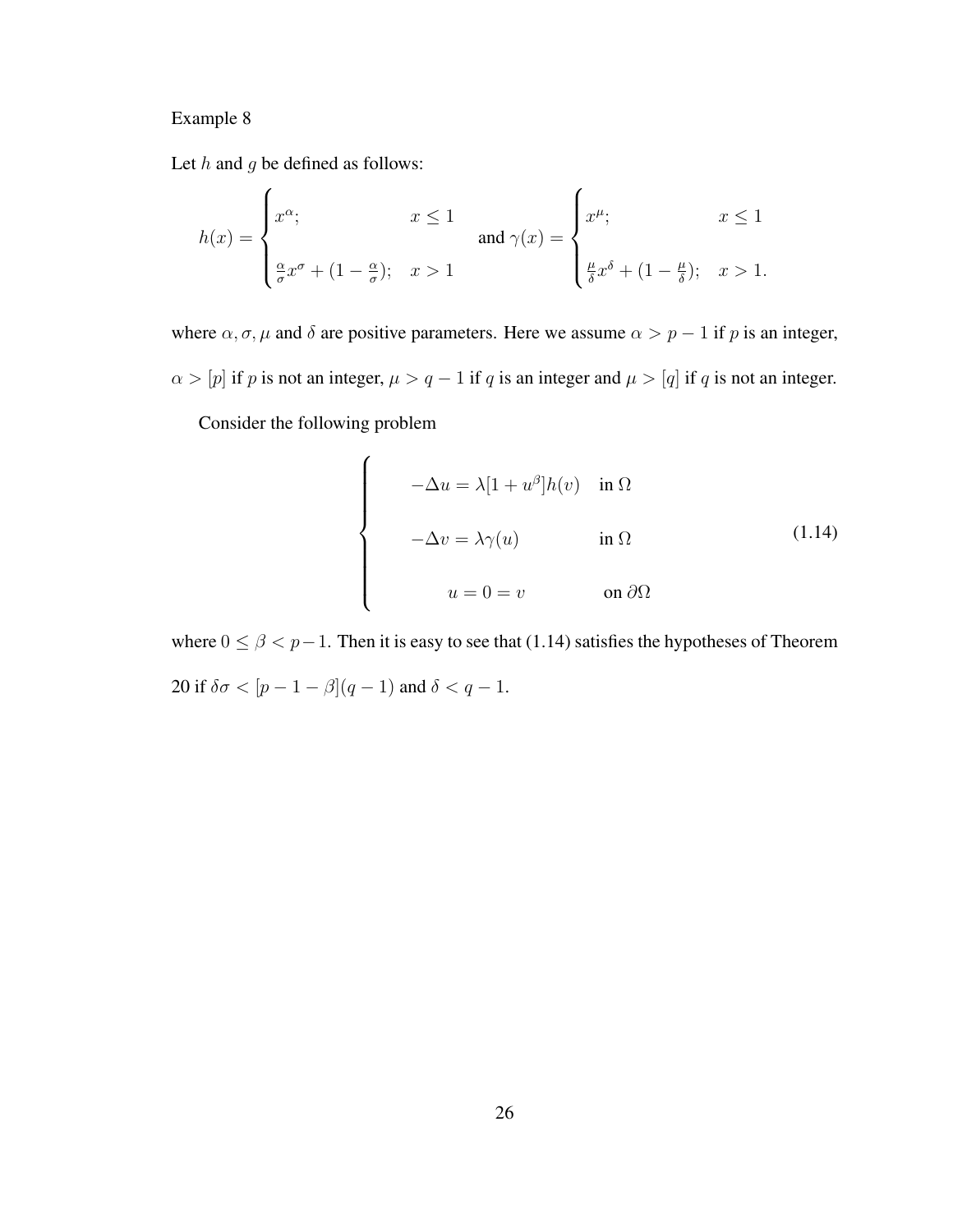# CHAPTER 2

### PRELIMINARIES

In this chapter we will discuss some preliminary results that will be used to establish our results in the following chapters. In particular, we will discuss maximum principles, comparison principles and the method of sub- and super-solutions.

## 2.1 Linear elliptic boundary value problems

Consider the following Laplacian equation of the form:

 $\overline{a}$ 

$$
\begin{cases}\n-\Delta u = f(x) & \text{in } \Omega \\
u = 0 & \text{on } \partial\Omega\n\end{cases}
$$
\n(2.1)

where  $\Omega$  is a bounded domain in  $\mathbb{R}^N$  with smooth boundary  $\partial\Omega$ . Let  $C^{m+r}(\Omega)$ ,  $0 < r < 1$ be the space of m-times continuously differentiable functions whose  $m<sup>th</sup>$  derivatives are Hölder continuous on  $\Omega$  with Hölder exponent r. We shall consider classical solutions of (2.1), that is,  $C^2(\Omega) \cap C^1(\overline{\Omega})$  functions satisfying (2.1) pointwise. Let  $f \in C^{\alpha}(\overline{\Omega})$ with  $\alpha = 0$  if  $n = 1$  and  $0 < \alpha < 1$  if  $n \ge 2$ . Then it is well known that (2.1) has a solution  $u = Kf$  where  $K : C^{\alpha}(\overline{\Omega}) \longrightarrow C^{2+\alpha}(\overline{\Omega})$  is a solution operator whose kernel is the Green's function  $G(x, y)$  for (2.1), that is,  $Kf(x) := \int_{\Omega} G(x, y)f(y)dy$ .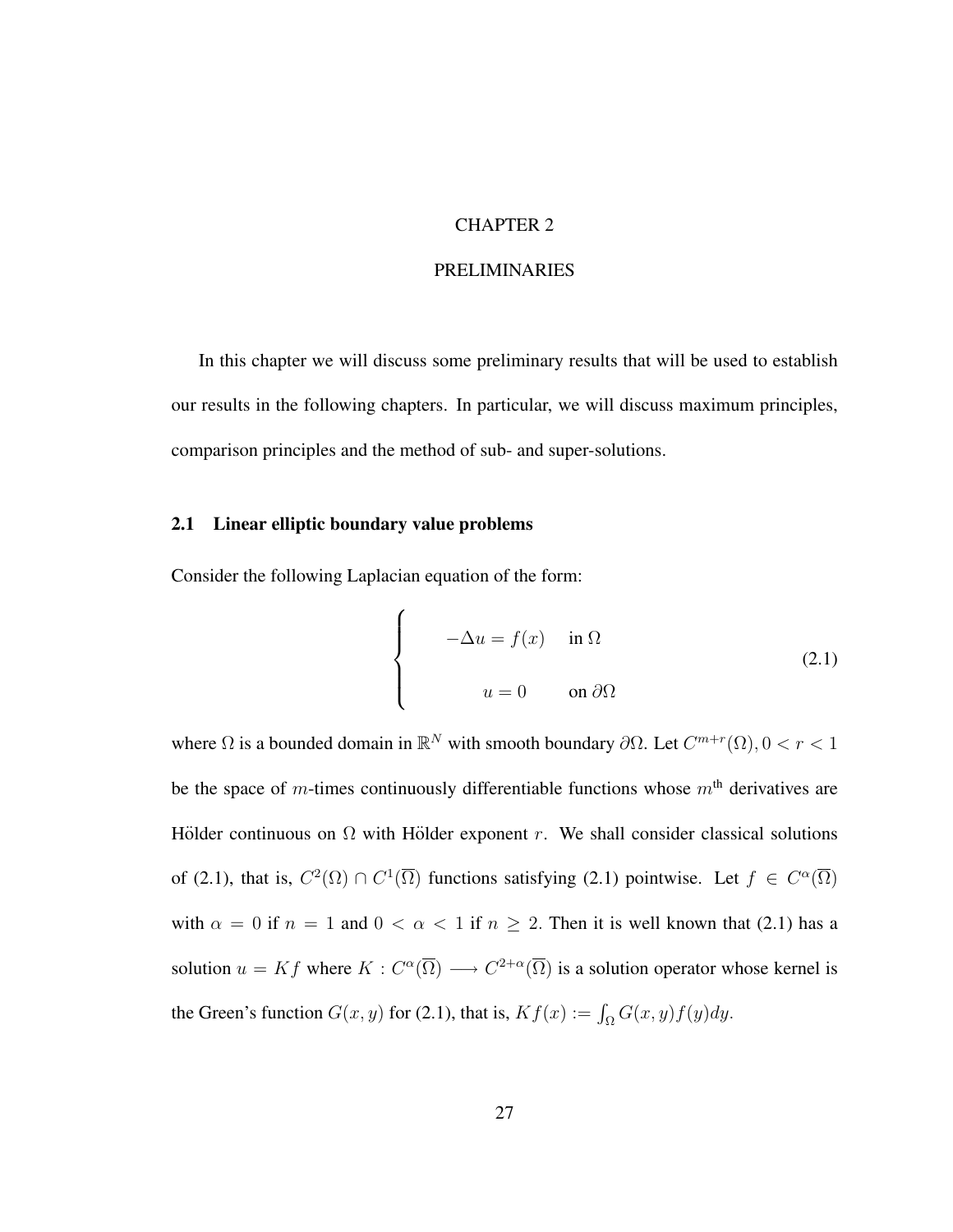### 2.2 Maximum and comparison principles

Here we recall the classical maximum principle, the Hopf maximum principle and two comparison principles.

Lemma 1 (Maximum principle, see [PW] and [GT])

Let  $\Delta u \geq 0$  in  $\Omega$ . If u attains its maximum at any interior point in  $\Omega$ , then  $u \equiv M$  in  $\Omega$ .

Lemma 2 (Hopf Maximum Principle, see [PW] and [GT])

Let  $\Delta u \geq 0$  in  $\Omega$ . Suppose that  $u \leq M$  in  $\Omega$  and that  $u = M$  at some  $p \in \partial \Omega$ . Then  $\frac{\partial u}{\partial \eta} > 0$  at  $p \in \partial \Omega$  unless  $u \equiv M$ . Here  $\frac{\partial}{\partial \eta}$  denotes the outward normal derivative. Lemma 3 (Weak comparison principle)

Assume that  $\Delta u \geq \Delta v$  in  $\Omega$  and  $u \leq v$  on  $\partial \Omega$ . Then  $u \leq v$  in  $\overline{\Omega}$ .

Lemma 4 (Strong comparison principle)

Assume that  $\Delta u > \Delta v$  in  $\Omega$  and  $u = v$  on  $\partial \Omega$ . Then  $u < v$  in  $\Omega$  and  $\frac{\partial u}{\partial \eta} > \frac{\partial v}{\partial \eta}$  on  $\partial \Omega$ .

# 2.3 Degree theory

Consider a mapping  $f \in C^1(\overline{D}, \mathbb{R}^N)$  where D is an open and bounded subset of  $\mathbb{R}^N$ . Suppose  $p \in \mathbb{R}^N$  such that  $f \neq p$  on  $\partial D$ . Assume that  $D \cup f^{-1}(p)$  is finite and that the Jacobian matrix  $f'(x)$  is non-singular at these points. Then the degree of f at p relative to  $D$  is defined by

$$
d(f, D, p) = \sum_{x \in f^{-1}(b) \cap D} Sign|f'(x)|
$$

where  $|f'(x)|$  is the determinant of the Jacobian matrix.

The degree defined above can be extended to functions defined on a Banach Space X. Let  $\chi(u) := u - T(u)$ , where  $T \in C(\overline{D}, E)$  with D bounded and open subset of E and T is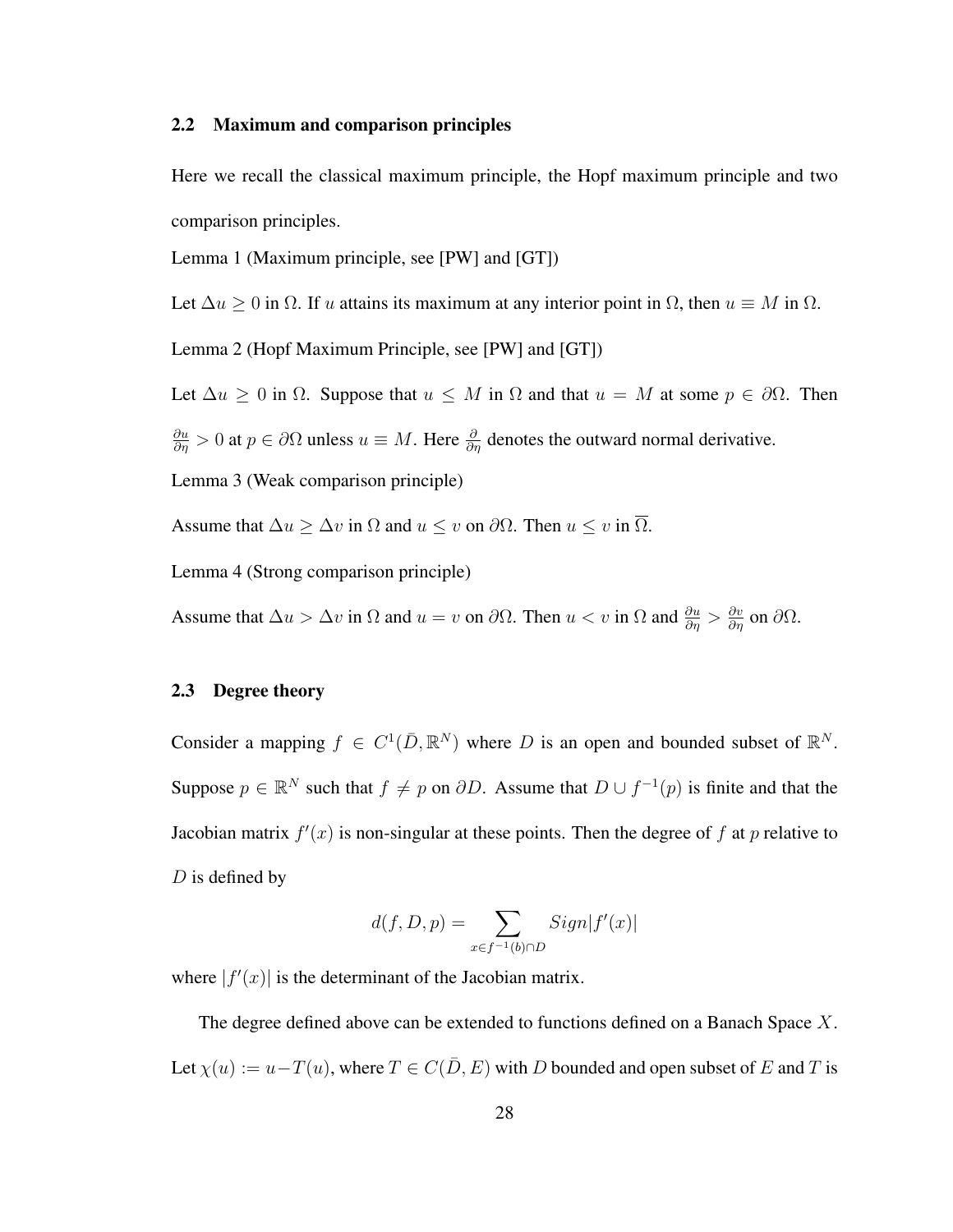completely continuous (compact). If  $p \in E$  and  $p \notin \chi(\partial D)$ ,  $d(\chi, D, p)$  can be defined by approximating  $\chi$  with mappings over finite dimensional spaces, the degree so extended is called Leray-Schuder degree (see [Ld]). Our results in the rest of the preliminary sections can be proved using degree theory.

## 2.4 Sub- and super-solutions

In this section we discuss the method of sub- and super-solutions. Consider

$$
\begin{cases}\n-\Delta u = f(u) & \text{in } \Omega \\
u = 0 & \text{on } \partial\Omega.\n\end{cases}
$$
\n(2.2)

A function  $\psi \in C^2(\overline{\Omega})$  is called a sub-solution and  $\phi \in C^2(\overline{\Omega})$  is called a supersolution of (2.2) if  $\psi$  and  $\phi$  satisfy

$$
\begin{cases}\n-\Delta \psi \le f(\psi) & \text{in } \Omega \\
\psi \le 0 & \text{on } \partial \Omega\n\end{cases}
$$
\n(2.3)

and

$$
\begin{cases}\n-\Delta \phi \ge f(\phi) & \text{in } \Omega \\
\phi \ge 0 & \text{on } \partial \Omega\n\end{cases}
$$
\n(2.4)

respectively. A sub-solution which is not a solution is called a strict sub-solution and similarly a super-solution which is not a solution is called a strict super-solution. Now we state some theorems about the existence and multiplicity results using sub- and supersolutions.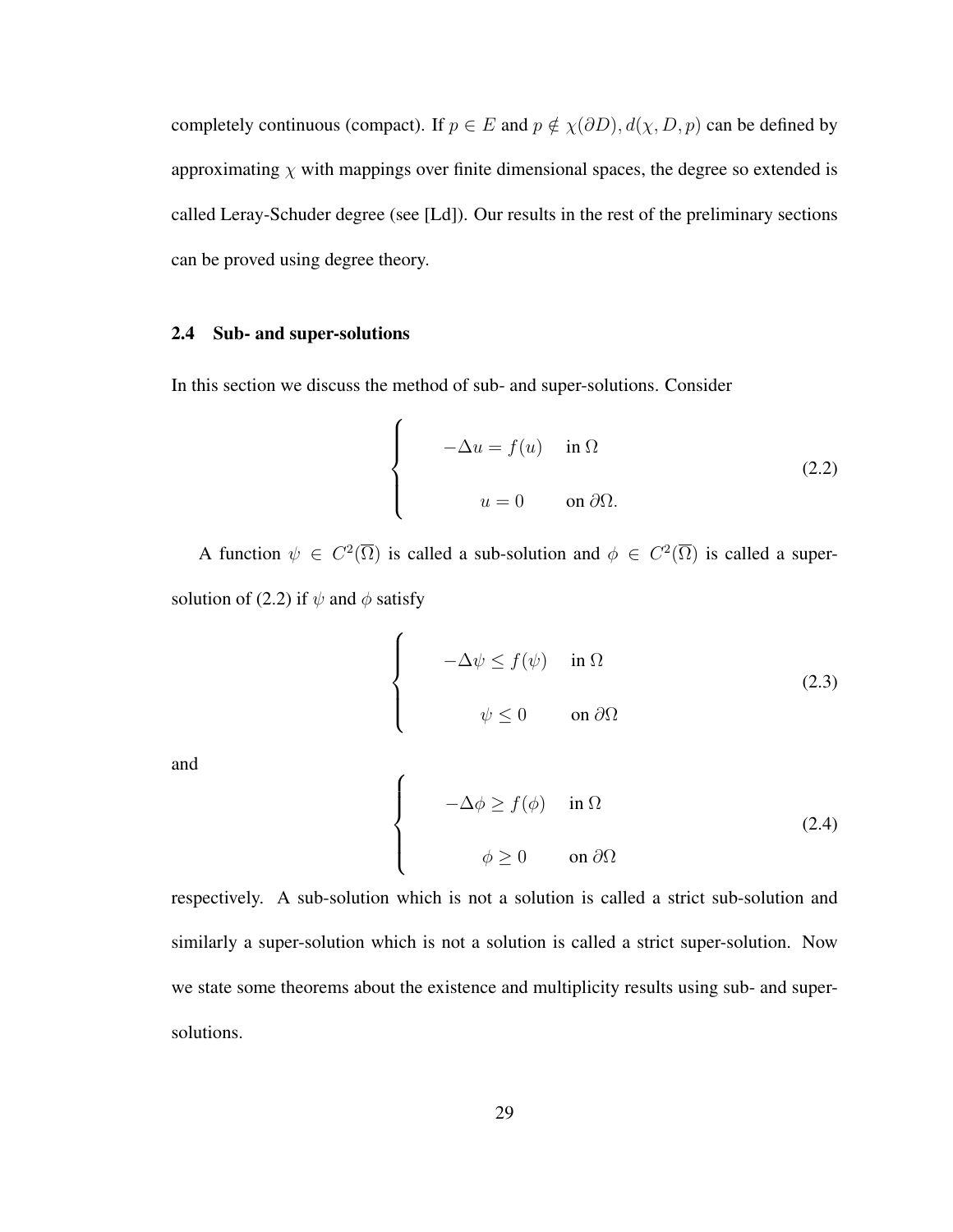Lemma 5 (See [Am] and [Sa])

Suppose there exists a sub-solution  $\psi$  and a super-solution  $\phi$  for the problem (2.2) satisfying  $\psi \leq \phi$ , then there exists a solution u of (2.2) such that  $\psi \leq u \leq \phi$ . Lemma 6 (See [Am])

Suppose there exists a sub-solution  $\psi_1$ , a strict super-solution  $\phi_1$ , a strict sub-solution  $\psi_2$ and a super-solution  $\phi_2$  for (2.2) such that  $\psi_1 < \phi_1 < \psi_2 < \phi_2$ . Then (2.2) has at least three distinct solutions  $u_1, u_2$  and  $u_3$  such that  $\psi_1 \leq u_1 < u_2 < u_3 \leq \phi_2$ .

However in the paper by Shivaji [Sh], the condition  $\phi_1 < \psi_2$  was relaxed to  $\psi_2 \nleq \phi_1$ . The author proved the following result:

Lemma 7 (See [Sh])

Suppose there exists a sub-solution  $\psi_1$ , a strict super-solution  $\phi_1$ , a strict sub-solution  $\psi_2$ and a super-solution  $\phi_2$  for (2.2) such that  $\psi_1 < \phi_1 < \phi_2$ ,  $\psi_1 < \psi_2 < \phi_2$  and  $\psi_2 \nleq \phi_1$ . Then (2.2) has at least three distinct solutions  $u_1, u_2$  and  $u_3$  such that  $u_1 \in [\psi_1, \phi_1], u_2 \in$  $[\psi_2, \phi_2]$  and  $u_3 \in [\psi_1, \phi_2] \setminus [\psi_1, \phi_1] \cup [\psi_2, \phi_2]$ .

## 2.5 Laplacian systems

In this section, we discuss similar results for Laplacian systems of the form:  $\overline{ }$ 

$$
\begin{cases}\n-\Delta \underline{u} = \underline{F}(\underline{u}) & \text{in } \Omega \\
\underline{u} = \underline{0} & \text{on } \partial \Omega\n\end{cases}
$$
\n(2.5)

where  $\underline{\mathbf{u}} = (u_1, u_2, \dots, u_n)$  and  $\underline{\mathbf{F}} = (F_1, F_2, \dots, F_n) : [C^1([0, \infty)^n)]^n \longrightarrow \mathbb{R}^n$ . Such a system (2.5) is called cooperative if  $\frac{\partial F_i}{\partial u_j} \geq 0, i, j \in \{1, 2, ..., n\}, i \neq j$ . We say  $\underline{u} \leq \underline{v}$ if  $u_i \leq v_i, i \in \{1, 2, \ldots, n\}, \underline{\mathbf{u}} \leq \underline{\mathbf{v}}$  if  $u_i \leq v_i, i \in \{1, 2, \ldots, n\}$  and  $u_i < v_i$  for some  $l \in \{1, 2, \ldots, n\}.$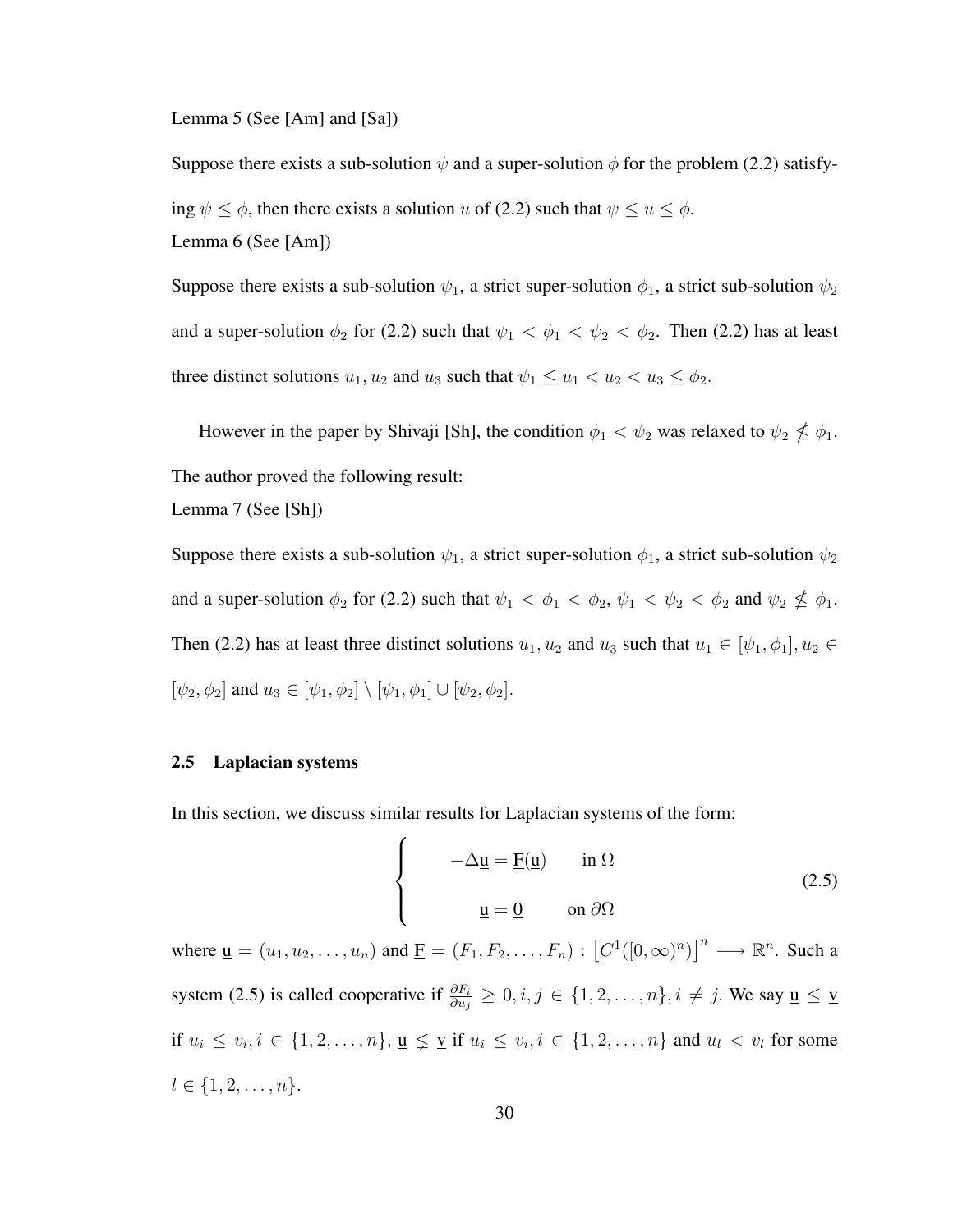For simplicity we present the results for  $2 \times 2$  systems case. Consider the following cooperative system of the form:

$$
\begin{cases}\n-\Delta u_1 = F_1(u_1, u_2) & \text{in } \Omega \\
-\Delta u_2 = F_2(u_1, u_2) & \text{in } \Omega\n\end{cases}
$$
\n
$$
u_1 = 0 = u_2 \qquad \text{on } \partial\Omega.
$$
\n(2.6)

A function  $(\psi_1, \psi_2) \in$ £  $C^2(\overline{\Omega})^2$  is called a sub-solution and  $(\phi_1, \phi_2) \in$ £  $C^2(\overline{\Omega})^2$  is called super-solution of (2.6) if  $(\psi_1, \psi_2)$  and  $(\phi_1, \phi_2)$  satisfy

 $\overline{a}$ 

 $\begin{bmatrix} \phantom{-} \end{bmatrix}$ 

 $\begin{matrix} \phantom{-} \end{matrix}$ 

 $\overline{a}$ 

 $\begin{bmatrix} \phantom{-} \end{bmatrix}$ 

 $\begin{matrix} \phantom{-} \end{matrix}$ 

$$
-\Delta \psi_1 \le F_1(\psi_1, \psi_2) \quad \text{in } \Omega
$$
  

$$
-\Delta \psi_2 \le F_2(\psi_1, \psi_2) \quad \text{in } \Omega
$$
  

$$
(\psi_1, \psi_2) \le (0, 0) \quad \text{on } \partial\Omega
$$
 (2.7)

and

$$
-\Delta \phi_1 \ge F_1(\phi_1, \phi_2) \quad \text{in } \Omega
$$
  

$$
-\Delta \phi_2 \ge F_2(\phi_1, \phi_2) \quad \text{in } \Omega
$$
  

$$
(\phi_1, \phi_2) \ge (0, 0) \quad \text{on } \partial \Omega
$$
 (2.8)

respectively.

Lemma 8 (See [Am] and [Sa])

Suppose there exists a sub-solution  $(\psi_1, \psi_2)$  and a super-solution  $(\phi_1, \phi_2)$  for the problem (2.6) satisfying  $(\psi_1, \psi_2) \le (\phi_1, \phi_2)$ , then there exists a solution  $(u_1, u_2)$  of (2.6) such that  $\psi_i \leq u_i \leq \phi_i, i = 1, 2.$ Lemma 9 (See [Sh])

Suppose there exist a sub-solution  $(\psi_1, \psi_2)$ , a strict super-solution  $(w_1, w_2)$ , a strict subsolution  $(\zeta, \zeta_2)$  and a super-solution  $(\phi_1, \phi_1)$  for (2.6) such that  $(\psi_1, \psi_2) \leq (w_1, w_2) \leq$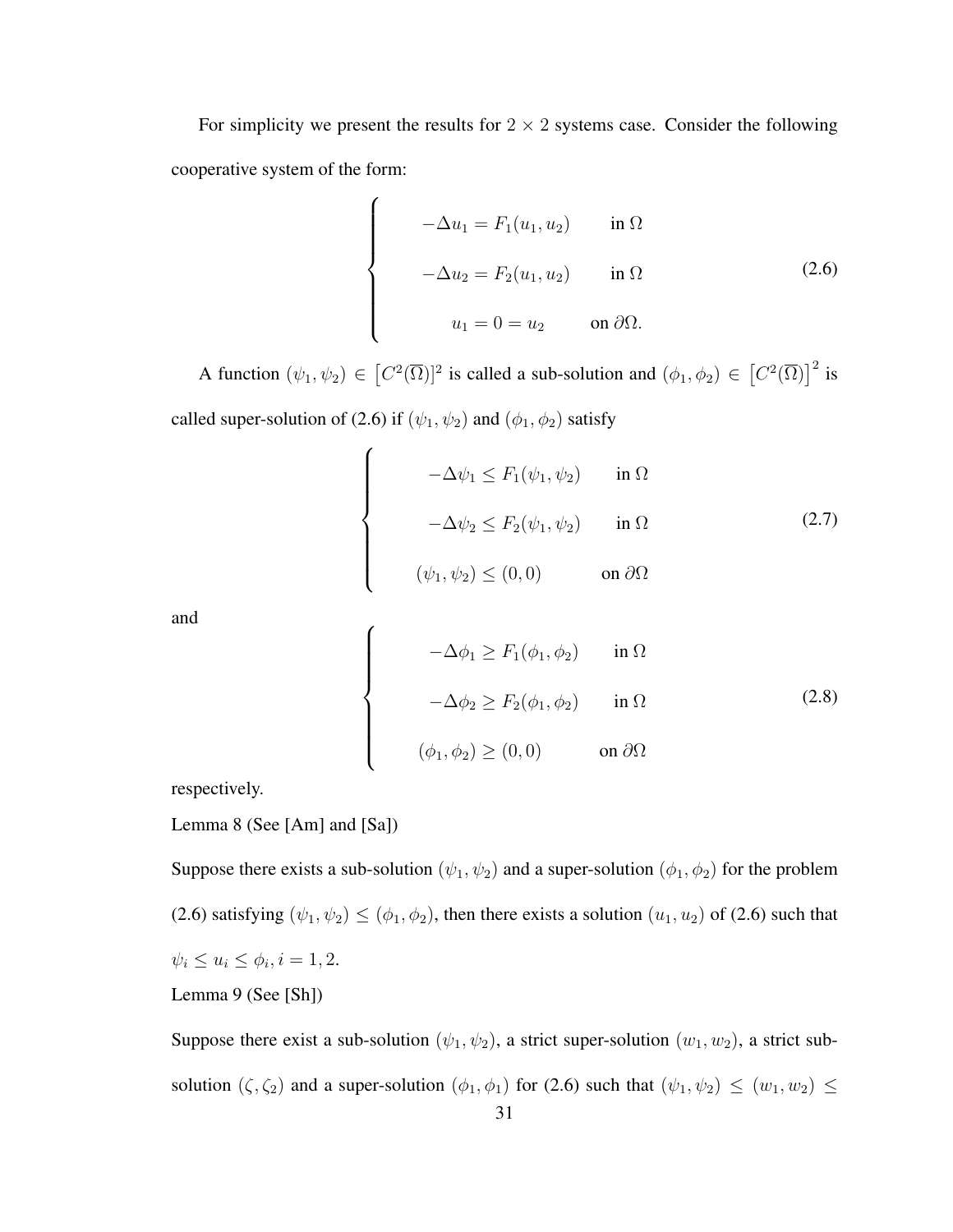$(\phi_1, \phi_2), (\psi_1, \psi_2) \leq (\zeta_1, \zeta_2) \leq (\phi_1, \phi_2)$  and  $(\zeta_1, \zeta_2) \nleq (w_1, w_2)$ . Then (2.6) has at least three distinct solutions  $(u_i, v_i)$ ,  $i = 1, 2, 3$  such that  $(u_1, v_1) \in [(\psi_1, \psi_2), (w_1, w_2)],$  $(u_2, v_2) \in [(\zeta_1, \zeta_2), (\phi_1, \phi_2)]$  and  $(u_3, v_3) \in [(\psi_1, \psi_1), (\phi_2, \phi_2)] \setminus$ ¡  $[(\psi_1, \psi_2), (w_1, w_2)] \cup$  $[(\zeta_1, \zeta_2), (\phi_1, \phi_2)]$ .

## 2.6  $p$ -Laplacian equations

Consider the following p-Laplacian equation of the form:

$$
\begin{cases}\n-\Delta_p u = f(x) & \text{in } \Omega \\
u = 0 & \text{on } \partial \Omega.\n\end{cases}
$$
\n(2.9)

By a weak solution (2.9), we mean a function  $u \in W_0^{1,p}$  $\chi_0^{1,p}(\Omega)$  satisfying

$$
\int_{\Omega} |\nabla u|^{p-2} \nabla u \cdot \nabla \omega = \int_{\Omega} f(x) \omega, \ \forall \ \omega \in C_0^{\infty}(\Omega).
$$

#### 2.6.1 Regularity result

We here state the following regularity result:

Lemma 10 (see [DKT])

Let  $u \in W_0^{1,p}$  $C_0^{1,p}(\Omega)$  be any weak solution of the Dirichlet problem (2.9). If  $f(x) \in L^{\infty}(\Omega)$ , then  $u \in C^1(\overline{\Omega})$ .

## 2.6.2 Comparison principles

Consider the following equations:

$$
-\Delta_p u = f(x) \text{ in } \Omega; \quad u = 0 \text{ on } \partial\Omega,
$$
  

$$
-\Delta_p v = g(x) \text{ in } \Omega; \quad v = 0 \text{ on } \partial\Omega.
$$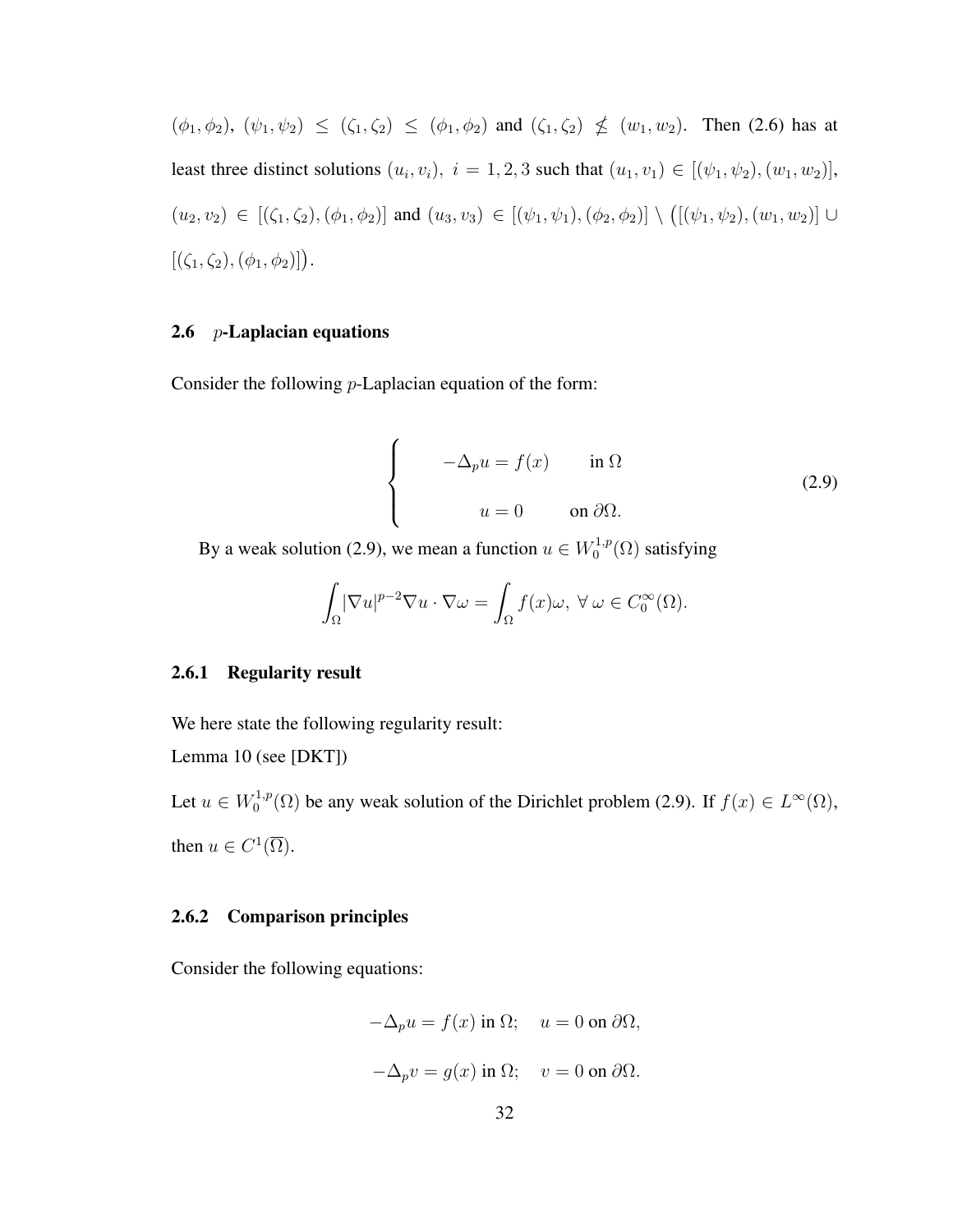We now state the weak and strong comparison principle for the above problem (see

[DKT], [FT], [CT] and [PS].)

Lemma 11 (Weak comparison principle)

Let  $f, g \in L^{\infty}(\Omega)$  satisfy  $f \le g$  in  $\Omega$ . Then  $u \le v$  in  $\Omega$ .

Lemma 12 (Strong comparison principle)

Let  $f, g \in L^{\infty}(\Omega)$  satisfy  $0 \le f \le g$  and  $f \not\equiv g$  in  $\Omega$ . Then  $u < v$  in  $\Omega$  and  $0 \ge \frac{\partial u}{\partial \Omega}$  $rac{\partial u}{\partial \eta}$  > ∂v ∂η on  $\partial\Omega$ .

# 2.6.3 Sub- and super-solutions

Consider the following  $p$ -Laplacian equation of the form:

 $\overline{a}$ 

$$
\begin{cases}\n-\Delta_p u = f(u) & \text{in } \Omega \\
u = 0 & \text{on } \partial\Omega\n\end{cases}
$$
\n(2.10)

where  $p > 1, f \in C^1$  and f is strictly increasing.

We say a function  $\psi \in W^{1,p}(\Omega) \cap C(\overline{\Omega})$  is a sub-solution and  $\phi \in W^{1,p}(\Omega) \cap C(\overline{\Omega})$  is

a super-solution of (2.10) if  $\psi$  and  $\phi$  satisfy  $\psi = 0 = \phi$  on  $\partial\Omega$  and

$$
\int_{\Omega} |\nabla \psi|^{p-2} \nabla \psi \cdot \nabla \omega \le \int_{\Omega} f(\psi) \omega, \ \forall \ \omega \in W
$$

and

$$
\int_{\Omega} |\nabla \phi|^{p-2} \nabla \phi \cdot \nabla \omega \ge \int_{\Omega} f(\phi) \omega, \ \forall \ \omega \in W
$$

respectively where  $W := \{ \xi \in C_0^{\infty}(\Omega) | \xi \ge 0 \text{ in } \Omega \}.$ Lemma 13 (See [DH])

Suppose there exists a sub-solution  $\psi$  and a super-solution  $\phi$  for the problem (2.10) satis-

fying  $\psi \leq \phi$ , then there exists a solution u of (2.10) such that  $\psi \leq u \leq \phi$ .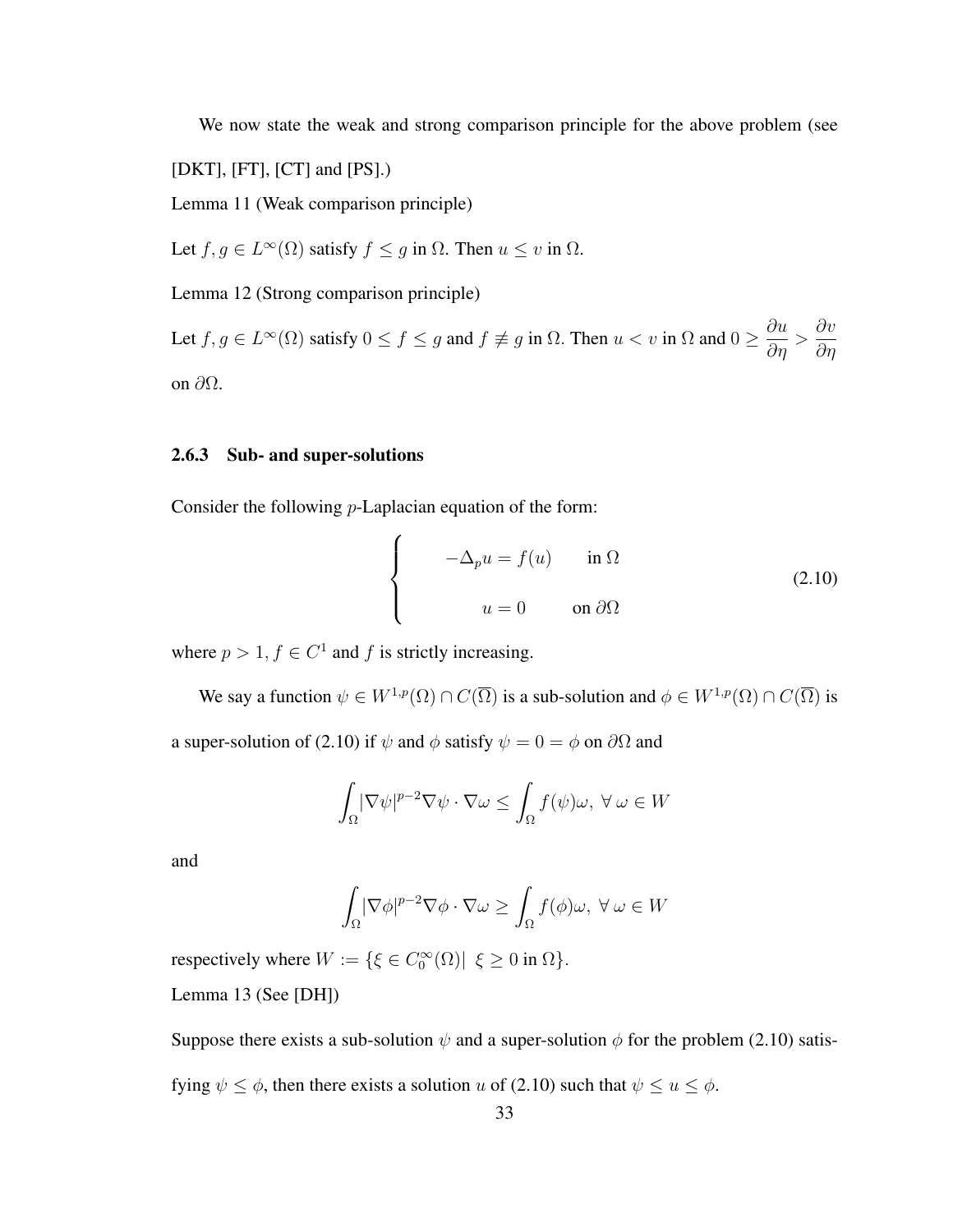Lemma 14 (see [RS] and [Sh])

Let f be nonnegative and suppose there exists a sub-solution  $\psi_1$ , a strict super-solution  $\phi_1$ , a strict sub-solution  $\psi_2$  and a super-solution  $\phi_2$  for (2.10) such that  $\psi_1 < \phi_1 < \phi_2$ ,  $\psi_1 < \psi_2 < \phi_2$  and  $\psi_2 \nleq \phi_1$ . Then (2.10) has at least three distinct solutions  $u_1, u_2$  and  $u_3$ such that  $u_1 \in [\psi_1, \phi_1], u_2 \in [\psi_2, \phi_2]$  and  $u_3 \in [\psi_1, \phi_2] \setminus [\psi_1, \phi_1] \cup [\psi_2, \phi_2]$ .

## 2.7 *p*-Laplacian systems

In this section we present results similar to the previous sections for the following p-Laplacian  $n \times n$  systems of the form:

 $\overline{a}$ 

 $\overline{ }$ 

$$
\begin{cases}\n-\Delta_{\underline{\mathbf{p}}}\underline{\mathbf{u}} = \underline{\mathbf{F}}(\underline{\mathbf{u}}) & \text{in } \Omega \\
\underline{\mathbf{u}} = \underline{\mathbf{0}} & \text{on } \partial\Omega.\n\end{cases}
$$
\n(2.11)

Here  $-\Delta p \underline{u} = (-\Delta_{p_1} u_1, -\Delta_{p_2} u_2, \dots, -\Delta_{p_n} u_n); p_i > 1, i \in \{1, 2, \dots, n\}$  and  $\underline{F}(\underline{u}) =$  $(F_1(\underline{u}),..., F_n(\underline{u})) = (F_1(u_1, u_2,..., u_n),..., F_n(u_1, u_2,..., u_n)).$  We further assume that  $\frac{\partial F_i}{\partial u_j} \geq 0, \forall j \in \{1, 2, ..., n\}$  and  $\frac{\partial F_i}{\partial u_l} > 0$  for some  $l \in \{1, 2, ..., n\}$  for all  $i \in$  $\{1, 2, \ldots, n\}.$ 

For simplicity we present the results for the  $p-q$ -Laplacian 2  $\times$  2 system of the form:

$$
\begin{cases}\n-\Delta_p u_1 = F_1(u_1, u_2) & \text{in } \Omega \\
-\Delta_q u_2 = F_2(u_1, u_2) & \text{in } \Omega \\
u_1 = 0 = u_2 & \text{on } \partial\Omega.\n\end{cases}
$$
\n(2.12)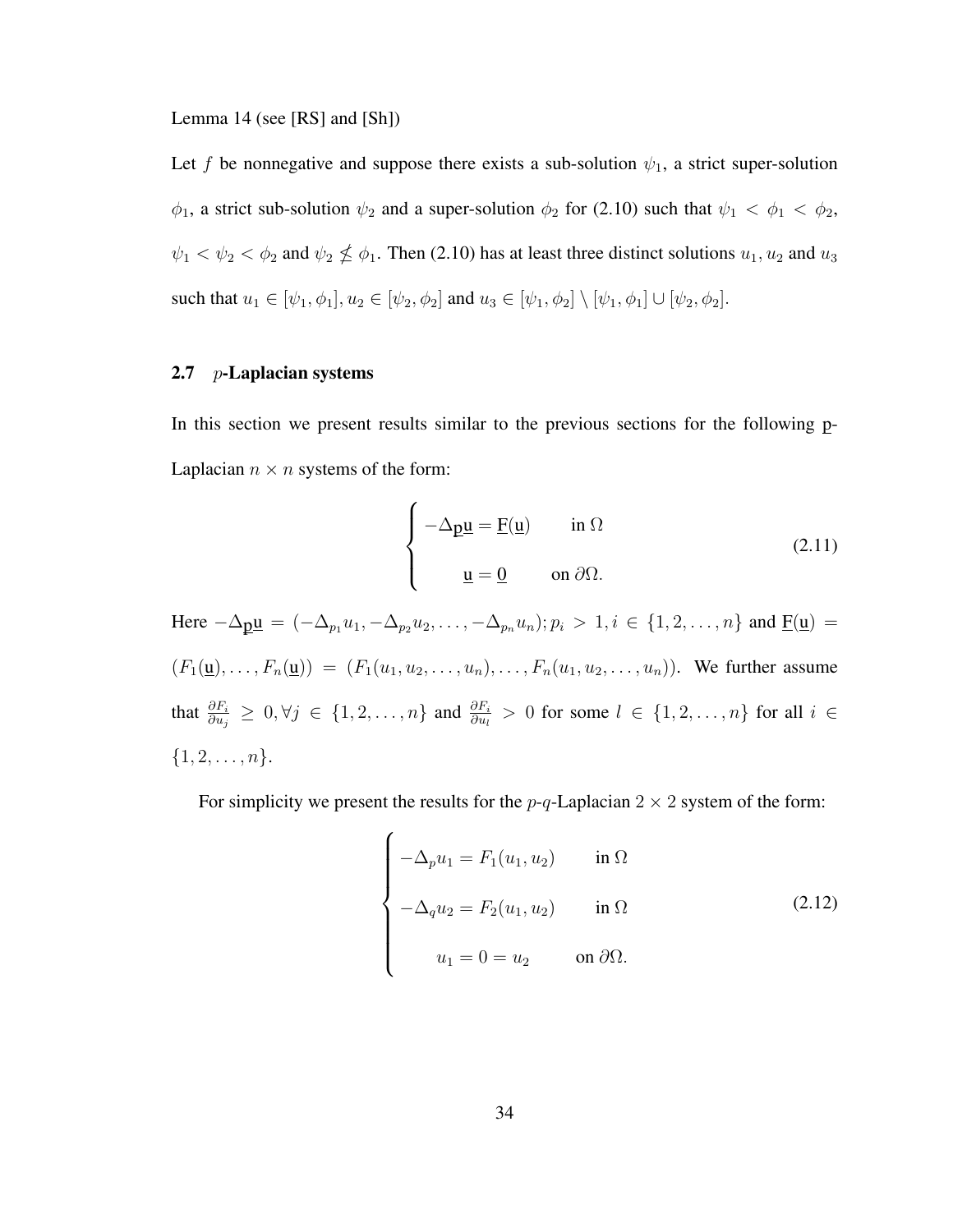A function  $(\psi_1, \psi_2) \in W^{1,p}(\Omega) \cap C(\overline{\Omega}) \times W^{1,q}(\Omega) \cap C(\overline{\Omega})$  is called a sub-solution and  $(\phi_1, \phi_2) \in W^{1,p}(\Omega) \cap C(\overline{\Omega}) \times W^{1,q}(\Omega) \cap C(\overline{\Omega})$  is called super-solution of (2.12) if  $(\psi_1, \psi_2)$  and  $(\phi_1, \phi_2)$  satisfy  $(\psi_1, \psi_2) = 0 = (\phi_1, \phi_2)$  on  $\partial\Omega$  and

$$
\begin{cases}\n\int_{\Omega} |\nabla \psi_1|^{p-2} \nabla \psi_1 \cdot \nabla \omega \leq \int_{\Omega} F_1(\psi_1, \psi_2) \omega \\
\int_{\Omega} |\nabla \psi_2|^{q-2} \nabla \psi_2 \cdot \nabla \omega \leq \int_{\Omega} F_2(\psi_1, \psi_2) \omega\n\end{cases}
$$
\n(2.13)

and

$$
\begin{cases}\n\int_{\Omega} |\nabla \phi_1|^{p-2} \nabla \phi_1 \cdot \nabla \omega \le \int_{\Omega} F_1(\phi_1, \phi_2) \omega \\
\int_{\Omega} |\nabla \phi_2|^{q-2} \nabla \phi_2 \cdot \nabla \omega \le \int_{\Omega} F_2(\phi_1, \phi_2) \omega\n\end{cases}
$$
\n(2.14)

respectively for all  $\omega \in W$ .

Lemma 15 (See [DKT])

Suppose there exists a sub-solution  $(\psi_1, \psi_2)$  and a super-solution  $(\phi_1, \phi_2)$  for the problem (2.12) satisfying  $(\psi_1, \psi_2) \leq (\phi_1, \phi_2)$ , then there exists a solution  $(u_1, u_2)$  of (2.12) such that  $\psi_i \leq u_i \leq \phi_i, i = 1, 2$ .

# Lemma 16

Let  $F_1, F_2 \ge 0$ . Suppose there exist a sub-solution  $(\psi_1, \psi_2)$ , a strict super-solution  $(w_1, w_2)$ , a strict sub-solution  $(\zeta, \zeta_2)$  and a super-solution  $(\phi_1, \phi_1)$  for (2.12) such that  $(\psi_1, \psi_2) \le$  $(w_1, w_2) \le (\phi_1, \phi_2), (\psi_1, \psi_2) \le (\zeta_1, \zeta_2) \le (\phi_1, \phi_2)$  and  $(\zeta_1, \zeta_2) \nle (w_1, w_2)$ . Then (2.12) has at least three solutions  $(u_i, v_i)$ ,  $i = 1, 2, 3$  such that  $(u_1, v_1) \in [(\psi_1, \psi_2), (w_1, w_2)],$  $(u_2, v_2) \in [(\zeta_1, \zeta_2), (\phi_1, \phi_2)]$  and  $(u_3, v_3) \in [(\psi_1, \psi_1), (\phi_2, \phi_2)] \setminus$ ¡  $[(\psi_1, \psi_2), (w_1, w_2)] \cup$  $[(\zeta_1, \zeta_2), (\phi_1, \phi_2)]$ .

Proof of Lemma 16 follows easily from [Sh].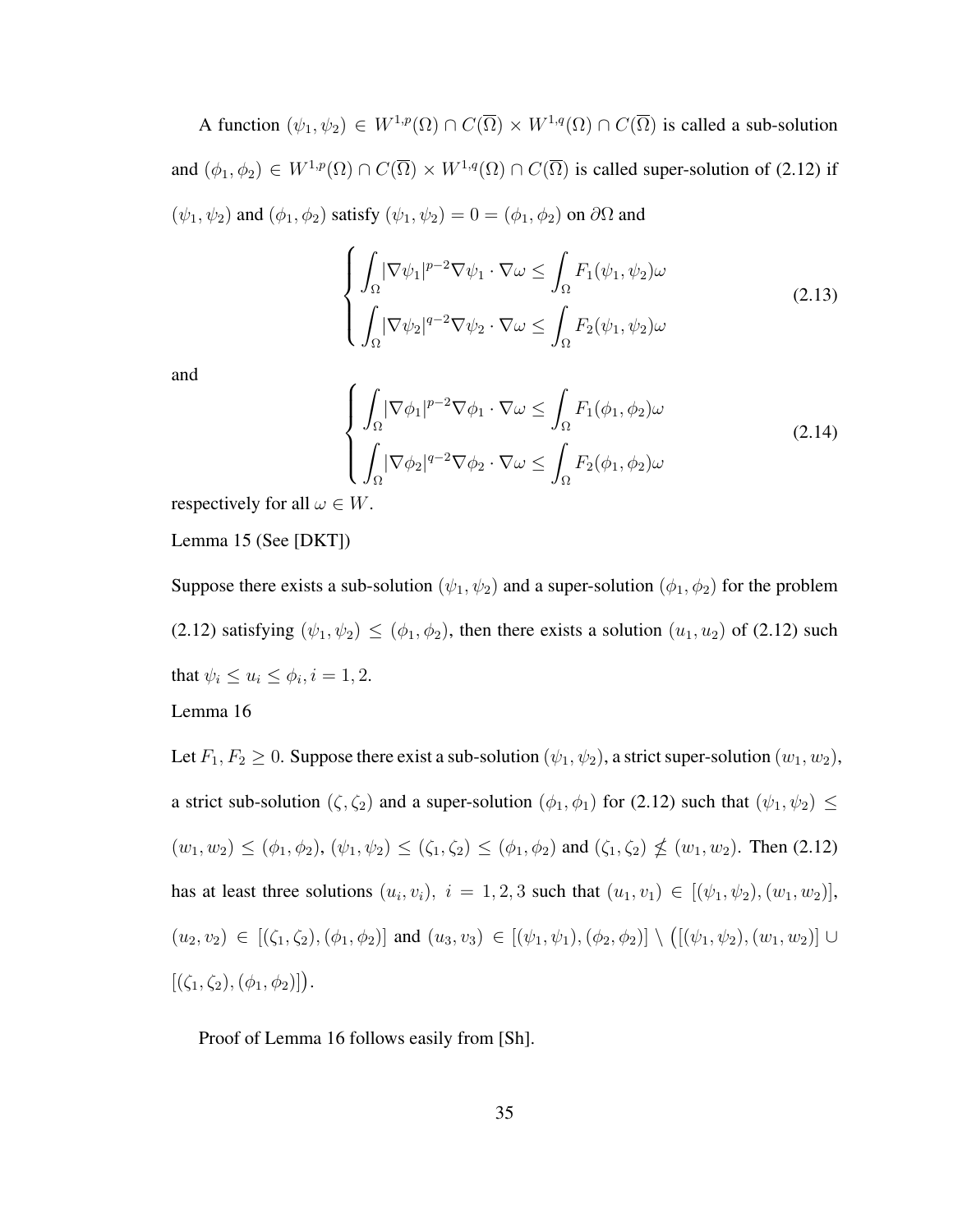## CHAPTER 3

#### LAPLACIAN SYSTEMS

In this chapter proofs the Theorems 1 - 3 will be presented. Theorem 1 will be proved in Section 3.1 when  $\Omega$  is a ball and in Section 3.2 when  $\Omega$  is a bounded domain. In Section 3.3, proofs of Theorem 2 and 3 will be presented.

## 3.1 Proof of Theorem 1 (when  $\Omega$  is a ball of radius  $R$ )

 $\overline{ }$ 

We will establish a pair of sub-solutions  $(\psi_1, \overline{\psi}_1), (\psi_2, \overline{\psi}_2)$  and a pair of super-solutions  $(\phi_1, \overline{\phi}_1), (\phi_2, \overline{\phi}_2)$  satisfying Lemma 9. Clearly  $(\psi_1, \overline{\psi}_1) = (0, 0)$  is a sub-solution of (1.2) since  $f(0) \ge 0$  and  $g(0) \ge 0$ .

Next, for  $\lambda < \frac{1}{\|e\|_{\infty}} \min\{\frac{a_1}{f(a)}\}$  $\frac{a_1}{f(a_2)}, \frac{a_2}{g(a)}$  $\left\{\frac{a_2}{g(a_1)}\right\} = A$  (say), we construct a positive strict supersolution  $(\phi_1, \overline{\phi}_1)$  of (1.2). Let  $e \in C^2(\overline{\Omega})$  be the solution of

$$
\begin{cases}\n-\Delta e = 1 & \text{in } \Omega \\
e = 0 & \text{on } \partial \Omega.\n\end{cases}
$$

Let  $(\phi_1, \overline{\phi}_1) = (a_1 \frac{e}{\|e\|})$  $\frac{e}{\|e\|_{\infty}}, a_2 \frac{e}{\|e\|}$  $\frac{e}{\|e\|_{\infty}}$ ). Since  $\lambda < \frac{1}{\|e\|_{\infty}}$  $a_1$  $\frac{a_1}{f(a_2)}$ , we have  $-\Delta\phi_1 = \frac{a_1}{\|e\|_2}$  $\frac{a_1}{\|e\|_{\infty}}$  >  $\lambda f(a_2) \geq \lambda f(\phi_1)$ . Similar argument shows that  $\phi_1$  satisfies  $-\Delta \phi_1 > \lambda g(\phi_1)$ . This proves that  $(\phi_1, \phi_1)$  is a positive strict super-solution of (1.2). Note that  $\|\phi_1\|_{\infty} = a_1$  and  $\|\overline{\phi}_1\|_{\infty} = a_2.$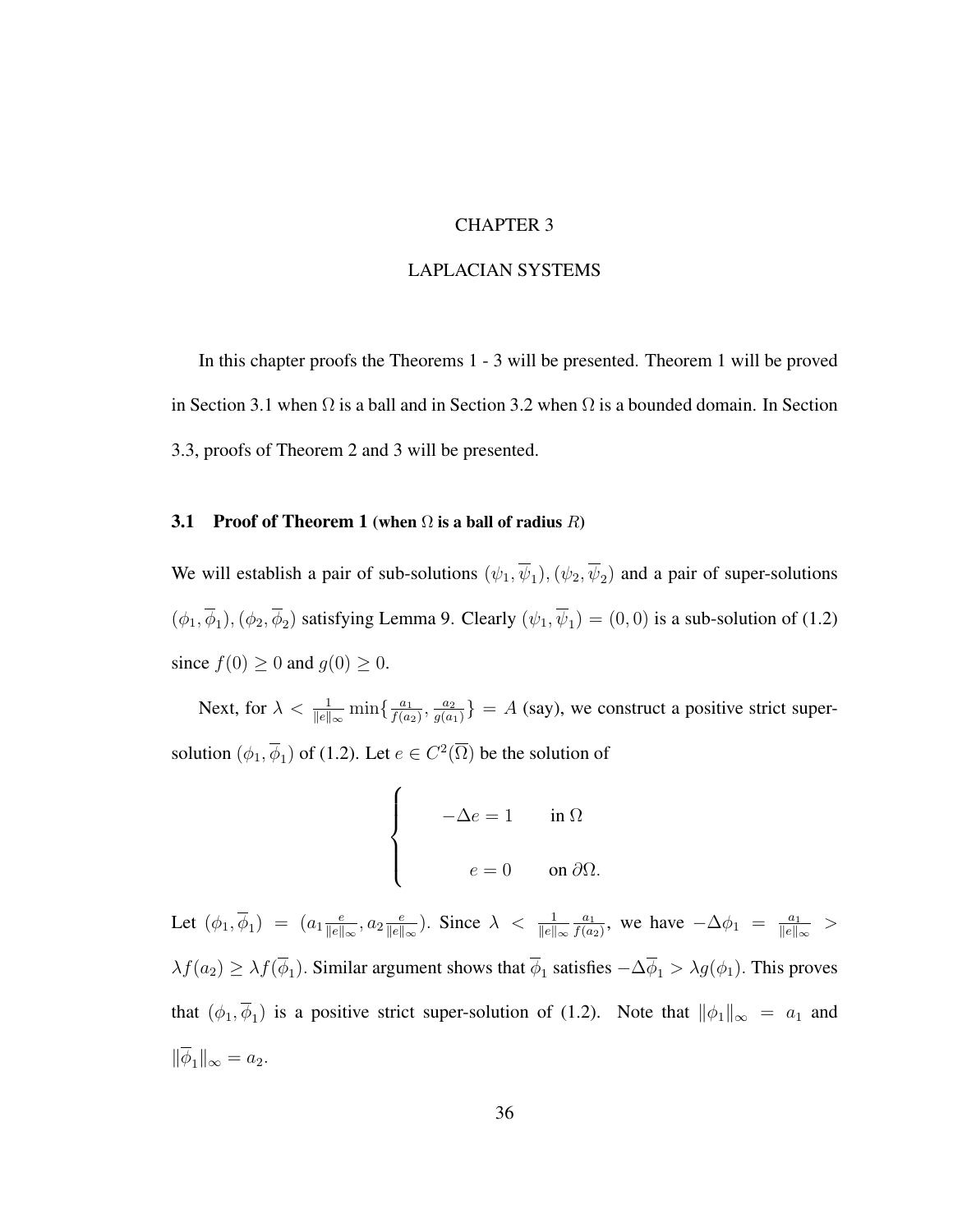Now, for  $\lambda > C_1(\Omega) \max\{\frac{b_2}{a(b)}\}$  $\frac{b_2}{g(b_1)}, \frac{b_1}{f(b_2)}$  $\left\{\frac{b_1}{f(b_2)}\right\} = B$  (say), we construct a positive sub-solution  $(\psi_2, \psi_2)$  of (1.2) where  $C_1 := \inf_{\epsilon}$ N  $\overline{\epsilon^N}$  $R^{N-1}$  $\frac{R^{N-1}}{R-\epsilon}$ . For  $0 < \epsilon < R$ ,  $\alpha, \beta > 1$  define  $\rho(r) : [0, R] \rightarrow$  $[0, 1]$  by

$$
\rho(r) = \begin{cases} 1, & 0 \le r \le \epsilon \\ 1 - (1 - (\frac{R-r}{R-\epsilon})^{\beta})^{\alpha} & \epsilon < r \le R. \end{cases}
$$

Thus

$$
\rho'(r) = \begin{cases} 0, & 0 \le r \le \epsilon \\ -\frac{\alpha\beta}{R-\epsilon} (1-(\frac{R-r}{R-\epsilon})^{\beta})^{\alpha-1} (\frac{R-r}{R-\epsilon})^{\beta-1} & \epsilon < r \le R. \end{cases}
$$

Note that  $|\rho'(r)| \leq \frac{\alpha \beta}{R - \epsilon}$ .

Let  $w(r) = b_1 \rho(r)$  and  $\overline{w}(r) = b_2 \rho(r)$ , define  $\psi_2(r), \psi_2(r)$  as the radially symmetric

 $C^2$  solutions of

$$
\begin{cases}\n-\Delta \psi_2 = \lambda f(\overline{w}) & \text{in } B(0, R) \\
-\Delta \overline{\psi}_2 = \lambda g(w) & \text{in } B(0, R) \\
\psi_2 = 0 = \overline{\psi}_2 & \text{on } \partial B(0, R).\n\end{cases}
$$
\n(3.1)

Then  $\psi_2, \overline{\psi}_2$  satisfies

$$
-\psi_2'(r) = \frac{\lambda}{r^{N-1}} \int_0^r s^{N-1} f(\overline{w}(s)) ds
$$

$$
-\overline{\psi}_2'(r) = \frac{\lambda}{r^{N-1}} \int_0^r s^{N-1} g(w(s)) ds.
$$

Since  $|\rho'(r)| \leq \frac{\alpha \beta}{R-\epsilon}$ , we have

$$
|w'(r)| \le \frac{b_1 \alpha \beta}{R - \epsilon}, \quad |\overline{w}'(r)| \le \frac{b_2 \alpha \beta}{R - \epsilon}.
$$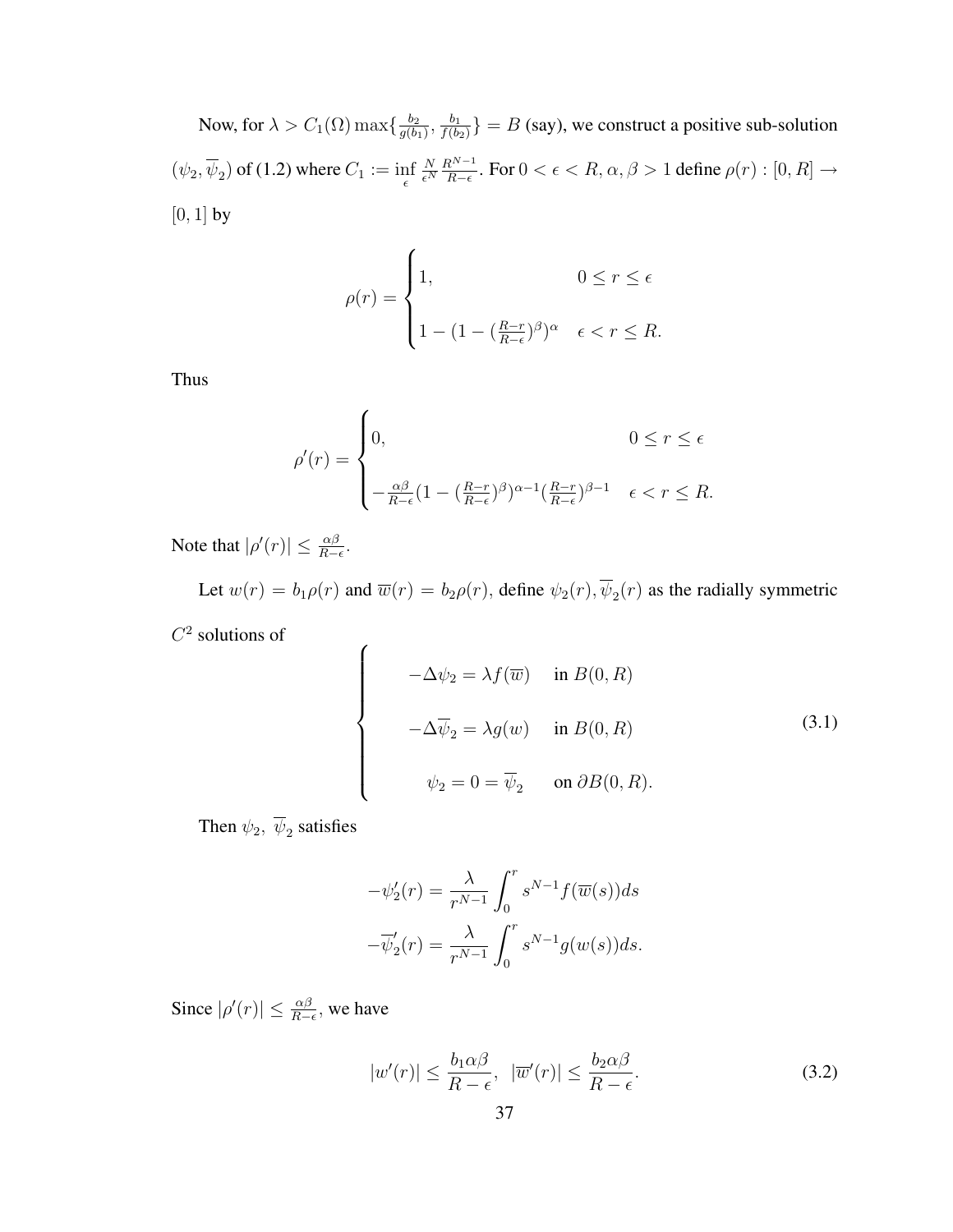Note that for  $0 < r \leq \epsilon$ , clearly  $\psi_2'(r) < w'(r)$  and  $\overline{\psi}_2'$  $\overline{w}'_2(r) < \overline{w}'(r)$ . Now for  $r > \epsilon$ ,

$$
-\psi_2'(r) = \frac{\lambda}{r^{N-1}} \int_0^r s^{N-1} f(\overline{w}(s)) ds
$$
  
\n
$$
\geq \frac{\lambda}{r^{N-1}} \int_0^{\epsilon} s^{N-1} f(\overline{w}(s)) ds
$$
  
\n
$$
\geq \frac{\lambda}{R^{N-1}} f(b_2) \frac{\epsilon^N}{N}.
$$
\n(3.3)

Similar calculations shows that

$$
-\overline{\psi_2}'(r) \ge \frac{\lambda}{R^{N-1}} g(b_1) \frac{\epsilon^N}{N}.
$$
\n(3.4)

Note that the  $\inf_{\epsilon}$ N  $\overline{\epsilon^N}$  $R^{N-1}$  $\frac{R^{N-1}}{R-\epsilon}$  is attained at  $\epsilon_0 = \frac{N}{N+1}R$  hence  $C_1(\Omega) = \frac{N}{\epsilon_0^N}$  $R^{N-1}$  $rac{R^{N-1}}{R-\epsilon_0}$ . Since  $\lambda > C_1(\Omega) \max\{\frac{b_2}{a(b)}\}$  $\frac{b_2}{g(b_1)}, \frac{b_1}{f(b_2)}$  $\frac{b_1}{f(b_2)}\},$  choose  $\alpha, \beta > 1$  so that  $\lambda > \alpha \beta C_1(\Omega) \max\{\frac{b_2}{a(b)}\}$  $\frac{b_2}{g(b_1)}, \frac{b_1}{f(b_2)}$  $\frac{b_1}{f(b_2)}\}$ . Hence  $\lambda > \alpha \beta \frac{N}{\epsilon_0^N}$  $R^{n-1}$  $R-\epsilon_0$  $b_2$  $\frac{b_2}{g(b_1)}$  and by (3.4),  $-\overline{\psi_2}'(r) \geq$ λ  $\frac{N}{R^{N-1}}g(b_1)$  $\epsilon_{0}^{N}$ N  $> \frac{\alpha \beta b_2}{\sqrt{b_2}}$  $R - \epsilon_0$  $\geq -\overline{w}'(r).$ 

That is, we have  $\overline{\psi_2}'(r) < \overline{w}'(r)$ ;  $0 < r \le R$ . Similarly we can establish  $\psi_2'(r) <$  $w'(r)$ ;  $0 < r \le R$  by using (3.3) and (3.2). Using the continuity argument on  $\lambda$  these inequalities hold for  $\lambda > B$ . Since  $\psi_2(R) = \psi_2(R) = 0 = w(R) = \overline{w}(R)$ , it is easy to see that

$$
\psi_2(r) > w(r), \overline{\psi}_2(r) > \overline{w}(r) \text{ for } 0 \le r < R. \tag{3.5}
$$

Now since f and g are nondecreasing, using  $(3.1)$  and  $(3.5)$  we have

 $\overline{ }$ 

 $\begin{bmatrix} \phantom{-} \end{bmatrix}$ 

 $\begin{matrix} \phantom{-} \end{matrix}$ 

$$
-\Delta \psi_2 = \lambda f(\overline{w}) \le \lambda f(\overline{\psi}_2) \quad \text{in } B(0, R)
$$

$$
-\Delta \overline{\psi}_2 = \lambda g(w) \le \lambda g(\psi_2) \quad \text{in } B(0, R)
$$

$$
\psi_2 = 0 = \overline{\psi}_2 \qquad \text{on } \partial B(0, R)
$$

$$
(3.6)
$$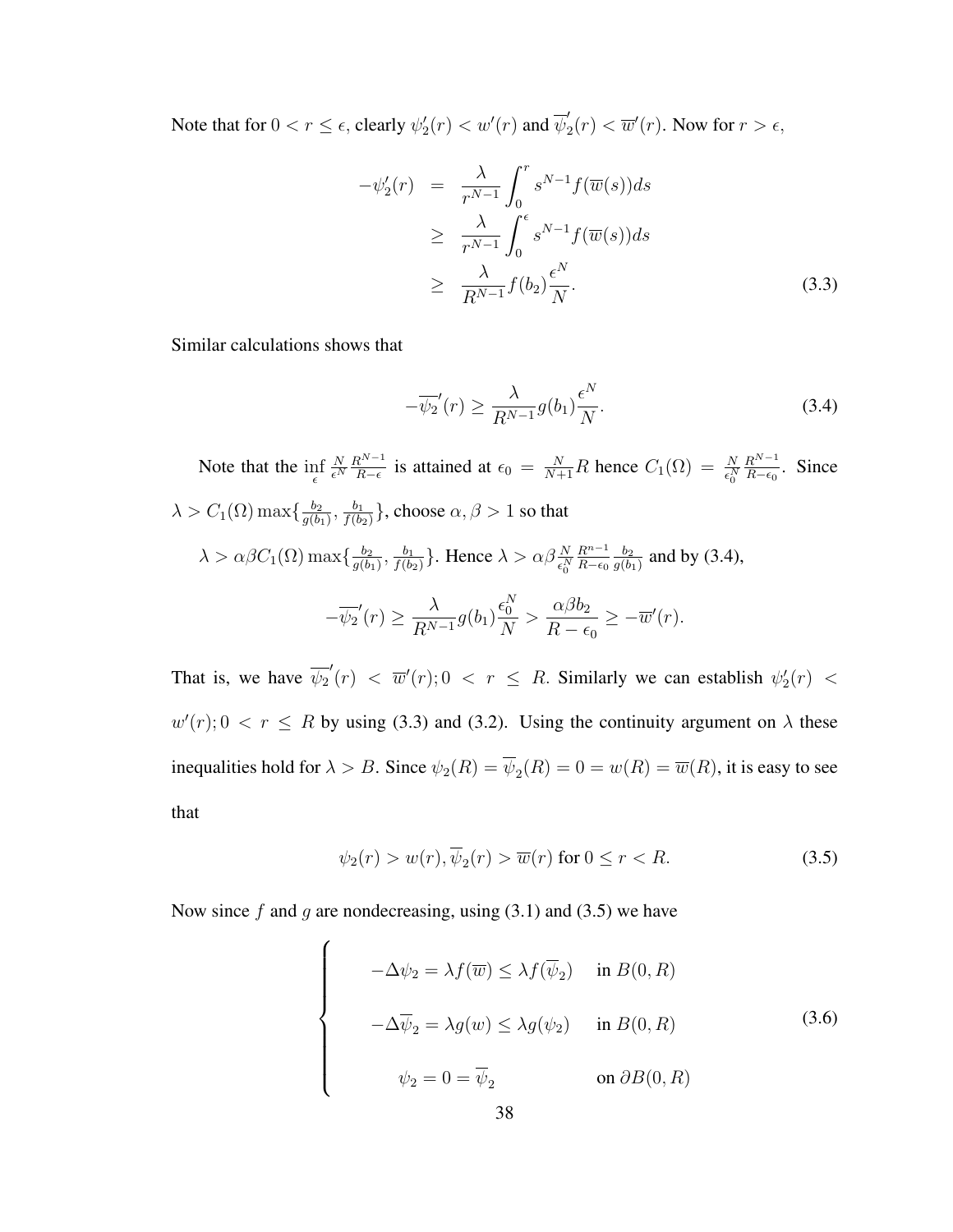and hence  $(\psi_2, \psi_2)$  is a positive sub-solution of (1.2). We also note that  $\|\psi_2\|_{\infty} \ge \|w\|_{\infty} =$  $b_1$  and  $\|\psi_2\|_{\infty} \ge \|\overline{w}\|_{\infty} = b_2$ . Since  $b_1 > a_1$  or  $b_2 > a_2$ , we have  $(\psi_2, \psi_2) \nleq (\phi_1, \phi_1)$ .

Finally, using  $(H2)$ , we will construct a large positive super-solution  $(\phi_2, \phi_2)$ . If both f and g are bounded, let  $(\phi_2, \overline{\phi}_2) = (\lambda C_{\lambda} \frac{e}{\|\theta\|})$  $\frac{e}{\|e\|_{\infty}}, \lambda C_{\lambda} \frac{e}{\|e\|}$  $\frac{e}{\|e\|_{\infty}}$ ) and choose  $C_{\lambda}$  so large that  $C_{\lambda}$  $\frac{C_{\lambda}}{\|e\|_{\infty}}$  > max  $\{\|f\|_{\infty}, \|g\|_{\infty}\}.$  Then it is easy to see that  $(\phi_2, \phi_2)$  is a positive supersolution of (1.2). Suppose  $g(x) \to \infty$  as  $x \to \infty$ , let  $(\phi_2, \overline{\phi}_2) = (C_\lambda e, \lambda g)C_\lambda ||e||_\infty$ ¢  $e$ ). Then by  $(H2)$ , choosing  $C_{\lambda}$  large we have

$$
\frac{f\left(\lambda\|e\|_{\infty}g\left(C_{\lambda}\|e\|_{\infty}\right)\right)}{C_{\lambda}\|e\|_{\infty}} \leq \frac{1}{\lambda\|e\|_{\infty}}.
$$

Thus we have  $-\Delta\phi_2 = C_{\lambda} \geq \lambda f(\lambda ||e||_{\infty}g)$ ¡  $C_{\lambda}||e||_{\infty}$  $)\big)\geq \lambda f\big(\lambda g\big(C_{\lambda}\|e\|_{\infty}\big)$ ¢ e ´  $=\lambda f(\overline{\phi}_2).$ Also we have  $-\Delta \overline{\phi}_2 = \lambda g(C_\lambda \|e\|_\infty)$ ¢  $\geq \lambda g(\phi_2)$ , showing that  $(\phi_2, \overline{\phi}_2)$  is a supersolution of (1.2). (If  $g(x)$  is bounded and  $f(x) \to \infty$  as  $x \to \infty$ , then  $\lim_{x \to \infty} \frac{g(Mf(x))}{x} = 0 \quad \forall M > 0$ and we can prove that  $(\phi_2, \overline{\phi}_2) = (\lambda f(C_{\lambda} || e ||_{\infty}))$ ¢  $e, C_{\lambda}e$  is a supersolution.) Also since  $e > 0$  in  $\Omega$  and  $\frac{\partial e}{\partial \eta} < 0$  on  $\partial \Omega$ , for  $C_{\lambda}$  large enough, in all the above cases we have  $(\phi_2, \overline{\phi}_2) \ge (\phi_1, \overline{\phi}_1)$  and  $(\phi_2, \overline{\phi}_2) \ge (\psi_2, \overline{\psi}_2)$ . Now by Lemma 9, if  $C_1Q_2 < \frac{Q_1}{\|e\|_2}$  $\frac{Q_1}{\|e\|_{\infty}}$  that is  $Q_1/Q_2 > C(\Omega) := C_1 ||e||_{\infty}$ , then for all  $\lambda$  satisfying (1.3), (1.2) has a solution on each of the following components  $[(\psi_1,\overline{\psi}_1),(\phi_1,\overline{\phi}_1)], [(\psi_2,\overline{\psi}_2),(\phi_2,\overline{\phi}_2)]$  and  $[(\psi_1,\overline{\psi}_1),(\phi_2,\overline{\phi}_2)] \setminus$ ¡  $[(\psi_1,\overline{\psi}_1),(\phi_1,\overline{\phi}_1)] \cup [(\psi_2,\overline{\psi}_2),(\phi_2,\overline{\phi}_2)]$ . Clearly the solutions in  $[(\psi_2,\overline{\psi}_2),(\phi_2,\overline{\phi}_2)]$  and  $[(\psi_1,\overline{\psi}_1),(\phi_2,\overline{\phi}_2)] \setminus$ ¡  $[(\psi_1, \overline{\psi}_1), (\phi_1, \overline{\phi}_1)] \cup [(\psi_2, \overline{\psi}_2), (\phi_2, \overline{\phi}_2)]$  are positive. Since  $f(0)$  or  $g(0)$  is strictly positive, the solutions in  $[(\psi_1, \psi_1), (\phi_1, \phi_1)]$  is also positive.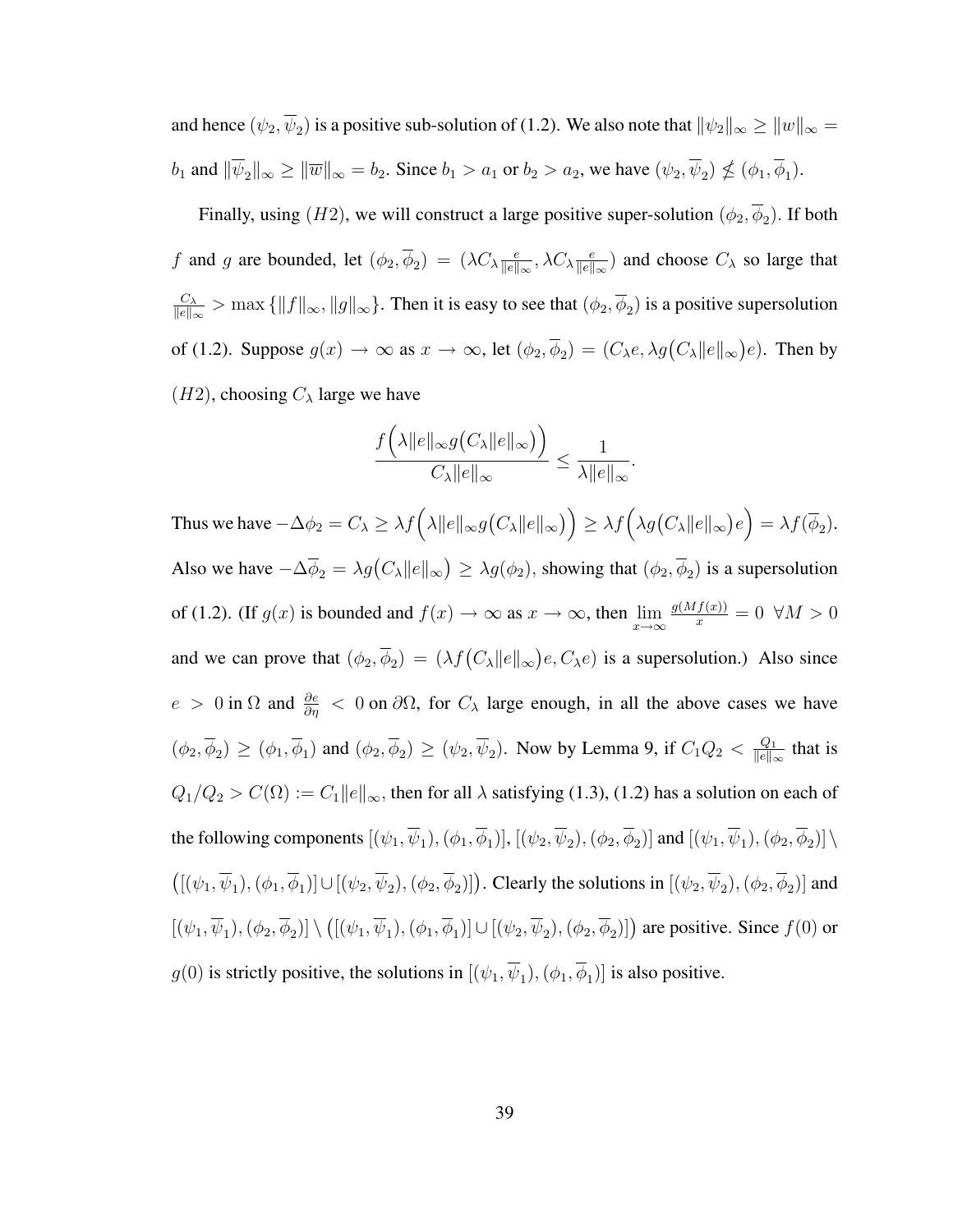#### 3.2 Proof of Theorem 1 (when  $\Omega$  is a general bounded domain)

In this section we will prove the Theorem 1 when  $\Omega$  is a general bounded domain. First we construct a positive sub-solution  $(z, \overline{z})$  of (1.2) in  $\Omega$  with  $||z||_{\infty} \ge b_1$  and  $||\overline{z}||_{\infty} \ge b_2$ . Let  $B_R$  be the largest inscribed ball or radius R in  $\Omega$ . Assume  $\lambda \geq C_1(\Omega)Q_2$  and let  $(\psi_2(r), \overline{\psi}_2(r))$  be the sub-solution of (1.2) constructed in  $B_R$  of the previous theorem. Now define

$$
z(x) = \begin{cases} \psi_2(|x|) ; & x \in B_R \\ 0 & ; x \in \Omega - B_R \end{cases}
$$

and

$$
\overline{z}(x) = \begin{cases} \overline{\psi}_2(|x|) ; & x \in B_R \\ 0 & ; x \in \Omega - B_R. \end{cases}
$$

Then  $z, \overline{z} \in W^{1,2}(\Omega) \cap C(\overline{\Omega})$  and  $z = 0 = \overline{z}$  on  $\partial \Omega$ . Further, on  $B_R$  we have

$$
\begin{cases}\n-\Delta z = -\Delta \psi_2 \leq \lambda f(\overline{\psi}_2) = \lambda f(\overline{z}) \\
-\Delta \overline{z} = -\Delta \overline{\psi}_2 \leq \lambda g(\psi_2) = \lambda g(z)\n\end{cases}
$$

while outside  $B_R$  we have

$$
\begin{cases}\n-\Delta z = 0 < \lambda f(0) = \lambda f(\overline{z}) \\
-\Delta \overline{z} = 0 < \lambda g(0) = \lambda g(z).\n\end{cases}
$$

Hence  $(z, \overline{z})$  is a sub-solution of (1.2) in  $\Omega$  for  $\lambda \ge C_1(\Omega)Q_2$  with  $||z||_{\infty} \ge b_1$  and  $||\overline{z}||_{\infty} \ge$  $b_2$ . The rest of the proof is identical to the previous case except that here for the second sub-solution we will use  $(z, \overline{z})$  described above.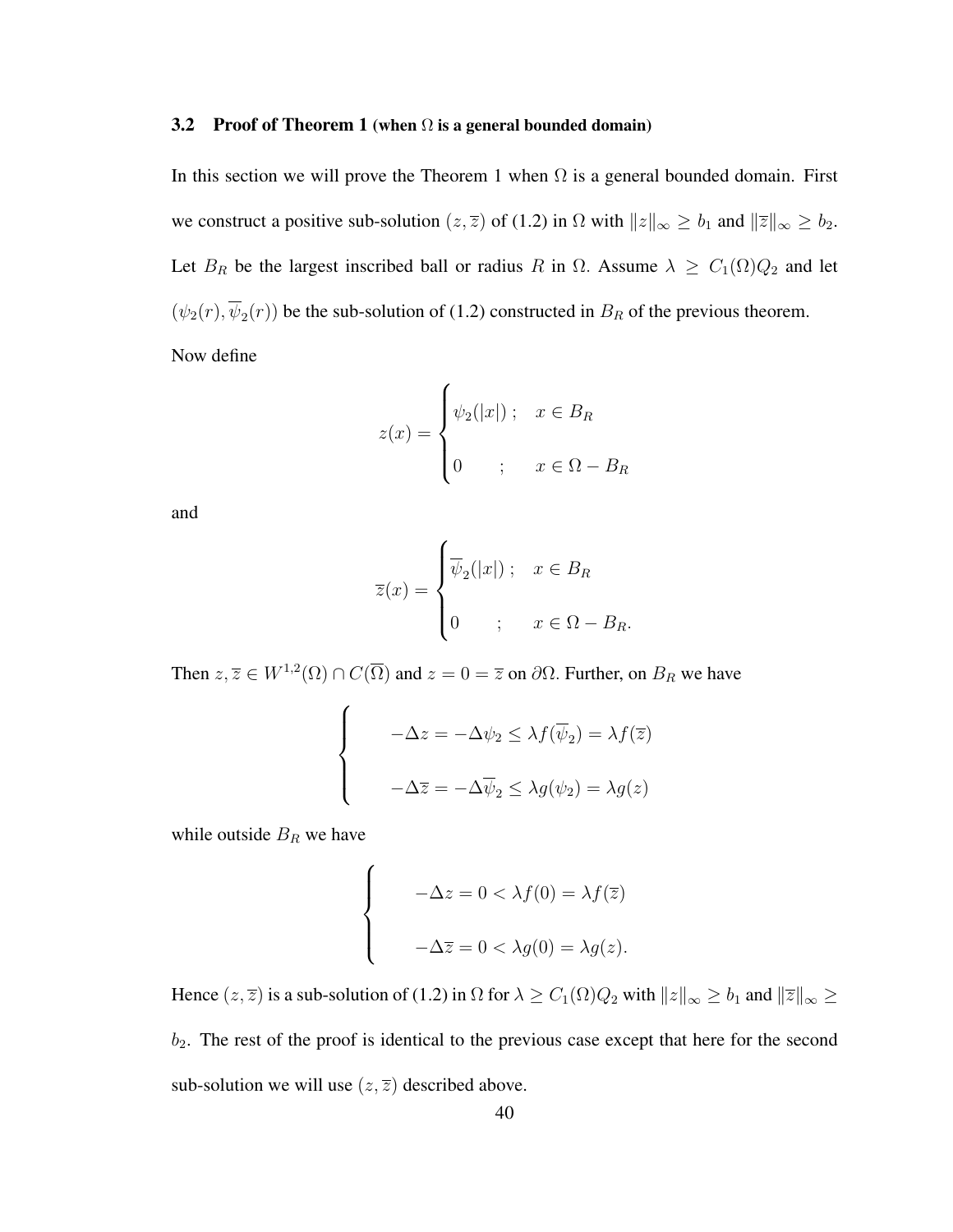#### 3.3 Proofs of Theorem 2 and 3

#### 3.3.1 Proof of Theorem 2

Since  $f(0) = g(0) = 0$ , it is obvious to see that  $(\psi_1, \psi_1) = (0, 0)$  is a solution to (1.2), and constructing sub- and super-solutions as in the proof of Theorem 1, it is easy to see that (1.2) has at least two positive solutions in  $[(\psi_2, \psi_2), (\phi_2, \phi_2)]$  and  $[(\psi_1, \psi_1), (\phi_2, \phi_2)] \setminus$ ¡  $[(\psi_1,\overline{\psi}_1),(\phi_1,\overline{\phi}_1)] \cup [(\psi_2,\overline{\psi}_2),(\phi_2,\overline{\phi}_2)]$ .

## 3.3.2 Proof of Theorem 3

Since  $f(0) = g(0) = 0$ , we have the first sub-solution (solution)  $(\psi_1, \overline{\psi}_1) = (0, 0)$  for (1.2) for any  $\lambda > 0$ . Now let  $\lambda > C_1(\Omega) \inf_{r>0, s>0} \max \left\{ \frac{r}{f(s)} \right\}$  $\frac{r}{f(s)}, \frac{s}{g(s)}$  $\frac{s}{g(r)}$ } be fixed. Then there exists  $b_1 > 0$ ,  $b_2 > 0$  such that  $\lambda > C_1(\Omega)Q_2(b_1, b_2)$ . Hence we have the second positive sub-solution  $(\psi_2, \overline{\psi}_2)$  of (1.2) (as discussed in the proof of Theorem 1) with  $\|\psi_2\|_{\infty} \ge b_1$ ,  $\|\overline{\psi}_2\|_{\infty} \geq b_2$ . Since  $f(0) = g(0) = 0 = f'(0) = g'(0)$ , we have  $\frac{x}{f(x)}$  and  $\frac{x}{g(x)} \to \infty$ as  $x \to 0$ . Thus there exists  $a < b_1$  (or  $b_2$ ) such that  $\left(\min\left\{\frac{a}{f(a)}\right\}\right)$  $\frac{a}{f(a)}, \frac{a}{g(a)}$  $\frac{a}{g(a)}\}$ ) /  $||e||_{\infty} > \lambda$ . Let  $(\phi_1, \overline{\phi}_1) = (a_{\overline{\Vert e \Vert}}^{\overline{e}})$  $\frac{e}{\|e\|_{\infty}}, a \frac{e}{\|e\|_{\infty}}$ . Then it is easy to see that  $(\phi_1, \overline{\phi}_1)$  is a super-solution of (1.2). Note that  $(\psi_2, \overline{\psi}_2) \nleq (\phi_1, \overline{\phi}_1)$  since  $a < b_1$ . Also using  $(H2)$  as in the proof of Theorem 1 there exists a large positive super-solution  $(\phi_2, \overline{\phi}_2)$  of (1.2) such that  $(\phi_1, \overline{\phi}_1) \le (\phi_2, \overline{\phi}_2)$ and  $(\psi_2, \overline{\psi}_2) \le (\phi_2, \overline{\phi}_2)$ . Now by Lemma 9, (1.2) has at least two positive solutions in  $[(\psi_2,\overline{\psi}_2),(\phi_2,\overline{\phi}_2)]$  and  $[(\psi_1,\overline{\psi}_1),(\phi_2,\overline{\phi}_2)] \setminus$ ¡  $[(\psi_1,\overline{\psi}_1),(\phi_1,\overline{\phi}_1)] \cup [(\psi_2,\overline{\psi}_2),(\phi_2,\overline{\phi}_2)]$ .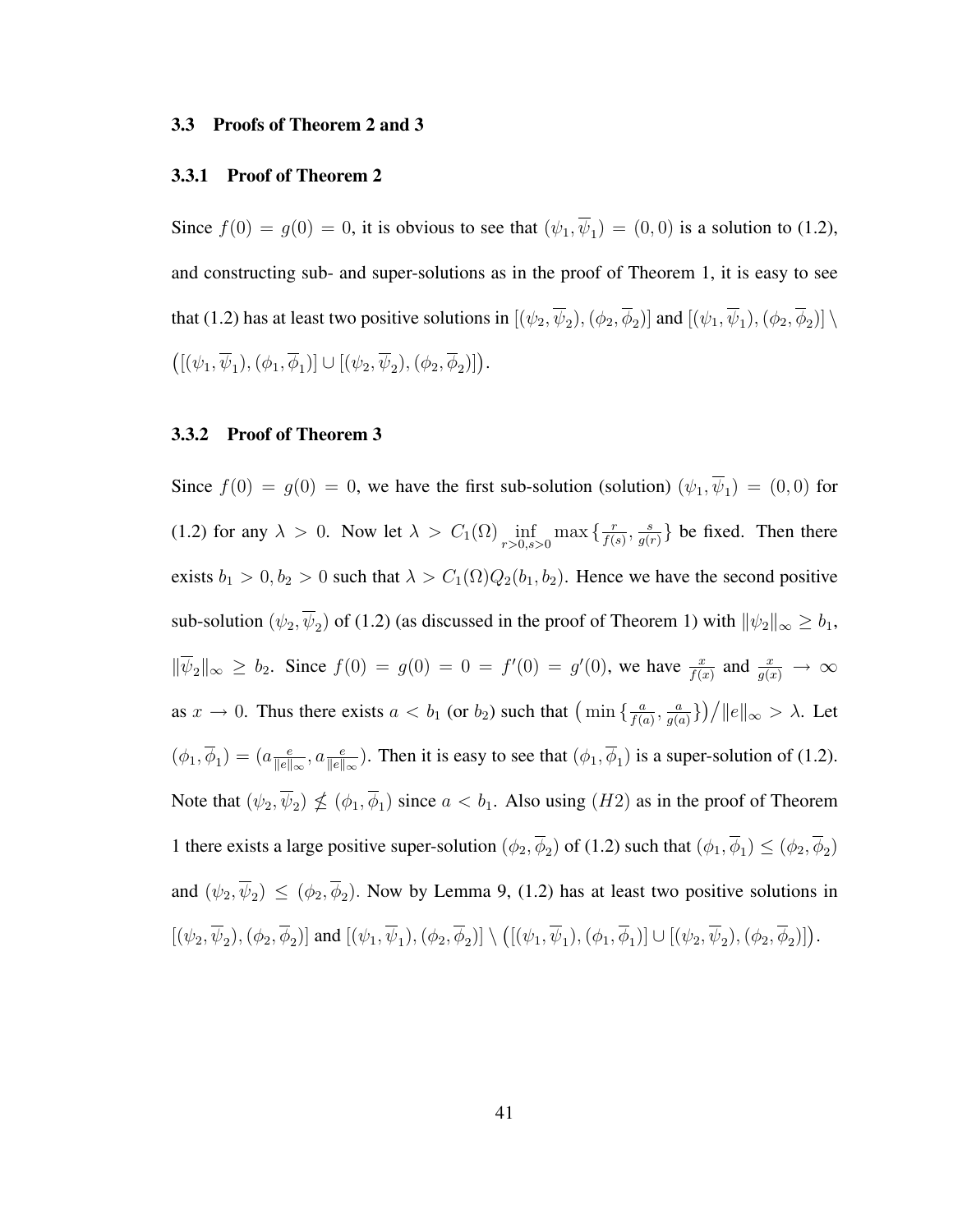# CHAPTER 4

#### $n \times n$  SYSTEMS

In this chapter we will prove Theorems 7 - 10 and Corollaries 1 - 2. We prove Theorem 7 in Section 4.1, Theorem 8 and Corollaries 1 - 2 in Section 4.2. We establish Theorem 9 in Section 4.3 and Theorem 10 in section 4.4.

To prove our results we first define  $f_i(x) = f(0), i \in \{1, ..., n\}$  for  $x < 0$ . Here sub-solution  $(\psi_1, \psi_2, \dots, \psi_n) \in (C^2(\Omega) \cap C^1(\overline{\Omega}))^n$  of (1.5) satisfies

$$
\begin{cases}\n-\Delta \psi_1 \leq \lambda f_1(\psi_2) & \text{in } \Omega \\
-\Delta \psi_2 \leq \lambda f_2(\psi_3) & \text{in } \Omega\n\end{cases}
$$
\n
$$
\vdots \leq \vdots
$$
\n
$$
-\Delta \psi_{n-1} \leq \lambda f_{n-1}(\psi_n) \quad \text{in } \Omega
$$
\n
$$
-\Delta \psi_n \leq \lambda f_n(\psi_1) \quad \text{in } \Omega
$$
\n
$$
\psi_1 = \psi_2 = \dots = \psi_n = 0 \quad \text{on } \partial \Omega
$$

and super-solution  $(z_1, z_2, \ldots, z_n) \in (C^2(\Omega) \cap C^1(\overline{\Omega}))^n$  of (1.5) satisfies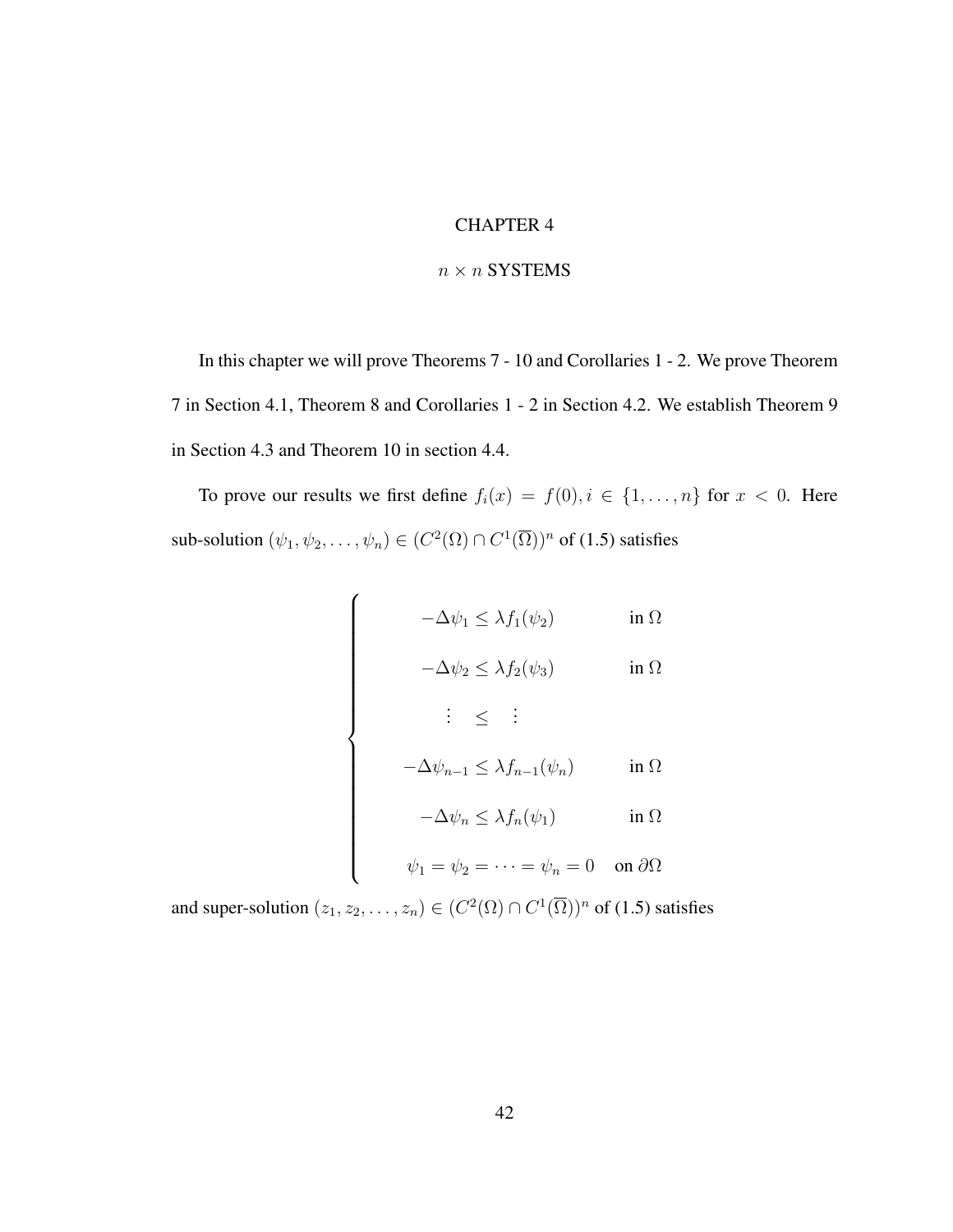$$
-\Delta z_1 \geq \lambda f_1(z_2) \qquad \text{in } \Omega
$$

 $\overline{a}$ 

 $\begin{bmatrix} \phantom{-} \end{bmatrix}$ 

$$
-\Delta z_2 \geq \lambda f_2(z_3) \qquad \text{in } \Omega
$$

$$
\vdots \geq \vdots
$$
  
\n
$$
-\Delta z_{n-1} \geq \lambda f_{n-1}(z_n) \qquad \text{in } \Omega
$$
  
\n
$$
-\Delta z_n \geq \lambda f_n(z_1) \qquad \text{in } \Omega
$$
  
\n
$$
z_1 = z_2 = \dots = z_n = 0 \quad \text{on } \partial \Omega.
$$

Since (1.5) is a cooperative system, it is well known that if there exist a sub-solution  $(\psi_1, \psi_2, \dots, \psi_n)$  and a super-solution  $(z_1, z_2, \dots, z_n)$  which satisfy  $(\psi_1, \psi_2, \dots, \psi_n) \leq$  $(z_1, z_2, \ldots, z_n)$ , then there exists a solution  $(u_1, u_2, \ldots, u_n)$  such that  $(\psi_1, \psi_2, \ldots, \psi_n) \leq$  $(u_1, u_2, \ldots, u_n) \le (z_1, z_2, \ldots, z_n)$  (see [Am] and [Sa]).

Here we also state the  $n \times n$  version of Lemma 9, which will be used in our proofs. Lemma 17 (See [Am] and [Sh])

Let  $f_i$ ,  $i = 1, 2, ..., n$  be nonnegative and strictly increasing. Suppose there exist a sub-solution  $(\psi_1, \psi_2, \dots, \psi_n)$ , a strict super-solution  $(\zeta_1, \zeta_2, \dots, \zeta_n)$ , a strict sub-solution  $(w_1, w_2, \ldots, w_n)$  and a super-solution  $(z_1, z_2, \ldots, z_n)$  for (1.5) such that

$$
(\psi_1, \psi_2, \dots, \psi_n) \leq (\zeta_1, \zeta_2, \dots, \zeta_n) \leq (z_1, z_2, \dots, z_n),
$$

 $(\psi_1, \psi_2, \ldots, \psi_n) \leq (w_1, w_2, \ldots, w_n) \leq (z_1, z_2, \ldots, z_n)$ 

and  $(w_1, w_2, \ldots, w_n) \nleq (\zeta_1, \zeta_2, \ldots, \zeta_n)$ . Then (1.5) has at least three distinct solutions  $(u_1^{(i)}$  $\binom{i}{1},u_2^{(i)}$  $u_2^{(i)}, \ldots, u_n^{(i)}$ ),  $i = 1, 2, 3$  such that

$$
(u_1^{(1)}, u_2^{(1)}, \dots, u_n^{(1)}) \in [(\psi_1, \psi_2, \dots, \psi_n), (\zeta_1, \zeta_2, \dots, \zeta_n)],
$$
  
43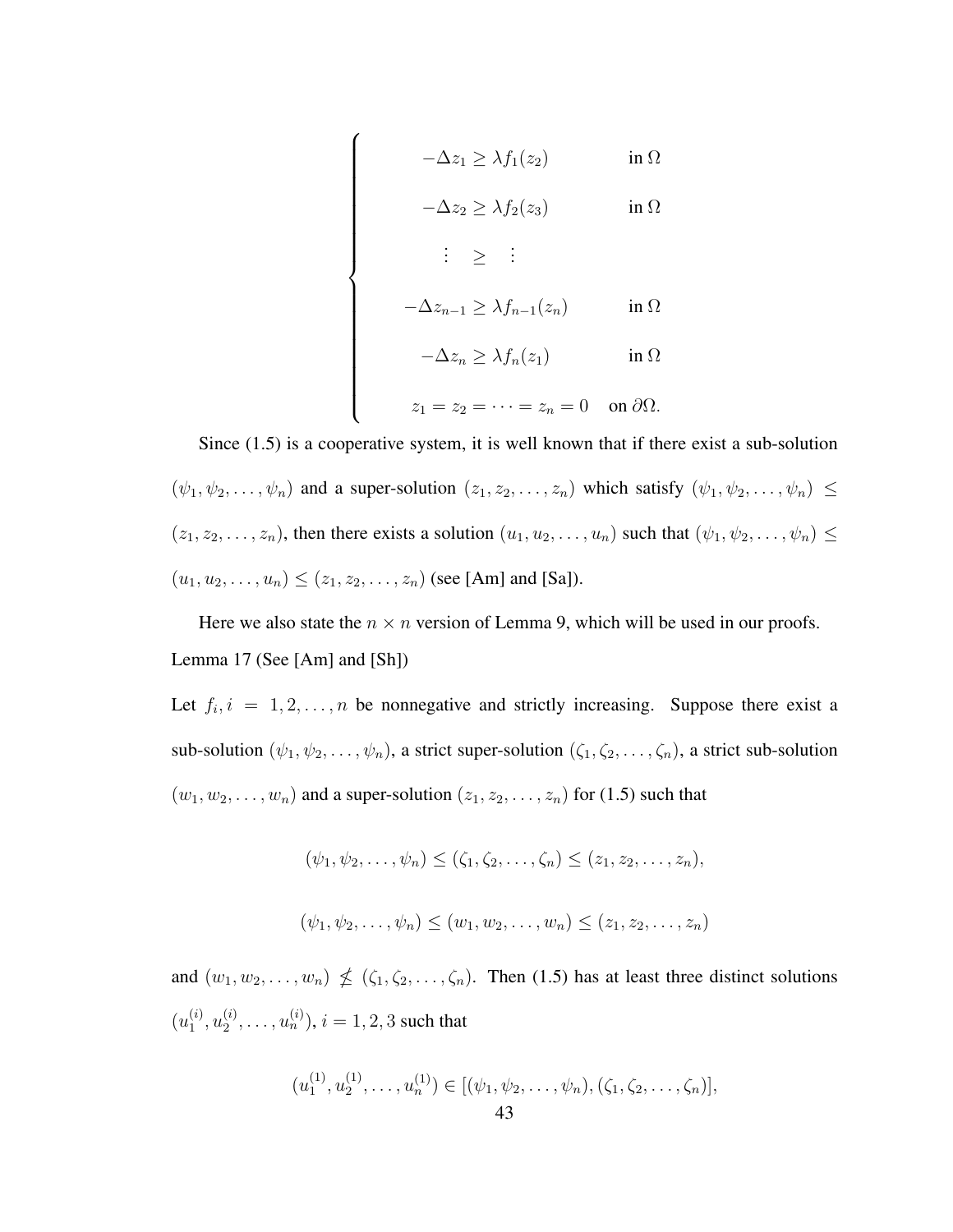$$
(u_1^{(2)}, u_2^{(2)}, \dots, u_n^{(2)}) \in [(w_1, w_2, \dots, w_n), (z_1, z_2, \dots, z_n)]
$$

and  $(u_1^{(3)}$  $\binom{(3)}{1},u_2^{(3)}$  $u_2^{(3)}, \ldots, u_n^{(3)}$ )  $\in K$  where

$$
K := [(\psi_1, \psi_2, \dots, \psi_n), (z_1, z_2, \dots, z_n)] \setminus ([(\psi_1, \psi_2, \dots, \psi_n), (\zeta_1, \zeta_2, \dots, \zeta_n)]
$$
  

$$
\cup [(w_1, w_2, \dots, w_n), (z_1, z_2, \dots, z_n)]).
$$

### 4.1 Proof of Theorem 7

In this section we prove Theorem 7. It is easy to see that  $(\psi_1, \psi_2, \dots, \psi_n) = (0, 0, \dots, 0)$ is a strict sub-solution of (1.5). We now construct the super-solution  $(z_1, z_2, \ldots, z_n)$ .

Let  $\alpha_k, k \in \{2, 3, ..., n\}$  be defined by the following recursive relation:

$$
\begin{cases}\n\alpha_n = f_n(c_\lambda ||e||_\infty) \\
\alpha_{j-1} = f_{j-1}^{[\lambda ||e||_\infty]}(\alpha_j), \ j = 3, 4, \dots, n.\n\end{cases}
$$

Let  $(z_1, z_2, \dots, z_k, \dots, z_n) := \int c_{\lambda}, \lambda \alpha_2, \lambda \alpha_3, \dots, \lambda \alpha_n$ e. We note that by choosing

 $c_{\lambda}$  large and using (H4) we get

$$
-\Delta z_1 = c_\lambda \ge \lambda f_1^{[\lambda ||e||_\infty]} \circ f_2^{[\lambda ||e||_\infty]} \circ \cdots f_{n-1}^{[\lambda ||e||_\infty]} \circ f_n(c_\lambda ||e||_\infty)
$$
  
=  $\lambda f_1(\lambda ||e||_\infty \alpha_2)$   

$$
\ge \lambda f_1(z_2).
$$

We also observe that for  $k = 2, \ldots, n - 1$  we have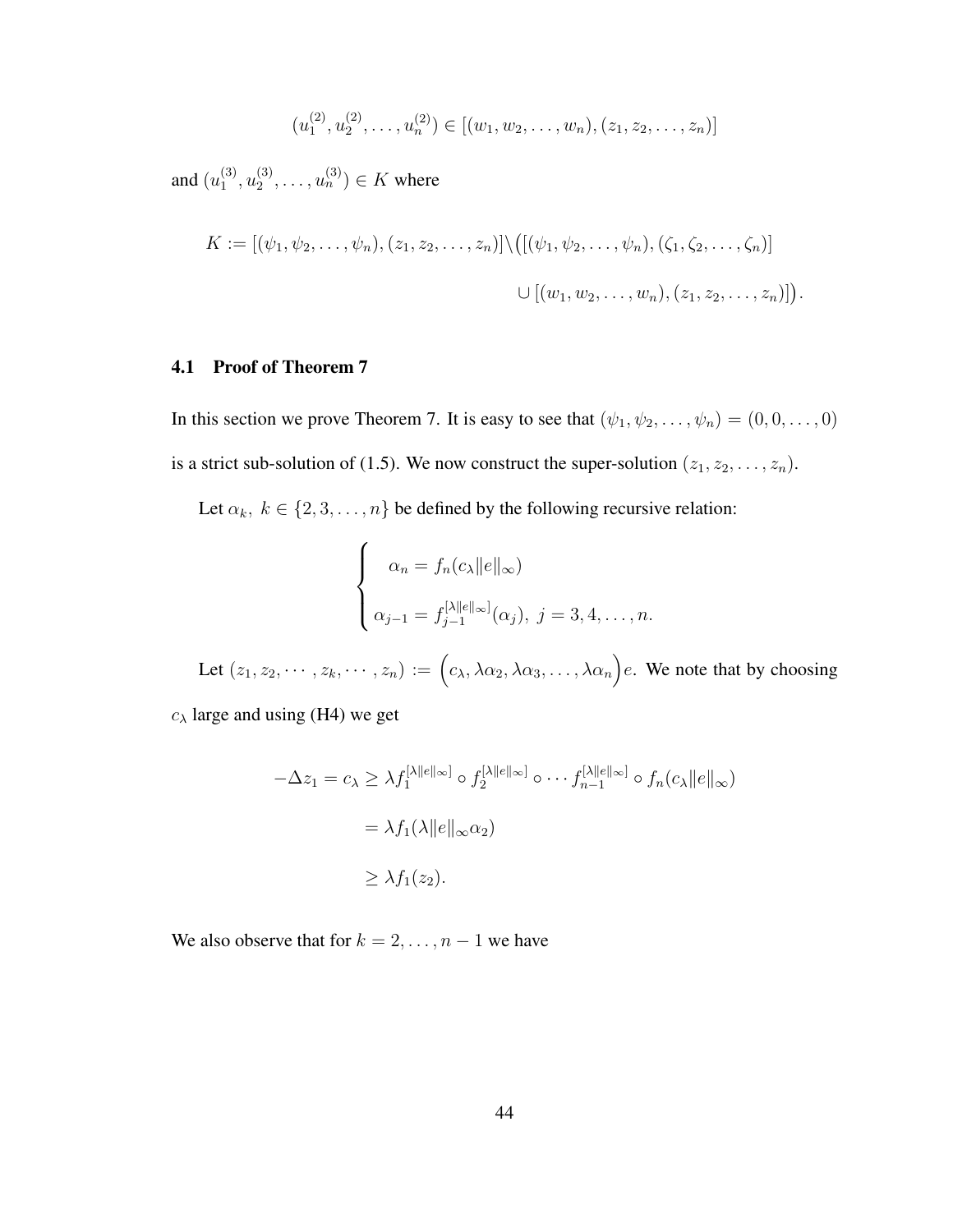$$
-\Delta z_k = \lambda \alpha_k
$$
  
=  $\lambda f_k^{[\lambda ||e||_{\infty}]}(\alpha_{k+1})$   
=  $\lambda f_k(\lambda ||e||_{\infty} \alpha_{k+1})$   
 $\geq \lambda f_k(z_{k+1}).$ 

Thus we see that  $-\Delta z_k \geq \lambda f_k(z_{k+1})$  for  $k = 1, ..., n-1$ . Finally

$$
-\Delta z_n = \lambda \alpha_n
$$
  
=  $\lambda f_n(c_\lambda ||e||_\infty)$   

$$
\geq \lambda f_n(z_1).
$$

Hence  $(z_1, \dots, z_n)$  is a super-solution of (1.5). Thus, there exists a solution  $(u_1, u_2, \dots, u_n)$ of (1.5) with  $\psi_i \leq u_i \leq z_i, i \in \{1, ..., n\}$ . Since  $(\psi_1, \psi_2, ..., \psi_n) = (0, 0, ..., 0)$  is a strict sub-solution, it is easy to see that  $(u_1, u_2, \ldots, u_n)$  is a positive solution. This completes the proof of Theorem 7.

#### 4.2 Proofs of Theorem 8 and Corollaries 1 - 2

In this section we prove Theorem 8 and Corollaries 1 - 2. We prove Theorem 8 when  $\Omega$  is a ball in Section 4.2.1. Here the crucial part of the proof relies on establishing the strict sub-solution  $(w_1, w_2, \ldots, w_n)$ . We produce such a  $(w_1, w_2, \ldots, w_n)$  with the help of radially symmetric properties of the solutions. We use the results in Section 4.2.1 to prove the Theorem 8 for the general bounded  $\Omega$  in Section 4.2.2. In Section 4.2.3, we prove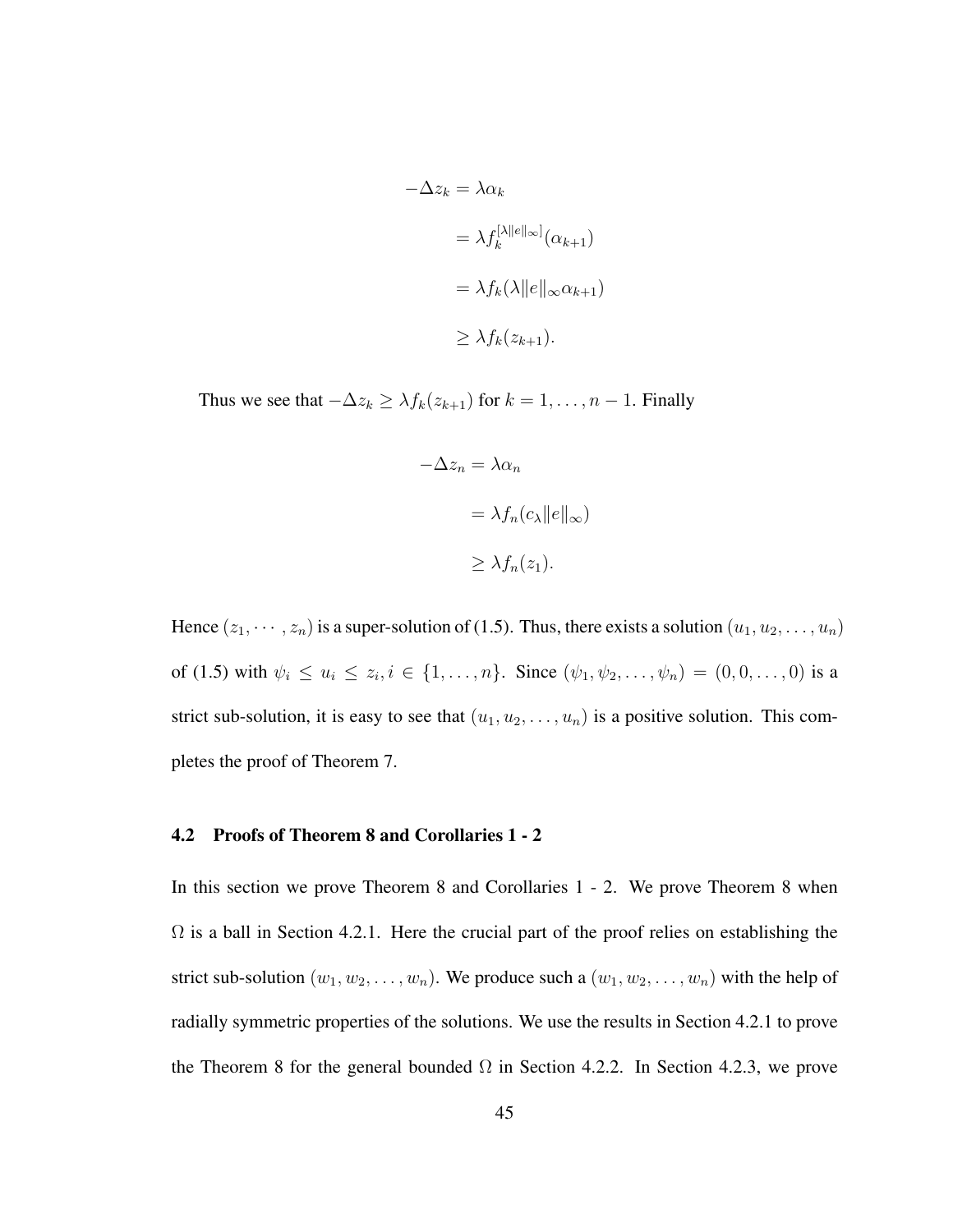Corollaries 1 - 2. Corollary 1 easily follows from Theorem 8. We show the Corollary 2 by using Theorem 8 and the conditions on  $f_i$ 's and  $f_i'$ 's at zero.

## **4.2.1** Proof of Theorem 8 (when  $\Omega$  is a ball of radius R)

We will establish a pair of sub-solutions  $(\psi_1, \psi_2, \dots, \psi_n), (w_1, w_2, \dots, w_n)$  and a pair of super-solutions  $(\zeta_1, \zeta_2, \ldots, \zeta_n), (z_1, z_2, \ldots, z_n)$  satisfying  $n \times n$  version of Lemma 9, namely Lemma 17. Clearly  $(\psi_1, \psi_2, \dots, \psi_n) = (0, 0, \dots, 0)$  is a strict sub-solution of (1.5) since  $f_i(0) \geq 0$ ,  $\forall i \in \{1, 2, ..., l-1, l+1, ..., n\}$  and  $f_i(0) > 0$  for some  $l \in \{1, 2, \ldots, n\}.$ 

We next construct a strict positive super-solution  $(\zeta_1, \zeta_2, \ldots, \zeta_n)$  of (1.5) when  $\lambda$  < 1  $\frac{1}{\|e\|_{\infty}} \min\left\{\frac{a_1}{f_1(a)}\right\}$  $\frac{a_1}{f_1(a_2)}, \frac{a_2}{f_2(a)}$  $\frac{a_2}{f_2(a_3)}, \ldots, \frac{a_k}{f_k(a_k)}$  $\frac{a_k}{f_k(a_{k+1})}, \ldots, \frac{a_{n-1}}{f_{n-1}(a)}$  $\frac{a_{n-1}}{f_{n-1}(a_n)}, \frac{a_n}{f_n(a)}$  $\{\frac{a_n}{f_n(a_1)}\} = A$  (say). Let  $(\zeta_1, \zeta_2, \ldots, \zeta_n) =$  $(a_1 \frac{e}{\|e\|})$  $\frac{e}{\|e\|_{\infty}}, a_2 \frac{e}{\|e\|}$  $\frac{e}{\|e\|_{\infty}}, \ldots, a_n \frac{e}{\|e\|}$  $\frac{e}{\|e\|_{\infty}}$ ). Since  $\lambda < \frac{1}{\|e\|_{\infty}}$  $a_1$  $\frac{a_1}{f(a_2)}$ , we have  $-\Delta\zeta_1 = \frac{a_1}{\|e\|_2}$  $\frac{a_1}{\|e\|_{\infty}} > \lambda f(a_2) \geq$  $\lambda f(\zeta_2)$ . Similar argument shows that  $\zeta_k$  satisfies  $-\Delta \zeta_k > \lambda f_k(\zeta_{k+1}), i \in \{2, 3, ..., n-1\}$ and  $-\Delta\zeta_n > \lambda f_n(\zeta_1)$ . This proves that  $(\zeta_1, \zeta_2, \ldots, \zeta_n)$  is a positive strict super-solution of (1.5). Note that  $\|\zeta_i\|_{\infty} = a_i, i \in \{1, 2, ..., n\}.$ 

Now we construct a positive strict sub-solution  $(w_1, w_2, \ldots, w_n)$  of (1.5) when  $\lambda >$  $C_1(\Omega)$  max $\{\frac{b_1}{f_1(h)}\}$  $\frac{b_1}{f_1(b_2)}, \frac{b_2}{f_2(b)}$  $\frac{b_2}{f_2(b_3)},\ldots,\frac{b_k}{f_k(b_k)}$  $\frac{b_k}{f_k(b_{k+1})}, \ldots, \frac{b_{n-1}}{f_{n-1}(b)}$  $\frac{b_{n-1}}{f_{n-1}(b_n)}, \frac{b_n}{f_n(b)}$  $\{\frac{b_n}{f_n(b_1)}\} = B$  (say). For  $0 < \epsilon < R$ ,  $\alpha, \beta > 1$ , define  $\rho(r) : [0, R] \rightarrow [0, 1]$  by

$$
\rho(r) = \begin{cases} 1, & 0 \le r \le \epsilon \\ 1 - (1 - (\frac{R-r}{R-\epsilon})^{\beta})^{\alpha} & \epsilon < r \le R. \end{cases}
$$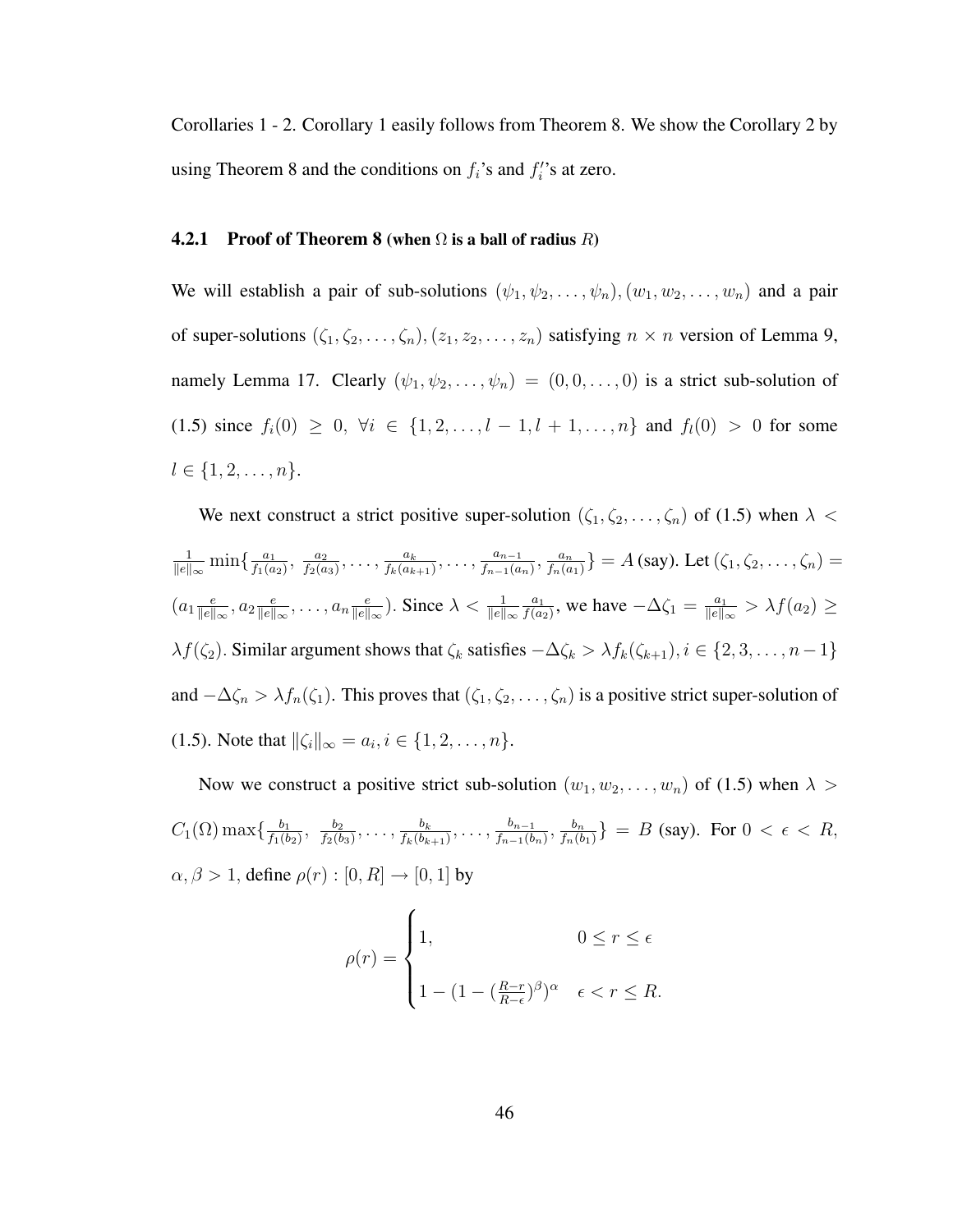Then

$$
\rho'(r) = \begin{cases} 0, & 0 \le r \le \epsilon \\ -\frac{\alpha\beta}{R-\epsilon} (1 - (\frac{R-r}{R-\epsilon})^{\beta})^{\alpha-1} (\frac{R-r}{R-\epsilon})^{\beta-1} & \epsilon < r \le R \end{cases}
$$

and hence  $|\rho'(r)| \leq \frac{\alpha\beta}{R-\epsilon}$ .

Let  $\xi_i(r) = b_i \rho(r), i \in \{1, 2, ..., n\}$ . Note that

$$
|\xi_i'(r)| \le \frac{b_i \alpha \beta}{R - \epsilon}, \quad i \in \{1, 2, \dots, n\}.
$$
\n(4.1)

Define  $w_1(r)$ ,  $w_2(r)$ , ...,  $w_n(r)$  as the radially symmetric  $C^2$  solutions of

$$
-\Delta w_1 = \lambda f_1(\xi_2) \qquad \text{in } B(0, R)
$$

$$
-\Delta w_2 = \lambda f_2(\xi_3) \qquad \text{in } B(0, R)
$$

$$
\vdots = \vdots
$$

$$
-\Delta w_{n-1} = \lambda f_{n-1}(\xi_n) \qquad \text{in } B(0, R)
$$

$$
-\Delta w_n = \lambda f_1(\xi_1) \qquad \text{in } B(0, R)
$$

$$
w_1 = w_2 = \dots = w_n = 0 \quad \text{on } \partial B(0, R).
$$

$$
(4.2)
$$

Then  $w_1(r)$ ,  $w_2(r)$ , ...,  $w_n(r)$  satisfy

$$
-w'_1(r) = \frac{\lambda}{r^{N-1}} \int_0^r s^{N-1} f_1(\xi_2) ds
$$
  

$$
-w'_2(r) = \frac{\lambda}{r^{N-1}} \int_0^r s^{N-1} f_2(\xi_3) ds
$$
  

$$
\vdots = \vdots
$$
  

$$
-w'_{n-1}(r) = \frac{\lambda}{r^{N-1}} \int_0^r s^{N-1} f_{n-1}(\xi_n) ds
$$
  

$$
-w'_n(r) = \frac{\lambda}{r^{N-1}} \int_0^r s^{N-1} f_n(\xi_1) ds.
$$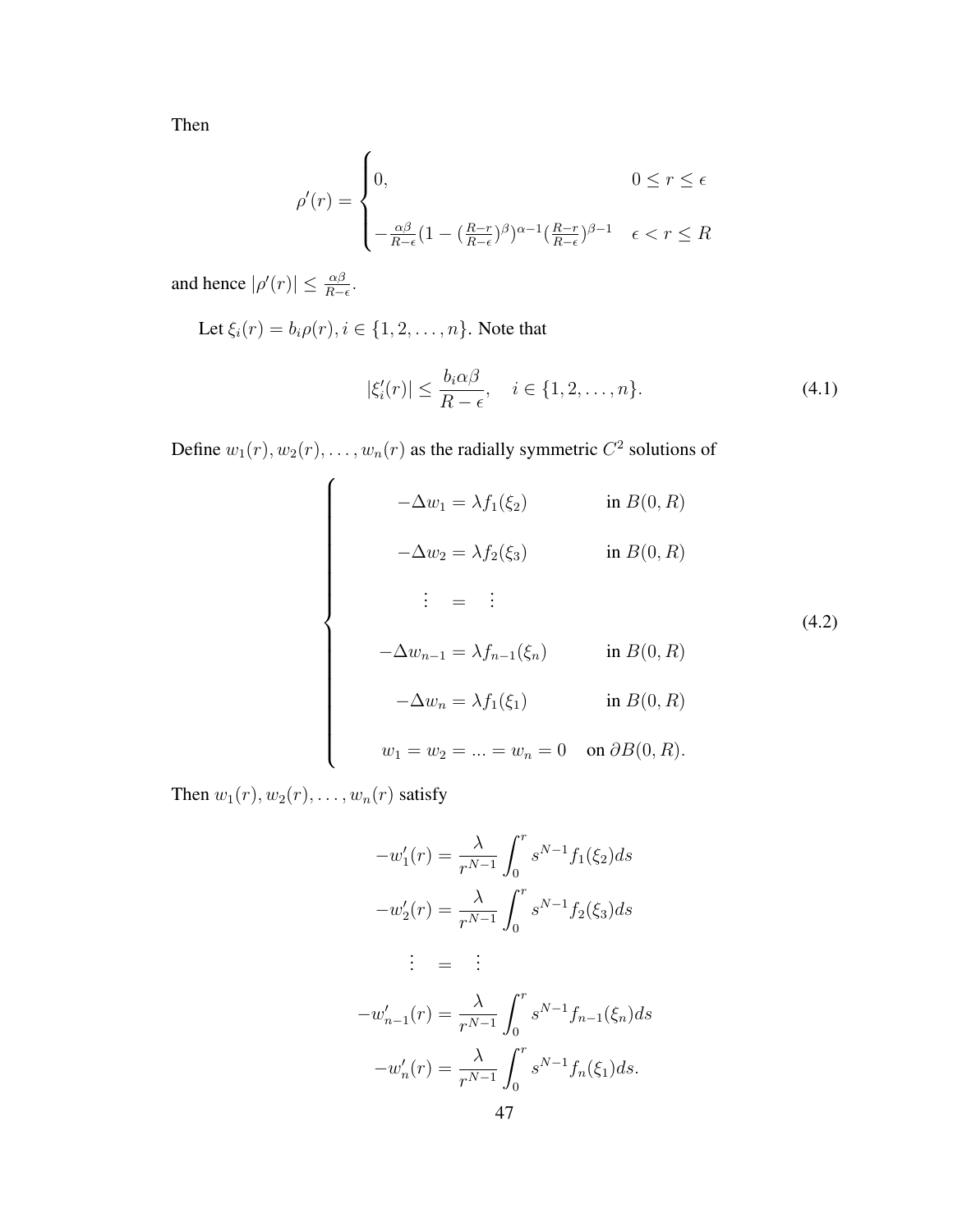Note that for  $0 < r \leq \epsilon$ , clearly  $w'_i(r) < \xi'_i(r), i \in \{1, 2, ..., n\}$ . Now for  $r > \epsilon$ ,

$$
-w'_{1}(r) = \frac{\lambda}{r^{N-1}} \int_{0}^{r} s^{N-1} f_{1}(\xi_{2}(s)) ds
$$
  
\n
$$
\geq \frac{\lambda}{r^{N-1}} \int_{0}^{\epsilon} s^{N-1} f_{1}(\xi_{2}(s)) ds
$$
  
\n
$$
\geq \frac{\lambda}{R^{N-1}} f_{1}(b_{2}) \frac{\epsilon^{N}}{N}.
$$
\n(4.3)

Similar calculations shows that

$$
-w_2'(r) \ge \frac{\lambda}{R^{N-1}} f_2(b_3) \frac{\epsilon^N}{N}
$$
\n(4.4)

$$
\vdots \quad \geq \quad \vdots \tag{4.5}
$$

$$
-w'_{n-1}(r) \ge \frac{\lambda}{R^{N-1}} f_{n-1}(b_n) \frac{\epsilon^N}{N}
$$
\n(4.6)

$$
-w'_n(r) \ge \frac{\lambda}{R^{N-1}} f_n(b_1) \frac{\epsilon^N}{N}.
$$
\n(4.7)

Since  $\lambda > C_1(\Omega) \max\{\frac{b_1}{f_1(h)}\}$  $\frac{b_1}{f_1(b_2)}, \frac{b_2}{f_2(b)}$  $\frac{b_2}{f_2(b_3)},\ldots,\frac{b_k}{f_k(b_k)}$  $\frac{b_k}{f_k(b_{k+1})}, \ldots, \frac{b_{n-1}}{f_{n-1}(b_{n})}$  $\frac{b_{n-1}}{f_{n-1}(b_n)}, \frac{b_n}{f_n(b)}$  $\frac{b_n}{f_n(b_1)}\},$  choose  $\alpha,\beta>1$  so that  $\lambda > \alpha \beta C_1(\Omega) \max\{\frac{b_1}{f_1(h)}\}$  $\frac{b_1}{f_1(b_2)}, \frac{b_2}{f_2(b)}$  $\frac{b_2}{f_2(b_3)},\ldots,\frac{b_{n-1}}{f_{n-1}(b)}$  $\frac{b_{n-1}}{f_{n-1}(b_n)}, \frac{b_n}{f_n(b)}$  $\frac{b_n}{f_n(b_1)}\}$ . Note that  $C_1(\Omega) = \frac{N}{\epsilon_0^N}$  $R^{N-1}$  $R-\epsilon_0$ where  $\epsilon_0 = \frac{N}{N+1}R$ . Choosing  $\epsilon = \epsilon_0$ ,  $\lambda > \alpha \beta \frac{N}{\epsilon_0^N}$  $R^{N-1}$  $R-\epsilon_0$  $b_1$  $\frac{b_1}{f_1(b_2)}$  and by (4.1) and (4.3) we have

$$
-w'_1(r) \ge \frac{\lambda}{R^{N-1}} f_1(b_2) \frac{\epsilon_0^N}{N} > \frac{\alpha \beta b_1}{R - \epsilon_0} \ge -\xi'_1(r).
$$

That is, we have  $w'_1(r) < \xi'_1(r)$ ;  $0 < r \leq R$ . Similarly we can establish  $w'_2(r) <$  $\xi_2'(r), \ldots, w_n'(r) < \xi_n'(r)$ ;  $0 < r \le R$  by using (4.4)-(4.7) and (4.1). Since  $w_1(R) =$  $w_2(R) = \cdots = w_n(R) = 0 = \xi_1(R) = \xi_2(R) = \cdots = \xi_n(R)$ , it is easy to see that

$$
w_i > \xi_i, \ i \in \{1, 2, \dots, n\} \text{ for } 0 \le r < R. \tag{4.8}
$$

Now since  $f_i, i \in \{1, 2, ..., n\}$  are increasing, using (4.2) and (4.8) we have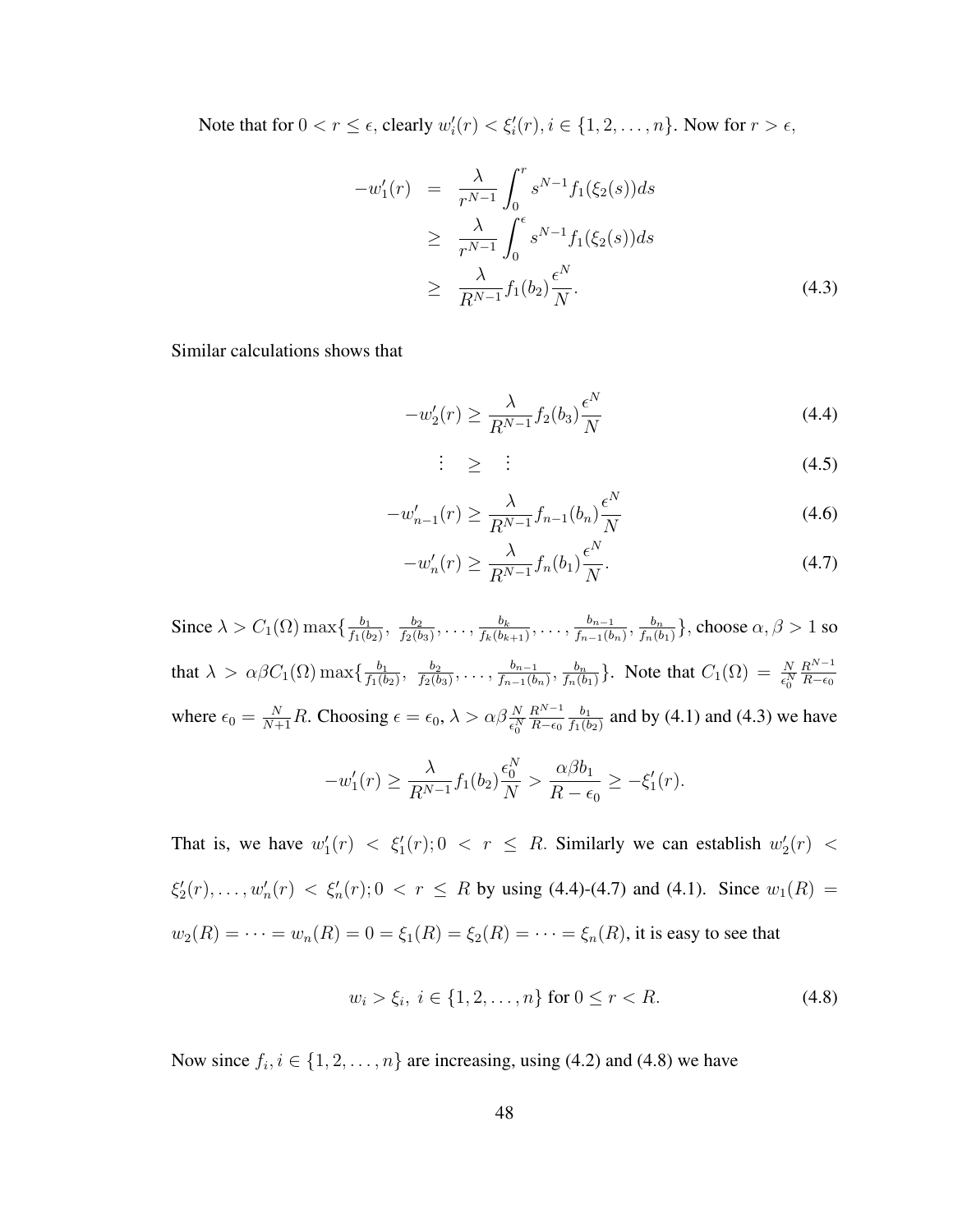$$
-\Delta w_1 = \lambda f_1(\zeta_2) < \lambda f_1(w_2) \quad \text{in } B(0, R)
$$
\n
$$
-\Delta w_2 = \lambda f_2(\zeta_3) < \lambda f_2(w_3) \quad \text{in } B(0, R)
$$
\n
$$
\vdots = \vdots
$$
\n
$$
-\Delta w_{n-1} = \lambda f_{n-1}(\zeta_n) < \lambda f_{n-1}(w_n) \quad \text{in } B(0, R)
$$
\n
$$
-\Delta w_n = \lambda f_n(\zeta_1) < \lambda f_n(w_1) \quad \text{in } B(0, R)
$$
\n
$$
w_1 = w_2 = \dots = w_n = 0 \quad \text{on } \partial B(0, R),
$$

and hence  $(w_1, w_2, \ldots, w_n)$  is a strict positive sub-solution of (1.5). We also note that  $||w_i||_{\infty} \ge ||\xi_i||_{\infty} = b_i, i \in \{1, 2, ..., n\}.$  Since at least one of the  $b_k > a_k$  we have  $(w_1, w_2, \ldots, w_n) \nleq (\zeta_1, \zeta_2, \ldots, \zeta_n).$ 

Let  $(z_1, z_2, \dots, z_k, \dots, z_n)$  be the super solution as in the proof of Theorem 7. Further  $z_i \geq w_i, z_i \geq \zeta_i, i \in \{1, 2, \ldots, n\}$  for  $c_{\lambda}$  large (assuming  $f_i(x) \to \infty$  as  $x \to \infty, i \in$  $\{2, \ldots, n\}$ , if any of the functions  $f_i$ 's are bounded, then we consider systems with  $\tilde{f}_i$ 's such that  $\tilde{f}_i \ge f_i$ ,  $\tilde{f}_i \to \infty$  and satisfy (H4) to create the super-solution). Hence there exist positive solutions  $(u_1^{(i)})$  $\stackrel{(i)}{1},u_2^{(i)}$  $\mathbf{u}_2^{(i)}, \ldots, \mathbf{u}_n^{(i)}$ ),  $i = 1, 2, 3$  such that

$$
(u_1^{(1)}, u_2^{(1)}, \dots, u_n^{(1)}) \in [(\psi_1, \psi_2, \dots, \psi_n), (\zeta_1, \zeta_2, \dots, \zeta_n)],
$$

$$
(u_1^{(2)}, u_2^{(2)}, \ldots, u_n^{(2)}) \in [(w_1, w_2, \ldots, w_n), (z_1, z_2, \ldots, z_n)]
$$

and  $(u_1^{(3)}$  $\binom{3}{1}, u_2^{(3)}$  $u_2^{(3)}, \ldots, u_n^{(3)}$ )  $\in K$  where

$$
K := [(\psi_1, \psi_2, \dots, \psi_n), (z_1, z_2, \dots, z_n)] \setminus ([(\psi_1, \psi_2, \dots, \psi_n), (\zeta_1, \zeta_2, \dots, \zeta_n)]
$$
  

$$
\cup [(w_1, w_2, \dots, w_n), (z_1, z_2, \dots, z_n)]).
$$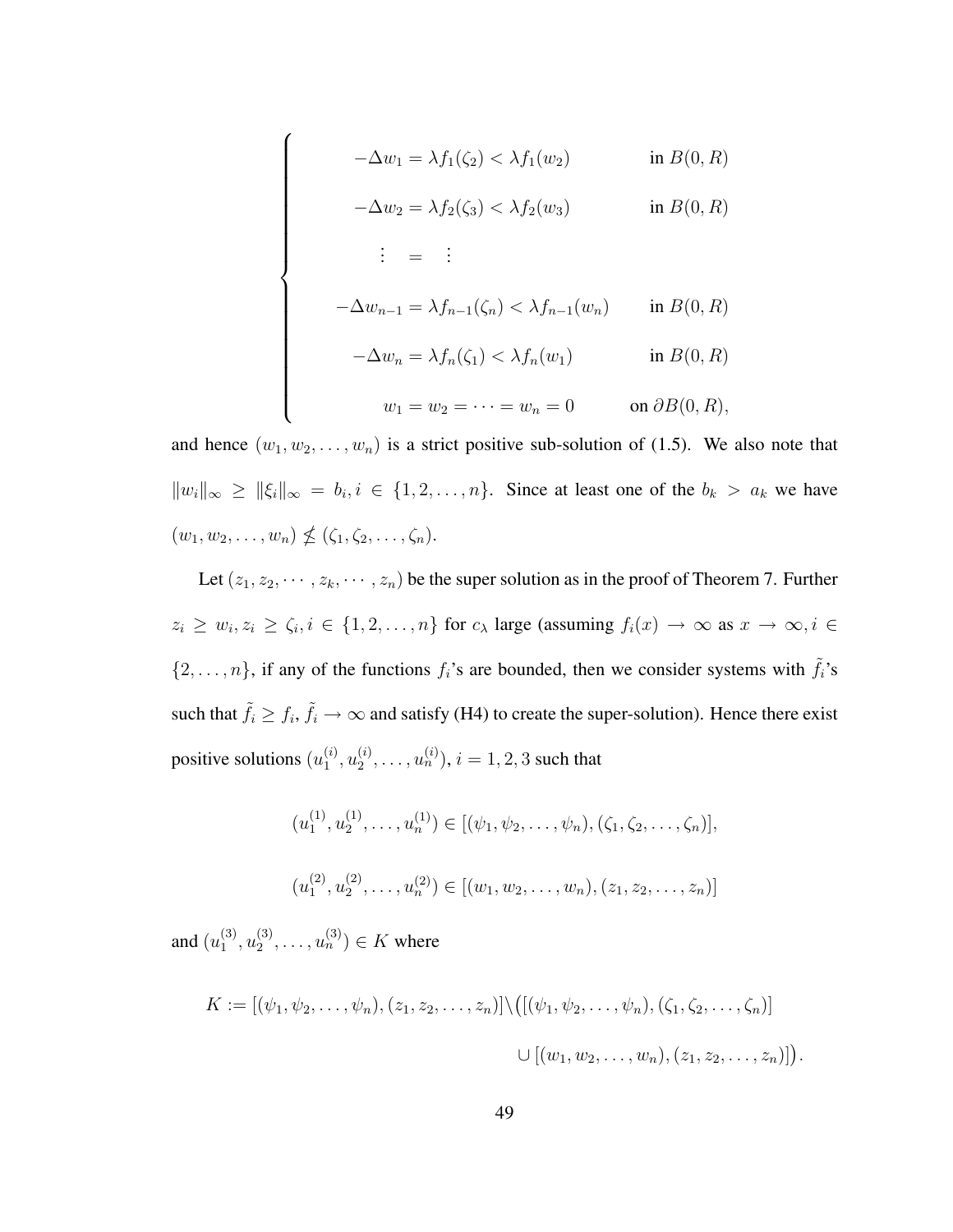#### **4.2.2** Proof of Theorem 8 (when  $\Omega$  is a general bounded domain)

In this section we will prove the Theorem 8 when  $\Omega$  is a general bounded domain. First we construct a strict positive sub-solution  $(\overline{w}_1,\overline{w}_2,\ldots,\overline{w}_n)$  of (1.5) in  $\Omega$  with  $\|\overline{w}_i\|_\infty\geq b_i, i\in$  $\{1, 2, \ldots, n\}$ . Let  $B_R$  be the largest inscribed ball of radius R in  $\Omega$ . Assume  $\lambda > C_1(\Omega)Q_2$ and let  $(w_1(r), w_2(r), \ldots, w_n(r))$  be the strict positive sub-solution of (1.5) constructed in  $B_R$  of the previous section. Now define

$$
\overline{w}_1(x) = \begin{cases} w_1(|x|) ; & x \in B_R \\ 0 & ; x \in \Omega - B_R \end{cases}
$$

$$
\overline{w}_2(x) = \begin{cases} w_2(|x|) ; & x \in B_R \\ 0 & ; x \in \Omega - B_R \\ \vdots \end{cases}
$$

$$
\overline{w}_n(x) = \begin{cases} w_n(|x|) ; & x \in B_R \\ 0 & ; x \in \Omega - B_R. \end{cases}
$$

Then  $\overline{w}_1, \overline{w}_2, \ldots, \overline{w}_n \in W^{1,2}(\Omega) \cap C(\overline{\Omega})$  and  $\overline{w}_1 = \overline{w}_2 = \cdots = \overline{w}_n = 0$  on  $\partial\Omega$ .

Further, on  $B_R$  we have

 $\begin{array}{c} \hline \end{array}$ 

$$
-\Delta \overline{w}_1 = -\Delta w_1 < \lambda f_1(w_2) = \lambda f_1(\overline{w}_2)
$$
\n
$$
-\Delta \overline{w}_2 = -\Delta w_2 < \lambda f_2(w_3) = \lambda f_2(\overline{w}_3)
$$
\n
$$
\vdots
$$
\n
$$
-\Delta \overline{w}_{n-1} = -\Delta w_3 < \lambda f_{n-1}(w_n) = \lambda f_{n-1}(\overline{w}_n)
$$
\n
$$
-\Delta \overline{w}_n = -\Delta w_n < \lambda f_n(w_1) = \lambda f_n(\overline{w}_1)
$$
\n
$$
50
$$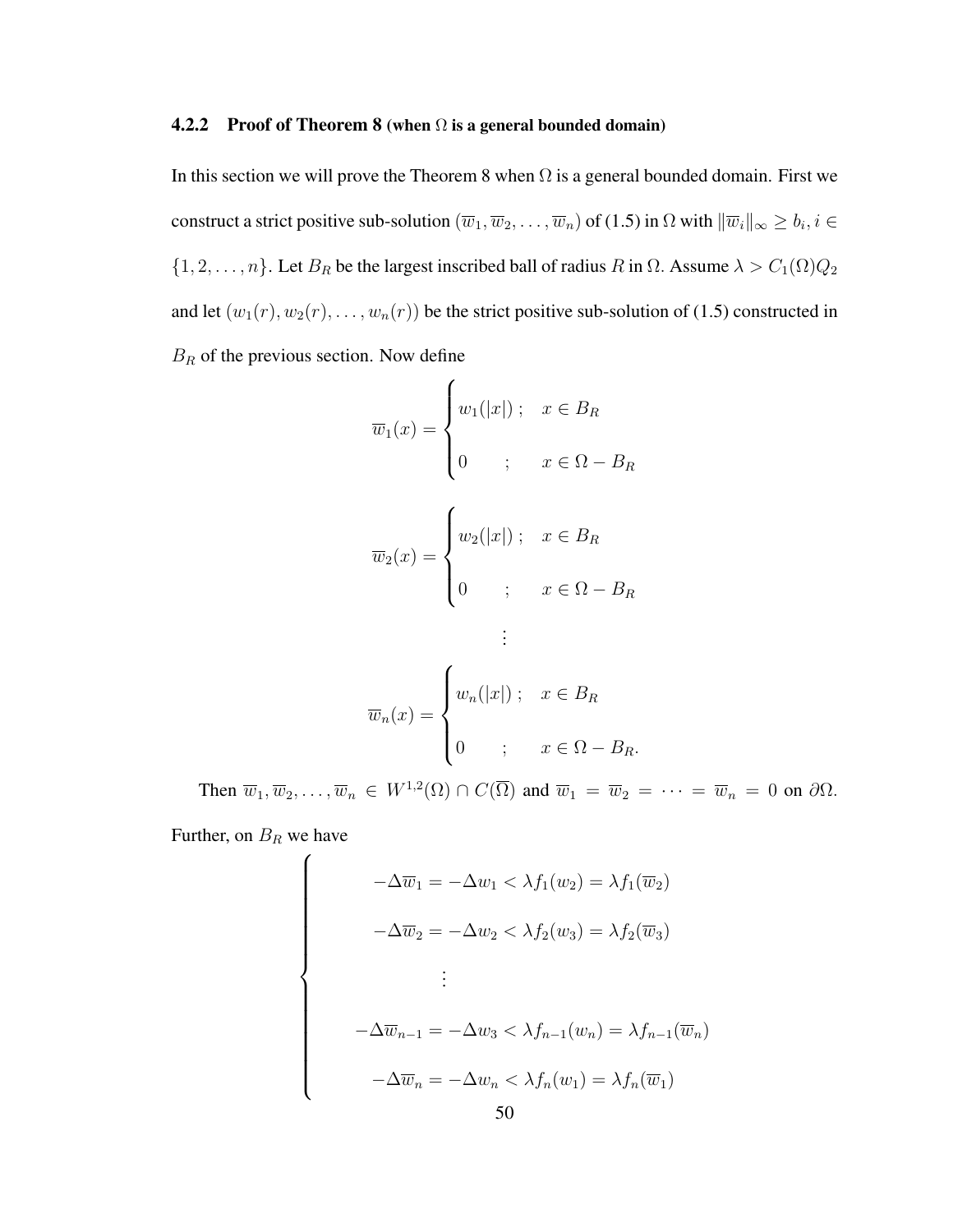while outside  $B_R$  we have

$$
-\Delta \overline{w}_1 = 0 \le \lambda f_1(0) = \lambda f_1(\overline{w}_2)
$$

$$
-\Delta \overline{w}_2 = 0 \le \lambda f_2(0) = \lambda f_2(\overline{w}_3)
$$

$$
\vdots
$$

$$
-\Delta \overline{w}_l = 0 < \lambda f_l(0) = \lambda f_l(\overline{w}_{l+1})
$$

$$
\vdots
$$

$$
-\Delta \overline{w}_{n-1} = 0 \le \lambda f_{n-1}(0) = \lambda f_{n-1}(\overline{w}_n)
$$

$$
-\Delta \overline{w}_n = 0 \le \lambda f_n(0) = \lambda f_n(\overline{w}_1).
$$

Hence  $(\overline{w}_1, \overline{w}_2, \ldots, \overline{w}_n)$  is a strict positive sub-solution of (1.5) in  $\Omega$  for  $\lambda > C_1(\Omega)Q_2$ with  $\|\overline{w}_i\|_{\infty} \ge b_i, i \in \{1, 2, ..., n\}$ . The rest of the proof is identical to the previous case except that here for the second sub-solution we will use  $(\overline{w}_1,\overline{w}_2,\ldots,\overline{w}_n)$  described above.

# 4.2.3 Proofs of Corollaries 1 - 2

## 4.2.3.1 Proof of Corollary 1

Since  $f_i(0) = 0, i \in \{1, 2, ..., n\}$ , it is obvious to see that  $(\psi_1, \psi_2, ..., \psi_n) = (0, 0, ..., 0)$ is a solution to (1.5), and constructing sub and super-solutions as in Theorem 8, it is easy to see that (1.5) has at least two positive solutions in the following components  $[(w_1, w_2, \ldots, w_n), (z_1, z_2, \ldots, z_n)]$  and

$$
[(\psi_1, \psi_2, \dots, \psi_n), (z_1, z_2, \dots, z_n)] \setminus ([(\psi_1, \psi_2, \dots, \psi_n), (\zeta_1, \zeta_2, \dots, \zeta_n)]
$$
  

$$
\cup [(w_1, w_2, \dots, w_n), (z_1, z_2, \dots, z_n)])
$$

.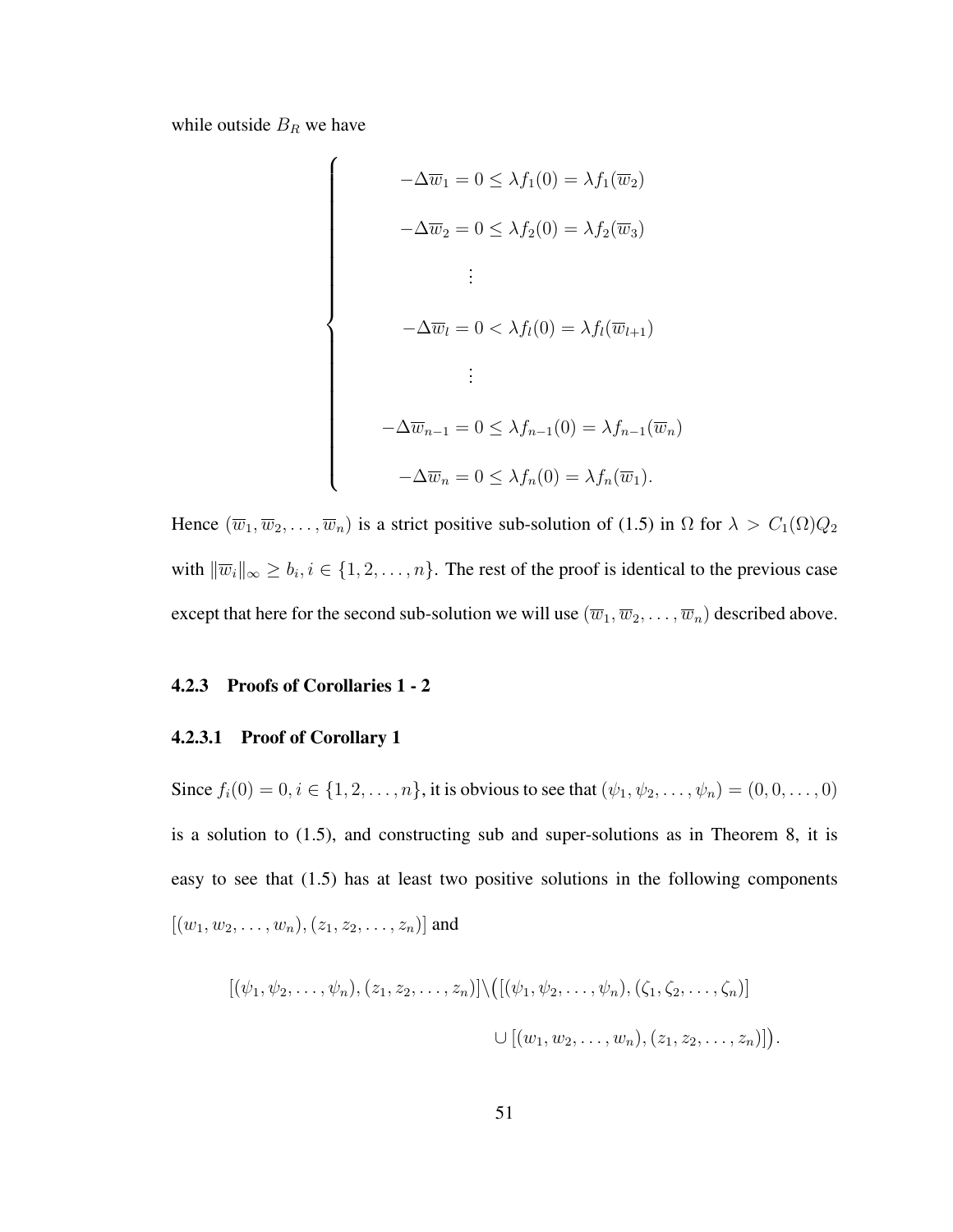#### 4.2.3.2 Proof of Corollary 2

Since  $f_i(0) = 0$ , we have the first sub-solution (solution)  $(\psi_1, \psi_2, \dots, \psi_n) = (0, 0, \dots, 0)$ for (1.5) for any  $\lambda > 0$ .

Now let  $\lambda > C_1(\Omega) \inf_{r_1, r_2, ..., r_n > 0} \max\left\{\frac{r_1}{f_1(r_1)}\right\}$  $\frac{r_1}{f_1(r_2)}, \frac{r_2}{f_2(r)}$  $\frac{r_2}{f_2(r_3)}, \ldots, \frac{r_k}{f_k(r_k)}$  $\frac{r_k}{f_k(r_{k+1})}, \ldots, \frac{r_n}{f_n(r)}$  $\frac{r_n}{f_n(r_1)}$ } be fixed. Then there exists  $b_1 > 0, b_2 > 0, \ldots, b_n > 0$  such that  $\lambda > C_1(\Omega)Q_2(b_1, \ldots, b_n)$ . Hence we have the second positive sub-solution  $(w_1, w_2, \ldots, w_n)$  of (1.5) (as discussed in the proof of Theorem 8) with  $||w_i||_{\infty} \ge b_i, i \in \{1, 2, ..., n\}$ . Since  $f_i(0) = 0 = f'_i(0)$ , we have  $\frac{x}{f_i(x)} \to \infty$  as  $x \to 0$  for every  $i \in \{1, 2, \ldots, n\}$ . Thus there exists  $a < b_1$  (or one of  $b_i$ 's  $i \in \{2, \ldots, n\}$ ) such that  $\left(\min\left\{\frac{a}{f_i}\right\}\right)$  $\frac{a}{f_1(a)}, \ldots, \frac{a}{f_n(a)}$  $\frac{a}{f_n(a)}\}$ )/||e||<sub>∞</sub> >  $\lambda$ . Let  $(\zeta_1, \zeta_2, ..., \zeta_n)$  =  $(a\frac{e}{\|a\|}$  $\frac{e}{\|e\|_{\infty}}, a \frac{e}{\|e\|_{\infty}}, \ldots, a \frac{e}{\|e\|_{\infty}}$ . Then it is easy to see that  $(\zeta_1, \zeta_2, \ldots, \zeta_n)$  is a super-solution of (1.5). Note that  $(w_1, w_2, \ldots, w_n) \nleq (\zeta_1, \zeta_2, \ldots, \zeta_n)$  since  $a < b_1$ . Also using (H4) as in the proof of Theorem 8 there exists a large positive super-solution  $(z_1, z_2, \ldots, z_n)$  of (1.5) such that  $(\zeta_1, \zeta_2, ..., \zeta_n) \le (z_1, z_2, ..., z_n)$  and  $(w_1, w_2, ..., w_n) \le (z_1, z_2, ..., z_n)$ . Now by Lemma 17, (1.5) has at least two positive solutions in the following components  $[(w_1, w_2, \ldots, w_n), (z_1, z_2, \ldots, z_n)]$  and

$$
[(\psi_1, \psi_2, \dots, \psi_n), (z_1, z_2, \dots, z_n)] \setminus ([(\psi_1, \psi_2, \dots, \psi_n), (\zeta_1, \zeta_2, \dots, \zeta_n)]
$$
  

$$
\cup [(w_1, w_2, \dots, w_n), (z_1, z_2, \dots, z_n)])
$$

.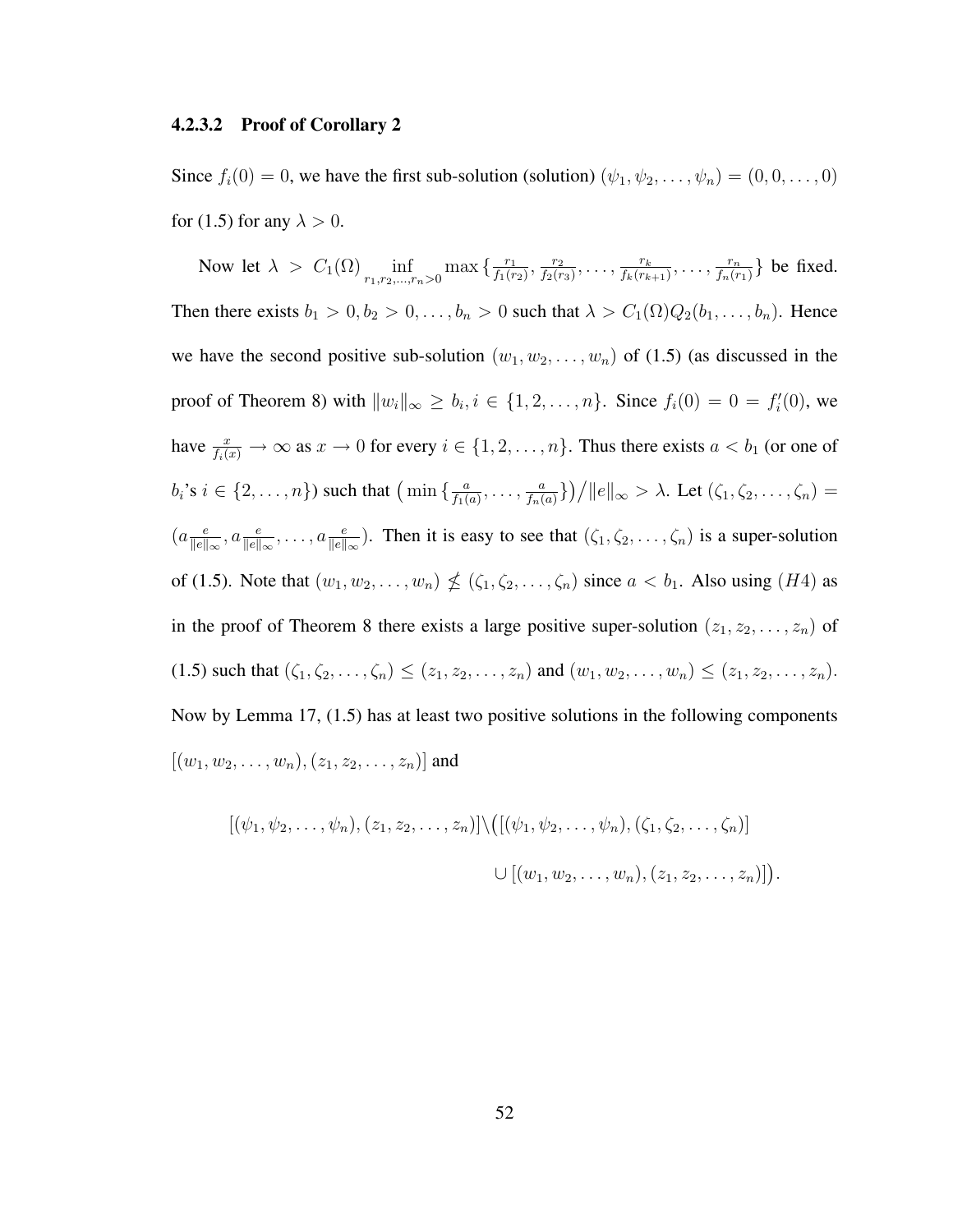#### 4.3 Proof of Theorem 9

Let  $\lambda_1 > 0$  be the principal eigenvalue and  $\varphi > 0$  be with  $\|\varphi\|_{\infty} = 1$  the corresponding eigenfunction of  $-\Delta$  with the Dirichlet boundary conditions. It is well known that  $\frac{\partial \varphi}{\partial \eta} < 0$ on  $\partial\Omega$  where  $\eta$  is the unit outward normal. Hence there exists  $\delta, m, \mu > 0$  such that

$$
|\nabla \varphi|^2 - \lambda_1 \varphi^2 \ge m \text{ on } \overline{\Omega}_\delta \tag{4.9}
$$

$$
\varphi \ge \mu \text{ on } \Omega - \overline{\Omega}_{\delta} \tag{4.10}
$$

where  $\Omega_{\delta} := \{x \in \Omega \mid d(x, \partial \Omega) < \delta\}$ . Let  $k_0 > 0$  be such that  $f_i(x) \geq -k_0$  for all  $x \geq 0$ and for all  $i\in\{1,\cdots,n\}.$ 

We shall verify that

$$
(\psi_1, \psi_2, \cdots, \psi_n) := \left( \left[ \frac{\lambda k_0}{2m} \right] \varphi^2, \left[ \frac{\lambda k_0}{2m} \right] \varphi^2, \cdots, \left[ \frac{\lambda k_0}{2m} \right] \varphi^2 \right)
$$

is a sub-solution of (1.5) for  $\lambda$  large.

Let  $\psi =$ h  $\lambda k_0$ 2m i  $\varphi^2$ . Now we observe that

$$
-\Delta \psi = -\nabla \cdot \nabla \left( \left[ \frac{\lambda k_0}{2m} \right] \varphi^2 \right)
$$
  
=  $-\nabla \cdot \left( \left[ \frac{\lambda k_0}{m} \right] \varphi \nabla \varphi \right)$   
=  $-\left[ \frac{\lambda k_0}{m} \right] (\nabla \varphi \cdot \nabla \varphi + \varphi \Delta \varphi)$   
=  $\left[ \frac{\lambda k_0}{m} \right] (\lambda_1 \varphi^2 - |\nabla \varphi|^2).$  (4.11)

Note that on  $\overline{\Omega}_\delta$  we have  $|\nabla \varphi|^2 - \lambda_1 \varphi^2 \geq m.$  Therefore on  $\overline{\Omega}_\delta$  we have

$$
-\Delta \psi = \left[\frac{\lambda k_0}{m}\right] (\lambda_1 \varphi^2 - |\nabla \varphi|^2)
$$
  
 
$$
\leq -\lambda k_0 \leq \lambda f_i(\psi) \quad \text{for any } i \in \{1, 2, \cdots, n\}.
$$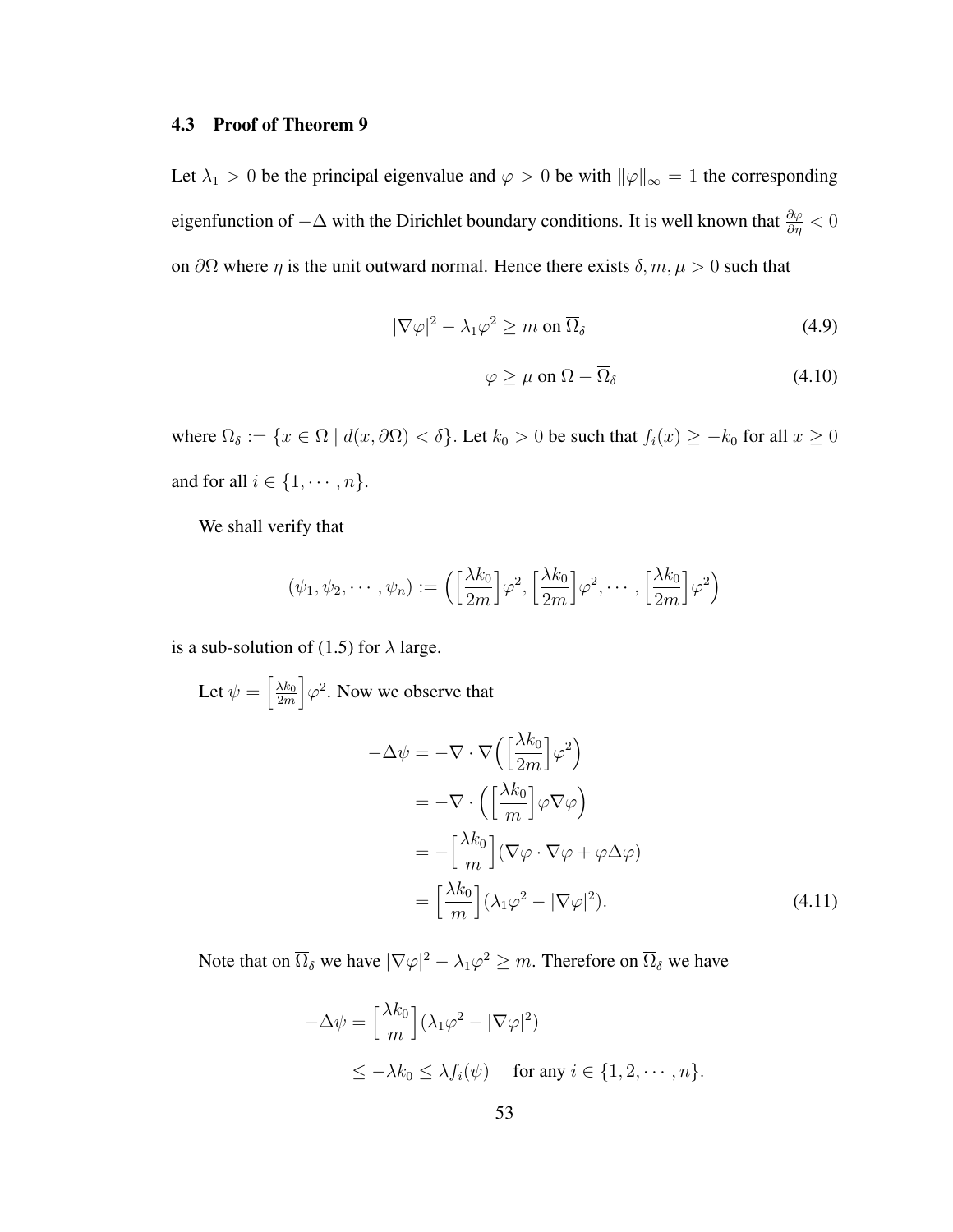Also on  $\Omega - \overline{\Omega}_{\delta}$  since  $\phi \ge \mu$  for some  $0 < \mu < 1$ , for  $\lambda$  large, we have  $f_i(\psi) \ge$  $k_0\lambda_1$  $\lim_{m \to \infty} i \in \{1, \cdots, n\}$  since  $\lim_{x \to \infty} f_i(x) = \infty$ ,  $i \in \{1, 2, \ldots, n\}$ . Hence

$$
-\Delta \psi = \left[\frac{\lambda k_0}{m}\right] (\lambda_1 \varphi^2 - |\nabla \varphi|^2)
$$
  
\n
$$
\leq \left[\frac{\lambda k_0}{m}\right] \lambda_1 \varphi^2
$$
  
\n
$$
< \lambda \left[\frac{k_0 \lambda_1}{m}\right]
$$
  
\n
$$
\leq \lambda f_i(\psi) \quad \text{for any } i \in \{1, \dots, n\},
$$

i.e.  $-\Delta \psi \leq \lambda f_i(\psi)$  on  $\Omega$  for  $i \in \{1, \dots, n\}$ . Therefore clearly that  $(\psi_1, \psi_2, \dots, \psi_n) :=$  $\int$   $\frac{\lambda k_0}{k_0}$ 2m i  $\varphi^2,$ h  $\frac{\lambda k_0}{\lambda}$ 2m i  $\varphi^2, \cdots,$ h  $\lambda k_0$ 2m i  $\varphi^2$ ´ is a sub-solution of (1.5).

We choose the super-solution  $(z_1, z_2, \ldots, z_n)$  as in proof of Theorem 7. Since  $e >$ 0 in  $\Omega$  and  $\frac{\partial e}{\partial \eta} < 0$  on  $\partial \Omega$ , by choosing  $c_{\lambda}$  large we have  $(z_1, z_2, \dots, z_n) \ge (\psi_1, \psi_2, \dots, \psi_n)$ . Note that this is possible since  $\lim_{x\to\infty} f_i(x) = \infty, \forall i \in \{2, ..., n\}$ . Thus, there exists a positive solution  $(u_1, u_2, \ldots, u_n)$  of (1.5) with  $\psi_i \leq u_i \leq z_i, i \in \{1, \ldots, n\}$ . Since  $u_i(x) \geq \frac{\lambda k_0}{2m}$  $\frac{\lambda k_0}{2m}[\varphi(x)]^2, u_i(x) \to \infty, \ \forall i \in \{1, 2, \ldots, n\} \text{ as } \lambda \to \infty \ \forall x \in \Omega.$  Hence Theorem 9 is proven.

### 4.4 Proof of Theorem 10

We first note that  $(\psi_1, \psi_2, \dots, \psi_n) = (0, 0, \dots, 0)$  is a sub-solution (indeed a solution). As in Section 4.1, we can always construct a large super-solution  $(z_1, z_2, \ldots, z_n)$ . We next consider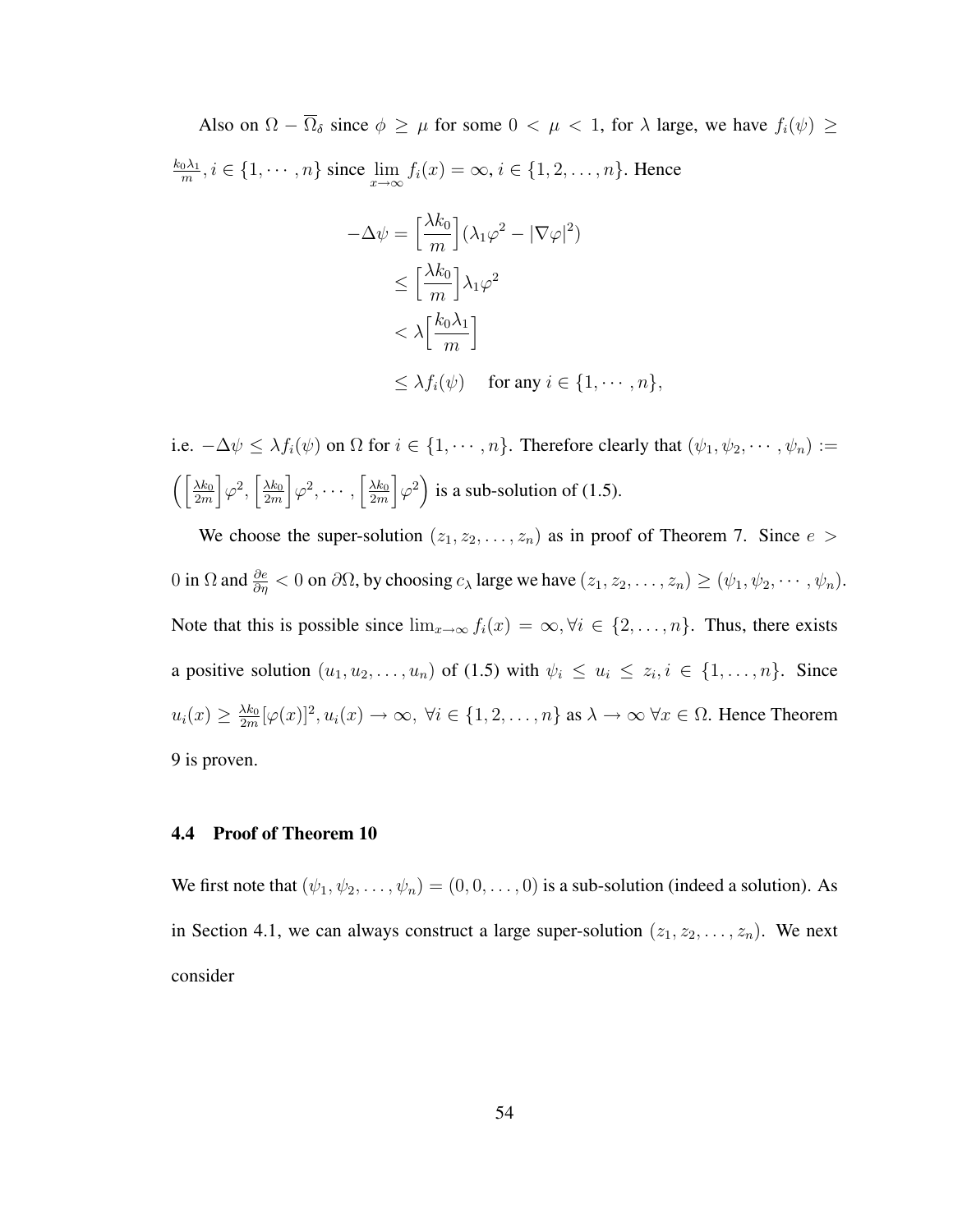$$
-\Delta w_1 = \lambda \tilde{f}_1(w_2) \qquad \text{in } \Omega
$$

 $\overline{a}$ 

 $\begin{picture}(20,20) \put(0,0){\vector(1,0){10}} \put(15,0){\vector(1,0){10}} \put(15,0){\vector(1,0){10}} \put(15,0){\vector(1,0){10}} \put(15,0){\vector(1,0){10}} \put(15,0){\vector(1,0){10}} \put(15,0){\vector(1,0){10}} \put(15,0){\vector(1,0){10}} \put(15,0){\vector(1,0){10}} \put(15,0){\vector(1,0){10}} \put(15,0){\vector(1,0){10}} \put(15,0){\vector(1$ 

$$
-\Delta w_2 = \lambda \tilde{f}_2(w_3) \qquad \text{in } \Omega
$$

$$
\vdots = \vdots
$$
  
\n
$$
-\Delta w_{n-1} = \lambda \tilde{f}_{n-1}(w_n) \qquad \text{in } \Omega
$$
  
\n
$$
-\Delta w_n = \lambda \tilde{f}_n(w_1) \qquad \text{in } \Omega
$$
  
\n
$$
w_1 = w_2 = \dots = w_n = 0 \quad \text{on } \partial\Omega
$$

where  $\tilde{f}_i(s) = f_i(s) - 1, i \in \{1, \dots, n\}$ . Then by Theorem 9, (4.12) has a positive solution  $(w_1, w_2, \ldots, w_n)$  when  $\lambda$  is large. Clearly this  $(w_1, w_2, \ldots, w_n)$  is a strict sub-solution of (1.5).

Finally we construct the strict super-solution  $(\zeta_1, \zeta_2, \ldots, \zeta_n)$ . Let  $\varphi$  be as described in Section 4. Let  $(\zeta_1, \zeta_2, \ldots, \zeta_n) = (\epsilon \varphi, \epsilon \varphi, \ldots, \epsilon \varphi)$  where  $\epsilon > 0$  and  $H_i(x) := \lambda_1 x \lambda f_i(x), i \in \{1, ..., n\}$ . Observe that  $H_i(0) = 0, i \in \{1, ..., n\}$ . Since  $H_i'(0) = \lambda_1 > 0$ , there exists  $\theta$  such that  $H_i(x) > 0$  for  $x \in (0, \theta], i \in \{1, 2, ..., n\}$ . Hence for  $0 < \epsilon \le \theta$ , we have  $\lambda_1(\epsilon \varphi) > \lambda f_i(\epsilon \varphi)$ ,  $x \in \Omega$ . Therefore

$$
-\Delta(\zeta_i) = \lambda_1(\epsilon \varphi) > \lambda f_i(\zeta_{i+1}), i \in \{1, \ldots, n-1\}, x \in \Omega
$$
\n(4.13)

$$
-\Delta(\zeta_n) = \lambda_1(\epsilon \varphi) > \lambda f_n(\zeta_1), x \in \Omega \tag{4.14}
$$

Thus  $(\zeta_1, \zeta_2, \ldots, \zeta_n)$  is a strict super-solution. Here we can choose  $\epsilon$  small so that  $(w_1, w_2, \ldots, w_3) \nleq (\zeta_1, \zeta_2, \ldots, \zeta_n)$ . Hence by Lemma 17, there exists three distinct solutions  $(u_1^{(i)}$  $\stackrel{(i)}{1},u_2^{(i)}$  $\mathbf{u}_2^{(i)}, \ldots, \mathbf{u}_n^{(i)}$ ),  $i = 1, 2, 3$  such that

$$
(u_1^{(1)}, u_2^{(1)}, \dots, u_n^{(1)}) \in [(\psi_1, \psi_2, \dots, \psi_n), (\zeta_1, \zeta_2, \dots, \zeta_n)],
$$
  
55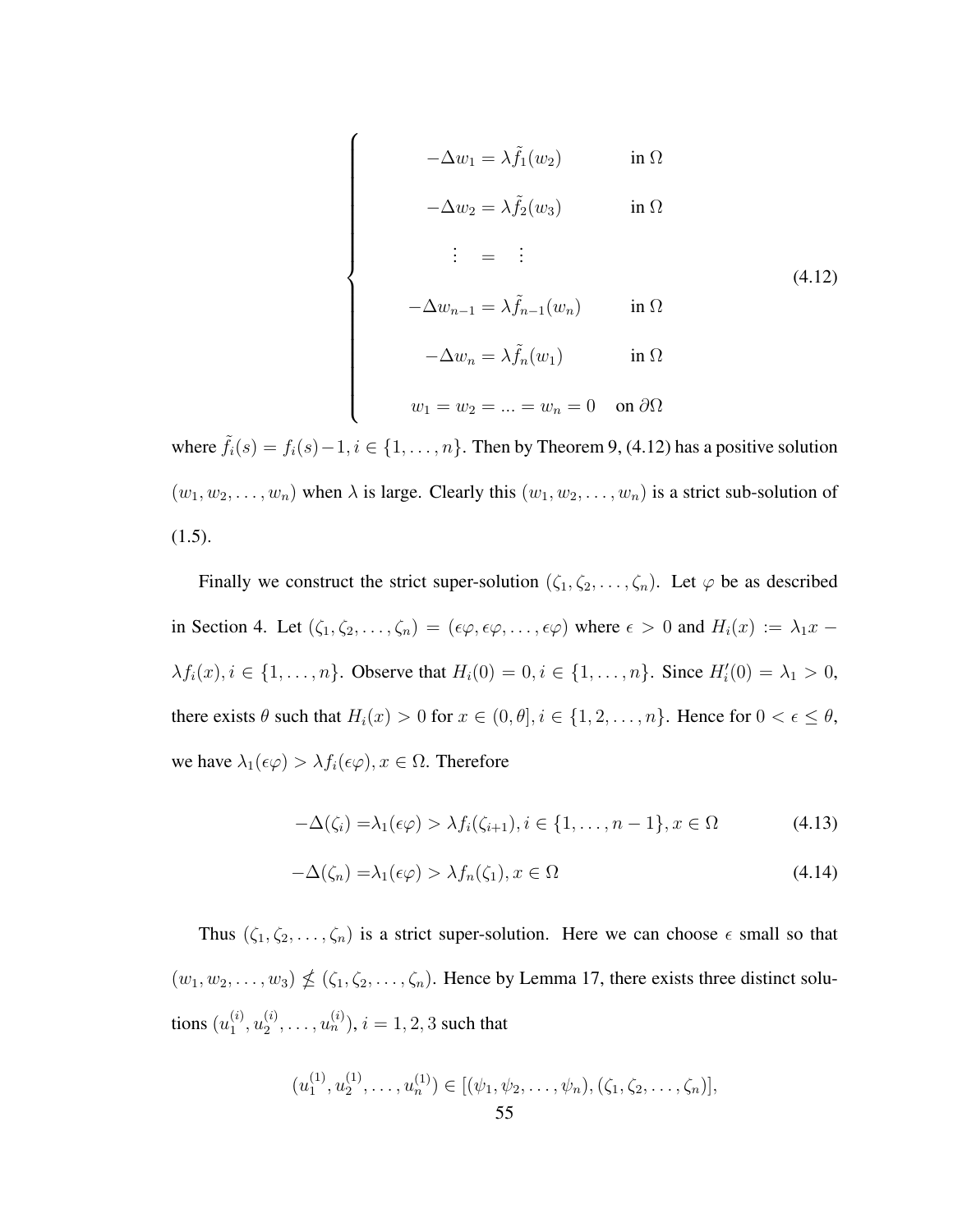$$
(u_1^{(2)}, u_2^{(2)}, \dots, u_n^{(2)}) \in [(w_1, w_2, \dots, w_n), (z_1, z_2, \dots, z_n)]
$$

and  $(u_1^{(3)}$  $\binom{(3)}{1},u_2^{(3)}$  $u_2^{(3)}, \ldots, u_n^{(3)}$ )  $\in K$  where

$$
K := [(\psi_1, \psi_2, \dots, \psi_n), (z_1, z_2, \dots, z_n)] \setminus ([(\psi_1, \psi_2, \dots, \psi_n), (\zeta_1, \zeta_2, \dots, \zeta_n)]
$$
  

$$
\cup [(w_1, w_2, \dots, w_n), (z_1, z_2, \dots, z_n)]).
$$

Since  $(\psi_1, \ldots, \psi_n) \equiv (0, \ldots, 0)$  is a solution it may turn out that  $(u_1^{(1)})$  $\binom{1}{1}, u_2^{(1)}$  $u_2^{(1)}, \ldots, u_n^{(1)} \equiv$  $(\psi_1, \psi_2, \dots, \psi_n) \equiv (0, 0, \dots, 0)$ . In any case we have two solutions  $(u_1^{(2)})$  $\binom{2}{1}, u_2^{(2)}$  $\binom{2}{2}, \ldots, \binom{2}{n}$ and  $(u_1^{(3)}$  $\binom{3}{1}, u_2^{(3)}$  $\mathbf{z}_2^{(3)}, \ldots, \mathbf{u}_n^{(3)}$  that are positive. We note that  $\mathbf{u}_j^{(2)}$  $j_j^{(2)}(x_0) \rightarrow \infty$  as  $\lambda \rightarrow \infty$   $\forall j =$  $1, 2, \ldots, n, \ \forall x_0 \in \Omega \text{ since } w_j(x_0) \to \infty \text{ as } \lambda \to \infty \ \forall j = 1, 2, \ldots, n, \ \forall x_0 \in \Omega. \text{ Hence}$ Theorem 10 holds.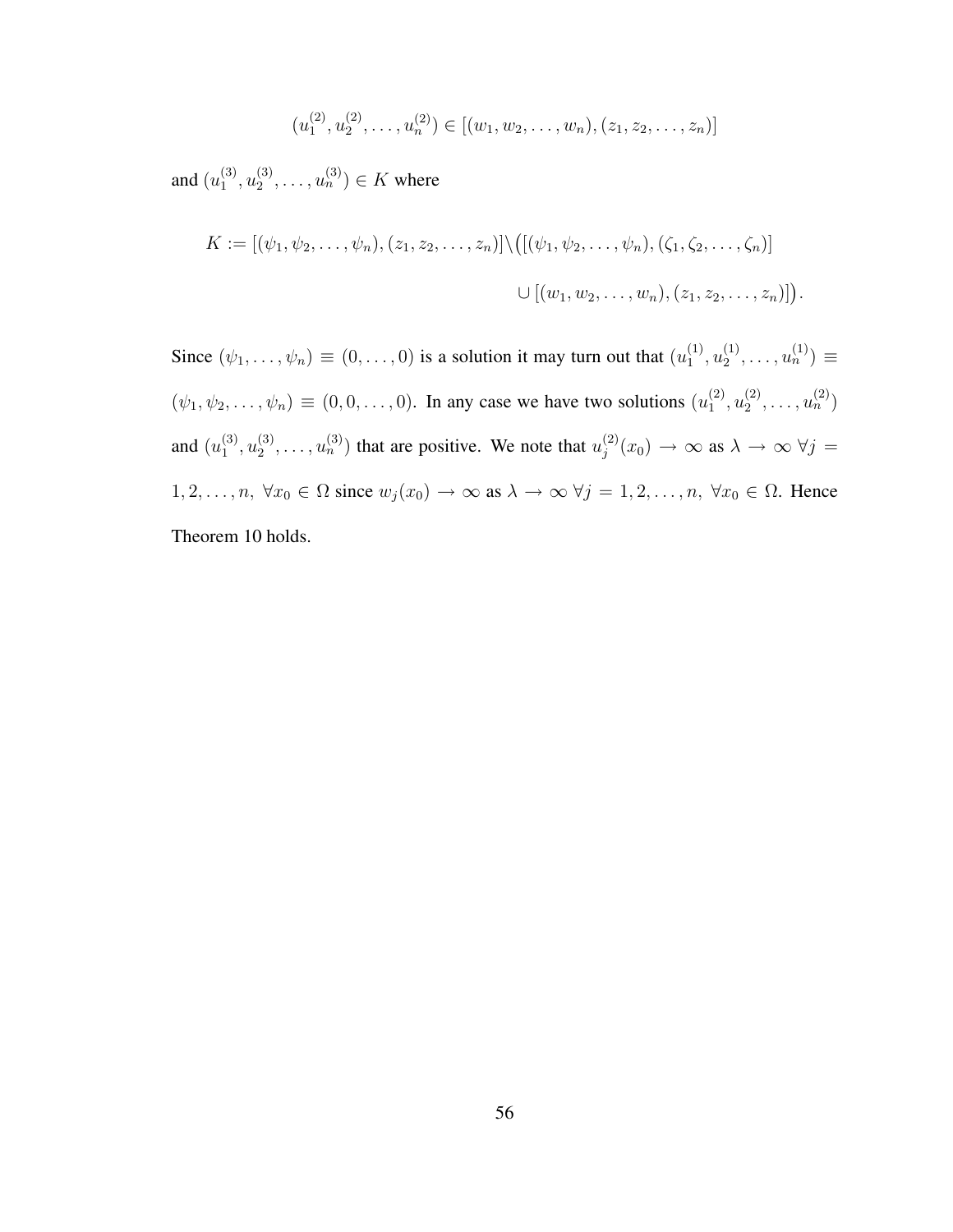# CHAPTER 5

## MULTIPARAMETER p-q-LAPLACIAN SYSTEMS

In this chapter proofs of Theorems 15 - Theorem 17 will be presented. In Section 5.1, proof of Theorem 15 will be discussed, in Section 5.2, Theorem 16 will be discussed. Proof of Theorem 17 for the case when  $\Omega$  is a ball will be presented in Section 5.3 and the proof of Theorem 17 for the case when  $\Omega$  is a general bounded domain will follow in Section 5.4

To establish our results, we first define  $f(x) = f(0), g(x) = g(0), h(x) = h(0)$  and  $\gamma(x) = \gamma(0)$  for  $x < 0$ . We shall establish Theorem 15 by constructing a positive weak sub-solution  $(\psi, \overline{\psi}) \in W^{1,p}(\Omega) \cap C(\overline{\Omega}) \times W^{1,q}(\Omega) \cap C(\overline{\Omega})$  and a weak super-solution  $(\phi, \overline{\phi}) \in W^{1,p}(\Omega) \cap C(\overline{\Omega}) \times W^{1,q}(\Omega) \cap C(\overline{\Omega})$  of  $(1.11)$  such that  $\psi \leq \phi$  and  $\overline{\psi} \leq \overline{\phi}$ . Here our weak sub-solution  $(\psi, \overline{\psi})$  and weak super-solution  $(\phi, \overline{\phi})$  satisfy  $(\psi, \overline{\psi}) = (0, 0) = (\phi, \overline{\phi})$ on  $\partial\Omega$  and

$$
\begin{cases}\n\int_{\Omega} |\nabla \psi|^{p-2} \nabla \psi \cdot \nabla \omega dx \leq \tau_{1} \int_{\Omega} f(\overline{\psi}) \omega dx + \mu_{1} \int_{\Omega} h(\psi) \omega dx \\
\int_{\Omega} |\nabla \overline{\psi}|^{p-2} \nabla \overline{\psi} \cdot \nabla \omega dx \leq \tau_{2} \int_{\Omega} g(\psi) \omega dx + \mu_{2} \int_{\Omega} \gamma(\overline{\psi}) \omega dx \\
\int_{\Omega} |\nabla \phi|^{p-2} \nabla \phi \cdot \nabla \omega dx \geq \tau_{1} \int_{\Omega} f(\overline{\phi}) \omega dx + \mu_{1} \int_{\Omega} h(\phi) \omega dx \\
\int_{\Omega} |\nabla \overline{\phi}|^{p-2} \nabla \overline{\phi} \cdot \nabla \omega dx \geq \tau_{2} \int_{\Omega} g(\phi) \omega dx + \mu_{2} \int_{\Omega} \gamma(\overline{\phi}) \omega dx \\
\omega \in W := \{ \eta \in C_{0}^{\infty}(\Omega) : \eta \geq 0 \text{ in } \Omega \}. \n\end{cases}
$$

for all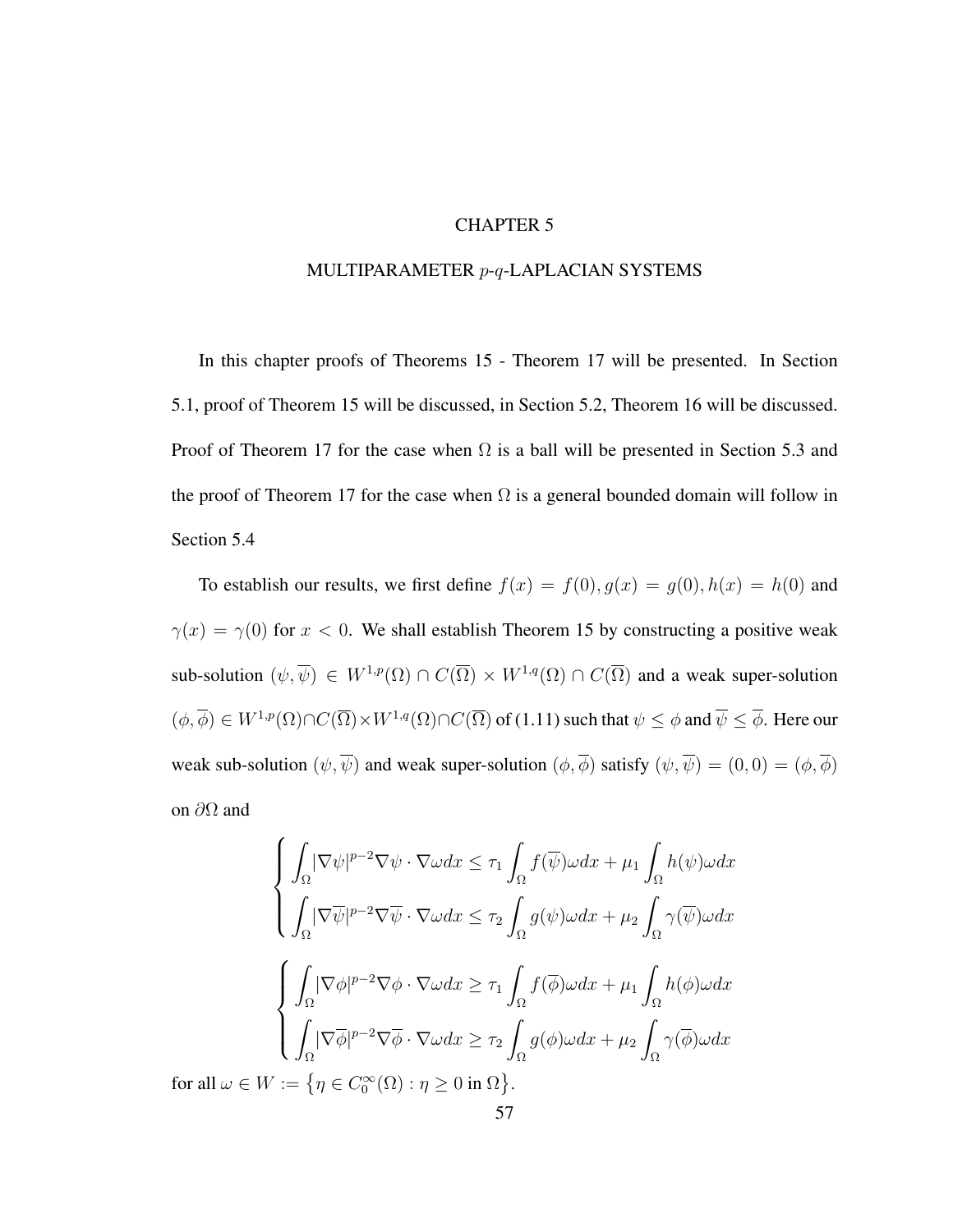Since (1.11) is a cooperative system, suppose there exists a sub-solution  $(\psi, \overline{\psi})$  and a super-solution  $(\phi, \overline{\phi})$  for (1.11) satisfying  $(\psi, \overline{\psi}) \le (\phi, \overline{\phi})$ , then (1.11) has a solution  $(u, v)$ such that  $\psi \leq u \leq \phi$  and  $\overline{\psi} \leq u \leq \overline{\phi}$ .

## 5.1 Proof of Theorem 15

Let  $\sigma_p$ ,  $\sigma_q$  be the respective first eigenvalues of  $-\Delta_p$ ,  $-\Delta_q$  with Dirichlet boundary conditions and  $\varphi_p, \varphi_q$  be the corresponding eigenfunctions with  $\varphi_p, \varphi_q > 0$  on  $\Omega$  and  $\|\varphi_p\|_{\infty} =$  $1 = ||\varphi_q||_{\infty}$ . Let  $k_0, m, \delta > 0$  be such that  $f(x), g(x), h(x), \gamma(x) \geq -k_0$  for all  $x \geq 0$ and  $|\nabla \varphi_p|^p - \sigma_p \varphi_p^p \ge m$ ,  $|\nabla \varphi_q|^q - \sigma_q \varphi_q^q \ge m$  on  $\overline{\Omega}_\delta = \{x \in \Omega | d(x, \partial \Omega) \le \delta\}$ . (This is possible since  $|\nabla \varphi_s| \neq 0$  on  $\partial \Omega$  while  $\varphi_s = 0$  on  $\partial \Omega$  for  $s = p, q$ ). We shall verify that

$$
(\psi, \overline{\psi}) := \Big( \big[ \frac{(\tau_1 + \mu_1)}{m} k_0 \big]^{1/p-1} \big( \frac{p-1}{p} \big) \varphi_p^{p/p-1}, \big[ \frac{(\tau_2 + \mu_2)}{m} k_0 \big]^{1/q-1} \big( \frac{q-1}{q} \big) \varphi_q^{q/q-1} \Big)
$$

is a sub-solution of (1.11) for  $\tau_1 + \mu_1$  and  $\tau_2 + \mu_2$  large. Let  $\omega \in W$ , calculation shows that if  $\psi =$  $\sqrt{\frac{Ak_0}{}}$ m  $\frac{1}{s-1}$  (s-1 s ¢  $\varphi_s^{s/s-1}$  where A is a positive constant then

$$
\int_{\Omega} |\nabla \psi|^{s-2} \nabla \psi \cdot \nabla \omega dx = \left(\frac{Ak_0}{m}\right) \int_{\Omega} \varphi_s |\nabla \varphi_s|^{s-2} \nabla \varphi_s \cdot \nabla \omega dx
$$
  

$$
= \left(\frac{Ak_0}{m}\right) \left\{ \int_{\Omega} |\nabla \varphi_s|^{s-2} \nabla \varphi_s \cdot \nabla (\varphi_s \omega) dx - \int_{\Omega} |\nabla \varphi_s|^s \omega dx \right\}
$$
  

$$
= \left(\frac{Ak_0}{m}\right) \left\{ \int_{\Omega} [\sigma_s \varphi_s^s - |\nabla \varphi_s|^s] \omega dx \right\} \text{ for } s = p, q.
$$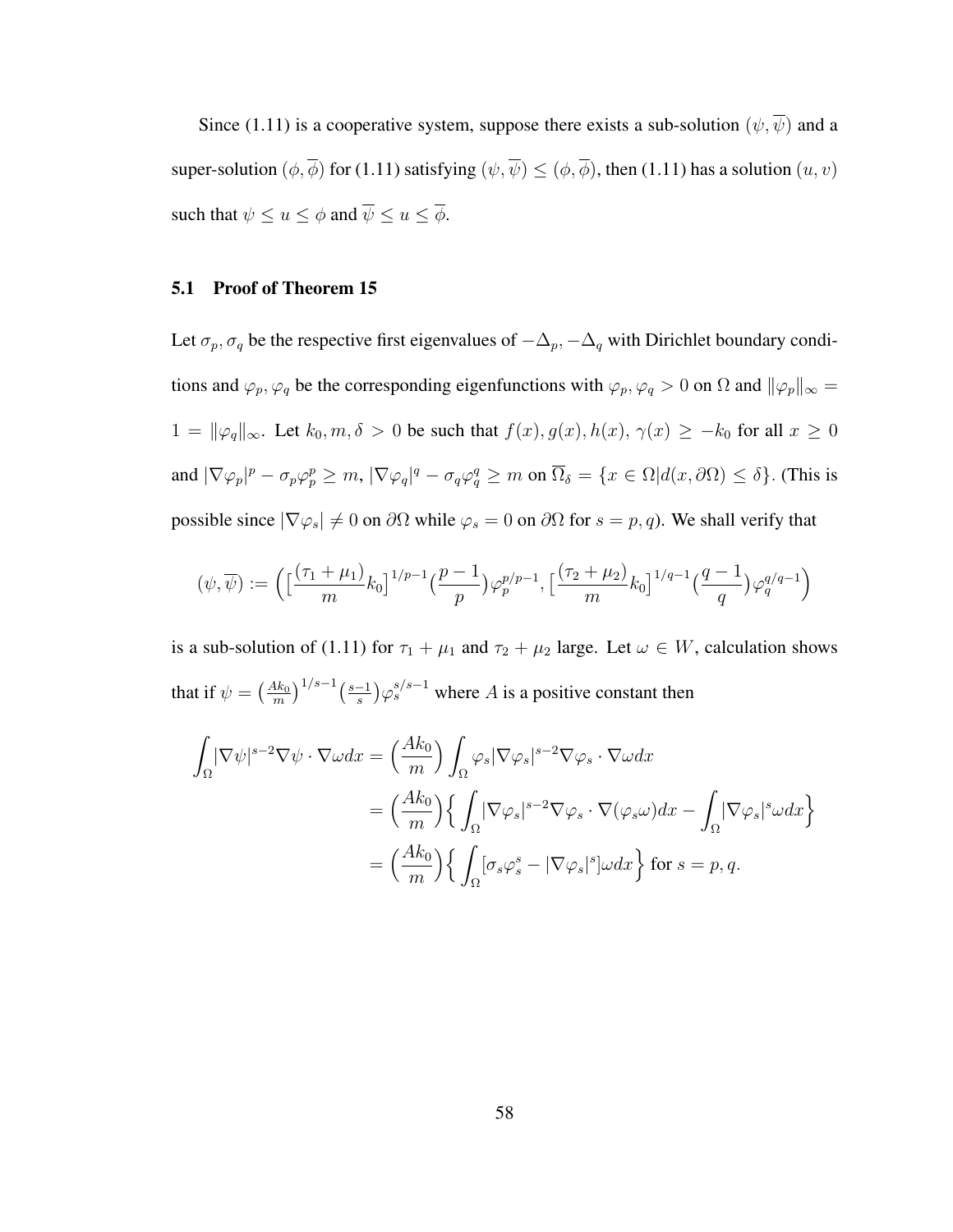Note that on  $\overline{\Omega}_{\delta}$  we have  $|\nabla \varphi_s|^s - \sigma_s \varphi_s^s \geq m$  for  $s = p, q$ . Also on  $\Omega - \overline{\Omega}_{\delta}$  since  $\varphi_p \ge \mu_p$ ,  $\varphi_q \ge \mu_q$  for some  $0 < \mu_p$ ,  $\mu_q < 1$ , if  $\tau_1 + \mu_1$  and  $\tau_2 + \mu_2$  are large then by (H5)  $f(\overline{\psi}), h(\psi), g(\psi), \gamma(\overline{\psi}) \geq \frac{k_0}{m} \max\{\sigma_p, \sigma_q\}.$  Hence

$$
\int_{\Omega} |\nabla \psi|^{p-2} \nabla \psi \cdot \nabla \omega dx = \frac{(\tau_1 + \mu_1) k_0}{m} \Big\{ \int_{\Omega} [\sigma_p \varphi_p^p - |\nabla \varphi_p|^p] \omega dx \Big\}
$$
  
\n
$$
= \frac{(\tau_1 + \mu_1) k_0}{m} \int_{\Omega_{\delta}} [\sigma_p \varphi_p^p - |\nabla \varphi_p|^p] \omega dx
$$
  
\n
$$
+ \frac{(\tau_1 + \mu_1) k_0}{m} \int_{\Omega - \overline{\Omega}_{\delta}} [\sigma_p \varphi_p^p - |\nabla \varphi_p|^p] \omega dx
$$
  
\n
$$
\leq -(\tau_1 + \mu_1) k_0 \int_{\Omega_{\delta}} \omega dx + \frac{(\tau_1 + \mu_1) k_0}{m} \int_{\Omega - \overline{\Omega}_{\delta}} \sigma_p \omega dx
$$
  
\n
$$
\leq \int_{\Omega_{\delta}} [\tau_1 f(\overline{\psi}) + \mu_1 h(\psi)] \omega dx + \int_{\Omega - \overline{\Omega}_{\delta}} [\tau_1 f(\overline{\psi}) + \mu_1 h(\psi)] \omega dx
$$
  
\n
$$
= \int_{\Omega} [\tau_1 f(\overline{\psi}) + \mu_1 h(\psi)] \omega dx.
$$

Similarly

$$
\int_{\Omega} |\nabla \overline{\psi}|^{q-2} \nabla \overline{\psi} \cdot \nabla \omega dx \le \int_{\Omega} [\tau_2 g(\psi) + \mu_2 \gamma(\overline{\psi})] \omega dx,
$$

i.e.  $(\psi, \overline{\psi})$  is a sub-solution of (1.11).

Next, let  $e_p, e_q$  be the solution of  $-\Delta_s e_s = 1; \Omega, e_s = 0; \partial\Omega$  for  $s = p, q$ . Let  $(\phi, \overline{\phi}) :=$  $\overline{a}$  $Ce_p, (\tau_2 + \mu_2)^{1/q-1}[g(C||e_p||_{\infty})]^{1/q-1}e_q$ ´ . Then Ω  $|\nabla \phi|^{p-2} \nabla \phi \cdot \nabla \omega dx = C^{p-1}$ Ω  $|\nabla e_p|^{p-2} \nabla e_p \cdot \nabla \omega dx = C^{p-1}$ Ω  $\omega dx$ .

By (H6)-(H7) we can choose  $C$  large enough so that

$$
C^{p-1} \ge \tau_1 f([\tau_2 + \mu_2]^{1/q-1} ||e_q||_{\infty} [g(C||e_p||_{\infty})]^{1/q-1}) + \mu_1 h(C||e_p||_{\infty})
$$
  

$$
\ge \tau_1 f(\overline{\phi}) + \mu_1 h(\phi).
$$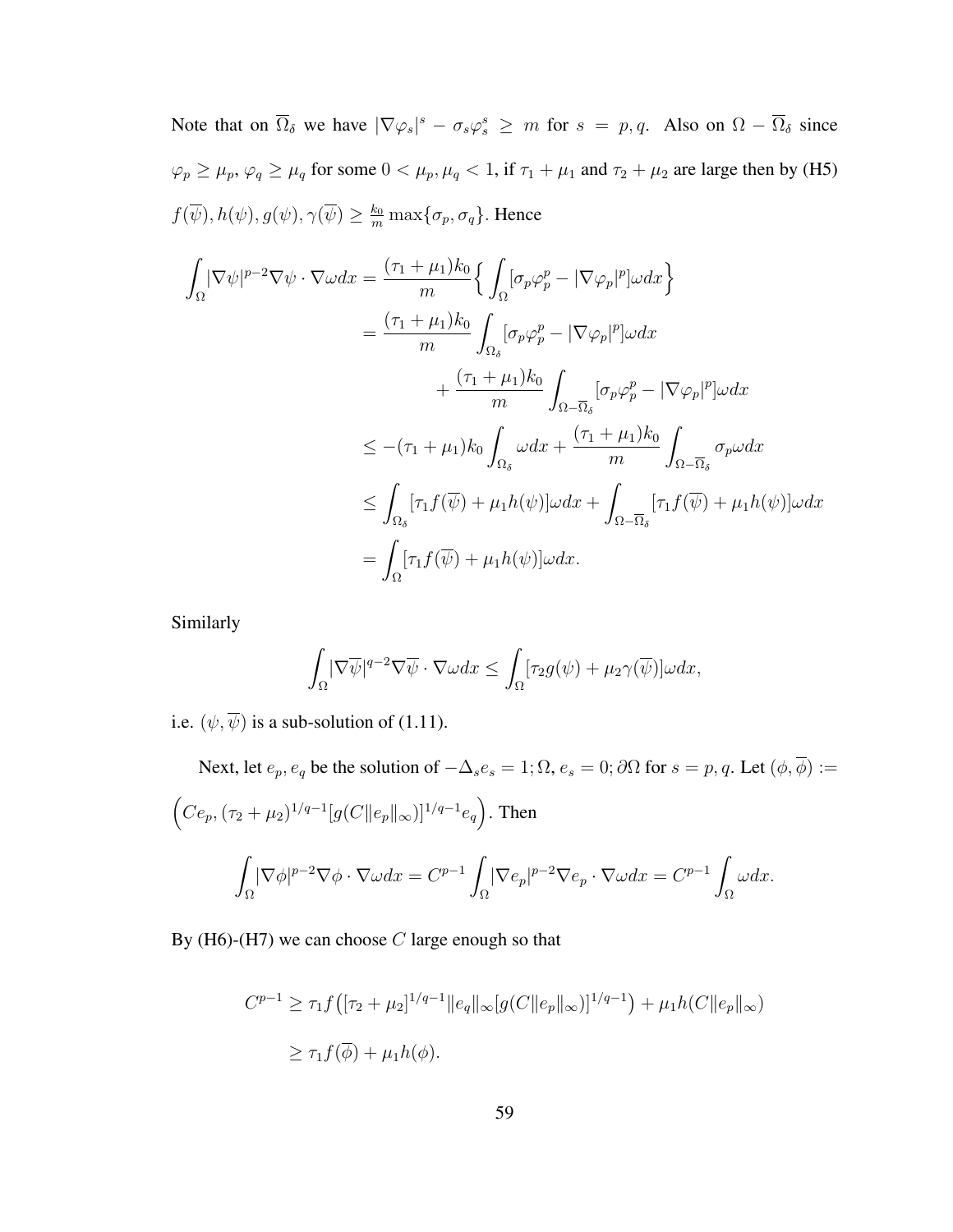Hence

$$
\int_{\Omega} |\nabla \phi|^{p-2} \nabla \phi \cdot \nabla \omega dx \ge \int_{\Omega} \tau_1 f(\overline{\phi}) \omega dx + \int_{\Omega} \mu_1 h(\phi) \omega dx.
$$

Also

$$
\int_{\Omega} |\nabla \overline{\phi}|^{q-2} \nabla \overline{\phi} \cdot \nabla \omega dx = (\tau_2 + \mu_2) \int_{\Omega} g(C \|e_p\|_{\infty}) \omega dx
$$

$$
\geq \int_{\Omega} \tau_2 g(\phi) \omega dx + \int_{\Omega} \mu_2 g(C \|e_p\|_{\infty}) \omega dx.
$$

Again by  $(H6)$  for  $C$  large enough we have

$$
g(C||e_p||_{\infty}) \geq \gamma \Big( [\tau_2 + \mu_2]^{1/q-1} \big( g(C||e_p||_{\infty}) \big)^{1/q-1} ||e_q||_{\infty} \Big)
$$
  

$$
\geq \gamma(\overline{\phi}).
$$

Hence

$$
\int_{\Omega} |\nabla \overline{\phi}|^{q-2} \nabla \overline{\phi} \cdot \nabla \omega dx \ge \int_{\Omega} \tau_2 g(\phi) \omega dx + \int_{\Omega} \mu_2 \gamma(\overline{\phi}) \omega dx,
$$

i.e.  $(\phi, \overline{\phi})$  is a super-solution of (1.11). Further  $\phi \ge \psi$  and  $\overline{\phi} \ge \overline{\psi}$  for C large. Thus there exists a solution  $(u, v)$  of (1.11) with  $\psi \leq u \leq \phi$  and  $\overline{\psi} \leq v \leq \overline{\phi}$ . This completes the proof of Theorem 15.

# 5.2 Proof of Theorem 16

To prove Theorem 16, we will construct a sub-solution  $(\psi_1, \overline{\psi}_1)$ , a strict super-solution  $(\phi_1, \overline{\phi}_1)$ , a strict sub-solution  $(\psi_2, \overline{\psi}_2)$  and a super-solution  $(\phi_2, \overline{\phi}_2)$  for (1.11) such that  $(\psi_1, \overline{\psi}_1) \leq (\phi_1, \overline{\phi}_1) \leq (\phi_2, \overline{\phi}_2), (\psi_1, \overline{\psi}_1) \leq (\psi_2, \overline{\psi}_2) \leq (\phi_2, \overline{\phi}_2)$  and  $(\psi_2, \overline{\psi}_2) \nleq (\phi_1, \overline{\phi}_1)$ . Then (1.11) has at least three distinct nonnegative solutions  $(u_i, v_i)$ ,  $i = 1, 2, 3$  such that  $(u_1, v_1) \in [(\psi_1, \overline{\psi}_1), (\phi_1, \overline{\phi}_1)], (u_2, v_2) \in [(\psi_2, \overline{\psi}_2), (\phi_2, \overline{\phi}_2)]$  and  $(u_3, v_3) \in [(\psi_1, \overline{\psi}_1), (\phi_2, \phi_2)] \setminus$ ¡  $[(\psi_1,\overline{\psi}_1),(\phi_1,\overline{\phi}_1)] \cup [(\psi_2,\overline{\psi}_2),(\phi_2,\overline{\phi}_2)]$ .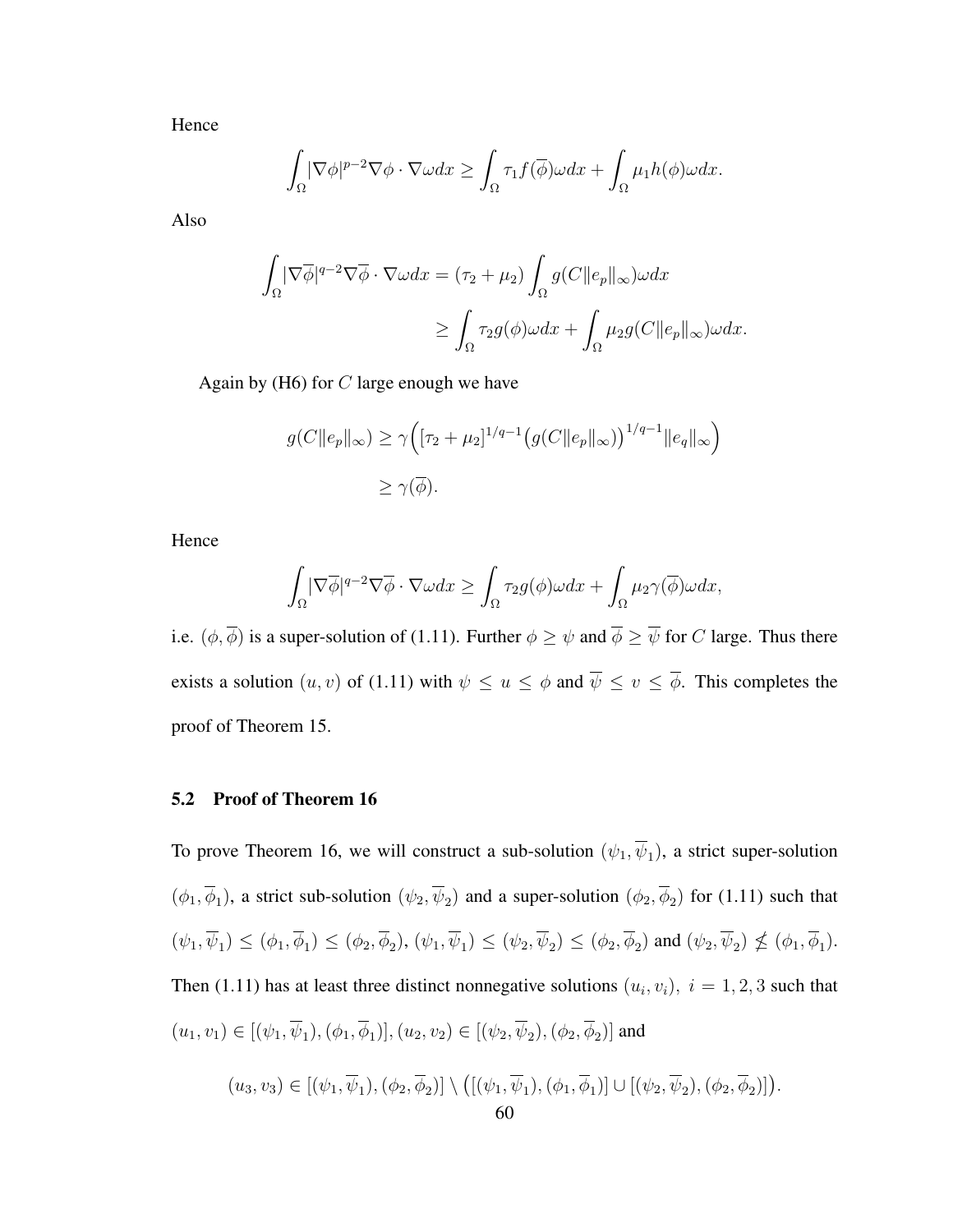We first note that  $(\psi_1, \psi_1) = (0, 0)$  is a solution (hence a sub-solution). As in Section 5.1, we can always construct a large super-solution  $(\phi_2, \phi_2)$ . We next consider

$$
\begin{cases}\n-\Delta_p \psi_2 = \tau_1 \tilde{f}(\overline{\psi}_2) + \mu_1 \tilde{h}(\psi_2) & \text{in } \Omega \\
-\Delta_q \overline{\psi}_2 = \tau_2 \tilde{g}(\psi_2) + \mu_2 \tilde{\gamma}(\overline{\psi}_2) & \text{in } \Omega\n\end{cases}
$$
\n
$$
\psi_2 = 0 = \overline{\psi}_2
$$
\n(5.1)

where  $\tilde{f}(s) = f(s) - 1$ ,  $\tilde{h}(s) = h(s) - 1$ ,  $\tilde{g}(s) = g(s) - 1$  and  $\tilde{\gamma}(s) = \gamma(s) - 1$ . Then by Theorem 11, (5.1) has a positive solution  $(\psi_2, \overline{\psi}_2)$  when  $(\tau_1 + \mu_1)$  and  $(\tau_2 + \mu_2)$  is large. Clearly this  $(\psi_2, \overline{\psi}_2)$  is a strict sub-solution of (1.11). Finally we construct the strict super-solution  $(\phi_1, \overline{\phi}_1)$ . Let  $\varphi_p, \varphi_q$  be as described in Section 5.1. We first note that there exists positive constants  $c_1$  and  $c_2$  such that

$$
\varphi_p \le c_1 \varphi_q \text{ and } \varphi_q \le c_2 \varphi_p. \tag{5.2}
$$

Let  $(\phi_1, \overline{\phi}_1) = (\epsilon \varphi_p, \epsilon \varphi_q)$  where  $\epsilon > 0$ . Let  $H_p(x) := \sigma_p x^{p-1} - \tau_1 f(c_2 x) - \mu_1 h(x)$  and  $H_q(x) := \sigma_q x^{q-1} - \tau_2 g(c_1 x) - \mu_2 \gamma(x)$ . Observe that  $H_p(0) = H_q(0) = 0$ ,  $H_p^{(k)}(0) =$  $H_q^{(l)}(0) = 0$  for  $k = 1, 2, \cdots [p-2]$  and  $l = 1, 2, \cdots [q-2]$ .  $H_p^{(p-1)}(0) > 0$  and  $H_q^{(q-1)}(0) > 0$ 0 if p, q are integers, while  $\lim_{r\to 0} H^{([p])}(r) = +\infty = \lim_{r\to 0} H^{([q])}(r)$  if p, q are not integers. Thus there exists  $\theta$  such that  $H_p(x) > 0$  and  $H_q(x) > 0$  for  $x \in (0, \theta]$ . Hence on  $\Omega$ , for  $0 < \epsilon \leq \theta$  we have

$$
\sigma_p(\phi_1)^{p-1} = \sigma_p(\epsilon \varphi_p)^{p-1} > \tau_1 f(c_2 \epsilon \varphi_p) + \mu_1 h(\epsilon \varphi_p)
$$
  
\n
$$
\geq \tau_1 f(\epsilon \varphi_q) + \mu_1 h(\epsilon \varphi_p)
$$
  
\n
$$
= \tau_1 f(\overline{\phi}_1) + \mu_1 h(\phi_1)
$$
 (5.3)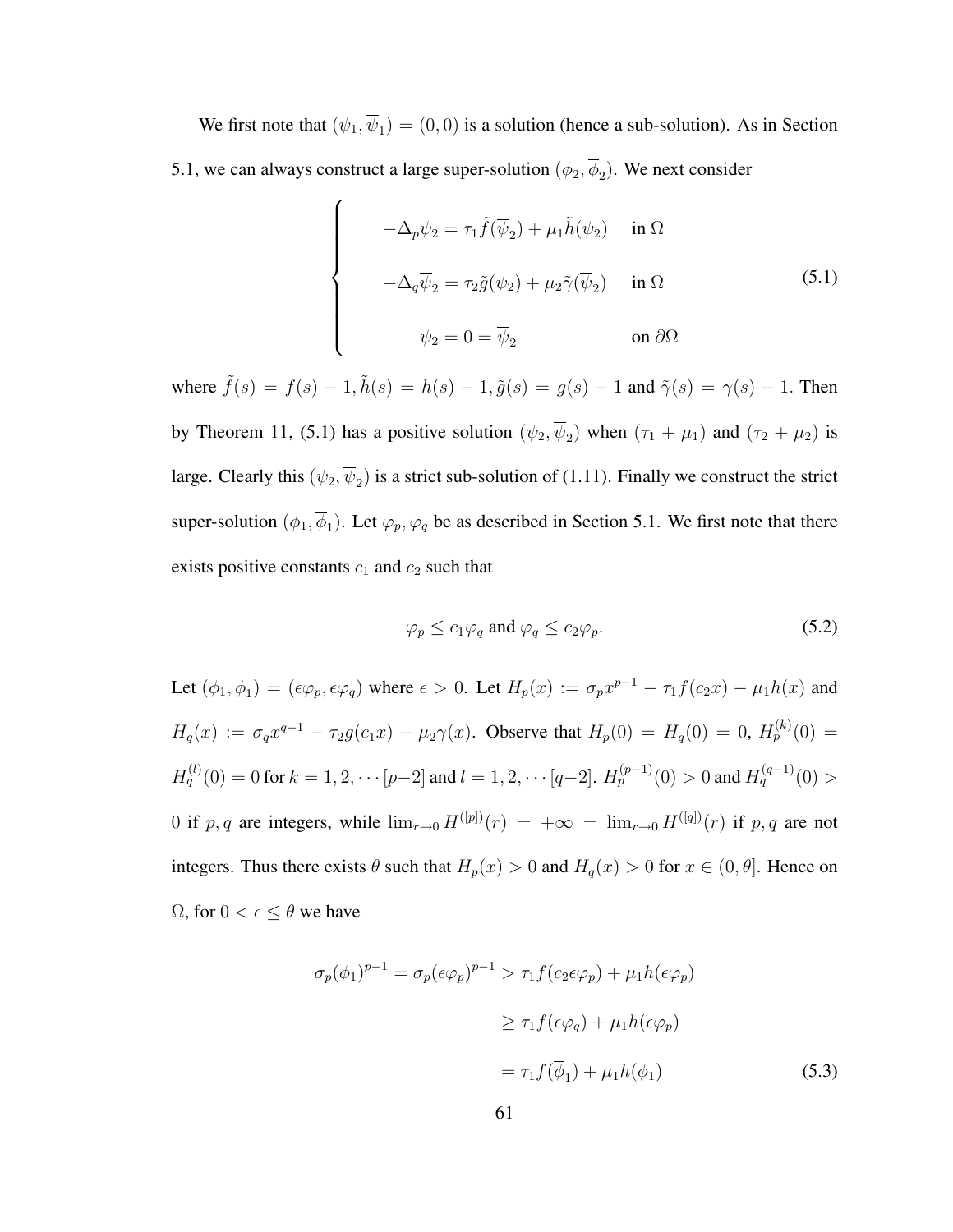and similarly on  $\Omega$ , we get

$$
\sigma_q(\overline{\phi}_1)^{q-1} = \sigma_q(\epsilon \varphi_q)^{q-1} > \tau_2 g(c_1 \epsilon \varphi_q) + \mu_2 \gamma(\epsilon \varphi_q)
$$
  

$$
\geq \tau_2 g(\epsilon \varphi_p) + \mu_2 \gamma(\epsilon \varphi_q)
$$
  

$$
= \tau_2 g(\phi_1) + \mu_2 \gamma(\overline{\phi}_1).
$$
 (5.4)

Using the inequalities  $(5.3)$  and  $(5.4)$  we have

$$
\int_{\Omega} |\nabla \phi_1|^{p-2} \nabla \phi_1 \cdot \nabla \omega dx = \epsilon^{p-1} \int_{\Omega} |\nabla \varphi_p|^{p-2} \nabla \varphi_p \cdot \nabla \omega
$$

$$
= \int_{\Omega} \sigma_p (\epsilon \varphi_p)^{p-1} \omega dx
$$

$$
> \tau_1 \int_{\Omega} f(\overline{\phi}_1) \omega dx + \mu_1 \int_{\Omega} h(\phi_1) \omega dx.
$$

Similarly we have

$$
\int_{\Omega} |\nabla \overline{\phi}_1|^{q-2} \nabla \overline{\phi}_1 \cdot \nabla \omega dx > \tau_2 \int_{\Omega} g(\phi_1) \omega dx + \mu_2 \int_{\Omega} \gamma(\overline{\phi}_1) \omega dx.
$$

Thus  $(\phi_1, \overline{\phi}_1)$  is a strict super-solution. Here we can choose  $\epsilon$  small so that  $(\psi_2, \overline{\psi}_2) \nleq$  $(\phi_1, \overline{\phi}_1)$ . Hence there exists three distinct nonnegative solutions  $(u_i, v_i)$ ,  $i = 1, 2, 3$  such that  $(u_1, v_1) \in [(\psi_1, \overline{\psi}_1), (\phi_1, \overline{\phi}_1)], (u_2, v_2) \in [(\psi_2, \overline{\psi}_2), (\phi_2, \overline{\phi}_2)]$  and

$$
(u_3, v_3) \in [(\psi, \overline{\psi}), (\phi_2, \overline{\phi}_2)] \setminus \big( [(\psi_1, \overline{\psi}_1), (\phi_1, \overline{\phi}_1)] \cup [(\psi_2, \overline{\psi}_2), (\phi_2, \overline{\phi}_2)] \big).
$$

Since  $(\psi_1, \overline{\psi}_1) \equiv (0, 0)$  is a solution it may turn out that  $(u_1, v_1) \equiv (\psi_1, \overline{\psi}_1) \equiv (0, 0)$ . In any case we have two positive solutions  $(u_2, v_2)$  and  $(u_3, v_3)$ . Hence Theorem 16 holds.

### 5.3 Proof of Theorem 17 (when  $\Omega$  is a ball of radius  $R$ )

In this section we will prove Theorem 17 for the case when  $\Omega$  is a ball. Let  $\Omega$  be a ball of radius R, say  $B_R$ . We will establish a pair of sub-solutions  $(\psi_1, \overline{\psi}_1), (\psi_2, \overline{\psi}_2)$  and a pair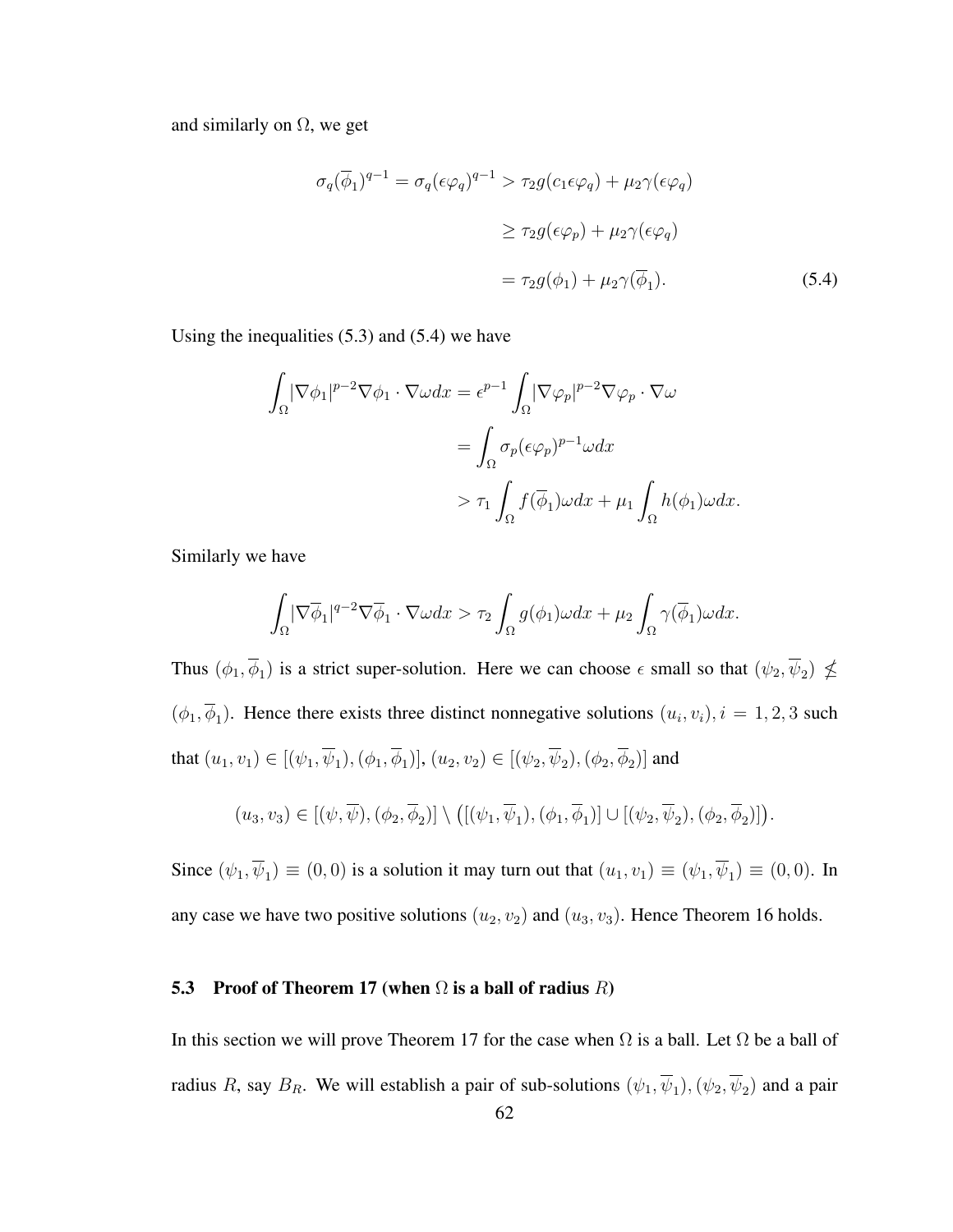of super-solutions  $(\phi_1, \phi_1), (\phi_2, \phi_2)$  for the system (1.11) satisfying Lemma 16. Clearly  $(\psi_1, \psi_1) = (0, 0)$  is a strict sub-solution of (1.11) since  $f(0) > 0, g(0) > 0, h(0) \ge 0$  and  $\gamma(0) \geq 0.$ 

We next construct a strict positive super-solution  $(\phi_1, \phi_1)$  of (1.11) when

$$
\tau_{1} < \frac{a_{1}^{p-1}}{d_{1} \|e_{p}\|_{\infty}^{p-1} f(b_{1})}, \ \tau_{2} < \frac{b_{1}^{q-1}}{d_{1} \|e_{q}\|_{\infty}^{q-1} g(a_{1})}, \ \mu_{1} < \frac{a_{1}^{p-1}}{d_{2} \|e_{p}\|_{\infty}^{p-1} h(a_{1})}
$$
\n
$$
\text{and } \mu_{2} < \frac{b_{1}^{q-1}}{d_{2} \|e_{q}\|_{\infty}^{q-1} \gamma(b_{1})}.
$$
\n
$$
\text{Let } (\phi_{1}, \overline{\phi}_{1}) = (a_{1} \frac{e_{p}}{\|e_{p}\|_{\infty}}, b_{1} \frac{e_{q}}{\|e_{q}\|_{\infty}}). \text{ Then}
$$
\n
$$
\frac{a_{1}^{p-1}}{\|e_{p}\|_{\infty}^{p-1}} = \frac{a_{1}^{p-1}}{\|e_{p}\|_{\infty}^{p-1}} (\frac{1}{d_{1}} + \frac{1}{d_{2}})
$$
\n
$$
= \frac{a_{1}^{p-1}}{\|e_{p}\|_{\infty}^{p-1} d_{1}} + \frac{a_{1}^{p-1}}{\|e_{p}\|_{\infty}^{p-1} d_{2}}
$$
\n
$$
> \tau_{1} f(b_{1}) + \mu_{1} h(a_{1})
$$
\n
$$
\geq \tau_{1} f(\overline{\phi}_{1}) + \mu_{1} h(\phi_{1}).
$$

Similarly we have

$$
\frac{b_1^{q-1}}{\|e_q\|_{\infty}^{q-1}} = \frac{b_1^{q-1}}{\|e_q\|_{\infty}^{q-1}} \left(\frac{1}{d_1} + \frac{1}{d_2}\right)
$$
  
= 
$$
\frac{b_1^{q-1}}{\|e_p\|_{\infty}^{q-1} d_1} + \frac{b_1^{q-1}}{\|e_q\|_{\infty}^{q-1} d_2}
$$
  
> 
$$
\tau_2 g(a_1) + \mu_2 \gamma(b_1)
$$
  

$$
\geq \tau_2 g(\phi_1) + \mu_2 \gamma(\overline{\phi_1}).
$$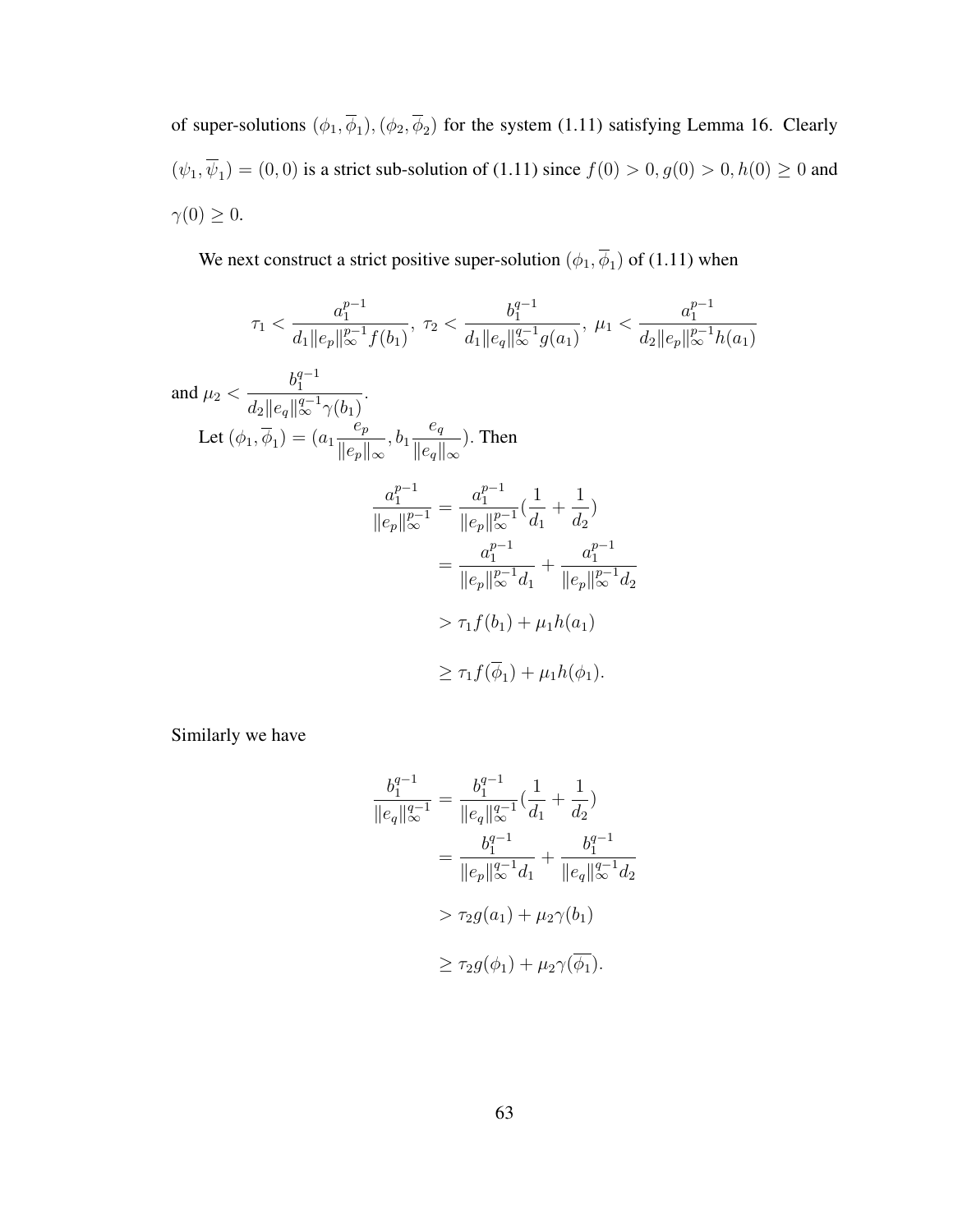Let  $\omega \in W$ . We note that

$$
\int_{\Omega} |\nabla \phi_1|^{p-2} \nabla \phi_1 \cdot \nabla \omega dx = \frac{a_1^{p-1}}{\|e_p\|_{\infty}^{p-1}} \int_{\Omega} |\nabla e_p|^{p-2} \nabla e_p \cdot \nabla \omega dx
$$

$$
= \int_{\Omega} \left[ \frac{a_1^{p-1}}{\|e_p\|_{\infty}^{p-1}} \right] \omega dx
$$

$$
> \tau_1 \int_{\Omega} f(\overline{\phi}_1) \omega dx + \mu_1 \int_{\Omega} h(\phi_1) \omega dx.
$$

Similarly we have

$$
\int_{\Omega} |\nabla \overline{\phi}_1|^{q-2} \nabla \overline{\phi}_1 \cdot \nabla \omega dx > \tau_2 \int_{\Omega} g(\phi_1) \omega dx + \mu_2 \int_{\Omega} \gamma(\overline{\phi_1}) \omega dx.
$$

This proves that  $(\phi_1, \overline{\phi}_1)$  is a positive super-solution of (1.11). Note that  $\|\phi_1\|_{\infty} = a_1$  and  $\|\overline{\phi}_1\|_{\infty} = b_1.$ 

Now we construct a positive sub-solution  $(\psi_2, \overline{\psi}_2)$  of (1.11) when  $\tau_1 > C_1 \frac{a_2^{p-1}}{f(b_2)}$  and  $\tau_2 > C_2 \frac{b_2^{q-1}}{g(a_2)}$ . To do so, we first construct a positive sub-solution  $(\psi_2, \overline{\psi}_2)$  for the following problem

$$
\begin{cases}\n-\Delta_p u = \tau_1 f(v) \text{ in } \Omega \\
-\Delta_q v = \tau_2 g(u) \text{ in } \Omega \\
u = 0 = v \text{ on } \partial \Omega.\n\end{cases}
$$
\n(5.5)

We observe here that since  $h(x) \ge 0$ ,  $\gamma(x) \ge 0$ ,  $\forall x \ge 0$ , we have  $(\psi_2, \overline{\psi}_2)$  satisfies

$$
-\Delta_p \psi_2 \le \tau_1 f(\overline{\psi}_2) \le \tau_1 f(\overline{\psi}_2) + \mu_1 h(\psi_2) \quad \text{in } \Omega
$$
  

$$
-\Delta_q \overline{\psi}_2 \le \tau_2 g(\psi_2) \le \tau_2 g(\psi_2) + \mu_2 \gamma(\overline{\psi}_2) \quad \text{in } \Omega
$$
  

$$
\psi_2 = 0 = \overline{\psi}_2 \qquad \text{on } \partial \Omega.
$$
 (5.6)

Hence  $(\psi_2, \overline{\psi}_2)$  is a sub-solution of (1.11).

 $\overline{a}$ 

 $\begin{bmatrix} \phantom{-} \end{bmatrix}$ 

 $\begin{matrix} \phantom{-} \end{matrix}$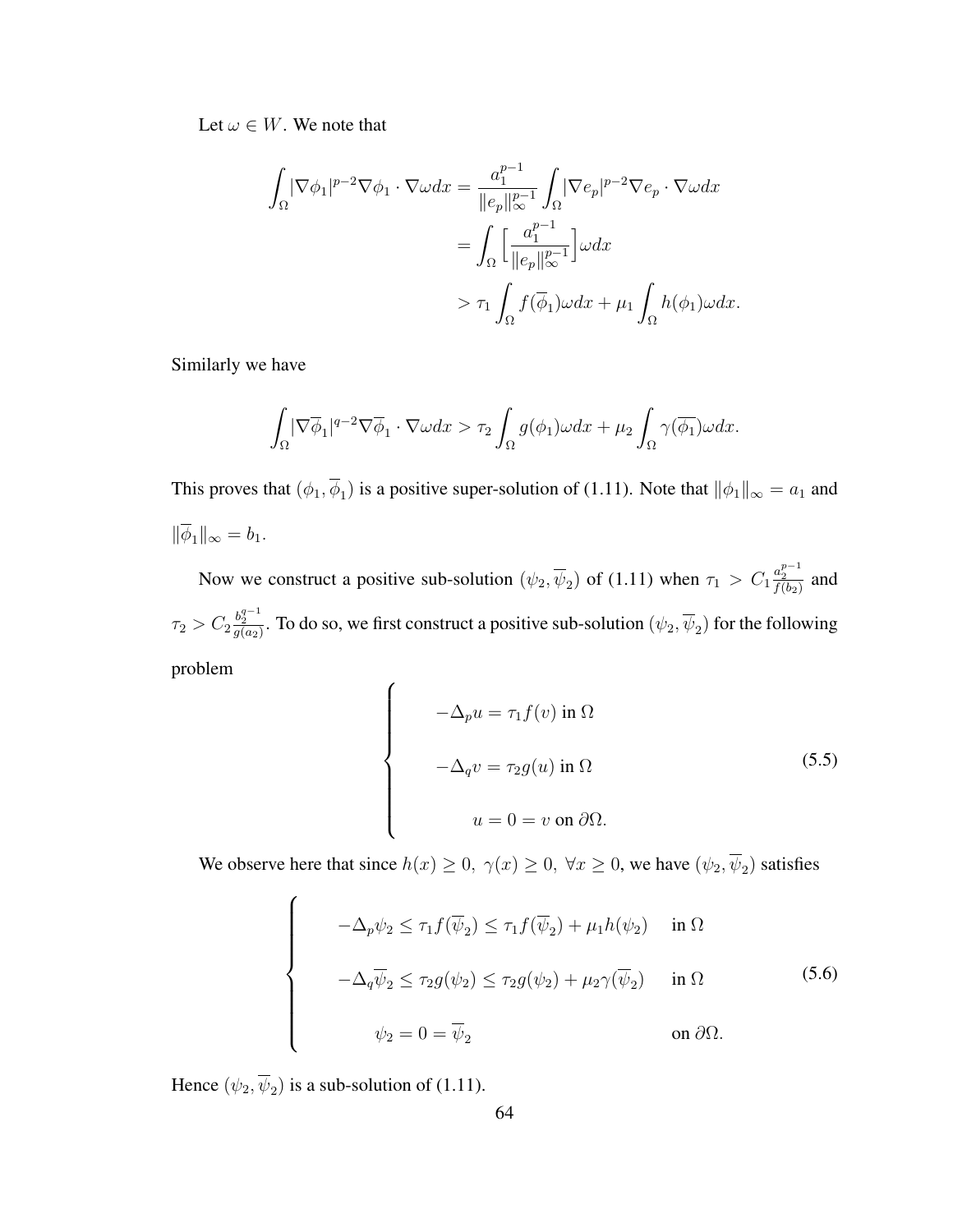Construction of  $(\psi_2, \psi_2)$  is as follows. For  $\alpha, \beta > 1$ , define  $\rho(r) : [0, R] \rightarrow [0, 1]$  by

$$
\rho(r) = \begin{cases} 1, & 0 \leq r \leq \sigma \\ 1 - (1 - (\frac{R-r}{R-\sigma})^{\beta})^{\alpha} & \sigma < r \leq R. \end{cases}
$$

Then

$$
\rho'(r) = \begin{cases}\n0, & 0 \le r \le \sigma \\
-\frac{\alpha\beta}{R-\sigma}(1 - \left(\frac{R-r}{R-\sigma}\right)^{\beta})^{\alpha-1} \left(\frac{R-r}{R-\sigma}\right)^{\beta-1} & \sigma < r \le R\n\end{cases}
$$

and hence  $|\rho'(r)| \leq \frac{\alpha\beta}{R-\sigma}$ .

Let  $w(r) = a_2 \rho(r)$  and  $\overline{w}(r) = b_2 \rho(r)$ . Note that

$$
|w'(r)| \le \frac{a_2 \alpha \beta}{R - \sigma}, \quad |\overline{w}'(r)| \le \frac{b_2 \alpha \beta}{R - \sigma}.
$$
\n
$$
(5.7)
$$

Define  $\psi_2(r), \overline{\psi}_2(r)$  as the radially symmetric solutions of

$$
\begin{cases}\n-\Delta_p \psi_2 = \lambda_1 f(\overline{w}) & \text{in } B(0, R) \\
-\Delta_q \overline{\psi}_2 = \lambda_2 g(w) & \text{in } B(0, R) \\
\psi_2 = 0 = \overline{\psi}_2 & \text{on } \partial B(0, R).\n\end{cases}
$$
\n(5.8)

Then  $\psi_2$ ,  $\overline{\psi}_2$  satisfies

$$
-[r^{N-1}G_p(\psi_2'(r))]' = \tau_1 r^{N-1} f(\overline{w}(s))
$$

$$
-[r^{N-1}G_q(\overline{\psi}_2'(r))]' = \tau_2 r^{N-1} g(w(s))
$$

$$
\psi_2'(0) = 0; \psi_2(R) = 0, \quad \overline{\psi}_2'(0) = 0; \overline{\psi}_2(R) = 0
$$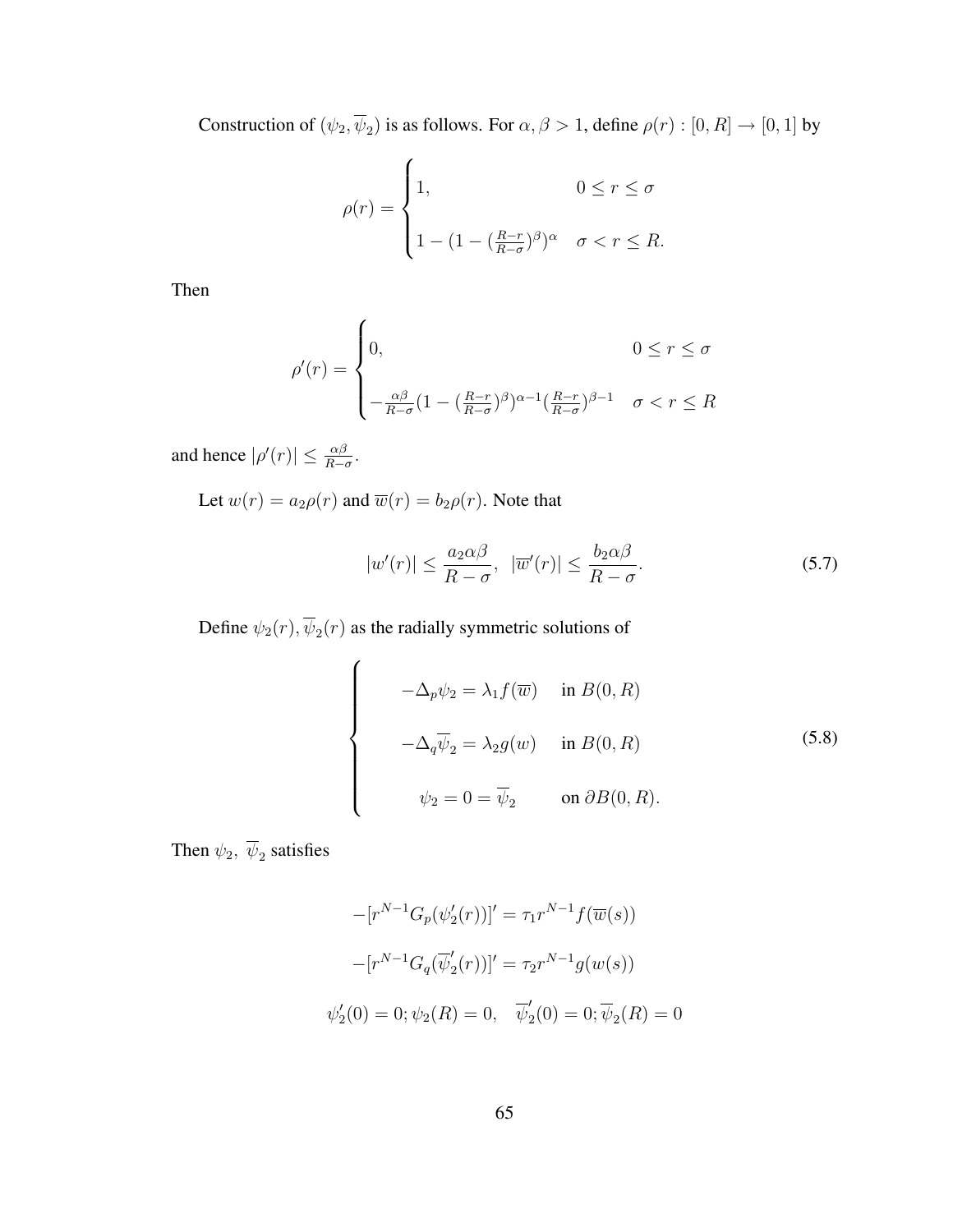where  $G_s(t) = |t|^{s-2}t$  for  $s = p, q$ . Integrating for  $0 < r < R$ , we have

$$
-G_p(\psi_2'(r)) = \frac{\lambda_1}{r^{N-1}} \int_0^r s^{N-1} f(\overline{w}(s)) ds
$$
  

$$
-G_q(\overline{\psi}_2'(r)) = \frac{\lambda_2}{r^{N-1}} \int_0^r s^{N-1} g(w(s)) ds.
$$

Hence

$$
-\psi_2'(r) = G_p^{-1}\left(\frac{\lambda_1}{r^{N-1}} \int_0^r s^{N-1} f(\overline{w}(s))ds\right)
$$

$$
-\overline{\psi}_2'(r) = G_q^{-1}\left(\frac{\lambda_2}{r^{N-1}} \int_0^r s^{N-1} g(w(s))ds\right).
$$

Note that for  $0 < r \le \sigma$ , clearly  $\psi_2'(r) < w'(r)$  and  $\overline{\psi}_2'$  $\overline{w}'_2(r) < \overline{w}'(r)$ . Now for  $r > \sigma$ ,

$$
-\psi_2'(r) = G_p^{-1}\left(\frac{\lambda_1}{r^{N-1}} \int_0^r s^{N-1} f(\overline{w}(s)) ds\right)
$$
  
\n
$$
\geq G_p^{-1}\left(\frac{\lambda_1}{r^{N-1}} \int_0^{\sigma} s^{N-1} f(\overline{w}(s)) ds\right)
$$
  
\n
$$
\geq G_p^{-1}\left(\frac{\lambda_1}{R^{N-1}} f(b_2) \frac{\sigma^N}{N}\right).
$$
 (5.9)

Similar calculations shows that

$$
-\overline{\psi_2}'(r) \ge G_q^{-1}\left(\frac{\tau_2}{R^{N-1}}g(a_2)\frac{\sigma^N}{N}\right).
$$
\n(5.10)

Since  $\tau_1 > C_1 \frac{a_2^{p-1}}{f(b_2)}$  and  $\tau_2 > C_2 \frac{b_2^{q-1}}{g(a_2)}$ , choose  $\alpha, \beta > 1$  so that  $\tau_1 > \alpha^{p-1} \beta^{p-1} C_1 \frac{a_2^{p-1}}{f(b_2)}$ and  $\tau_2 > \alpha^{q-1} \beta^{q-1} C_2 \frac{b_2^{q-1}}{g(a_2)}$ . By the definition of  $C_1$  we have  $\tau_1 > \alpha^{p-1} \beta^{p-1} \frac{N}{\sigma^N}$  $\overline{\sigma^N}$  $R^{N-1}$  $\frac{R^{N-1}}{(R-\sigma)^{p-1}} \frac{a_2^{p-1}}{f(b_2)}$ .

Thus

$$
\frac{\lambda_1}{R^{N-1}}f(b_2)\frac{\sigma^N}{N} > (\frac{\alpha\beta a_2}{R-\sigma})^{p-1} = G_p(\frac{\alpha\beta a_2}{R-\sigma}).
$$

By the monotonicity of  $G_p$  and  $G_p^{-1}$ , we have

$$
G_p^{-1}\left(\frac{\lambda_1}{R^{N-1}}f(b_2)\frac{\sigma^N}{N}\right) > \frac{\alpha\beta a_2}{R-\sigma}.
$$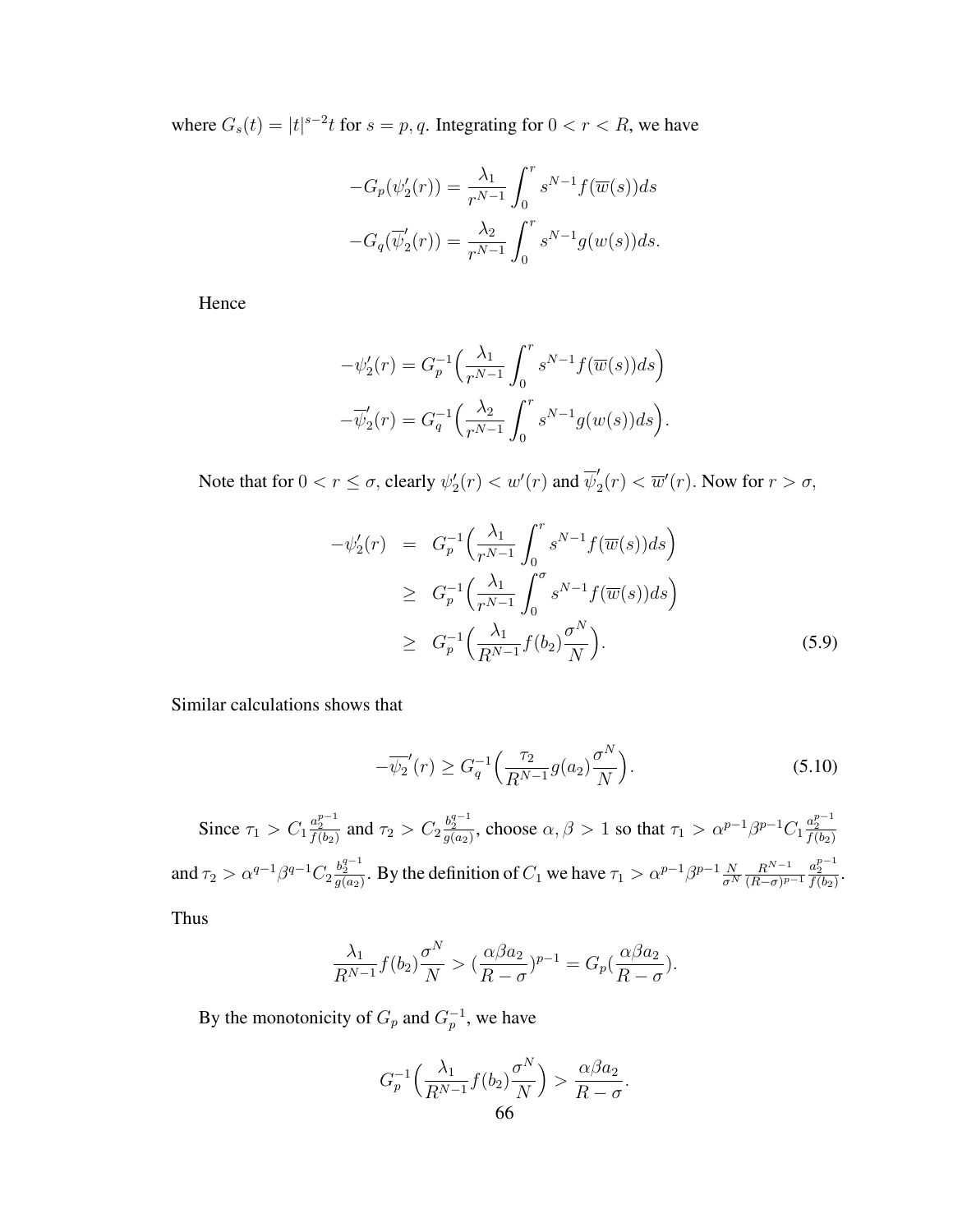Using (5.9), we get

$$
-\psi_2'(r) \ge G_p^{-1}\left(\frac{\lambda_1}{R^{N-1}}f(b_2)\frac{\sigma^N}{N}\right) > \frac{\alpha\beta a_2}{R-\sigma} \ge -w'(r).
$$

That is, we have  $\psi_2'(r) < w'(r)$ ;  $0 < r \le R$ . Similarly using (5.10) and (5.7) we can establish  $\overline{\psi}'_2$  $\mathcal{L}_2'(r) < \overline{w}'(r)$ ;  $0 < r \le R$  for  $\tau_2 > C_2 \frac{b_2^{q-1}}{g(a_2)}$ . Since  $\psi_2(R) = \overline{\psi}_2(R) = 0 = 0$  $w(R) = \overline{w}(R)$ , it is easy to see that

$$
\psi_2(r) > w(r), \overline{\psi}_2(r) > \overline{w}(r) \text{ for } 0 \le r < R. \tag{5.11}
$$

Now since f and g are strictly increasing, using  $(5.8)$  and  $(5.11)$ , we have

 $\overline{a}$ 

$$
-\Delta_p \psi_2 = \lambda_1 f(\overline{w}) < \lambda_1 f(\overline{\psi}_2) \quad \text{in } B(0, R)
$$
\n
$$
-\Delta_q \overline{\psi}_2 = \lambda_2 g(w) < \lambda_2 g(\psi_2) \quad \text{in } B(0, R)
$$
\n
$$
\psi_2 = 0 = \overline{\psi}_2 \quad \text{on } \partial B(0, R)
$$

and hence  $(\psi_2, \psi_2)$  is a strict positive sub-solution of (5.5) so is for (1.11). We also note that  $\|\psi_2\|_{\infty} > \|w\|_{\infty} = a_2$  and  $\|\overline{\psi}_2\|_{\infty} > \|\overline{w}\|_{\infty} = b_2$ . Since  $a_1 < a_2$  or  $b_1 < b_2$  we have  $(\psi_2, \psi_2) \nleq (\phi_1, \phi_1).$ 

Next, let  $e_p, e_q$  be the solution of  $-\Delta s e_s = 1; \Omega, e_s = 0; \partial \Omega$  for  $s = p, q$ . Let  $(\phi_2, \overline{\phi}_2) := \left( C e_p, \ \ (\tau_2 + \mu_2)^{1/q-1} [g(C||e_p||_{\infty})]^{1/q-1} e_q \right)$ ´ for  $C > 0$ . Then Ω  $|\nabla \phi_2|^{p-2} \nabla \phi_2 \cdot \nabla \omega dx = C^{p-1}$ Ω  $|\nabla e_p|^{p-2} \nabla e_p \cdot \nabla \omega dx = C^{p-1}$ Ω  $\omega dx$ .

By  $(H6)$ - $(H8)$  we can choose C large enough so that

$$
C^{p-1} \ge \tau_1 f([\tau_2 + \mu_2]^{1/q-1} ||e_q||_{\infty} [g(C||e_p||_{\infty})]^{1/q-1}) + \mu_1 h(C||e_p||_{\infty})
$$
  

$$
\ge \tau_1 f(\overline{\phi}_2) + \mu_1 h(\phi_2).
$$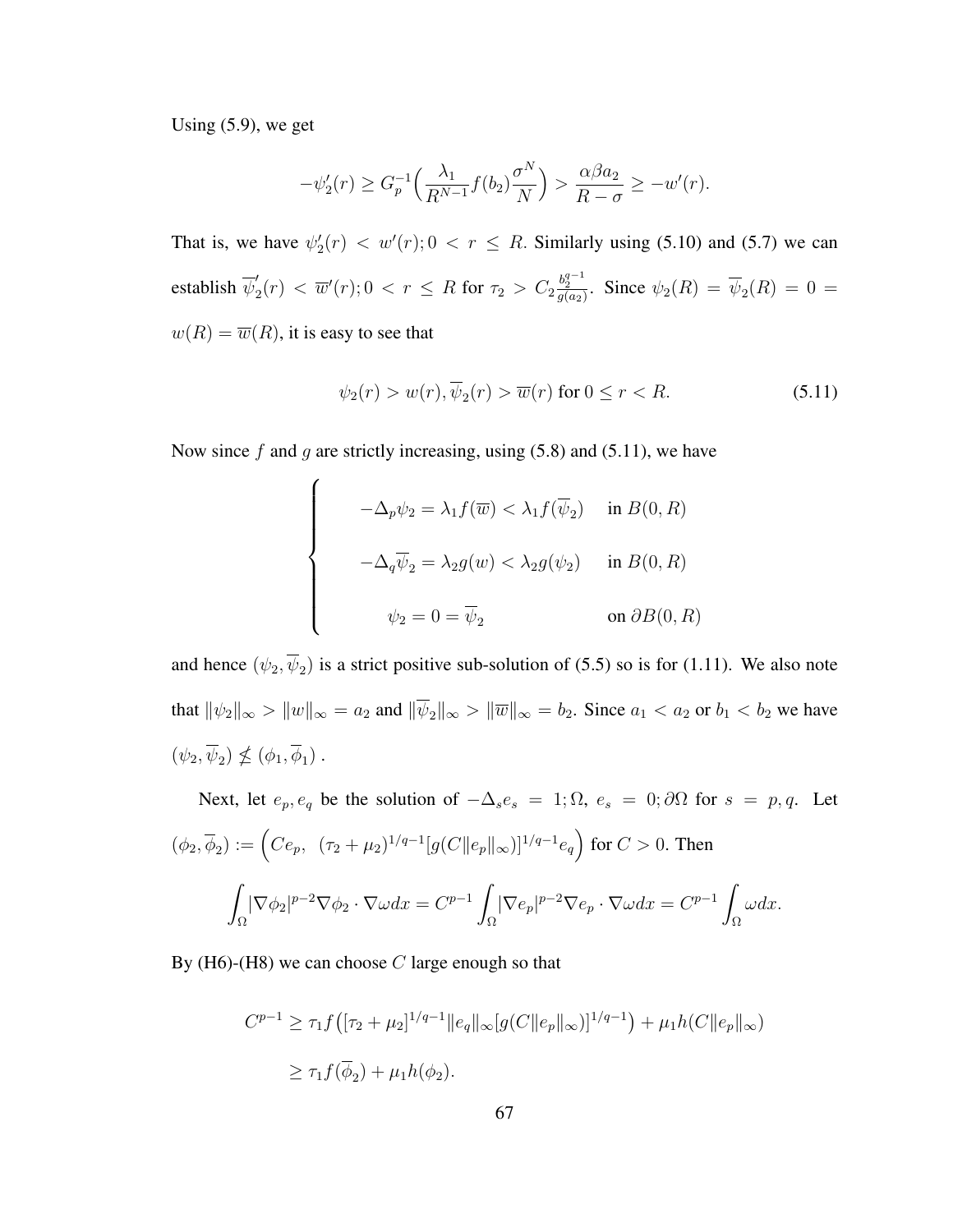Hence

$$
\int_{\Omega} |\nabla \phi_2|^{p-2} \nabla \phi_2 \cdot \nabla \omega dx \ge \int_{\Omega} \tau_1 f(\overline{\phi}_2) \omega dx + \int_{\Omega} \mu_1 h(\phi_2) \omega dx.
$$

Also

$$
\int_{\Omega} |\nabla \overline{\phi}_2|^{q-2} \nabla \overline{\phi}_2 \cdot \nabla \omega dx = (\tau_2 + \mu_2) \int_{\Omega} g(C \|e_p\|_{\infty}) \omega dx
$$

$$
\geq \int_{\Omega} \tau_2 g(\phi_2) \omega dx + \int_{\Omega} \mu_2 g(C \|e_p\|_{\infty}) \omega dx.
$$

Again by  $(H6)$  for C large enough we have

$$
g(C||e_p||_{\infty}) \ge \gamma \Big( [\tau_2 + \mu_2]^{1/q-1} \big( g(C||e_p||_{\infty}) \big)^{1/q-1} ||e_q||_{\infty} \Big)
$$
  

$$
\ge \gamma(\overline{\phi}_2).
$$

Hence

$$
\int_{\Omega} |\nabla \overline{\phi}_2|^{q-2} \nabla \overline{\phi}_2 \cdot \nabla \omega dx \ge \int_{\Omega} \tau_2 g(\phi_2) \omega dx + \int_{\Omega} \mu_2 \gamma(\overline{\phi}_2) \omega dx
$$

i.e.  $(\phi_2, \overline{\phi}_2)$  is a super-solution of (1.11). Further  $\phi_2 \ge \psi_2$  and  $\overline{\phi}_2 \ge \overline{\psi}_2$  for C large. Hence by Lemma 5, (1.11) has a solution on each of the following components  $[(\psi_1,\overline{\psi}_1),(\phi_1,\overline{\phi}_1)],$  $[(\psi_2,\overline{\psi}_2),(\phi_2,\overline{\phi}_2)]$  and  $[(\psi_1,\overline{\psi}_1),(\phi_2,\overline{\phi}_2)] \setminus$ ¡  $[(\psi_1,\overline{\psi}_1),(\phi_1,\overline{\phi}_1)] \cup [(\psi_2,\overline{\psi}_2),(\phi_2,\overline{\phi}_2)]$ . Clearly the solutions in  $[(\psi_2, \overline{\psi}_2), (\phi_2, \overline{\phi}_2)]$  and  $[(\psi_1, \overline{\psi}_1), (\phi_2, \overline{\phi}_2)] \setminus$ ¡  $[(\psi_1,\overline{\psi}_1),(\phi_1,\overline{\phi}_1)]\cup$  $[(\psi_2, \overline{\psi}_2), (\phi_2, \overline{\phi}_2)]$  are positive. Since  $f(0)$  or  $g(0)$  is strictly positive, the solutions in  $[(\psi_1, \psi_1), (\phi_1, \phi_1)]$  is also positive. This completes the proof of Theorem 17 when  $\Omega$  is a Ball.

### 5.4 Proof of Theorem 17 (when  $\Omega$  is a general bounded domain)

In this section we will prove the Theorem 17 for any bounded domain  $\Omega$ . First we construct a positive strict sub-solution  $(z, \overline{z})$  of  $(5.1)$  in  $\Omega$  with  $||z||_{\infty} \ge a_2$  and  $||\overline{z}||_{\infty} \ge b_2$ . Let  $B_R$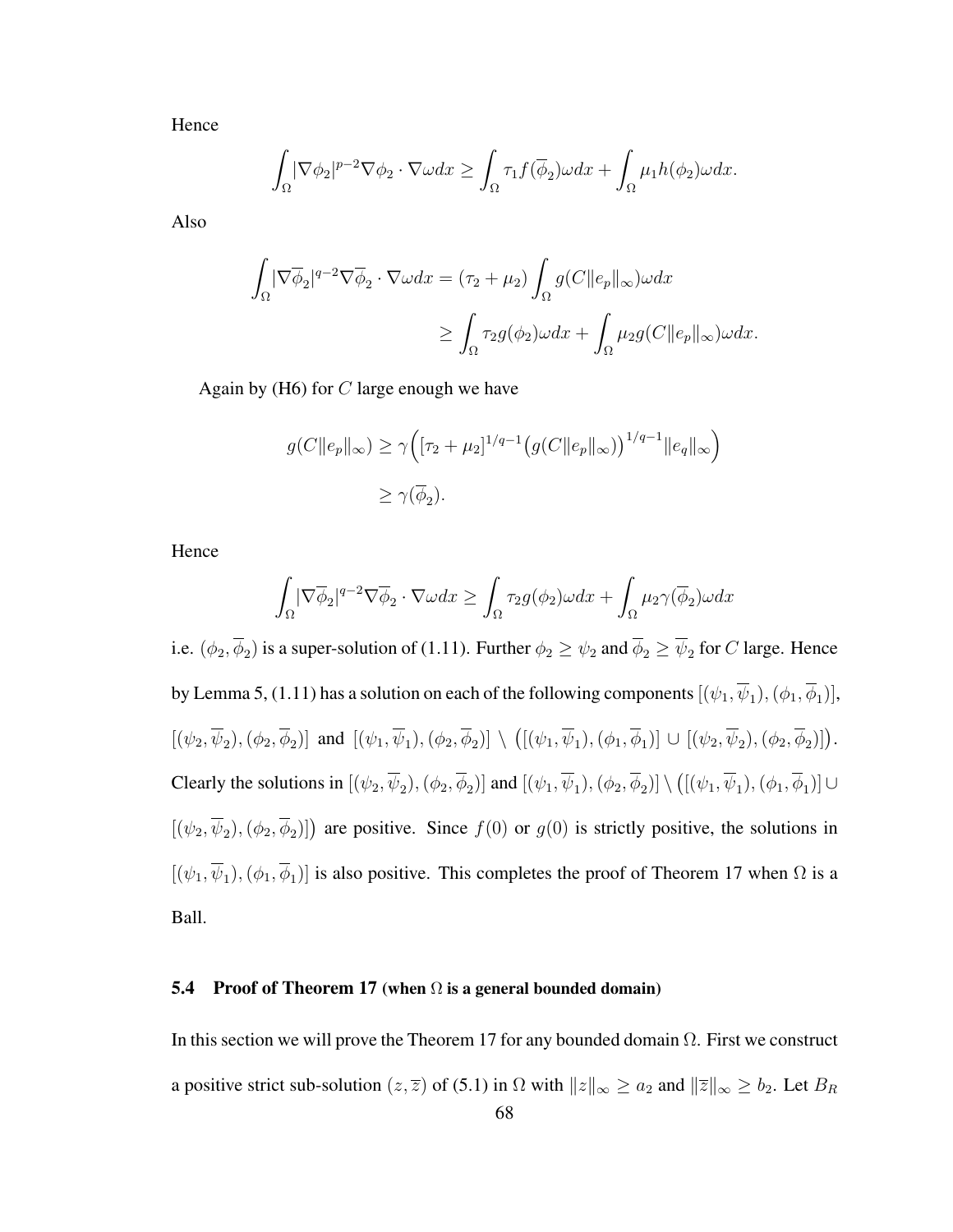be the largest inscribed ball in  $\Omega$  with radius R. Assume  $\tau_1 > C_1 \frac{a_2^{p-1}}{f(b_2)}$  and  $\tau_2 > C_2 \frac{b_2^{q-1}}{g(a_2)}$ and let  $(\psi_2(r), \overline{\psi}_2(r))$  be the sub-solution of (1.11) constructed in  $B_R$  as in the previous case. Now define

$$
z(x) = \begin{cases} \psi_2(|x|) \, ; & x \in B_R \\ 0 & ; & x \in \Omega - B_R \end{cases}
$$

and

$$
\overline{z}(x) = \begin{cases} \overline{\psi}_2(|x|) ; & x \in B_R \\ 0 & ; x \in \Omega - B_R. \end{cases}
$$

Then  $(z, \overline{z}) \in W^{1,p}(\Omega) \cap C(\overline{\Omega}) \times W^{1,q}(\Omega) \cap C(\overline{\Omega})$  and  $z = 0 = \overline{z}$  on  $\partial\Omega$ . Further, on  $B_R$ 

we have

$$
\begin{cases}\n-\Delta_p z = -\Delta \psi_2 \leq \lambda f(\overline{\psi}_2) = \lambda f(\overline{z}) \\
-\Delta_q \overline{z} = -\Delta \overline{\psi}_2 \leq \lambda g(\psi_2) = \lambda g(z)\n\end{cases}
$$

while outside  $B_R$  we have

 $\overline{ }$ 

$$
\begin{cases}\n-\Delta_p z = 0 < \lambda f(0) = \lambda f(\overline{z}) \\
-\Delta_p \overline{z} = 0 < \lambda g(0) = \lambda g(z)\n\end{cases}
$$

Hence  $(z, \overline{z})$  is a strict sub-solution of (1.11) in  $\Omega$  for  $\tau_1 > C_1 \frac{a_2^{p-1}}{f(b_2)}$  and  $\tau_2 > C_2 \frac{b_2^{q-1}}{g(a_2)}$  with  $||z||_{\infty} \ge a_2$  and  $||\overline{z}||_{\infty} \ge b_2$ . The rest of the proof is identical to the previous case except that here for the second sub-solution we will use  $(z, \overline{z})$  described above.

Proof of Theorem 17 follows easily from the proof of Theorem 17 assuming  $\mu_1 = 0$  =  $\mu_2$ .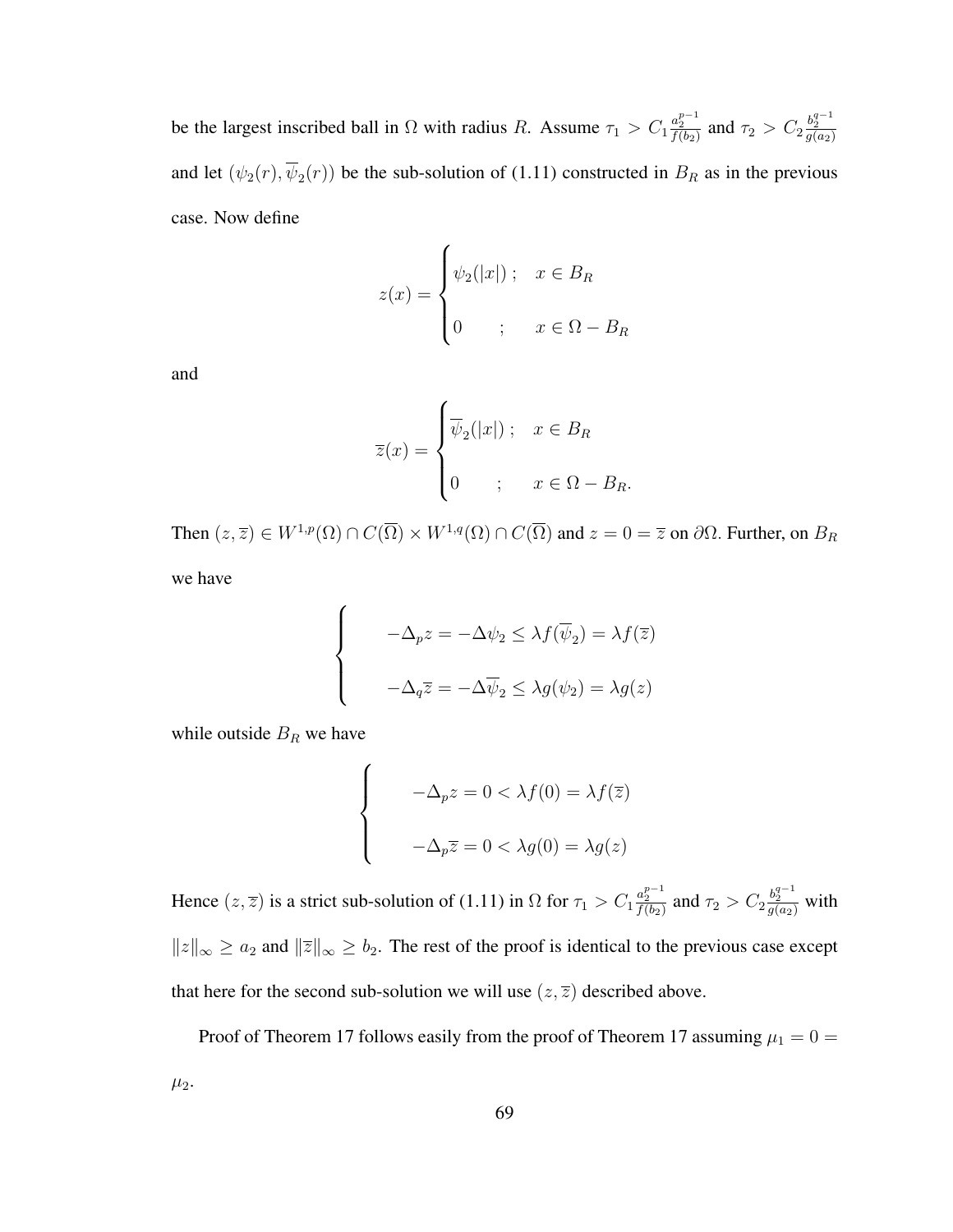### CHAPTER 6

#### STRONGLY COUPLED p-q-LAPLACIAN SYSTEMS

In this chapter proofs of Theorems 19 - 20 will be proved. In Section 6.1, proof of Theorem 19 will be presented and the proof of Theorem 20 will be presented in Section 6.2.

## 6.1 Proof of Theorem 19

In this section, proof of Theorem 19 will be presented. We first extend  $f(u, v)$  and  $g(u, v)$  for all  $(u, v) \in \mathbb{R}^2$  smoothly such that there exists constant  $k_0 > 0$  such that  $f(u, v), g(u, v) \ge -k_0$  for all  $(u, v) \in \mathbb{R}^2$ . We shall establish Theorem 19 by constructing a positive weak sub-solution  $(\psi_1, \psi_2) \in W^{1,p}(\Omega) \cap C(\overline{\Omega}) \times W^{1,q}(\Omega) \cap C(\overline{\Omega})$  and a supersolution  $(z_1, z_2) \in W^{1,p}(\Omega) \cap C(\overline{\Omega}) \times W^{1,q}(\Omega) \cap C(\overline{\Omega})$  of (1.12) such that  $\psi_i \leq z_i$  for  $i = 1, 2$ . That is,  $\psi_i$ ,  $z_i$  satisfies  $(\psi_1, \psi_2) = (0, 0) = (z_1, z_2)$  on  $\partial\Omega$  and

$$
\begin{cases}\n\int_{\Omega} |\nabla \psi_1|^{p-2} \nabla \psi_1 \cdot \nabla \xi dx \leq \lambda \int_{\Omega} f(\psi_1, \psi_2) \xi dx \\
\int_{\Omega} |\nabla \psi_2|^{p-2} \nabla \psi_2 \cdot \nabla \xi dx \leq \lambda \int_{\Omega} g(\psi_1, \psi_2) \xi dx \\
\int_{\Omega} |\nabla z_1|^{p-2} \nabla z_1 \cdot \nabla \xi dx \geq \lambda \int_{\Omega} f(z_1, z_2) \xi dx \\
\int_{\Omega} |\nabla z_2|^{p-2} \nabla z_2 \cdot \nabla \xi dx \geq \lambda \int_{\Omega} g(z_1, z_2) \xi dx \\
\text{for all } \xi \in W := \{ \eta \in C_0^{\infty}(\Omega) : \eta \geq 0 \text{ in } \Omega \}.\n\end{cases}
$$

.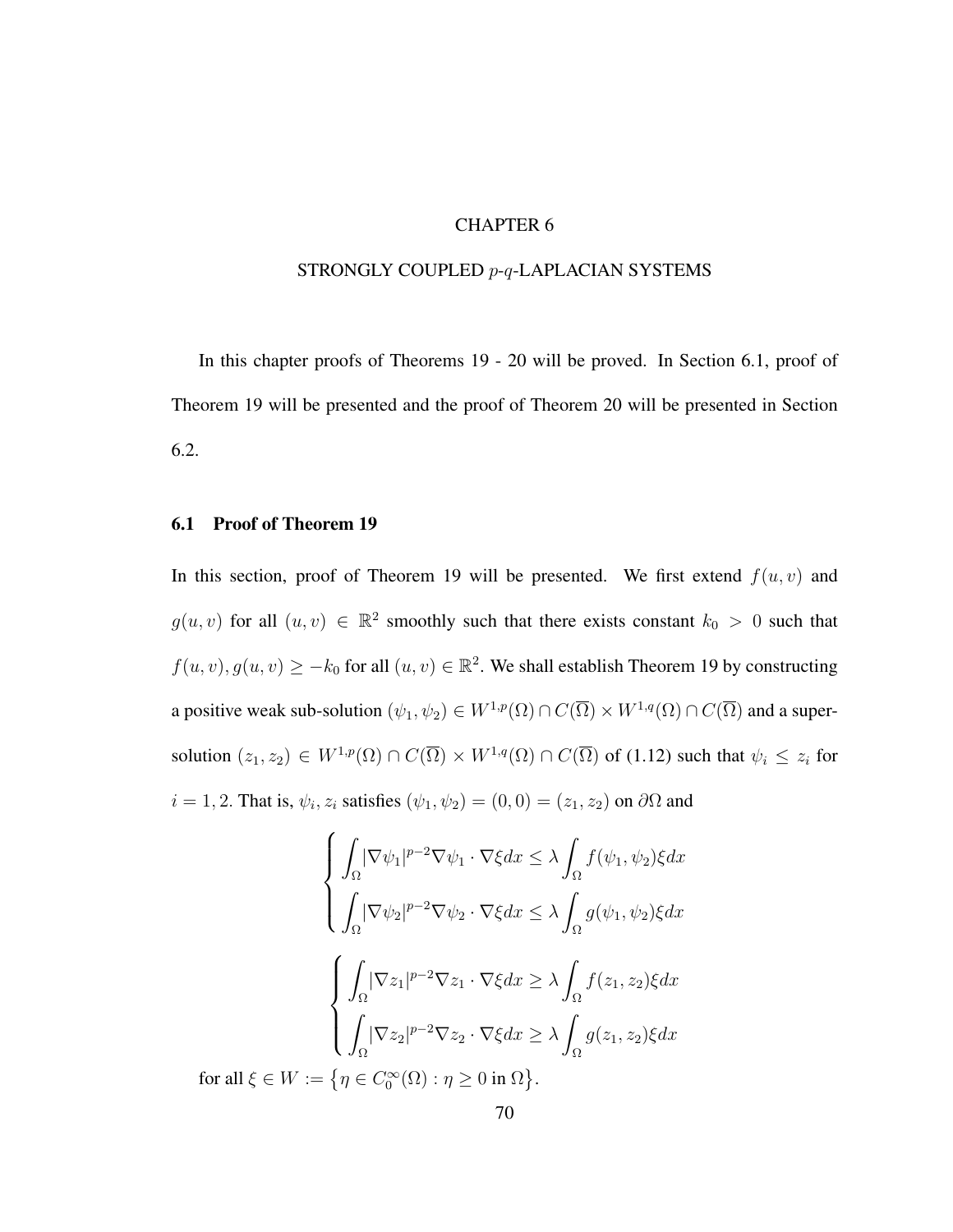Let  $\lambda_1^{(r)}$  $_1^{(r)}$  the first eigenvalue of  $-\Delta_r$  with Dirichlet boundary conditions and  $\varphi_r$  the corresponding eigenfunction with  $\varphi_r > 0$  on  $\Omega$  and  $\|\varphi_r\|_{\infty} = 1$  for  $r = p, q$ . Let  $m, \delta > 0$ be such that  $|\nabla \varphi_r|^r - \lambda_1^{(r)} \varphi_r^r \ge m$  on  $\overline{\Omega}_{\delta} = \{x \in \Omega | d(x, \partial \Omega) \le \delta\}$  for  $r = p, q$ . (This is possible since  $|\nabla \varphi_r| \neq 0$  on  $\partial \Omega$  while  $\varphi_r = 0$  on  $\partial \Omega$  for  $r = p, q$ ). We shall verify that

$$
(\psi_1, \psi_2) := \left( \left[ \frac{\lambda k_0}{m} \right]^{1/p-1} \left( \frac{p-1}{p} \right) \varphi_p^{p/p-1}, \left[ \frac{\lambda k_0}{m} \right]^{1/q-1} \left( \frac{q-1}{q} \right) \varphi_q^{q/q-1} \right),
$$

is a sub-solution of (1.12) for  $\lambda$  large. Let  $\xi \in W$ . Then

$$
\int_{\Omega} |\nabla \psi_1|^{p-2} \nabla \psi_1 \cdot \nabla \xi dx = \left(\frac{\lambda k_0}{m}\right) \int_{\Omega} \varphi_p |\nabla \varphi_p|^{p-2} \nabla \varphi_p \cdot \nabla \xi dx
$$
  

$$
= \left(\frac{\lambda k_0}{m}\right) \left\{ \int_{\Omega} |\nabla \varphi_p|^{p-2} \nabla \varphi_p \cdot \nabla (\varphi_p \xi) dx - \int_{\Omega} |\nabla \varphi_p|^p \xi dx \right\}
$$
  

$$
= \left(\frac{\lambda k_0}{m}\right) \left\{ \int_{\Omega} [\lambda_1^{(p)} \varphi_p^p - |\nabla \varphi_p|^p] \xi dx \right\}.
$$

Similarly

$$
\int_{\Omega} |\nabla \psi_2|^{q-2} \nabla \psi_2 \cdot \nabla \xi dx = \left(\frac{\lambda k_0}{m}\right) \left\{ \int_{\Omega} [\lambda_1^{(q)} \varphi_q^q - |\nabla \varphi_q|^q] \xi dx \right\}.
$$

Now on  $\overline{\Omega}_{\delta}$  we have  $|\nabla \varphi_r|^r - \lambda_1^{(s)} \varphi_r^r \ge m$  for  $r = p, q$ . Which implies that

$$
\frac{k_0}{m} \Big( \lambda_1^{(p)} \varphi_p^p - |\nabla \varphi_p|^p \Big) - f(\psi_1, \psi_2) \le 0 \quad \text{and}
$$
  

$$
\frac{k_0}{m} \Big( \lambda_1^{(q)} \varphi_q^q - |\nabla \varphi_q|^q \Big) - g(\psi_1, \psi_2) \le 0.
$$

Next on  $\Omega - \overline{\Omega}_{\delta}$  we have  $\varphi_p \ge \mu$ ,  $\varphi_q \ge \mu$  for some  $\mu > 0$ , and therefore for  $\lambda$  large

$$
f(\psi_1, \psi_2) \ge \frac{k_0}{m} \lambda_1^{(p)} \ge \frac{k_0}{m} \lambda_1^{(p)} \varphi_p^p - |\nabla \varphi_p|^p \text{ and}
$$
  

$$
g(\psi_1, \psi_2) \ge \frac{k_0}{m} \lambda_1^{(q)} \ge \frac{k_0}{m} \lambda_1^{(q)} \varphi_q^q - |\nabla \varphi_q|^q.
$$
  
71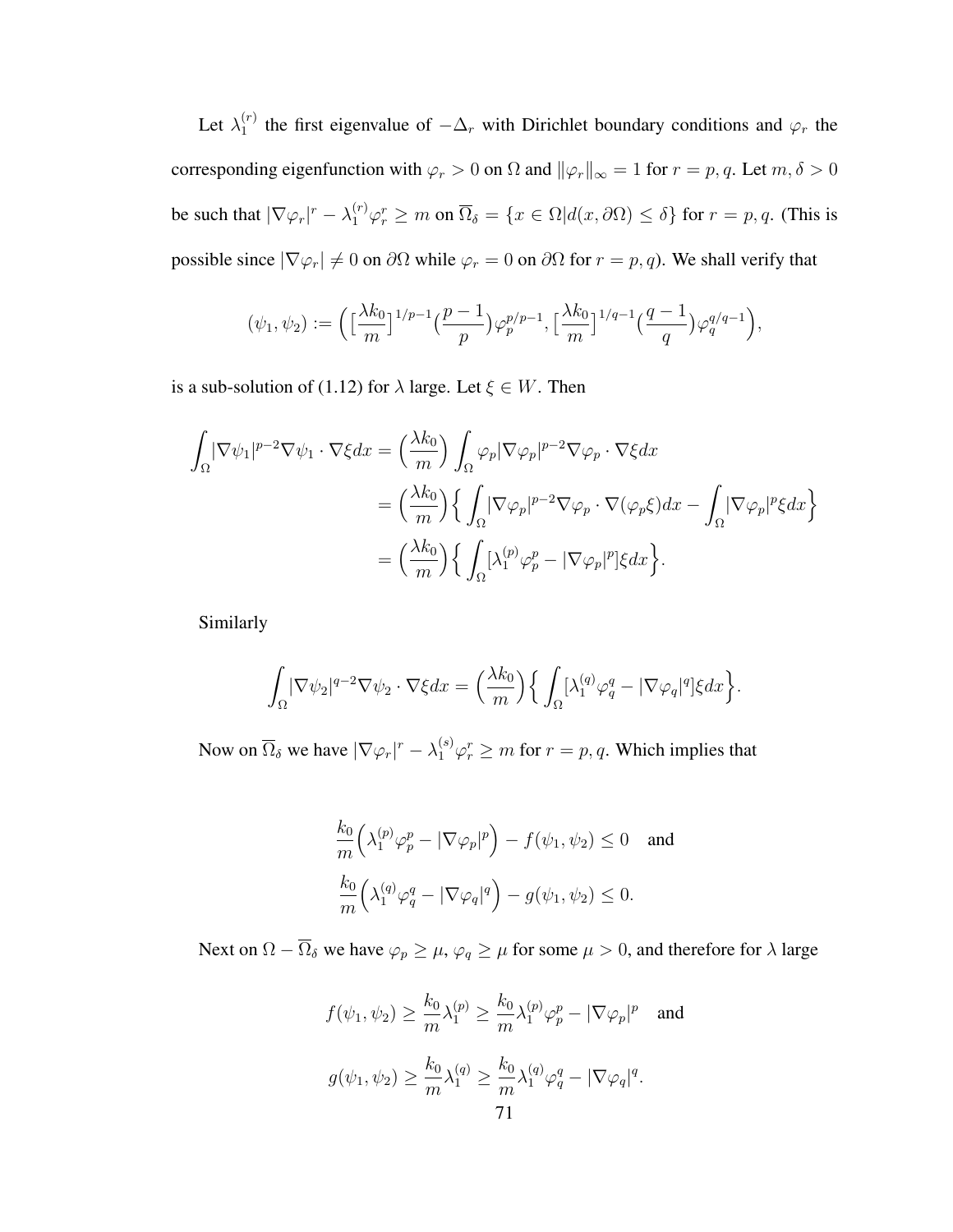Hence

$$
\int_{\Omega} |\nabla \psi_1|^{p-2} \nabla \psi_1 \cdot \nabla \xi dx \le \lambda \int_{\Omega} f(\psi_1, \psi_2) \xi dx
$$

and

$$
\int_{\Omega} |\nabla \psi_2|^{q-2} \nabla \psi_2 \cdot \nabla \xi dx \le \lambda \int_{\Omega} g(\psi_1, \psi_2) \xi dx
$$

i.e.  $(\psi_1, \psi_2)$  is a sub-solution of (1.12) for  $\lambda$  large.

Next let  $e_r$  be the solution of  $-\Delta_r e_r = 1$  in  $\Omega$ ,  $e_r = 0$  on  $\partial \Omega$  for  $r = p, q$ . Let  $(z_1, z_2) := \left(\frac{c}{w}\right)$  $\frac{c}{\mu_p} \lambda^{1/p-1} e_p, [g(c\lambda^{1/p-1}, c\lambda^{1/p-1})]^{1/q-1} \lambda^{1/q-1} e_q$ ´ where  $\mu_r = ||e_r||_{\infty}; r =$ 

 $p, q$ . Then

$$
\begin{aligned}\n\int_{\Omega} |\nabla z_1|^{p-2} \nabla z_1 \cdot \nabla \xi dx &= \lambda \left(\frac{c}{\mu_p}\right)^{p-1} \int_{\Omega} |\nabla e_p|^{p-2} \nabla e_p \cdot \nabla \xi dx \\
&= \frac{1}{(\mu_p)^{p-1}} (c \lambda^{1/p-1})^{p-1} \int_{\Omega} \xi dx.\n\end{aligned}
$$

By  $(H10)$  we can choose  $c$  large enough so that

$$
\frac{1}{(\mu_p)^{p-1}} (c\lambda^{1/p-1})^{p-1} \int_{\Omega} \xi dx \ge \lambda \int_{\Omega} f(c\lambda^{1/p-1}, [g(c\lambda^{1/p-1}, c\lambda^{1/p-1})]^{1/q-1} \lambda^{1/q-1} \mu_q) \xi dx
$$
  

$$
\ge \lambda \int_{\Omega} f(c\lambda^{1/p-1} \frac{e_p}{\mu_p}, [g(c\lambda^{1/p-1}, c\lambda^{1/p-1})]^{1/q-1} \lambda^{1/q-1} e_q) \xi dx
$$
  

$$
= \lambda \int_{\Omega} f(z_1, z_2) \xi dx.
$$

Next

$$
\int_{\Omega} |\nabla z_2|^{q-2} \nabla z_2 \cdot \nabla \xi dx = \lambda [g(c\lambda^{1/p-1}, c\lambda^{1/p-1})] \int_{\Omega} |\nabla e_q|^{q-2} \nabla e_q \cdot \nabla \xi dx
$$

$$
= \lambda [g(c\lambda^{1/p-1}, c\lambda^{1/p-1})] \int_{\Omega} \xi dx.
$$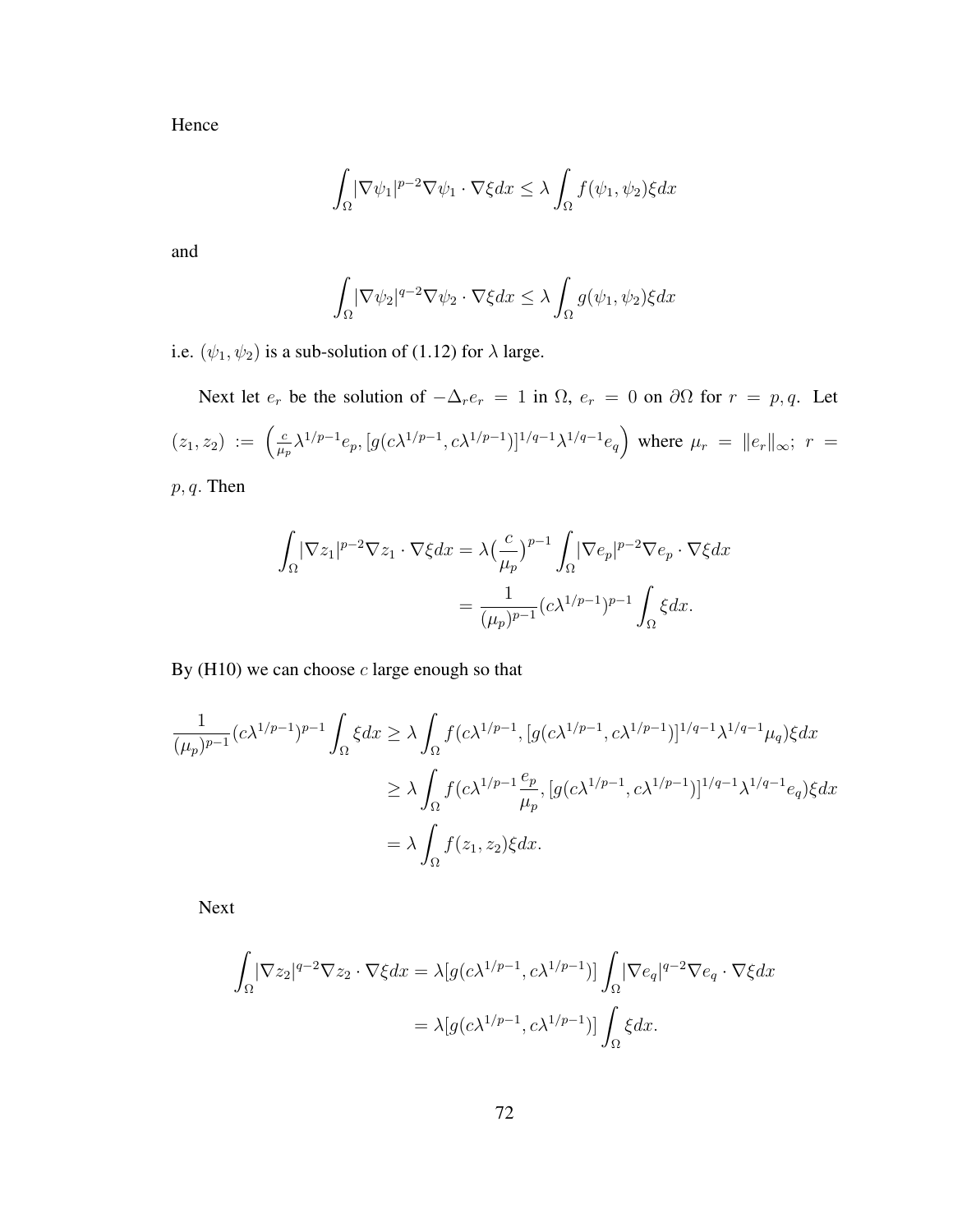By (H11) choose c large so that  $\frac{1}{16}$  $\frac{1}{\lambda^{1/q-1}}\mu_q \ge$  $[g(c\lambda^{1/p-1}, c\lambda^{1/p-1})]^{1/q-1}$  $\frac{1}{c\lambda^{1/p-1}}$ , then

$$
\lambda[g(c\lambda^{1/p-1}, c\lambda^{1/p-1})] \int_{\Omega} \xi dx \ge \lambda \int_{\Omega} g(c\lambda^{1/p-1}, [g(c\lambda^{1/p-1}, c\lambda^{1/p-1})]^{1/q-1} \lambda^{1/q-1} \mu_q) \xi dx
$$
  

$$
\ge \lambda \int_{\Omega} g(c\lambda^{1/p-1} \frac{e_p}{\mu_p}, [g(c\lambda^{1/p-1}, c\lambda^{1/p-1})]^{1/q-1} \lambda^{1/q-1} e_q) \xi dx
$$
  

$$
= \lambda \int_{\Omega} g(z_1, z_2) \xi dx,
$$

i.e.,  $(z_1, z_2)$  is a super-solution of (1.12) with  $z_i \ge \psi_i$  for c large,  $i = 1, 2$ . (Note  $|\nabla e_r| \ne 0$ on  $\partial Ω$  for  $r = p, q$ ).

Thus there exists a solution  $(u, v)$  of (1.12) with  $\psi_1 \le u \le z_1, \psi_2 \le v \le z_2$ . This completes the proof of Theorem 19.

### 6.2 Proof of Theorem 20

To prove Theorem 20, we will construct a sub–solution  $(\psi_1, \psi_2)$ , a strict super-solution  $(\zeta_1, \zeta_2)$ , a strict sub-solution  $(w_1, w_2)$  and a super-solution  $(z_1, z_2)$  for (1.12) such that  $(\psi_1, \psi_2) \leq (\zeta_1, \zeta_2) \leq (z_1, z_2), (\psi_1, \psi_2) \leq (w_1, w_2) \leq (z_1, z_2)$ , and  $(w_1, w_2) \nleq (\zeta_1, \zeta_2)$ . Then (1.12) has at least three distinct solutions  $(u_i, v_i)$ ,  $i = 1, 2, 3$  such that  $(u_1, v_1) \in$  $[(\psi_1, \psi_2), (\zeta_1, \zeta_2)],(u_2, v_2) \in [(w_1, w_2), (z_1, z_2)]$  and

$$
(u_3, v_3) \in [(\psi_1, \psi_2), (z_1, z_2)] \setminus \big( [(\psi_1, \psi_2), (\zeta_1, \zeta_2)] \cup [(w_1, w_2), (z_1, z_2)] \big).
$$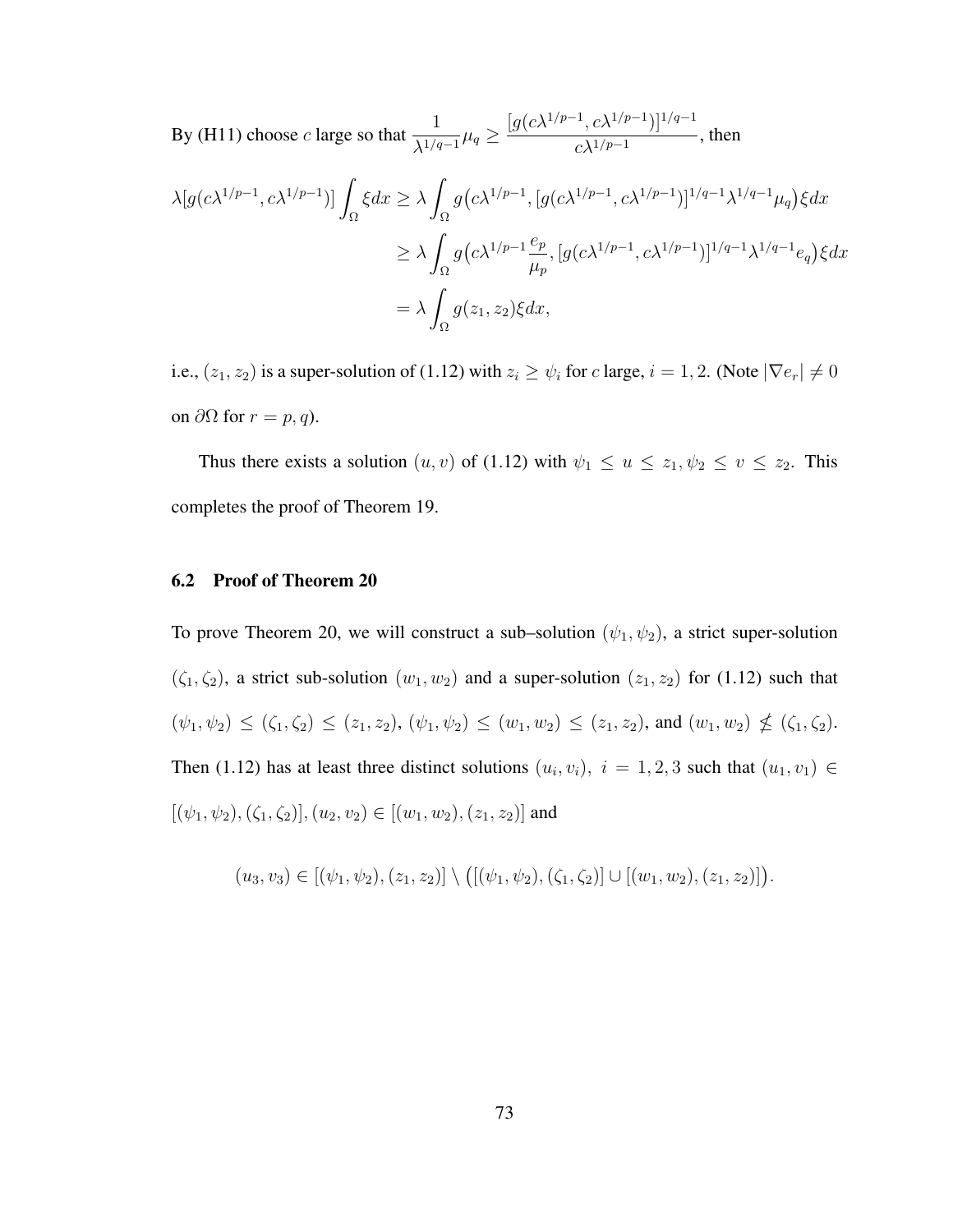We first note that  $(\psi_1, \psi_2) = (0, 0)$  is a solution (hence a sub-solution). As in Section 6.1, we can always construct a large super-solution  $(z_1, z_2)$ . We next consider

 $\overline{a}$ 

$$
\begin{cases}\n-\Delta_p w_1 = \lambda \tilde{f}(w_1, w_2) & \text{in } \Omega \\
-\Delta_q w_2 = \lambda \tilde{g}(w_1, w_2) & \text{in } \Omega\n\end{cases}
$$
\n(6.1)\n
$$
w_1 = 0 = w_2 \qquad \text{on } \partial\Omega
$$

where  $\tilde{f}(u, v) = f(u, v) - 1$  and  $\tilde{g}(u, v) = g(u, v) - 1$ . Then by Theorem 19, (6.1) has a positive solution  $(w_1, w_2)$  when  $\lambda$  is large. Clearly this  $(w_1, w_2)$  is a strict sub-solution of (1.12). Finally we construct the strict super-solution  $(\zeta_1, \zeta_2)$ .

To do so, we let  $\varphi_p, \varphi_q$  as described in Section 6.1. We note that there exists positive constants  $c_1$  and  $c_2$  such that

$$
\varphi_p \le c_1 \varphi_q \text{ and } \varphi_q \le c_2 \varphi_p. \tag{6.2}
$$

Let  $(\zeta_1, \zeta_2) = (\epsilon \varphi_p, \epsilon \varphi_q)$  where  $\epsilon > 0$ . Let  $H_p(s) := \lambda_1^{(p)}$  $1^{(p)}_{1}s^{p-1} - \lambda f(s, c_2s)$  and  $H_q(s) :=$  $\lambda_1^{(q)}$  $H_1^{(q)}s^{q-1} - \lambda g(c_1s, s)$ . Observe that  $H_p(0) = H_q(0) = 0$ ,  $H_p^{(k)}(0) = 0 = H_q^{(l)}(0)$  for  $k = 1, 2, \cdots [p-2]$  and  $l = 1, 2, \cdots [q-2]$ .  $H_p^{(p-1)}(0) > 0$  and  $H_q^{(q-1)}(0) > 0$  if  $p, q$  are integers, while  $\lim_{r\to 0} H^{([p])}(r) = +\infty = \lim_{r\to 0} H^{([q])}(r)$  if p, q are not integers. Thus there exists  $\theta$  such that  $H_p(s) > 0$  and  $H_q(s) > 0$  for  $s \in (0, \theta]$ . Hence on  $\Omega$  for  $0 < \epsilon \le \theta$ we have

$$
\lambda_1^{(p)}(\zeta_1)^{p-1} = \lambda_1^{(p)}(\epsilon \varphi_p)^{p-1} > \lambda f(\epsilon \varphi_p, c_2 \epsilon \varphi_p)
$$
  
\n
$$
\geq \lambda f(\epsilon \varphi_p, \epsilon \varphi_q)
$$
  
\n
$$
= \lambda f(\zeta_1, \zeta_2)
$$
 (6.3)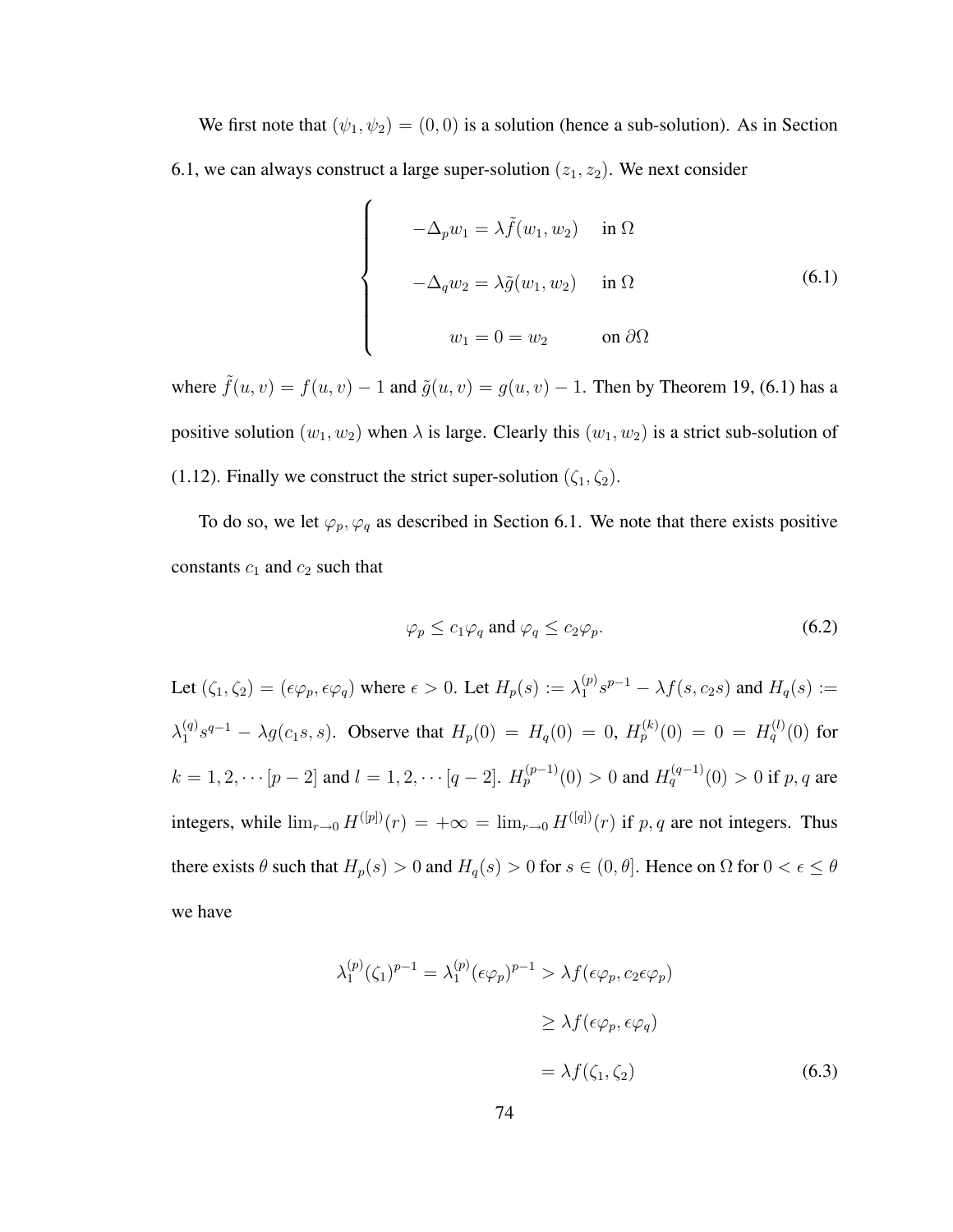and similarly on  $\Omega$  we get

$$
\lambda_1^{(q)}(\zeta_2)^{q-1} = \lambda_1^{(q)}(\epsilon \varphi_q)^{q-1} > \lambda g(c_1 \epsilon \varphi_q, \epsilon \varphi_q)
$$
  
\n
$$
\geq \lambda g(\epsilon \varphi_p, \epsilon \varphi_q)
$$
  
\n
$$
= \lambda g(\zeta_1, \zeta_2)
$$
 (6.4)

Using the inequalities (6.3) and (6.4) we have

$$
\int_{\Omega} |\nabla \zeta_1|^{p-2} \nabla \zeta_1 \cdot \nabla \xi dx = \epsilon^{p-1} \int_{\Omega} |\nabla \varphi_p|^{p-2} \nabla \varphi_p \cdot \nabla \xi
$$

$$
= \int_{\Omega} \lambda_1^{(p)} (\epsilon \varphi_p)^{p-1} \xi dx
$$

$$
> \lambda \int_{\Omega} f(\zeta_1, \zeta_2) \xi dx.
$$

Similarly we have

$$
\int_{\Omega} |\nabla \zeta_2|^{q-2} \nabla \zeta_2 \cdot \nabla \xi dx > \lambda \int_{\Omega} g(\zeta_1, \zeta_2) \xi dx.
$$

Thus  $(\zeta_1, \zeta_2)$  is a strict super-solution. Here we can choose  $\epsilon$  small so that  $(w_1, w_2) \nleq$  $(\zeta_1, \zeta_2)$ . Hence there exists solutions three nonnegative solutions  $(u_i, v_i)$ ,  $i = 1, 2, 3$  such that  $(u_1, v_1) \in [(\psi_1, \psi_2), (\zeta_1, \zeta_2)], (u_2, v_2) \in [(w_1, w_2), (z_1, z_2)]$  and

$$
(u_3, v_3) \in [(\psi_1, \psi_2), (z_1, z_2)] \setminus ([(\psi_1, \psi_2), (\zeta_1, \zeta_2)] \cup [(w_1, w_2), (z_1, z_2)]).
$$

Since  $(\psi_1, \psi_2) \equiv (0, 0)$  is a solution it may turn out that  $(u_1, v_1) \equiv (\psi_1, \psi_2) \equiv (0, 0)$ . In any case we have two positive solutions  $(u_2, v_2)$  and  $(u_3, v_3)$ . Hence Theorem 20 holds. Remark 16

Note that in the construction of the super-solution  $(\zeta_1, \zeta_2)$  we require the conditions at zero on F and G only for the constants  $c = c_2$  and  $\tilde{c} = c_1$ .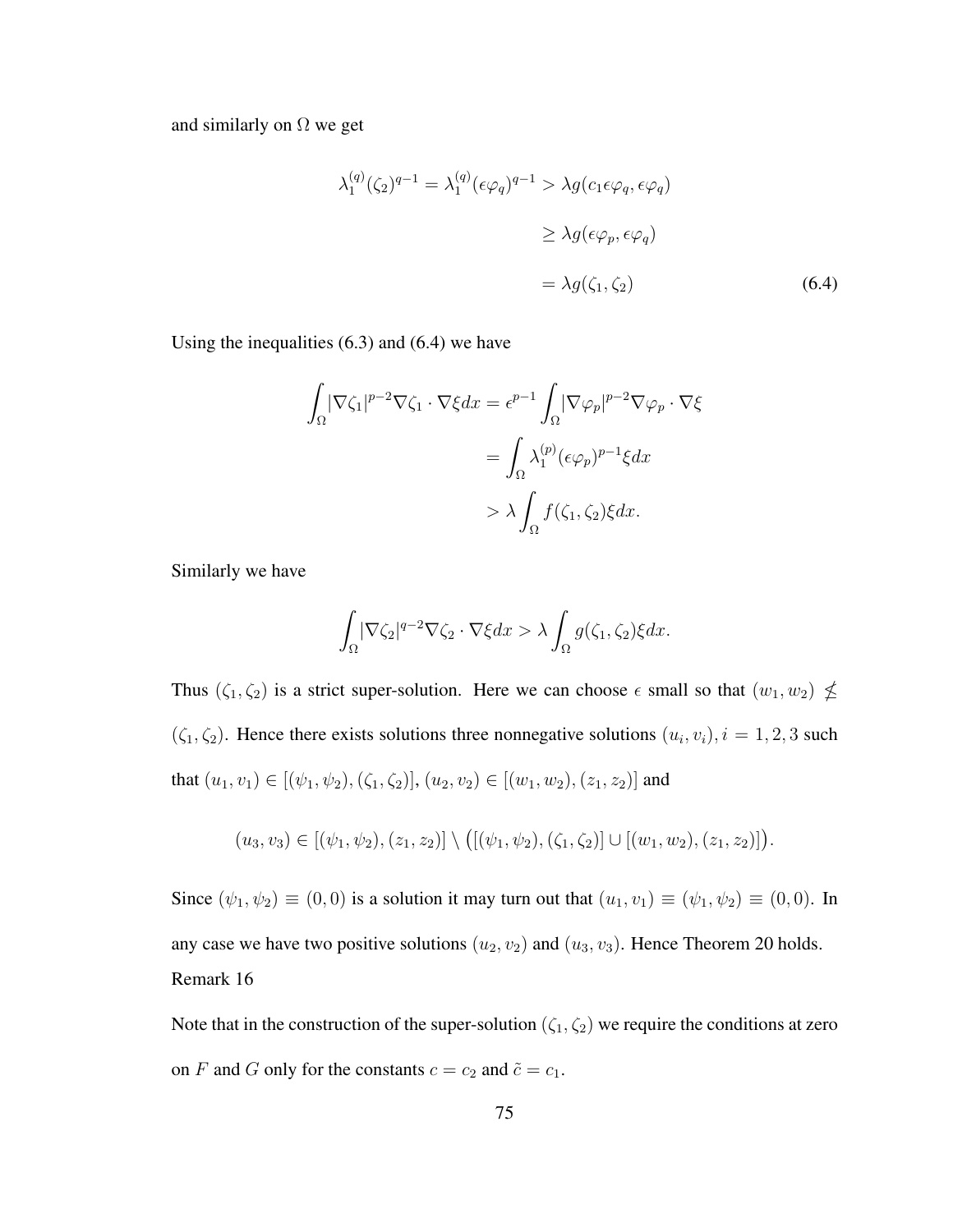# CHAPTER 7

### CONCLUSIONS AND FUTURE DIRECTIONS

### 7.1 Conclusions

This thesis initiates an extensive study on the existence of multiple positive solutions for classes of Laplacian and p-Laplacian systems. It is well known that if  $\frac{u}{f_i(u)}$  is nondecreasing for all  $i \in \{1, 2, ..., n\}$ , then the systems will have at most one positive solution (see [Da]). We question whether  $\frac{u}{f_i(u)}$  needs to have decreasing regions for each  $i \in \{1, 2, \ldots, n\}$  for multiplicity to occur. Our results conclude that this is not necessary. In fact, we show that multiplicity can occur even when only one of these  $\frac{u}{f_i(u)}$  has a decreasing region. In our study we also do not require that each one of the nonlinearities to be sublinear at  $\infty$ . We only require that the nonlinearities satisfy the combined sublinear condition.

### 7.2 Future directions

We plan to investigate these models in

- (A) exterior domains and
- (B) unbounded domains.

Also, we will investigate these models for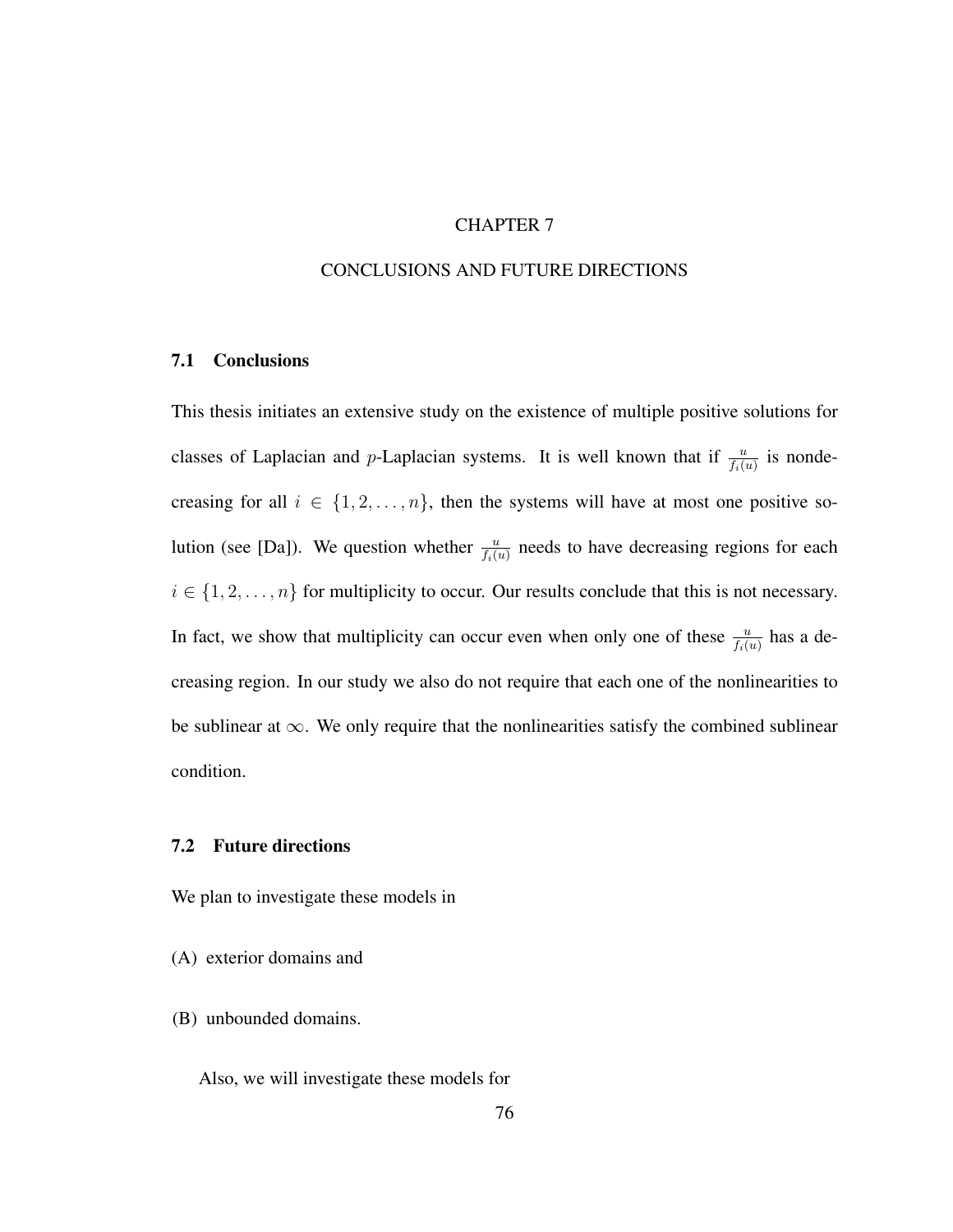(A) uniqueness results and

(B) exact multiplicity results.

Further, models with stronger coupling will be investigated. Also combined linear and superlinear effects will be analyzed in the study of

- (A) existence results
- (B) non existence results
- (C) uniqueness results and
- (D) exact multiplicity results.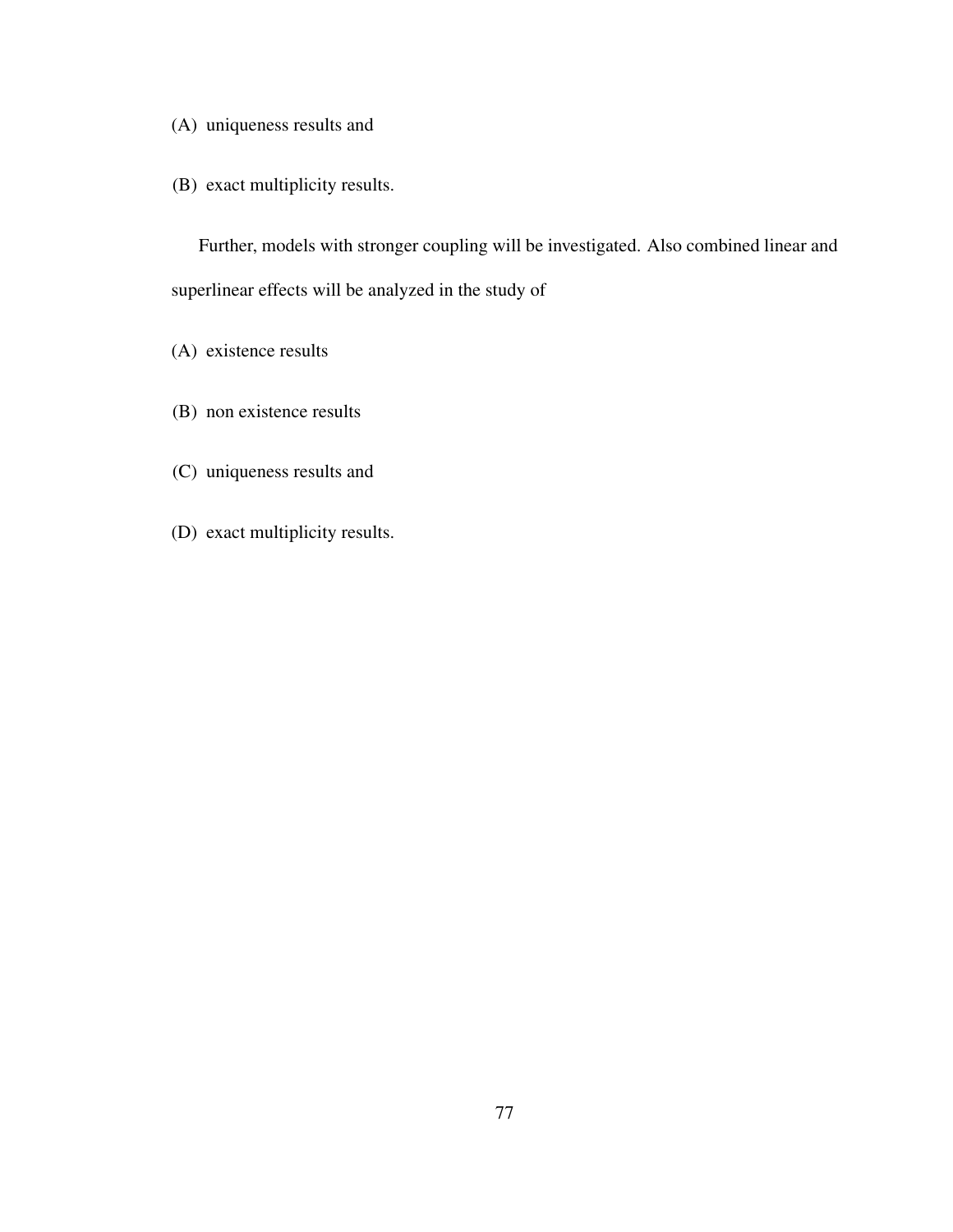#### **REFERENCES**

- [Am] Amann H. *Fixed point equations and nonlinear eigenvalue problems in ordered banach spaces*. SIAM Rev. 18 (1976), 620-709.
- [AnS] Anuradha V., and Shivaji R. *Sign-changin solutions for a class of multiparameter semipositone problems.* Nonlin. Anal. TMA, 24(11) (1995), 1581-1596.
- [AZ] Arcoya D., and Zertiti A. *Existence and nonexistence of radially symmetric nonnegative solutions for a class of semipositone problems in an annulus*. Rendiconti di Mathematica, Series 8. Vol. 14 (1994), 625-646.
- [Ar] Aris R. *On stability criteria of chemical reaction engineering*. Chem. engng. Sci. 24(1969), 149-169.
- [BCN] Berestycki H., Caffarelli L.A., and Nirenberg L. *Inequalities for second order elliptic equations with applications to unbounded domains*. A Celebration of John F. Nash Jr., Duke Math. J. 81 (1996), 467-494.
- [BCS] Brown K.J., Castro A., and Shivaji R. *Nonexistence of radially symmetric solutions for a class of semipositone problems*. Diff. and Int. Eqns., 2(4) (1989), 541-545.
- [BIS] Brown K.J., Ibrahim M.M.A., and Shivaji R. S-Shaped bifurcation curves. *Nonlin. Anal. TMA,* 5(5) (1981), 475-486.
- [BS] Brown K.J., and Shivaji R. *Instability of nonnegative solutions for a class of semipositone problems*. Proc. AMS, 112(1) (1991), 121-124.
- [CG] Castro A., and Gadam S. *Uniquesness of stable and unstable positive solutions for semipositone problems*. Nonlin. Anal. TMA, 22 (1994), 425-429.
- [CGS] Castro A., Garner J.B., and Shivaji R. *Existence results for classes of sublinear semipositone problems*. Results in Mathematics, 23 (1993), 214-220.
- [CHS] Castro A., Hassanpour M., and Shivaji R. *Uniqueness of nonnegative solutions for a semipositone problem with concave nonlinearity*. Comm. Part. Diff. Eqns. 20(11- 12) (1995), 1927-1936.
- [CK] Cohen D.S., and Keller H.B. *Some positone problems suggested by nonlinear heat generation*. J. Math. Mech. 16(1967), 1361-1376.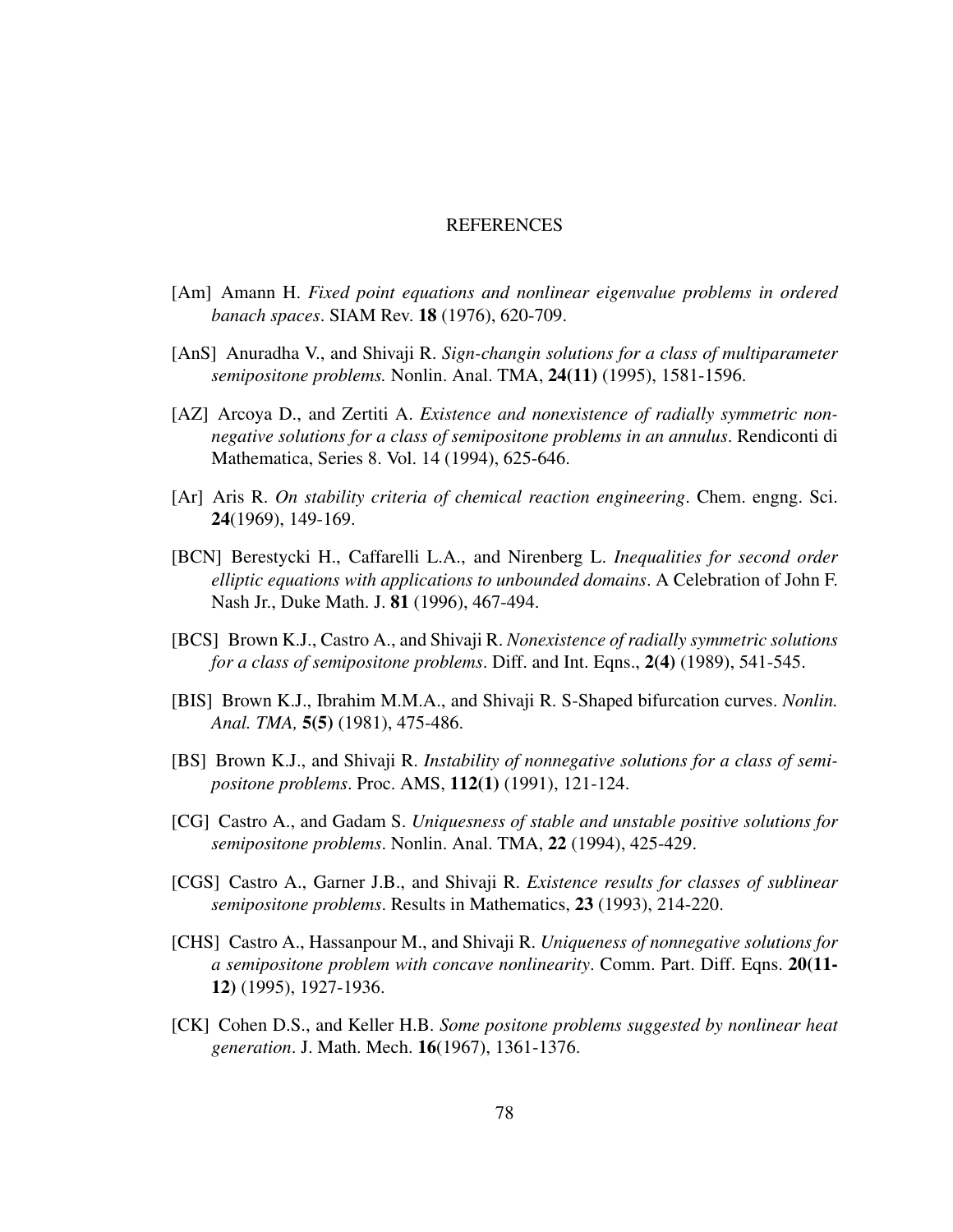- [CMS] Castro A., Maya C., and Shivaji R. *Nonlinear eigenvalue problems with semipositone structure*. Elec. Jour. of Diff. Eqns, Conf 05 (2000), 33-49.
- [CS] Castro A., and Shivaji R. *Semipositone problems*. Semigroups of linear and nonlinear Operators and Applications. Kluwer Academic Publishers, New York, Eds. J. A. Goldstein and G. Goldstein, (1993), 109-119. (Invited review paper).
- [CR] Crandall M.G., and Rabinowitz P. *Some continuation and variational methods for positive solutions of nonlinear ellitptic boundary value problems*. Arch. Rat. Mech. Anal, 52 (1973), 161-180.
- [CT] Cuesta M., and Takac P. ´ *A Strong Comparison Principle for Positive Solutions of Degenerate Elliptic Equations*. Diff. Int. Eqns. 13 (2000), no. 4-6, 721-746
- [Da] Dalmasso R. *Existence and uniqueness of positive solutions of semilinear elliptic systems*. Nonlin. Anal. 39(2000), 559-568.
- [DH] Drábek P., and Hernandez J. *Existence and uniqueness of positive solutions for some quasilinear elliptic problem*. Nonlin. Anal. 44 (2001), 189-204.
- [DKT] Drábek P., Krejčí P., and Takáč P. *Nonlinear Differential Equations*, Chapman & Hall/CRC, 1999.
- [FLN] D.G. de Figueiredo, Lions P.L., and Nussbaum R.D. *A priori estimates and existence of positive solutions os semilinear elliptic equations*. Jour. Math. Pures et Appl. 61 (1982), 41-63.
- [GNN] Gidas B., Ni W., and Nirenberg L. *Symmetry and related properties via the Maximum principle*. Comm. Math. Phys. 68 (1979), 209-243.
- [GT] Gilbert D., and Trudinger N. *Elliptic Partial Differential Equations of Second Order*. Springer, New York, 1983.
- [FT] Fleckinger J., and Takáč P. *Uniqueness of positive solutions for nonlinear cooperative systems with the p-Laplacian,* Indiana Univ. Math. J 43 (1994), no. 4, 1227-1253.
- [Ha] Hai D.D. *On a class of sublinear quasilinear elliptic problems*. Proc. Amer. Math. Soc. 131 (2003), 2409-2414.
- [HS1] Hai D.D., and Shivaji R. *An existence result on positive solutions for a class of p-Laplacian systems*. Nonlin. Anal. 56(2004), 1007-1010.
- [HS2] Hai D.D., and Shivaji R. *An existence result on positive solutions for a class of semilinear elliptic systems*. Proc. of the Roy. Soc., Edin. 134A(2004), 137-141.
- [HS3] Hai D.D., and Shivaji R. *Positive solutions for semipositone systems in the annulus*. Rocky. Mountain J. of Math. 29 (1999), 1285-1300.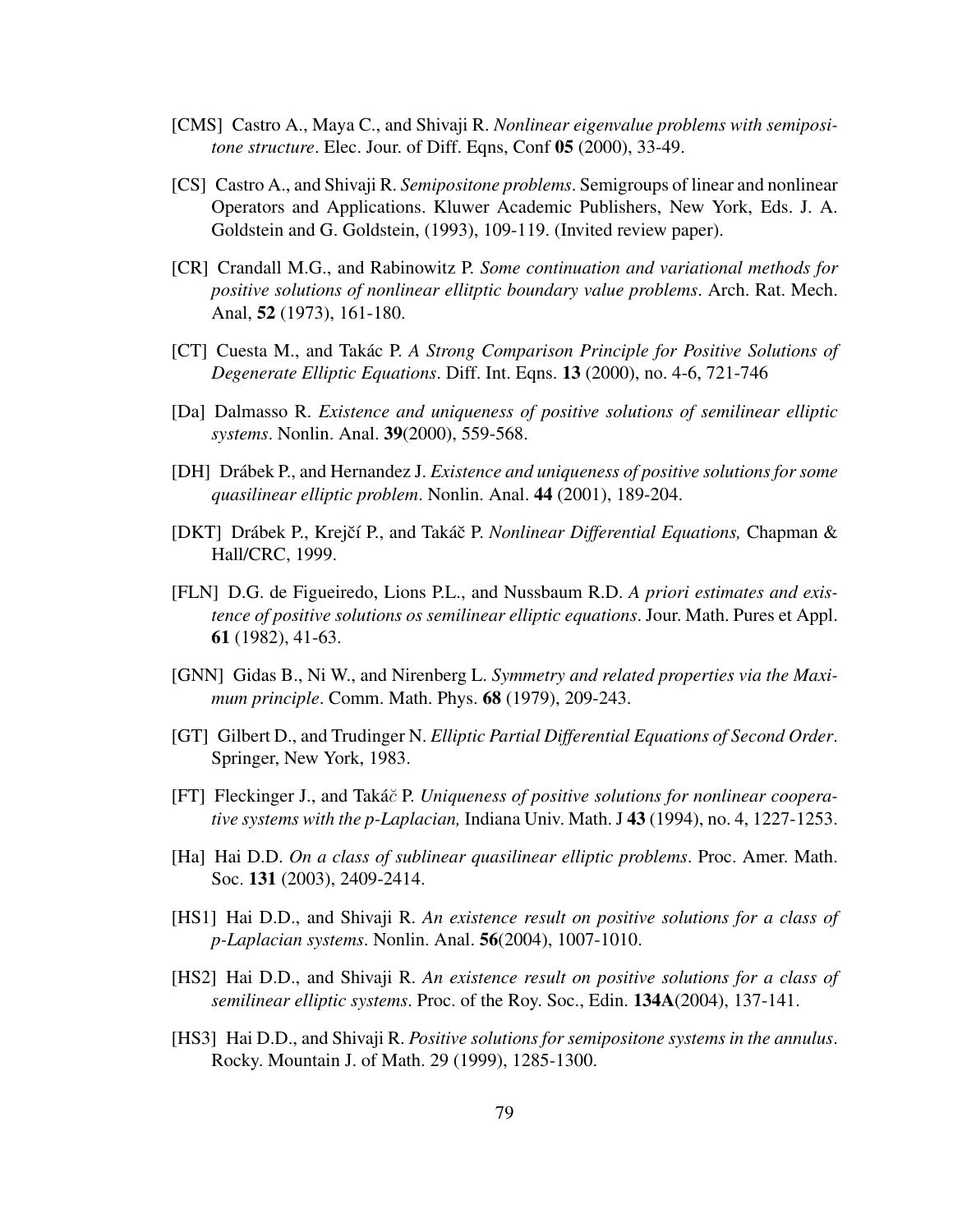- [HS4] Hai D.D., and Shivaji R. *A non-existence result for superlinear semipositone systems*, preprint.
- [Hr] Harrison L.G. *Kinetic Theory of Living Pattern*, Cambridge University Press (1993).
- [JL] Joseph D., and Lundgren. T. *Quasilinear dirichlet problems driven by positive sources*. Arch. Rat. Mech. Anal. 49 (1973), 241-269.
- [KJDBT] Kernevez J.P., Joly G., Duban M.C., Bunow B., and Thomad D. *Hysteresis, oscillations and pattern formation in realistic immobilized enzyme systems*. J. math. Biol. 7(1979), 41-56.
- [KW] J.L Kazdan J.L., and Warner F.F. *Remarks on some quasilinear elliptic equations*. Comm. Pure and Appl. Math. Vol XXVIII (1975), 567-597.
- [La] Laetsch T. *The number of solutions of a nonlinear two point boundary value problems*. Indiana Univ. Math. Jour. 20(1) (1970), 1-13.
- [Li] Lions P.L. *On the existence of positive solutions of semilinear elliptic equations*. SIAM Rev. 24 (1982), 441-467.
- [Ld] Lloyd N. G. *Degree Theory*. Cambridge University Press, (1978).
- [MOS] Maya C., Oruganti S., and Shivaji R. *Positive solutions for classes of p-Laplacian equations*. Diff. and Int. Eqns. 16(6) (2003), 757-768.
- [Pk] Parks J. R. *Criticality criteria for various configurations of a self-heating chemical as functions of activation energy and temperature of assembly*. J. chem. phys. 34(1961), 46-50.
- [Pt] Parter S.V. *Solutions of a differential equation arising in chemical reactor processes*. SIAM J. appl. Math. 26(1974), 687-716.
- [PS] Pucci P., and Serrin J. *The strong maximum principle revised*. J. Diff. Eqns. 196(1) (2004), 1-66.
- [PW] Protter M. H., and Weinberger H. F. *Maximum principle in differential equations*. Prentice Hall (1967).
- [Ra] Rabinowitz P. *Minimax methods in critical point theory with applications to differential equations*. Regional Conference Series in Mathematics, 65, Providence R.I. AMS (1986).
- [RS] Ramaswamy M., and Shivaji R. *Multiple positive solutions for a classes of p-Laplacian equations*. Diff. and Int. Eqns. 17(2004), 1255-1261.
- [Sa] Sattinger D.H. *Monotone methods in nonlinear elliptic and parabolic boundary value problems*. Indiana Univ. Math. J. 21, (1971/1972), 979-1000. MR 45:8969